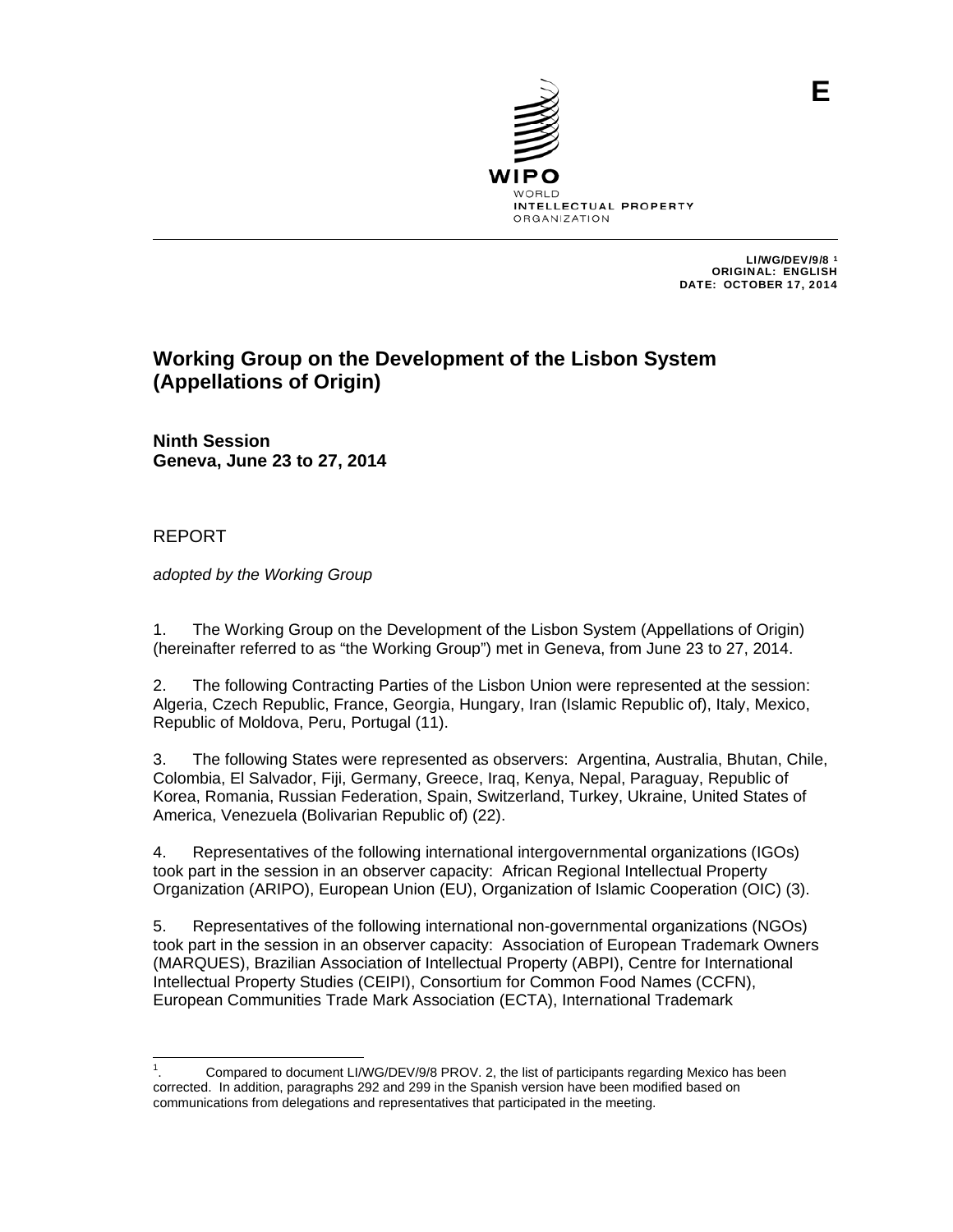Association (INTA), Knowledge Ecology International Inc. (KEI), Organization for an International Geographical Indications Network (oriGIn) (8).

6. The list of participants is contained in Annex II.

# **AGENDA ITEM 1: OPENING OF THE SESSION**

7. The Director General of the World Intellectual Property Organization (WIPO), Mr. Francis Gurry, opened the session, recalled the mandate of the Working Group and introduced the draft agenda, as contained in document LI/WG/DEV/9/1 Prov. 2.

8. He started the meeting by pointing out that, since the previous session in December 2013, the International Bureau had received 26 new applications for registration under the Lisbon system - 25 from Italy and one from Iran (Islamic Republic of). By way of comparison, he indicated that 13 new Lisbon registrations had been received in 2013, which in turn amounted to a 100 per cent increase in demand in the course of the present year.

9. The Director General also indicated that further progress had been made with the streamlining of notifications under the Lisbon system, in particular with the development of the electronic environment.

10. Referring to the agenda for the present session, he underlined that in addition to the text of the draft Revised Lisbon Agreement and the corresponding Regulations, a draft proposal for updating the fee schedule of Rule 23 of the current Lisbon Regulations had been submitted for further consideration by the Working Group. He recalled in particular that the extremely good progress made by the Working Group with respect to the draft Revised Lisbon Agreement and the Regulations had resulted in the decision taken by the Assembly of the Lisbon Union in September 2013 to convene a diplomatic conference in 2015. In that regard, he pointed out that the preparatory committee for the diplomatic conference would be held in October 2014.

11. The Director General further indicated that in the revised texts under consideration, the International Bureau had put forward suggestions that were based on the proposals that had been made at the previous session, both by Lisbon member States and non-member States. He invited the members of the Working Group to provide their feedback in that regard bearing in mind that the objective was to help the Lisbon system develop internationally in the fullest possible manner.

12. Referring to the draft proposal for updating the fee schedule, the Director General first recalled that for most of the registration systems administered by WIPO the aim was for those systems to be self-sustaining. He went on to say that the Organization's objective was to run its registration systems on the basis of the public broadcasting model for example– which in turn implied that the fees had to be sufficient to cover costs as well as to allow investments in the next quality production or, in WIPO's terms, in the next enhancements to the electronic environment in the information technology systems. In the case of the Lisbon system, the Director General recalled that the registration activity was by its very nature limited. In other words, the number of applications that would be submitted by any given country would be limited by the geography of that particular country. He further indicated that the proposal for updating the fee schedule was a very modest one and that even though it would represent a 100 per cent rise in the amount of the fee - from 500 Swiss francs to 1,000 Swiss francs per application - it would be difficult to achieve sustainability in the Lisbon system, since registration activity was limited. The Director General was of the view that, when establishing the level of the fee, it should be taken into account that the value of the title usually benefitted a considerable number of producers located in a well-defined geographical area. Although no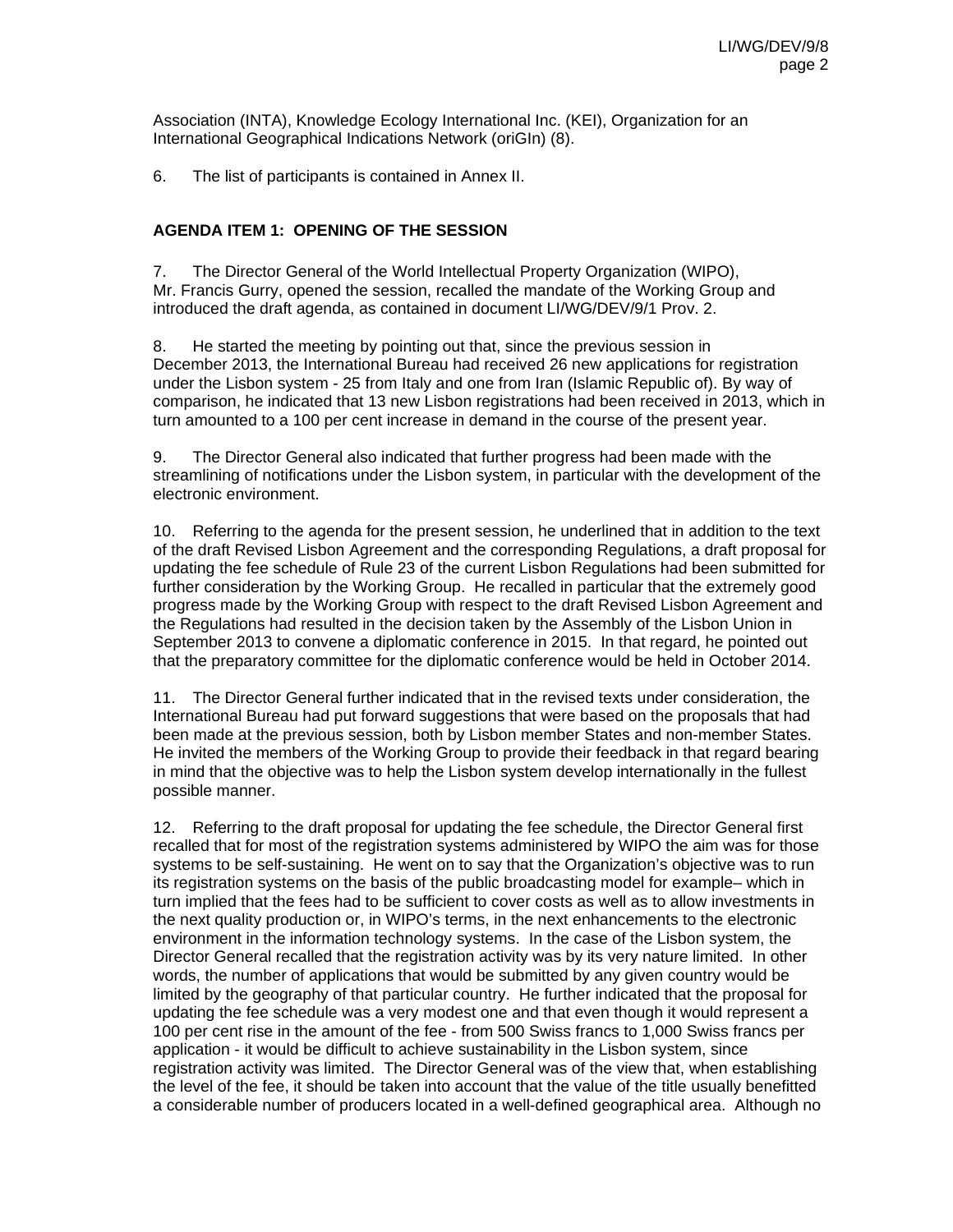proposal had been made regarding renewal fees, the question as to whether such fees should be introduced in the Lisbon system also had to be discussed at the present session. He concluded by saying that the main purpose of initiating a discussion on fees was to ensure a sound financial basis to the Lisbon system, which he hoped would increase in importance with a successful revision of the Agreement in 2015.

## **AGENDA ITEM 2: ELECTION OF A CHAIR AND TWO VICE-CHAIRS**

13. Mr. Mihály Ficsor (Hungary) was unanimously elected as Chair of the Working Group, Mr. Alfredo Rendón Algara (Mexico) and Mrs. Ketevan Kiladze (Georgia) were unanimously elected as Vice-Chairs.

14. Mr. Matthijs Geuze (WIPO) acted as Secretary to the Working Group.

## **AGENDA ITEM 3: ADOPTION OF THE AGENDA**

15. The Working Group adopted the draft agenda (document LI/WG/DEV/9/1 Prov. 2.) without modification.

## **AGENDA ITEM 4: REPORT OF THE EIGHTH SESSION OF THE WORKING GROUP ON THE DEVELOPMENT OF THE LISBON SYSTEM (APPELLATIONS OF ORIGIN)**

16. The Working Group took note of the adoption, on June 12, 2014, of the report of the eighth session of the Working Group, as contained in document LI/WG/DEV/8/7, in accordance with the procedure established at the fifth session of the Working Group.

## **AGENDA ITEM 5: DRAFT REVISED LISBON AGREEMENT ON APPELLATIONS OF ORIGIN AND GEOGRAPHICAL INDICATIONS AND DRAFT REGULATIONS UNDER THE DRAFT REVISED LISBON AGREEMENT**

17. Discussions were based on documents LI/WG/DEV/9/2, LI/WG/DEV/9/3, LI/WG/DEV/9/4 and LI/WG/DEV/9/5.

18. Referring both to the decision of the Lisbon Union Assembly to convene a Diplomatic Conference for the Adoption of a Revised Lisbon Agreement on Appellations of Origin and Geographical Indications in 2015 and to the road map that would lead up to that conference, the Chair indicated that the activities of the Working Group had obviously reached a new crucial stage as there now was a clear mandate to fulfill, namely, to prepare a Diplomatic Conference to revise the current Lisbon Agreement.

19. He recalled that, in accordance with the road map approved by the Lisbon Union Assembly at its last session, after the present session there would be another Working Group session in the second half of October, which would focus on technically preparing the texts of the draft Revised Lisbon Agreement and the draft Regulations for the Diplomatic Conference, as well as on reducing the number of pending issues. That tenth session of the Working Group would be held in conjunction with a preparatory committee meeting, at which the exact dates and the venue of the Diplomatic Conference would be determined.

20. The Chair reiterated that the revision of the Lisbon system would serve important goals, such as the refinement of the current legal framework, the accession of intergovernmental organizations and the extension of the International Register to geographical indications. He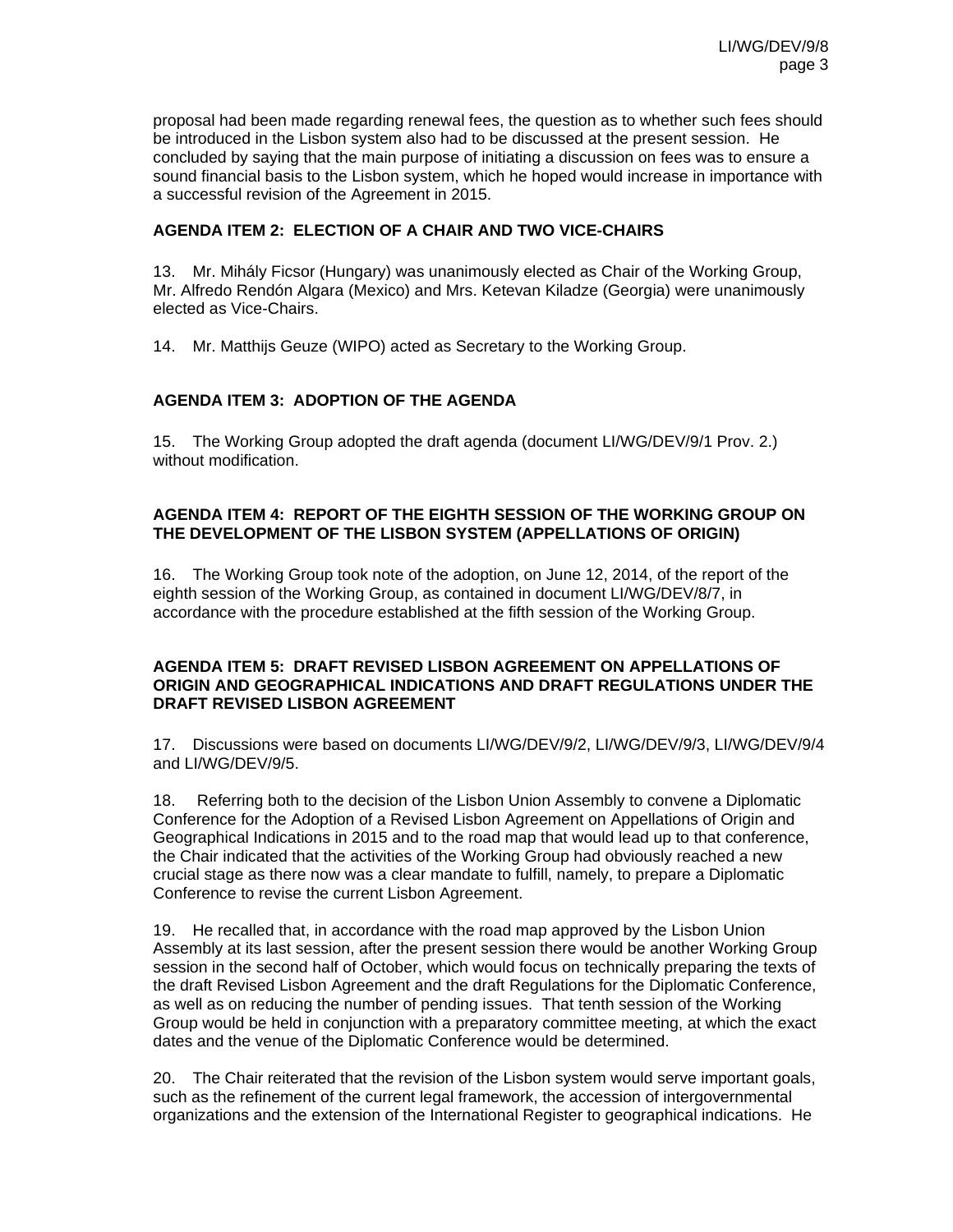further recalled that, at its sixth and seventh sessions, the Working Group had managed to reach agreement on the main directions in respect of the revision. He recalled in particular that it had been agreed that the revision of the Lisbon Agreement would result in a single instrument covering both appellations of origin and geographical indications and providing for a single and high level of protection for both while maintaining separate definitions, on the understanding that the same substantive provisions would apply to both. He went on to say that there had also been a broad agreement to the effect that the new instrument would establish a single International Register covering both appellations of origin and geographical indication, and also that competent intergovernmental organizations would be given the possibility of joining the Lisbon system.

21. He further indicated that his priority concern would be that the discussions would be as focused as possible and would concentrate on the most important aspects of the ongoing revision exercise and the main choices that still had to be made. In that context, he would do his best to assist the Working Group in identifying the issues that could already be regarded as resolved and those that would still be pending. In respect of those pending issues, he further indicated that his ambition was to clearly define them and, where possible, to reduce their number in the course of the present session.

22. He concluded by saying that since one of the main objectives of the review of the Lisbon system was to attract a much wider membership and to transform the system into a truly global one, he would make his best efforts to stimulate fruitful discussions between the current membership of the Lisbon Union and the other WIPO Member States.

23. Referring to the documents under consideration, the Chair recalled that the Working Group was invited: (i) to comment on the various provisions in the draft Revised Agreement and the draft Regulations, (ii) to make any suggestions concerning the preparation of the tenth session and the meeting of the preparatory committee and (iii) to comment on the issue raised in paragraph 4 of document LI/WG/DEV/9/2 which concerned the possibility and desirability of implementing certain new elements of the envisaged reform even earlier than the adoption of a Revised Lisbon Agreement through amendments to the Regulations under the current Lisbon Agreement or through interpretative statements to be adopted by the Lisbon Union Assembly.

24. Finally, the Chair indicated that he would consistently try to identify and check with the members of the Working Group which provisions of the draft Revised Lisbon Agreement and the draft Regulations could be considered acceptable, on the understanding that nothing would be agreed until everything was agreed. Obviously, consequential or editorial changes would not be excluded with respect to such provisions. He further indicated that, with regard to issues that were still regarded as pending, an attempt would be made to define them as clearly as possible with a view to efficiently preparing the tenth session of the Working Group, which would exclusively deal with those pending issues – with the aim of reducing their number to the extent possible in preparation for the Diplomatic Conference.

## GENERAL STATEMENTS

25. The Delegation of Georgia expressed its full support for the concept of a single instrument covering geographical indications and appellations of origin with a high level of protection for both, as provided for under the draft Revised Lisbon Agreement.

26. Pointing out that geographical indications and appellations of origin concerned more than only economic aspects, as they also concerned aspects of tradition and cultural representations, the Delegation of Mexico said that it would closely follow and actively take part in the discussions at the present session.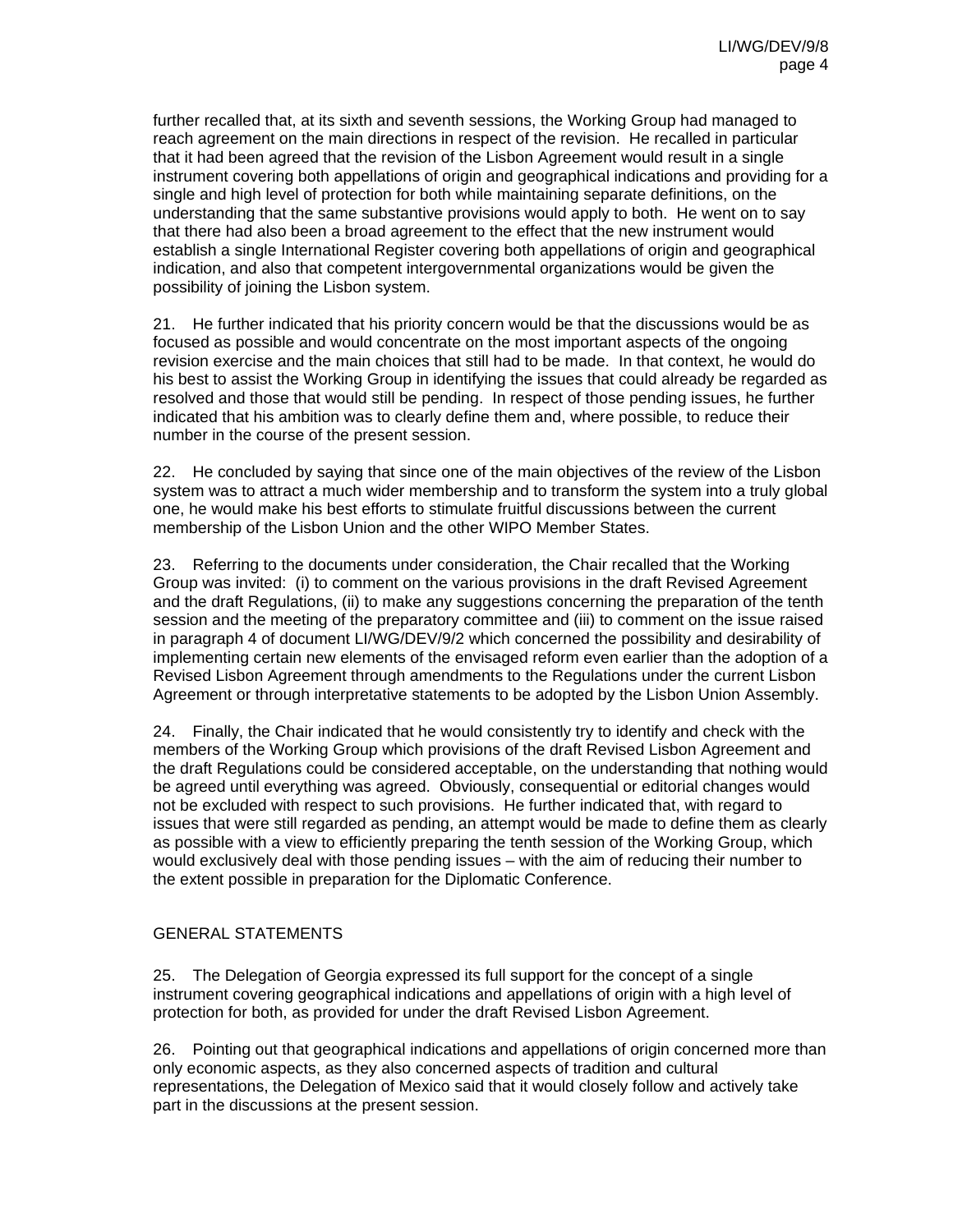27. Reiterating its firm commitment to the principles and objectives of the Lisbon Agreement, the Delegation of Peru attached the greatest importance to the protection of appellations of origin because of their contribution to economic development and more particularly because of their important role in alleviating poverty and improving the living conditions of the rural population. The Delegation said that Peru had adopted a very ambitious legislation in that regard and further pointed out that in the past few years the number of protected appellations of origin had increased in Peru. The Delegation renewed its support for the ongoing revision process to improve the Lisbon Agreement, not only because such revision would benefit all its members but also because it could make the system more attractive for potential new members and therefore more universal. The Delegation expressed the wish that the efforts of the Working Group would reach a successful conclusion at the Diplomatic Conference in 2015. The Delegation further expressed the view that the ongoing revision process, which appeared to be achieving its aims of complementing and improving the Lisbon system, should not be watered down through the addition of provisions which might compromise the very nature of the exclusive protection for appellations of origin and geographical indications.

28. The Delegation of the European Union, speaking on behalf of the European Union and its member States, reiterated its support in respect of the Secretariat's efforts to review the international registration system of the Lisbon Agreement with the objective of making the system more attractive for users and prospective new members, while preserving the principles and objectives of the current Lisbon Agreement. The Delegation stressed the importance of ensuring consistency of the draft Revised Lisbon Agreement and the draft Regulations with the TRIPS Agreement. Before coming up with more detailed comments on individual provisions of the draft new instrument and the draft regulations, the Delegation wished to welcome the progress made in the Working Group towards refining the current legal framework of the Lisbon system, including the provisions allowing the application of the Lisbon system in respect of geographical indications and those allowing accession by intergovernmental organizations. The Working Group should also make good use of the remaining time in view of the Diplomatic Conference in 2015 to settle as many pending issues as possible.

29. The Delegation of Iran (Islamic Republic of) cautioned that the improvement of the current legal framework and the establishment of an international system for the protection of geographical indications had to be in line with the general principles and objectives of the Lisbon Agreement. As regards the substance of the draft Revised Lisbon Agreement and the draft Regulations, the Delegation was of the view that there was hardly any difference between appellations of origin and geographical indications and that the sole difference was that the link between the characteristics of the product and its geographical origin was stronger in the case of an appellation of origin. Lastly, the Delegation supported the convening of the Diplomatic Conference in 2015, while also expressing its appreciation for the offer made by Portugal to host such Diplomatic Conference.

30. The Delegation of the United States of America welcomed with satisfaction the attempts that had been made towards increased financial responsibility for the Lisbon system in the working documents under consideration, although the Delegation would still like to see the relevant provisions go even further. While also expressing its appreciation towards the efforts of the Secretariat to attempt to create a more inclusive system in the draft Revised Lisbon Agreement and the draft Regulations, the Delegation was of the view that the proposed text failed to create a Madrid-type system in combination with the historical principles of the Lisbon system. More specifically, the Delegation pointed out that the Madrid concept of designations appeared to be in conflict with the notion of international registration under the Lisbon system. In particular, the underlying structure of the Lisbon system was that the international registration had a legal identity of its own that was simply given effect at the national level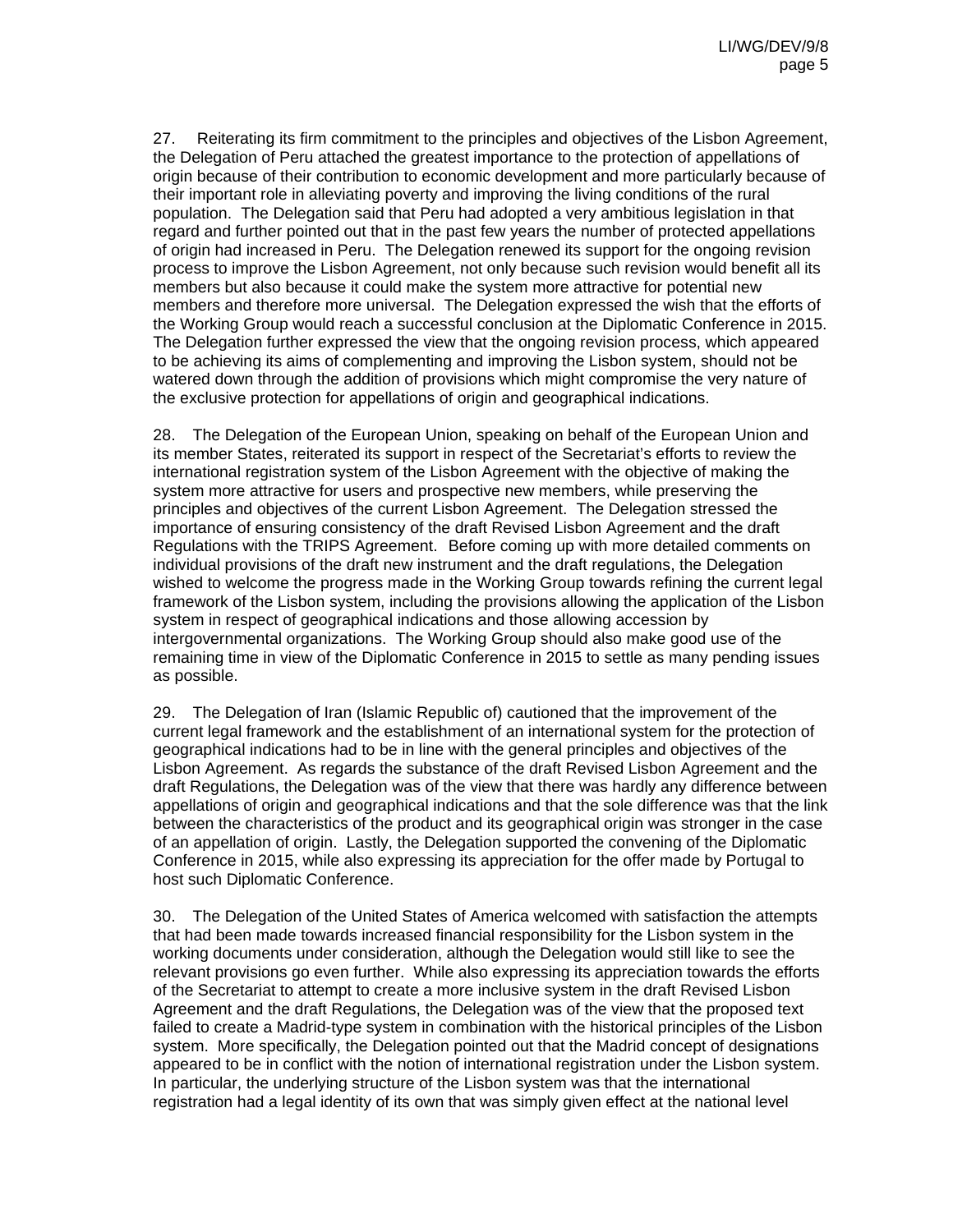whereas, in contrast, designations under the Madrid system actually created a legal identity at the national level, separate and apart from the international registration. The Delegation went on to say that a model along the lines of the Madrid system would make it clear that national geographical indication regimes could operate independently of the international registration and the country of origin. Under a model along the lines of the historical Lisbon system national geographical indication regimes could neither operate independently of the international registration nor of the protection in the country of origin. The proposed text retained both concepts, even though they were in conflict. More particularly, the Delegation was concerned by the fact that the text and the corresponding Notes gave the wrong impression to prospective Contracting Parties that they would be free to apply their domestic law and their domestic processes when, on the contrary, they would be seriously constrained from doing so under the proposed text. The Delegation went on to say that the fact that such an important debate was happening within the Lisbon Working Group, without the participation of all WIPO Member States, perpetuated the confusion and the misunderstanding that tended to diminish the value of geographical indications, precisely when many delegations attending the present session of the Working Group were attempting to increase their value instead. The Delegation reiterated its view that the right forum for discussion of geographical indications was the Standing Committee on Trademarks, Industrial Designs and Geographical Indications, in which a full discussion could take place about the establishment of an international geographical indication system that would be transparent and fair for all WIPO Member States.

31. The Delegation of Australia, while expressing its appreciation for the very detailed and helpful working documents, reiterated its previously voiced concerns about particular aspects of the draft Revised Lisbon Agreement. The Delegation was of the view that the Revised Lisbon Agreement had to be as inclusive as possible and that this could be achieved through a proper accommodation of different specialized geographical indication regimes as well as trademark systems for the protection of geographical indications. Australia had two different registration regimes for geographical indications: one of them was specific for wine geographical indications and implemented the Australian European Community Agreement on trade in wine, while the other was a certification trademark system. The Delegation expressed the view that the draft Revised Lisbon Agreement had to provide fair treatment for terms which might be considered generic in some countries in the world. In other words, the Lisbon system should not dictate in detail how its members should deal with the issue of generic terms. The Delegation also believed that the Lisbon system had to be fair and consistent with other international agreements, such as the TRIPS Agreement, which would be achieved if the treatment of prior rights would be in line with international law. The Delegation indicated that the proposed co-existence of later claimed rights with earlier rights would be possible as long as the legitimate interests of the earlier right holder and third parties would be appropriately safeguarded. In that regard, the Delegation indicated that interested parties should also have a meaningful opportunity to object directly to the protection of terms in a particular market, as that was an essential safeguard for users of the intellectual property system as well as third parties. The ongoing revision of the Lisbon Agreement should also provide the opportunity to ensure adequate cost recovery so as to make the system sustainable rather than operating at a loss. Lastly, the Delegation stressed that the development of an inclusive system and the maximization of the value of the revision to the wider WIPO membership would require that the Diplomatic Conference be open to all WIPO Member States.

32. The Delegation of the Republic of Korea indicated that the protection of geographical indications was gaining global importance as a tool to enhance the competitiveness of producers, enterprises and nations. However, there were many elements in the draft Revised Lisbon Agreement that were the object of the TRIPS Agreement, while there were also elements which would incur costs or generate confusion with the trademark system. The Delegation was therefore of the opinion that a feasibility study on the benefits of establishing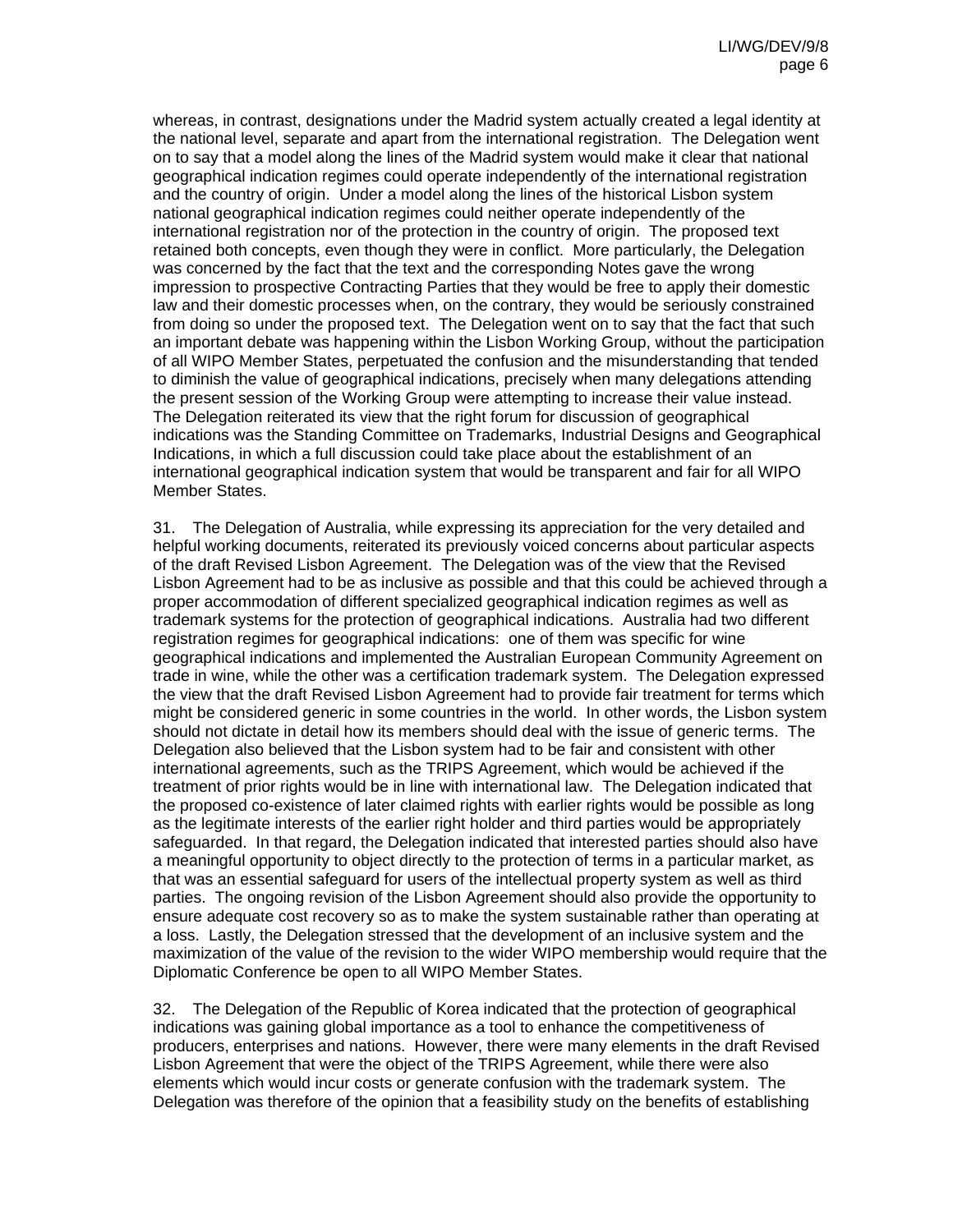an international geographical indication protection system, in combination with the input provided by the members of the international community at large, would be of great benefit in resolving those difficulties. In conclusion, the Delegation indicated that more extended and continued discussions were required to reach a consensus as regards the nature of the proposed revision of the Lisbon Agreement.

33. The Delegation of Chile underscored the paramount importance of the topics addressed by the Lisbon Working Group and shared the views expressed by the Delegations of the United States of America, Australia and the Republic of Korea. Overall, the Delegation expressed the view that the text of the draft Revised Lisbon Agreement required more in-depth work, while also making it clear that Chile was ready to actively and constructively participate in the present session with a view to arriving at a text that would benefit all WIPO Member States.

34. The Delegation of Switzerland was of the view that the proposed texts provided a good basis for purposes of reaching a more inclusive membership concerning the protection of geographical indications and appellations of origin. The Delegation further indicated that the proposed introduction of provisions concerning geographical indications combined with the preservation of the existing principles and objectives of the Lisbon Agreement already represented a major progress.

35. The Delegation of Colombia pointed out that Colombia had been protecting its appellations of origin and geographical indications in a very dynamic manner in the past two years. As a result, over 20 appellations of origins were currently protected in Colombia. The Delegation therefore welcomed the present discussions in the Lisbon Working Group with the objective of fostering a yet more inclusive system. In that regard, the Delegation was of the view that a system of appellations of origin and geographical indications could be made compatible with other intellectual property systems, such as the trademark system.

36. The Representative of CEIPI clarified that his intervention was motivated by the wish to achieve the broadest possible membership to the Lisbon system as it would be desirable to find a way of attracting those countries which protected geographical indications under trademark systems. In that regard, he suggested the introduction of a reservation possibility of which such countries could avail themselves in respect of Chapter III of the draft Revised Lisbon Agreement. Under such reservation possibility, those countries would be able to protect an international registration not on the basis of the provisions of Chapter III, but on the basis of their own trademark legislation. In addition, Contracting Parties that would not make use of the reservation possibility would be entitled to protect international registrations of those Contracting Parties, which were making use of the reservation possibility, also on the basis of their own trademark legislation. Another consequence of the proposed reservation system would be that Contracting Parties making use of the reservation possibility would not have a right to vote in the Lisbon Union Assembly on questions related to Chapter III. He concluded by saying that there were precedents for such a reservation possibility in other WIPO-administered treaties, such as the Patent Cooperation Treaty.

37. Upon thanking the Representative of CEIPI for putting forward his suggestion for a possible compromise based on the possibility of a reservation regarding Chapter III, the Chair noted with satisfaction that all participants were ready to embark on a constructive discussion on the basis of the documents that had been submitted by the International Bureau. As regards the critical remarks that had been made, in particular regarding the issue as to whether the revised instruments had achieved the goal of making the system more inclusive and more financially sustainable, the Chair said that the Working Group would revert to those comments when discussing the provisions in question. As regards the mandate of the Lisbon Working Group and the possibility of other WIPO Member States to participate in the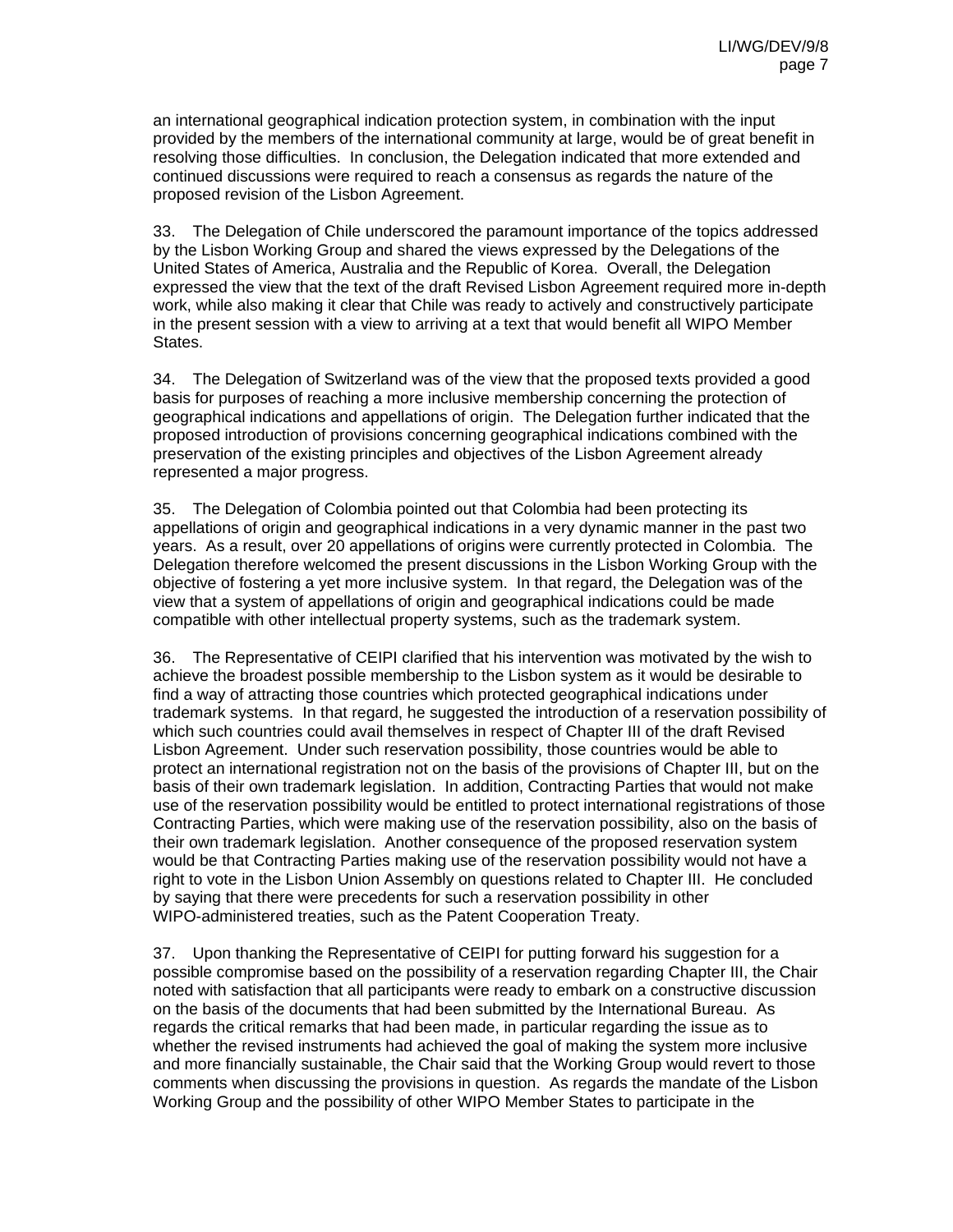deliberations of the Working Group, the Chair said that the Working Group had always been open to the participation of all WIPO Member States and that it was therefore up to such Member States to decide whether or not to engage in a constructive discussion with the current membership of the Lisbon Union. The Chair expressed its utmost satisfaction for the growing interest and increasing participation of those WIPO Member States that were not Contracting Parties of the Lisbon Union. He fully agreed that one of the main objectives of the ongoing review exercise was to expand the current membership of the Lisbon Union so as to make the Lisbon system a truly global one.

38. The Secretariat introduced documents LI/WG/DEV/9/2 to 5, indicating the modifications that had been made to the previous versions of the draft Revised Lisbon Agreement and the draft Regulations on the basis of the discussions at the eighth session of the Working Group.

DISCUSSION ON THE PREAMBLE AND CHAPTER I OF THE DRAFT REVISED LISBON AGREEMENT (ARTICLES 1 TO 4) TOGETHER WITH RULES 1, 4, 19 AND 20 OF THE DRAFT REGULATIONS

39. Referring to the proposed definition of appellation of origin under Article 2(1)(a)(i), the Delegation of France recalled that within the framework of the Working Group it had previously been decided to stick as closely as possible to the definition of appellation of origin under the current Lisbon Agreement, next to the introduction of the concept of geographical indication in the draft Revised Lisbon Agreement. The Delegation expressed reservations regarding the introduction of the notion of reputation as a constitutive element in Article 2(1)(a)(i), as this had the effect of bringing the definition of appellation of origin closer to the definition of geographical indication, thereby generating a certain level of confusion between those two definitions. The Delegation further sought clarification on the exact scope of footnote 2 to Article 2, in light of the fact that the proposed wording introduced a certain degree of flexibility with respect to the cumulative nature of the natural and human factors, notwithstanding the fact that those factors were clearly cumulative under the proposed definition of appellation of origin in Article 2(1)(a)(i). The Delegation also suggested that Article 2(1)(b) could be deleted, as the provision would not appear to add anything substantial.

40. The Delegation of Switzerland shared the concerns expressed by the Delegation of France regarding footnote 2 and questioned the utility of introducing such provision under Article 2, as it was quite clear that the natural and human factors were cumulative elements, irrespective of whether they would be predominantly natural or predominantly human. Referring to Article 2(1)(a)(i), the Delegation pointed out that the concept of reputation had been merely introduced as an alternative criterion in the proposed definition of appellation of origin, whereas it appeared as a supplementary criterion in Article 2(2) of the current Lisbon Agreement. The Delegation went on to say that the attempt to make the two definitions converge in the draft Revised Lisbon Agreement would not be desirable, in view of the consensus reached in the Working Group that there would be two separate definitions with a single and high level of protection for both. The Delegation agreed with the views expressed by the Delegation of France that Article 2(1)(b) should be deleted. Lastly, the Delegation questioned the utility of having a Preamble in the draft Revised Lisbon Agreement, all the more since the proposed text appeared to merely describe the nature of the ongoing work of the Lisbon Working Group.

41. As regards Article 1(xiv), the Delegation of Peru reiterated its concerns about the possibility for an intergovernmental organization to file applications for the international registration of an appellation of origin or a geographical indication. In that regard, the Delegation recalled that such possibility was not envisaged in the common legislation of the Andean Community and would, therefore, require an amendment of that legislation.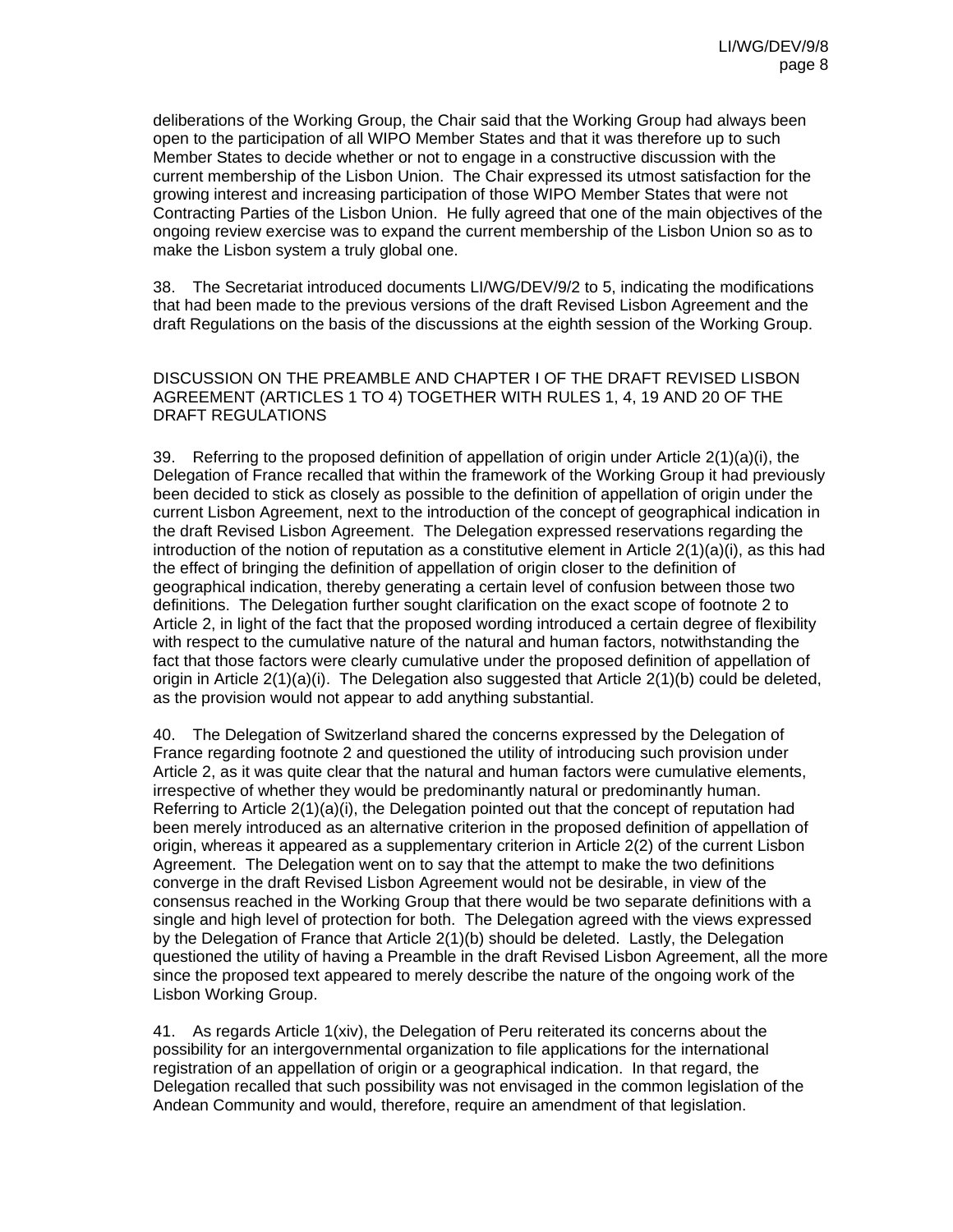42. The Delegation of Italy was of the view that the text of the Preamble had to be consistent with the mandate of the Working Group and therefore requested that the word "preserving" be brought back in the first sentence of the Preamble so that the text would read "while preserving and building on its principles and objectives…". Referring to Article 2(1)(a)(i), the Delegation indicated that the reference to reputation gave the false impression that "reputation" would be an additional requirement that would have to be fulfilled for purposes of registering an appellation of origin, contrary to what was provided for in the Lisbon Agreement. In respect of Article 4, the Delegation requested clarification of the meaning of the phrase "or under both".

43. With respect to Article 2, the Delegation of the Russian Federation failed to see the pertinence of bringing the definitions of appellation of origin and geographical indication closer to each other. Further, whenever reference was made to the place of origin of a given good, the reputation of the good also had to be taken into account. The Delegation failed to see the utility of footnote 2 under Article 2. Instead, the Delegation suggested rephrasing the text of Article 2(1)(a)(i), so that it would refer to "natural and/or human factors".

44. As regards Article  $2(1)(a)(i)$ , the Delegation of the European Union shared the views previously expressed by other delegations and agreed that the reference to reputation should be deleted from that paragraph as it constituted an additional requirement which also generated confusion between the appellation of origin and the geographical indication definitions. The Delegation welcomed the proposed definition of geographical indications, which was now in line with the definition of the TRIPS Agreement. The Delegation also welcomed the amendment in Rule 4 concerning the possibility of indicating several competent authorities.

45. The Representative of CEIPI sought further clarification regarding the reference to reputation in Article 2(1)(a)(i). He more specifically asked whether the word "and" in the sentence "and which has given the good its reputation" referred back to the geographical environment. As regards the drafting of Article 2(1)(a)(i), he pointed out that the first reference to the notion of reputation in the first bracket was not an essential element but only one of the elements of the definition of appellation of origin. On the contrary, if the second reference to reputation, appearing in the second bracket at the end of the sentence, were to be kept, then reputation would become an essential element of the definition, along the lines of Article 2(2) of the current Lisbon Agreement. He also cautioned that the proposal made by the Delegation of the European Union to remove any reference to reputation from the provision in question would also imply moving away from the current text of the Lisbon Agreement, which did require reputation. As regards Article 2(1)(b), even though he agreed with the proposals that were made to remove it altogether from Article 2, he was of the view that the definitions provided thereunder could be moved to Article 1. Lastly, he questioned the necessity of having a Preamble in the draft Revised Lisbon Agreement.

46. With respect to Article 2(1)(a)(i), the Delegation of Mexico supported the proposal made by the Delegation of the European Union to delete any reference to reputation.

47. Referring to Note 2.03 in the Notes in document LI/WG/DEV/9/4, the Delegation of the United States of America noted that a delegation had suggested the inclusion of a reference to reputation in the definition of both appellations of origin and geographical indications, arguing that without the reputation element the receiving Contracting Parties would have to exhaustively conduct fact-finding missions to investigate foreign soil or, in the alternative, would simply forego any examination of the application entirely and simply provide reciprocal right protection to the foreign Government's pronouncement of the soil quality. The Delegation expressed its agreement with that suggestion, as it shared the view that reputation was a critical element for both appellations of origin and geographical indications, bearing in mind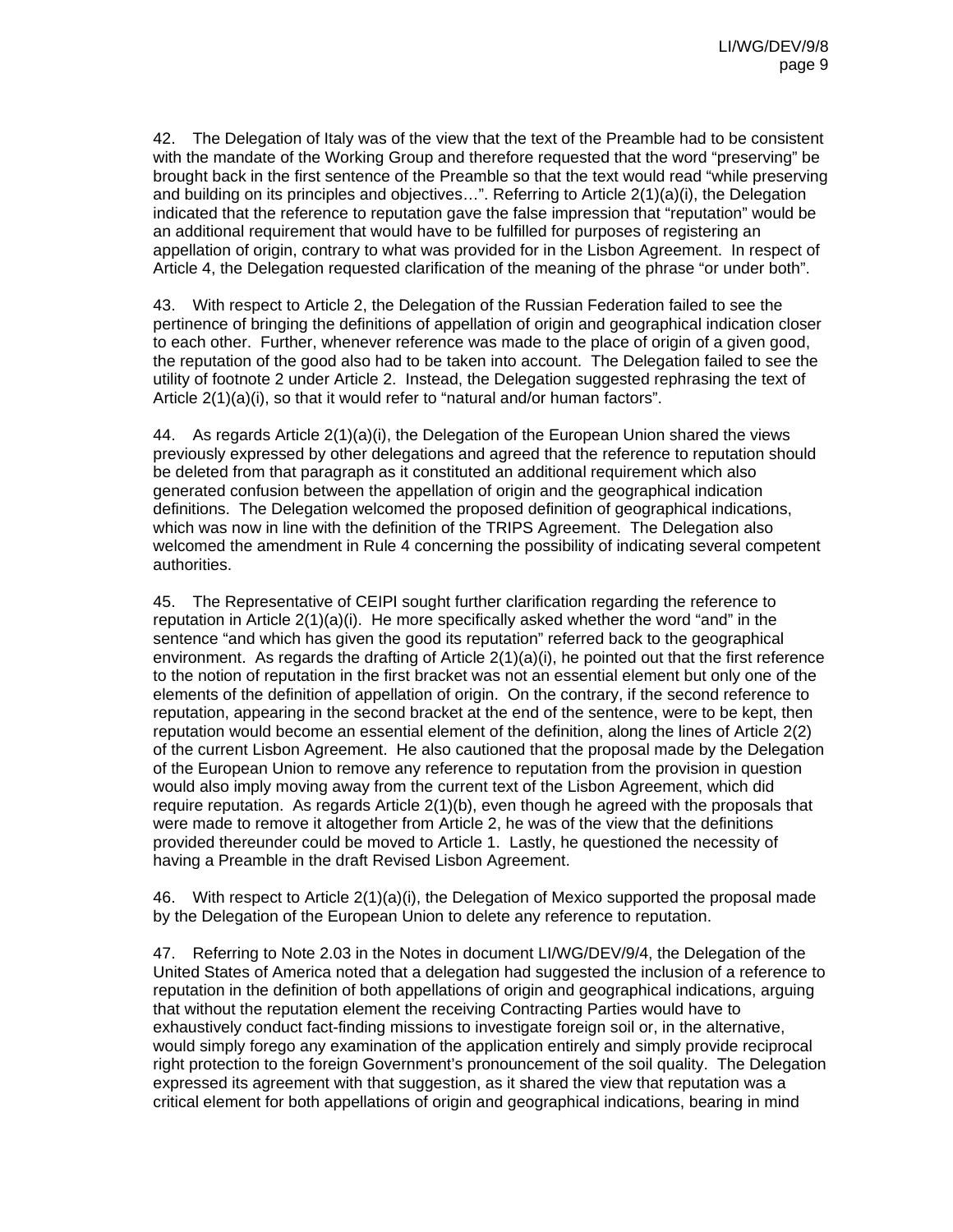that reputation was an element in the appellation of origin definition of the current Lisbon Agreement. The Delegation went on to say that from its perspective natural factors alone did not create a private property right and, regardless, it would be impossible for foreign receiving Offices to evaluate the value of natural factors during the examination process. The Delegation added that the insistence that the mere existence of natural factors had some inherent value, without any objective proof of that value, made the appellation of origin definition problematic from its perspective. In light of the fact that intellectual property rights usually rewarded some form of human intervention, the Delegation was of the view that reputation was a measurement of whether such human intervention had value and whether an intellectual property right had to reward it as an incentive to creative quality products and to protect consumer's expectations.

48. Referring back to the issue of reputation, the Delegation of the European Union clarified that its position was that an inclusion of the term "reputation" as an alternative to "quality" or "characteristics of the good" as currently drafted in Article  $2(1)(a)(i)$  would make it possible for an appellation of origin to be exclusively based on reputation. In that regard, the Delegation recalled that currently such possibility only existed in the case of geographical indications but not in the case of appellations of origin which, by essence, were required to have a much closer link between the characteristics of the good and the geographical environment. Hence, the Delegation's request for the deletion of the reference to reputation in sub-item (i) under Article 2(1)(a).

49. The Delegation of Colombia agreed that the word "reputation" had to be maintained in the definition of an appellation of origin. In that regard, the Delegation further indicated that in the case of Colombia the undue exploitation of the reputation fell under unfair competition law.

50. The Delegation of Portugal supported the comments made by the Delegation of the European Union and was of the view that any reference to reputation had to be deleted from the Article 2(1)(a)(i).

51. The Delegation of Peru shared the views expressed by the Delegation of Colombia and also considered that it would be appropriate to include the term "reputation" in the definition of an appellation of origin, at least in the first bracket where it appeared as an alternative to other criteria.

52. The Delegation of Switzerland noted that the issue regarding the inclusion or not of the notion of reputation in the definition of an appellation of origin led to very different positions within the Working Group. As an alternative solution, the Delegation suggested to remain as closely as possible to the current provision of Article 2(2) of the Lisbon Agreement and to reintroduce the concept of reputation under Article 1(xv) which defined the "Contracting Party of Origin".

53. The Chair pointed out that under the current draft Revised Lisbon Agreement the underlying principle was that, although the instrument covered both appellations of origin and geographical indications, the same level of protection would be provided in respect of both. Further, Article 9(1) made it clear that Contracting Parties would not be required to make a distinction between appellations of origin and geographical indications within their own legislation. In other words, while the proposed definitions in Article 2(1) would work for purposes of the international registration and for purposes of applying the Revised Lisbon Agreement in all Contracting Parties, under their national or regional legislation, the Contracting Parties would be allowed to treat registered appellations of origin as registered geographical indications.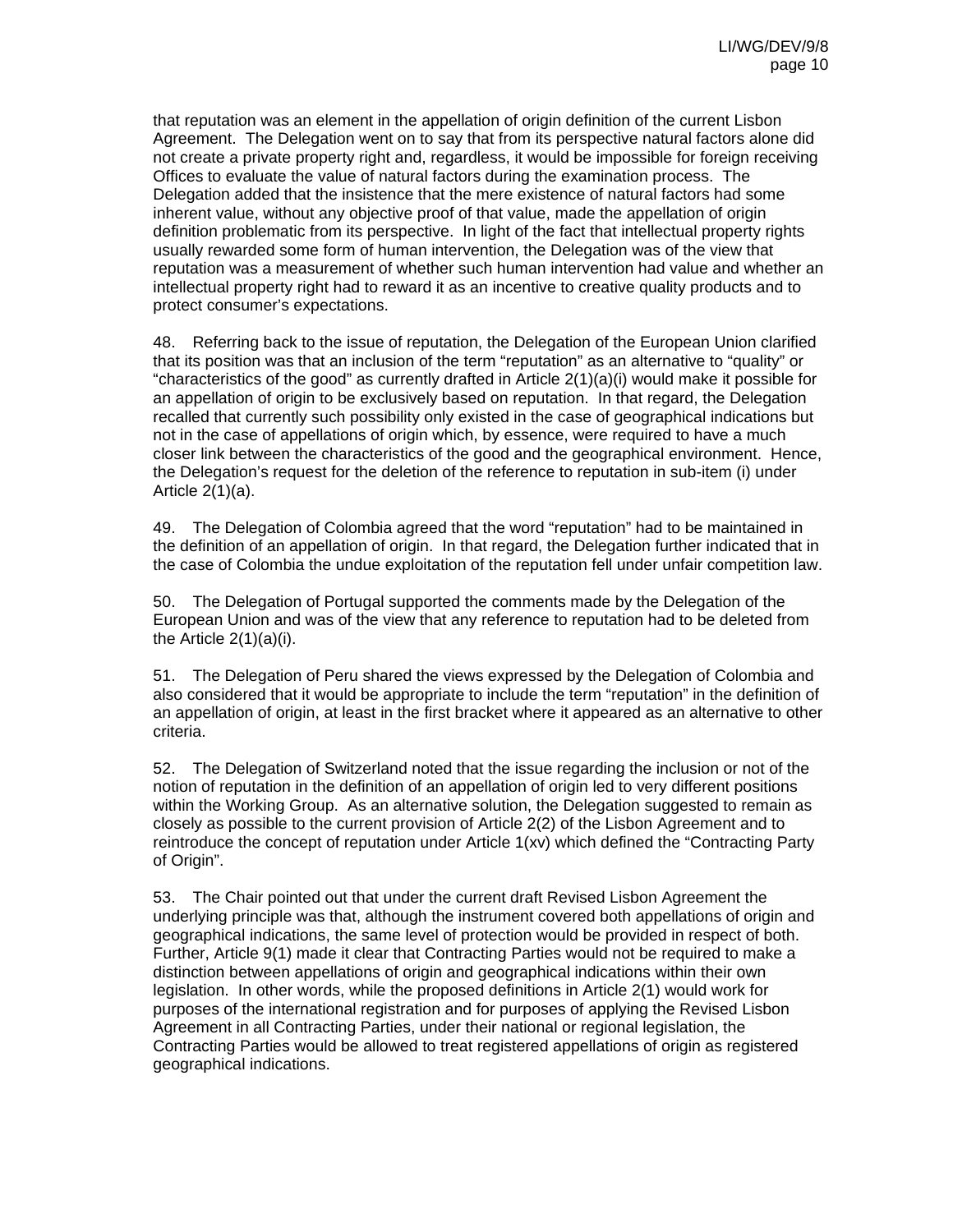54. Referring to the issue of reputation, the Chair recalled that the two pairs of square brackets in Article 2(1)(a)(i) represented two different options, which meant that it was either the first reference to reputation or the second reference to reputation that would be included in the text. He went on to say that, if the Working Group opted for the text in the first pair of square brackets, the element of reputation would be one of the alternative characteristics that would derive exclusively or essentially from the geographical environment. Instead, if the Working Group opted for the text in the second pair of square brackets at the end of the paragraph, the element of reputation would be made mandatory in the case of an appellation of origin, as was already the case under Article 2(2) of the current Lisbon Agreement. As regards the concern expressed by some delegations that, in the absence of any reference to reputation, fact finding missions might become necessary in order to assess whether the object for which an international registration as an appellation of origin was sought did indeed meet the definition requirements, especially in those countries which made a distinction between appellations of origin and geographical indications, the Chair said that it was his understanding that under the current text of the Lisbon Agreement, no such fact-finding missions had ever been undertaken and that the Contracting Parties to the Lisbon Agreement had nonetheless always been in a position to assess whether or not they would refuse to recognize the effect of an international registration.

55. The Chair noted that the prevailing view appeared to be to remove footnote 2 from Article 2 and to include its text in the Notes to the draft Revised Lisbon Agreement.

56. Referring to the request for clarification concerning the terms "or under both" in Article 4, the Secretariat indicated that there would be a period within which some Contracting Parties would have only acceded to the Revised Lisbon Agreement while others would only be party to the current Lisbon Agreement. In addition, there would also be a third set of Contracting Parties that would have acceded to both the Lisbon Agreement and the Revised Lisbon Agreement. In consequence, as there would be different relations between Contracting Parties within the same Lisbon Union, Article 4 aimed to make it clear that the International Register that would be kept by the International Bureau would record all the international registrations, whether they would have been applied for by countries that would only be party to the Lisbon Agreement, or by Contracting Parties that would have acceded only to the Revised Lisbon Agreement, or by countries that would be party to both international instruments. The Secretariat indicated that the complexity of Article 4 derived from the fact that, in addition to the Lisbon Agreement, there was also a reference to the 1967 Act of the Lisbon Agreement, to which all Contracting Parties of the current Lisbon Agreement were party with the exception of one Contracting Party, which was only party to the Lisbon Agreement as originally adopted in 1958. The Secretariat went on to say that those two instruments were nonetheless considered to be one entity, in view of Article 16 of the 1967 Act. Hence, the terms "under both" referred to both the Lisbon Agreement, whether the original Lisbon Agreement of 1958 or the 1967 Act, and the Revised Lisbon Agreement.

57. The Secretariat sought clarification from the Delegation of Peru as regards the fate of an international registration effected by an intergovernmental organization in the case of Peru.

58. As regards the Preamble, the Secretariat indicated that, if the Working Group would retain the Preamble, the text of its first sentence could perhaps stop after the words "Lisbon Agreement".

59. The Delegation of Peru said that its concerns referred specifically to the possibility that would be given to intergovernmental organizations to register appellations of origin or geographical indications. In that regard, the Delegation recalled that under the Andean Community legislation such registrations could only be effected by natural persons or legal entities directly interested in the production, the extraction and the processing of the product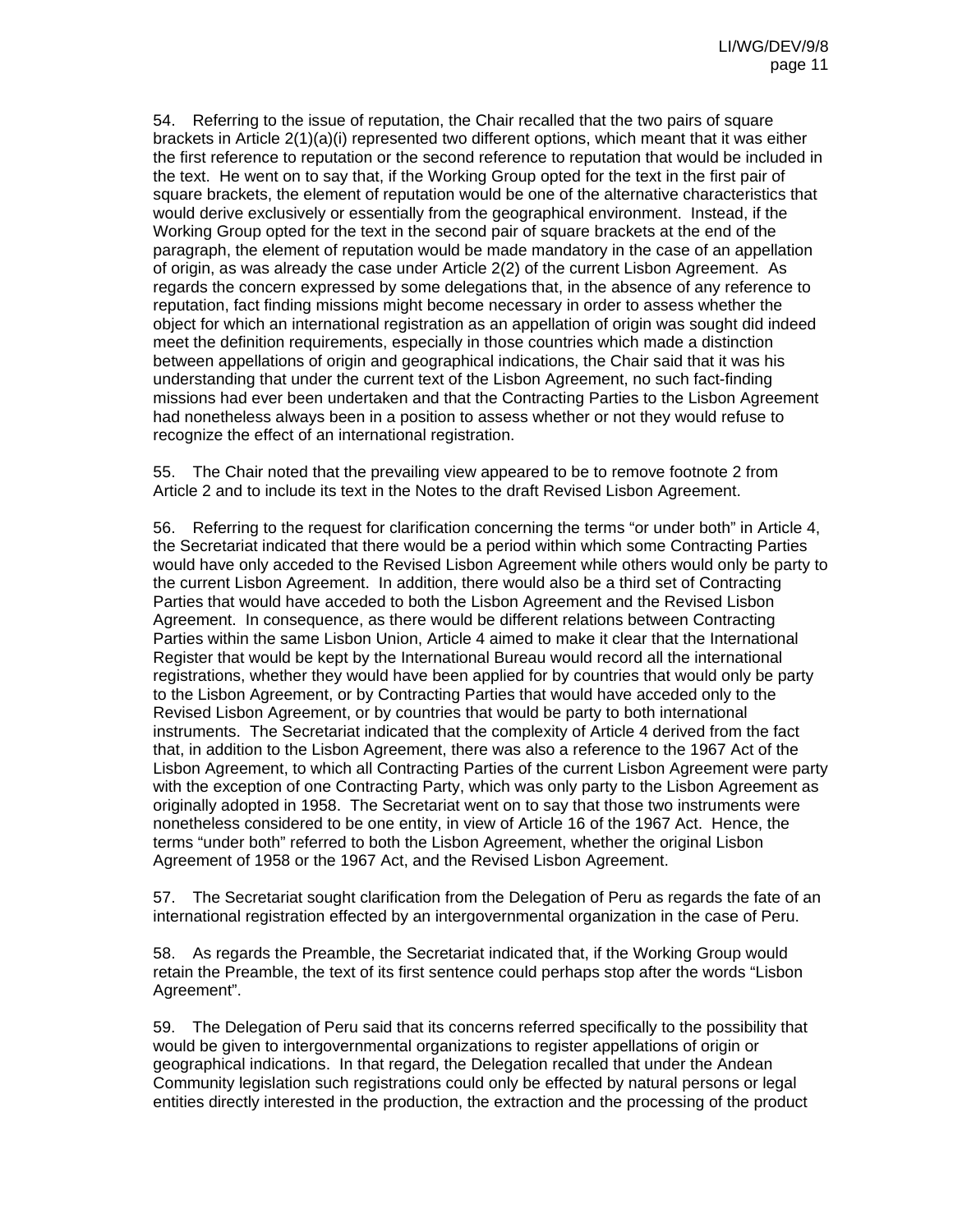for which registration was sought. The Andrean community legislation also stated that where the appellations of origin referred to their own jurisdictions, any state, departemental, provincial, or municipal authority should likewise be considered an interested party. As regards the Preamble, the Delegation was of the view that the proposed text should be maintained in the Revised Lisbon Agreement, as it clearly defined the framework for the ongoing revision process. Moreover, the Delegation supported the idea of reintroducing the term ''preserving'', so that the text would read ''while preserving and building on its principles and objectives".

60. The Chair agreed that preserving the principles and objectives of the current Lisbon system was part of the mandate of the Working Group, in addition to making the system more attractive so as to pave the way for a wider membership. The Chair further recalled that the mandate of the Working Group, at least since its second session, was also to give the possibility to intergovernmental organizations to accede to the Revised Lisbon Agreement. In that regard, the Chair welcomed with satisfaction the clarification made by the Delegation of Peru that it was not challenging that specific element of the mandate, but rather expressed concern about its application modalities under Peruvian legislation.

61. The Delegation of Peru confirmed that it was not opposed to the inclusion of intergovernmental organizations, but simply wished to leave on record the type of difficulties in implementation that would arise in respect of registrations effected by intergovernmental organizations, not only in Peru but also in the other members of the Andean community, i.e., Bolivia, Colombia and Ecuador, which might wish to accede to the Revised Lisbon Agreement at a given point in time.

62. The Delegation of Fiji shared the views expressed by the Delegation of Peru as regards the practical consequences of the accession of intergovernmental organizations in particular since its national industrial property legislation did not foresee the case of registrations effected by intergovernmental organizations. The Delegation further pointed out that the same applied to the other 14 countries in the region. The Delegation expressed the view that the Preamble had to be kept in the Revised Lisbon Agreement but that some amendments could be made so as to introduce, for example, an explicit reference to the principles and objectives of the TRIPS Agreement which constituted the basic intellectual property legal framework for many countries.

63. The Chair indicated that there appeared to be consensus that intergovernmental organizations should be allowed to become parties to the Revised Lisbon Agreement. On the basis of the comments made by some delegations, he indicated that there might be a need to look into the provisions which dealt with the application procedure to better address the practical implementation difficulties that might arise in some countries.

64. The Chair wondered whether the compromise solution proposed by the Secretariat in respect of the Preamble was acceptable.

65. The Delegations of Italy and Peru were in favor of retaining the second part of the first sentence and that this part should read: ''while preserving and building on its principles and objectives''.

66. The Delegation of Iran (Islamic Republic of) supported the drafting proposal made by Secretariat.

67. Upon a request for clarification from the Chair, the Delegation of Italy indicated that the phrase ''and in the light of the relevant provisions of the TRIPS Agreement" should be retained.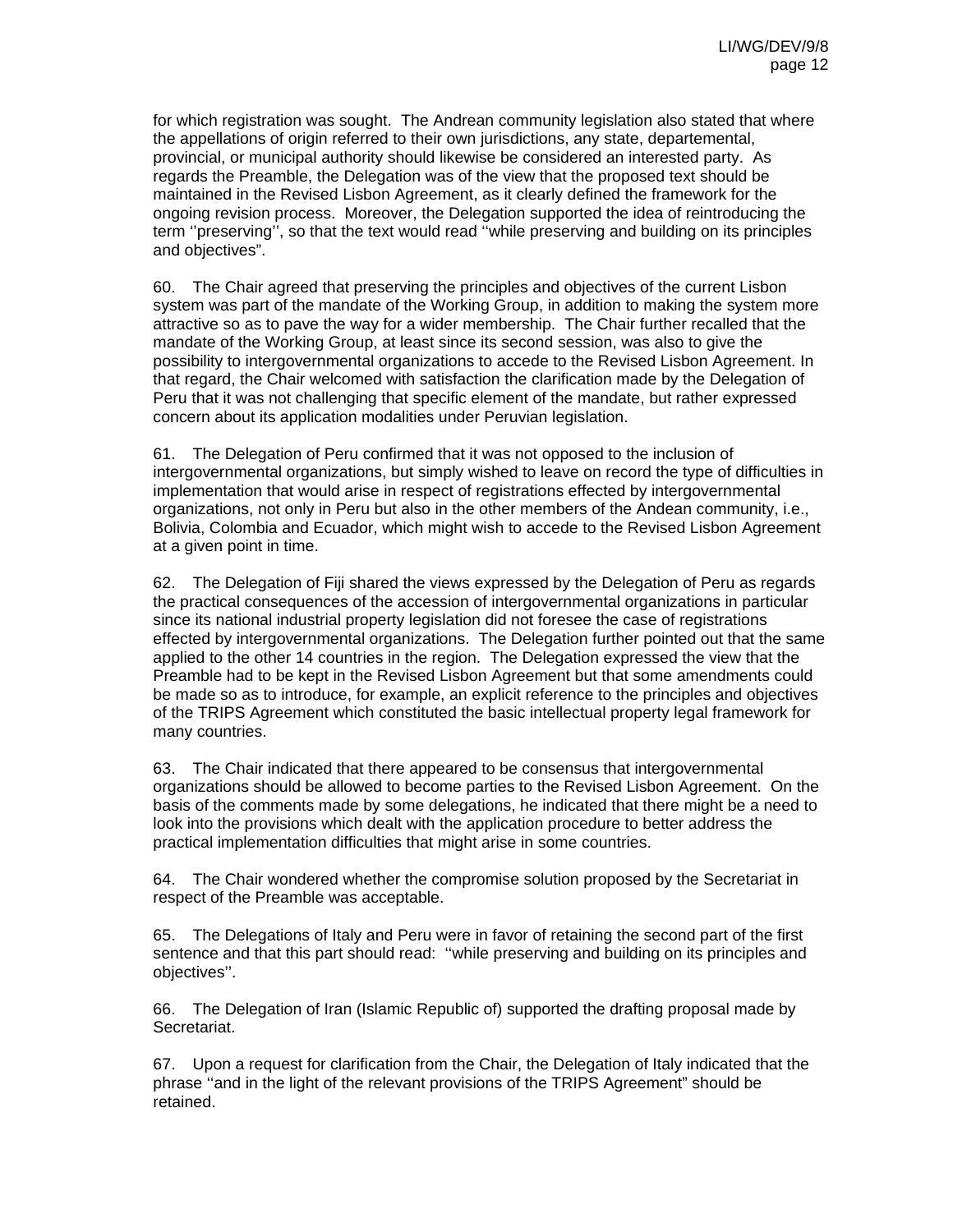68. The Delegation of Iran (Islamic Republic of) recalled that its country was not a member of the WTO and therefore requested that the reference to the TRIPS Agreement be removed from the Preamble.

69. The Chair concluded that the two sentences of the draft Preamble would then read: "Recognizing the need to refine and modernize the legal framework of the system established under the Lisbon Agreement, while preserving and building on its principles and objectives" and "Desiring to introduce provisions for the possible accession by intergovernmental organizations"

70. The Chair wondered whether the square brackets in Article 2(2) could be removed.

71. The Delegation of Algeria requested that the square brackets be maintained for the time being, as it had not yet adopted a definite position on the inclusion or not of the reference to trans-border geographical areas.

72. The Delegation of Hungary expressed its preference for having the square brackets removed in the second part of Article 2(2).

73. In light of the diverging views expressed, the Chair indicated that the brackets around the second sentence of Article 2(2) would be maintained for the time being.

74. As regards Article 2(1)(a)(i), the Chair wondered whether footnote 2 could be deleted as well as the first pair of square brackets together with the word ''reputation'' while retaining the phrase ''which has given the good its reputation'' without the square brackets.

75. The Delegation of Iran (Islamic Republic of) expressed its preference for retaining the first reference to reputation and for deleting the phrase ''and which has given the good its reputation''.

76. The Delegation of Chile was of the view that the proposed definition in Article 2(1)(a)(i) had to envisage the possibility for an appellation of origin to be also based on the reputation of the good. However, the Delegation would not deem it appropriate to require such reputation as a compulsory criterion for an appellation of origin to be protected under the provision in question, which would be the case if the final sentence within brackets were to be maintained without brackets. Hence, the Delegation's preference for keeping the first reference to reputation within square brackets for the time being, as well as for deleting the second reference to reputation at the end of the paragraph.

77. The Chair indicated that he had some difficulties in understanding the position of those delegations representing Contracting Parties to the Lisbon Agreement, which were against the use of the phrase already contained in Article 2(2) of the current Lisbon Agreement, namely ''which has given the good its reputation'', on the basis of fears about possible fact-finding missions. He went on to say that, as he had already underlined, even under the provisions of the current Lisbon Agreement, no such fact-finding missions had ever been undertaken either by the International Bureau or by Contracting Parties. Moreover, if a Contracting Party would not be able to satisfy the stricter requirements for an appellation of origin under Article 2(1)(a)(i), it would still be in a position to register denominations on the basis of the definition of a geographical indication under sub-item (ii) of Article 2(1)(a), which had been drafted along the lines of Article 22.1 of the TRIPS Agreement.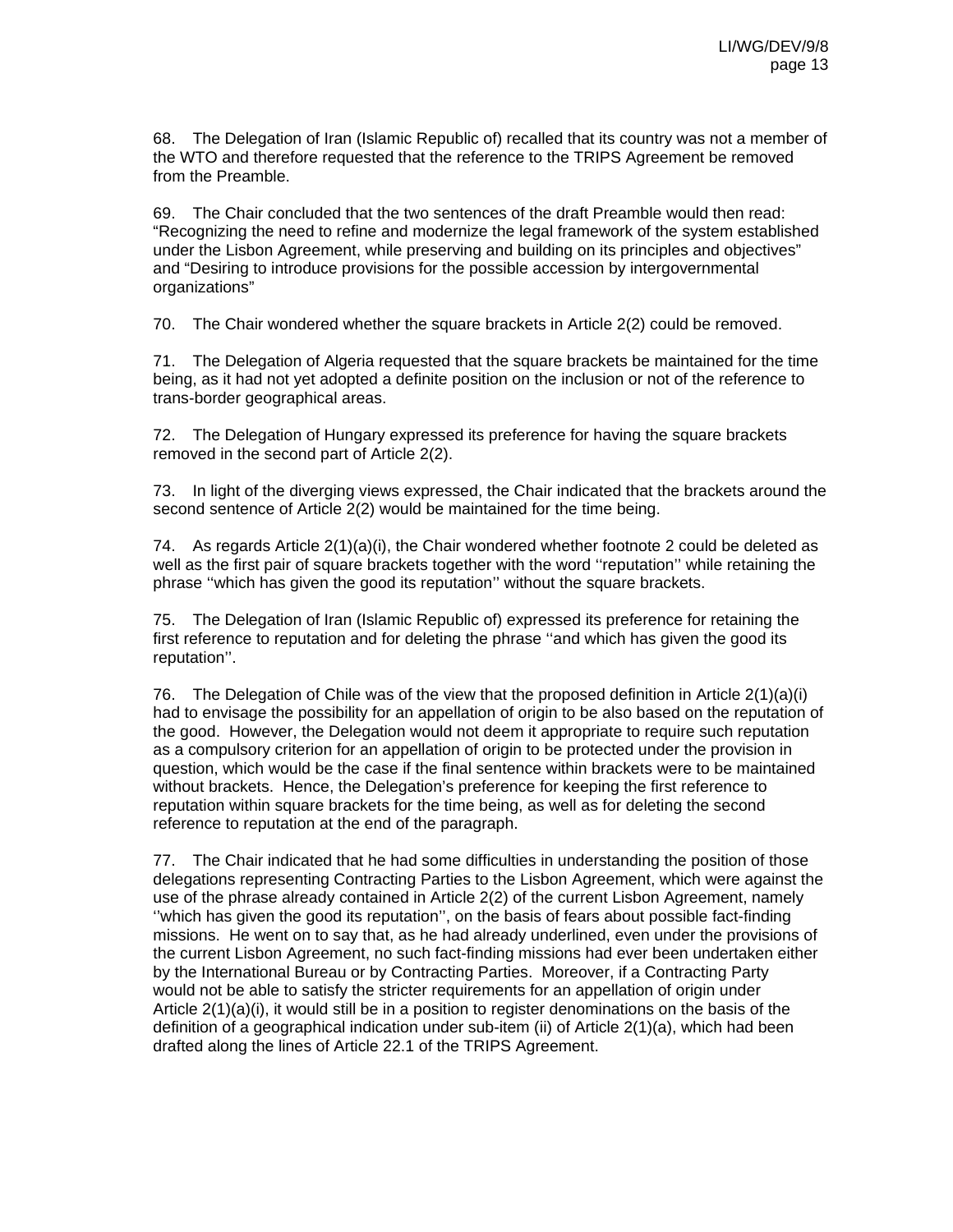78. As regards the issue of reputation, the representative of CEIPI pointed out that, if the text in the first pair of square brackets would be maintained while the text in the second pair of square brackets would be deleted, the principles of the Lisbon Agreement would not be preserved.

79. The Delegation of Kenya said that the geographical indication definition in Kenya's national legislation covered both geographical indications and appellations of origin, by stating: ''geographical indication means an indication which identifies a product as originating from a territory, or a region or locality where a given quality, reputation or other characteristics of the product are exclusively or essentially attributable to its geographical origin''.

80. Noting that the terms ''*reputación*" and "*notoriedad*'' and' "*réputation*" and "*notoriété*'' had been used indistinctly in the draft Revised Lisbon Agreement, the Delegation of Chile reiterated its request made at the previous session that an interpretative statement be introduced in the text to clarify that those terms would be considered as being synonymous for purposes of the Revised Lisbon Agreement.

81. In response to the comment made by the Delegation of Chile, the Secretariat pointed out that Note 2.07 already contained a statement along those lines.

82. In response to a comment made by the Delegation of France, the Chair suggested a slight amendment to the second part of Article 2(1)(b), so that the text after the comma would read: ''regardless of the term used to identify such denominations or indications in the Contracting Party of Origin or in other Contracting Parties''. The proposed amendment would be made with a view to further clarifying that the terminology used in that context would not matter as long as the substantive requirements of the Revised Lisbon Agreement would be met.

83. The Delegation of Switzerland expressed the view that the first part of Article 2(1)(b) could be moved to Article 2(1)(a) and that its second part could be deleted altogether, since its contents already appeared to be covered by Article 9(1).

84. The Delegation of the European Union shared the views expressed by the Delegation of Switzerland.

85. Following some further discussion, the Chair concluded that the Working Group could go along with the suggestion to delete Article 2(1)(b) altogether, on the understanding that its first part thereunder be replaced by the addition of two new abbreviated expressions in Article 1: one for appellation of origin and one for geographical indication, which would respectively refer to sub-items (i) and (ii) of Article 2(1)(a). The second part of Article 2(1)(b), which clarified that terminology would not be decisive in assessing whether the Contracting Party would be complying or not with the substantive requirements of the Agreement, would be reflected either in the Notes or in a footnote to Article 9(1) or Article 10(2). As a result, Article 2(1)(a) would become simply Article 2(1).

86. Finally, the Delegation of Iran (Islamic Republic of) agreed to the proposal for the deletion of the first reference to reputation in the definition of appellation of origin and the retention of the second reference, without square brackets.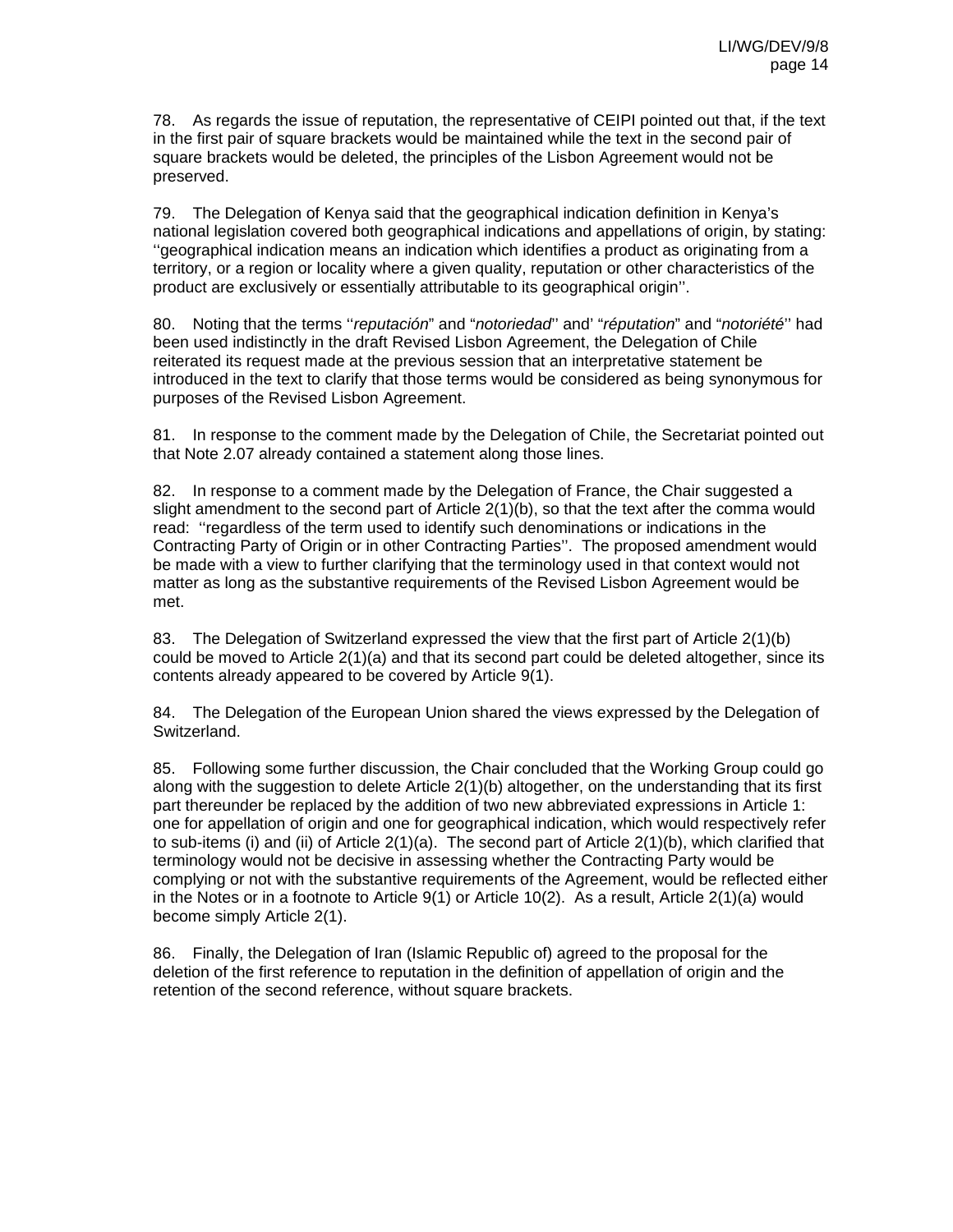DISCUSSION ON CHAPTER II OF THE DRAFT REVISED LISBON AGREEMENT (ARTICLES 5, 6 AND 8(1 AND 2)) TOGETHER WITH RULES 5, 6 AND 7 OF THE DRAFT REGULATIONS

87. Referring to Article 5(4), the Delegation of Algeria expressed its preference for maintaining the text within square brackets for the time being, as it was still in the process of assessing the possible impact of such provision.

88. The Delegation of Georgia said, while stressing the importance of Article 5(4), that it was its understanding that the proposed wording of Article 5(4) would require a bilateral or a multilateral agreement between the countries in which the trans-border area was situated. In that regard, the Delegation was of the view that since the signature of an agreement was an expression of a free will it would not be reasonable to make such agreement mandatory. However, in order to move forward, the Delegation could go along with the proposed version of Article 5(4) without the square brackets. Along the same lines, the Delegation was of the view that the square brackets in Art. 2(2) could also be removed.

89. The Delegations of Hungary and the Republic of Moldova agreed with the Delegation of Georgia on the deletion of the square brackets in Article 5(4). In addition, the Delegation of Hungary sought clarification about the necessity of making explicit reference to Art. 2(1)(a)(i) and (ii), in spite of the fact that a clear definition of the geographical area of origin would already be provided in Article 1(xii).

90. As regards Rule 5, the Delegation of the European Union welcomed the proposed drafting of Rule 5(2)(a)(vi) which referred to the geographical area of origin relevant for geographical indications as well as to the geographical area of production relevant for appellations of origin. Referring to Rule 5(3), the Delegation recalled that information about the link between a product and its geographical origin was crucial and therefore had to be made mandatory so that it would be possible to verify that all requirements of the definition of the geographical indication or appellation of origin were met. In addition, in light of the discussion concerning Article  $2(1)(a)(i)$ , the Delegation stated that it would be appropriate to delete the word reputation in Rule 5(3) as well. As regards Rule 5(4), which required use along the lines of the trademark system, the Delegation was of the view that such trademark logic should not apply in the context of the Lisbon system. The Delegation went on to say that each Contracting Party had of course the possibility to foresee use requirements for its own geographical indications or appellations of origin under its national legislation, but the validity of their protection should not be subject to any use requirements in the other Contracting Parties. Geographical indications and appellations of origin could have a very limited production, which would prevent them from meeting such use requirements in multiple countries.

91. The Delegation of Colombia sought clarification about the meaning of the word "jointly" in Article 5(4)(b), and in particular whether the term "jointly" meant that adjacent Contracting Parties had to submit a common declaration, signed by both parties, at the same time, or whether it would be possible for the declaration in question to be submitted separately by the adjacent Contracting Parties concerned. Also, it was not clear how the provision applied in case the trans-border area was partly situated in a country that was not a Contracting Party.

92. Referring to the contents of Rule 5(3), the Delegation of France expressed support for the mandatory character of the indication of particulars concerning quality or any other characteristic of the good. As regards Rule 5(4) concerning "a declaration of intention to use the registered appellation of origin or geographical indication", the Delegation pointed out that the proposed drafting brought the text very close to the applicable legislation in the area of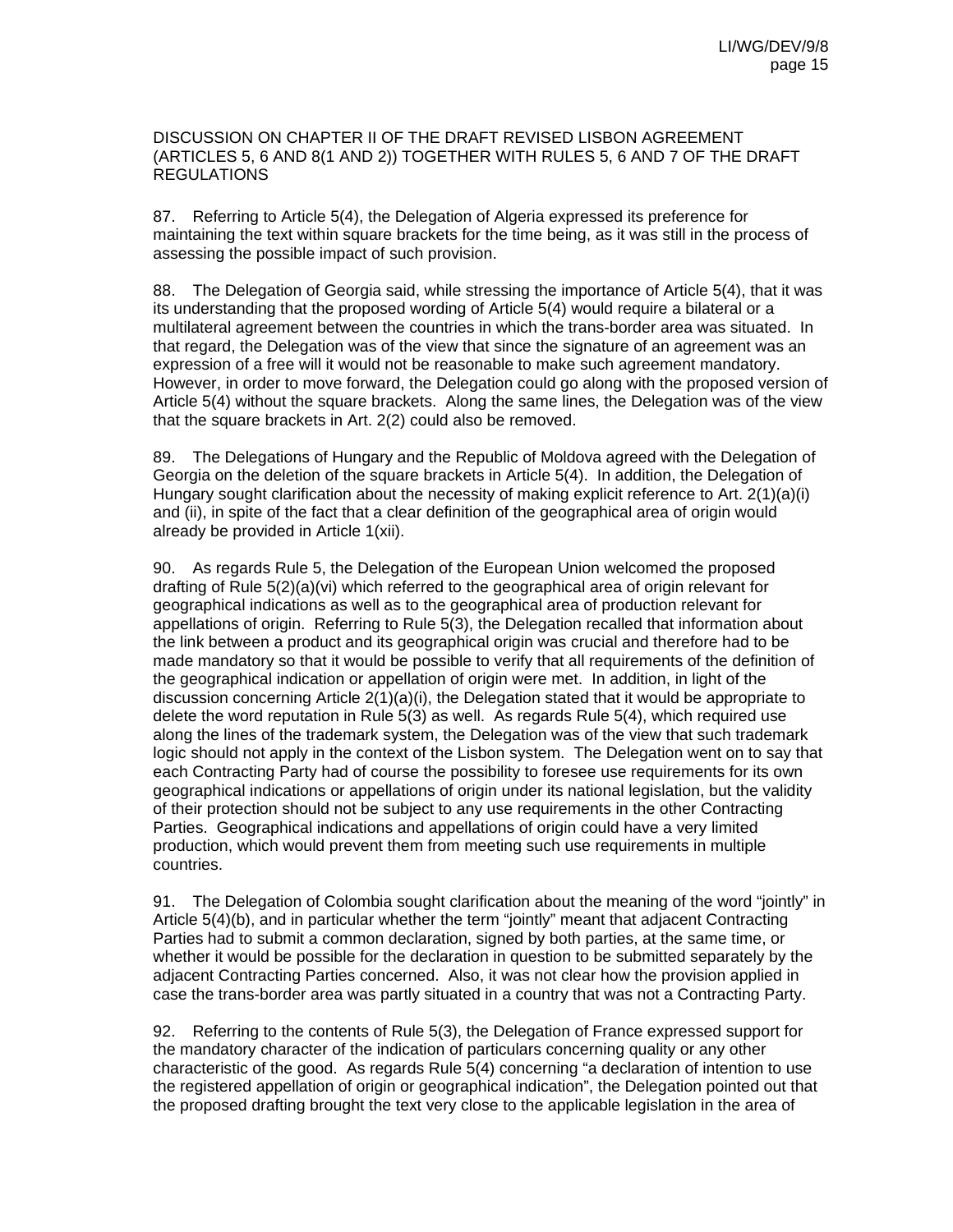trademarks which, in turn, constituted an entirely new approach with no relation whatsoever to the issue at stake, namely the establishment of individual fees. The Delegation concluded by saying that the proposed wording was not acceptable at this stage. Lastly, the Delegation inquired as to the necessity of maintaining square brackets in Article 6(3)(v).

93. The Delegation of the United States of America pointed out that Rule 5(5)(iii), which outlined as an optional element of the application "a statement concerning the scope of protection, for example to the effect that protection is not claimed for certain elements of the appellation of origin or the geographical indication", should be included as a mandatory element in Rule 5(2). The Delegation went on to say that such a disclaimer would need to be recorded in the International Register, in order to provide notice to third parties about the appropriate scope of protection to be given to the individual elements of a compound geographical indication. Such disclaimers might help stem the current trend whereby terms that had been in widespread and longstanding global use suddenly appeared to be the subject of geographical indication protection, either because of a misunderstanding regarding the scope of protection of individual terms within a compound geographical indication, or because the country of origin would all of a sudden decide that it would be useful for its national producers to attempt to obtain global exclusive rights in a common term. As indicated in footnote 5 under Article 11, generic terms within a compound geographical indication should not be protected in Contracting Parties to the extent that the country of origin would have clearly recognized such terms as being generic. The Delegation was of the view that such information should really pass through to the other Contracting Parties in the interest of transparency and fairness and that its inclusion in international registrations should therefore be made mandatory. For the sake of illustration, the Delegation referred to the example of "*Camembert de Normandie*" which had been registered as a geographical indication in France by the national Competent Authority, which had also issued at the same time a clarification that the protection for that geographical indication did not extend to the term "*Camembert*", a term widely regarded as the name for a type of cheese that could be produced anywhere. The Delegation was of the view that such model helpfully established clear guidance as to which portion of a geographical indication actually fell under the scope of protection in the country of origin.

94. The Delegation of the United States of America welcomed the inclusion in the draft Regulations of Rule 5(4) concerning an optional provision for Contracting Parties to require declarations of intention to use the geographical indication, in response to the concerns it had raised at the previous session. As the Delegation had indicated at the time, the United States Patent and Trademark Office (USPTO) did not have the authority to regulate commercial speech unless those terms were used in commerce in the United States of America. Therefore, without a declaration such as the one referred to in Rule 5(4), the United States of America would be unable to join the Revised Lisbon Agreement. However, Rule 5(4) would be meaningless in view of the provisions in the draft Revised Lisbon Agreement limiting the grounds upon which geographical indications could be cancelled or invalidated, which did not allow for cancellation or invalidation on the basis of failure to use the geographical indication. The Delegation clarified that, in the United States of America, a registered mark or a registered geographical indication could be cancelled ex officio by the USPTO for failure to show continued use in commerce; or at the request of a third party for lack of a *bona fide* intention to use, for non-use, or because the term had become generic through lack of enforcement. Referring to Article 9(1), which stated that Contracting Parties had to protect the registered geographical indication "subject to any refusal, invalidation or grounds for cancellation that may become effective with respect to its territory", the Delegation of the United States of America pointed out that the concepts of renunciation, invalidation or cancellation were not always available under national law. The Delegation further indicated that Article 8(1) provided that the term of protection was indefinite, which in turn meant that a cancellation for lack of maintenance, for lack of use or for no intention to use, could not occur. Along the same lines,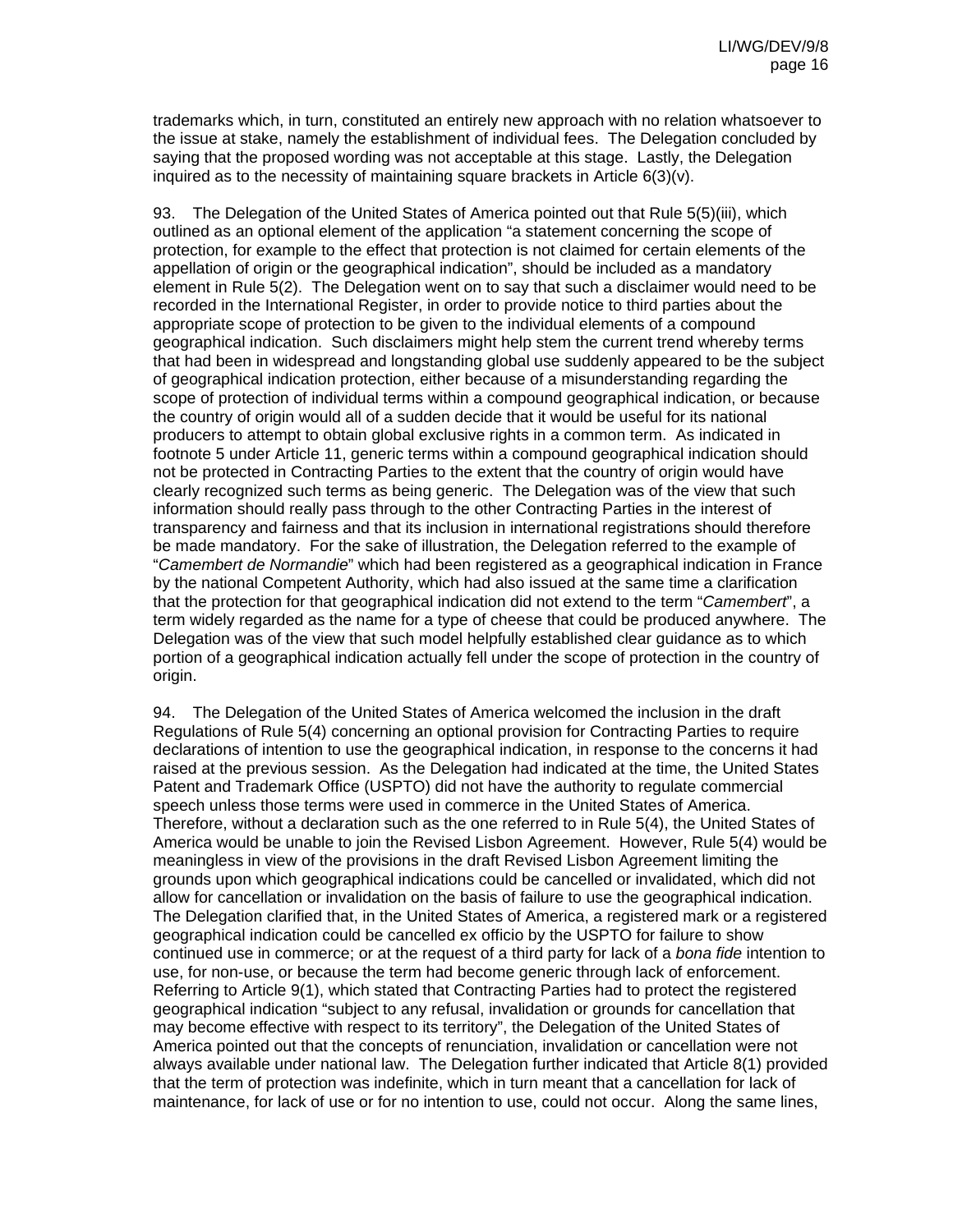Article 12 also provided that a registered geographical indication could not be cancelled for becoming generic through lack of enforcement. In that regard, the Delegation was of the view that, if a national office seriously took the declaration of intention to use as a mechanism to prevent bad faith applications or to ensure constitutional authority to regulate commercial speech, it should also have the ability to enforce the declaration of intention to use when it would not be respected. The Delegation concluded by saying that since neither Article 8 nor Article 12 of the draft Revised Lisbon Agreement gave a national Office the ability to take action to enforce such declaration, the provision of Rule 5(4) was meaningless to the United States of America. In that regard, the Delegation recalled that it had repeatedly made the point that the draft Revised Lisbon Agreement was fundamentally incompatible with trademark and unfair competition systems and further indicated that the point it had just made clearly demonstrated why that was so.

95. The Delegation of the United States of America suggested adding an additional paragraph under Rule 5 that would mirror the structure of the bracketed Rule 5(4) regarding the declaration of intention to use. The proposed provision would allow Contracting Parties to file a declaration together with their instrument of accession to the Revised Lisbon Agreement to preserve their ability to refuse those applications that would not emanate from the owner of the geographical indication. Referring to Article 5(2) which allowed the "beneficiaries" or the "legal entity with legal standing to assert the rights of the beneficiaries" to file the international application, the Delegation pointed out that those entities might not be the owner of the geographical indication, but might only be entitled to use the geographical indication under the legal systems of some countries. Therefore, the Delegation proposed to add the ability of a Contracting Party to file a declaration with the instrument of accession that would allow such Contracting Party to renounce protection in respect of an international registration, if the application for international registration was not filed by the owner of the geographical indication. The Delegation proposed the following text: "(a) Where a Contracting Party requires the owner or the one entitled to use the appellation of origin or geographical indication to file and sign the application as referred to in Rule  $5(2)(a)(viii)$ , it shall notify that requirement to the Director General; (b) an application that is not accompanied by a declaration signed by the owner or the one entitled to use the appellation of origin or the geographical indication shall have the effect that protection is renounced in respect of a Contracting Party having notified such a requirement".

96. Referring to Rule 5(5)(ii), the Delegation of the United States of America recalled that, at the previous session, it had sought clarification about the legal significance of such provision in relation to Article 10 of the previous version of the draft Revised Lisbon Agreement (i.e., Article 11 of the present draft) and that the response given by the Secretariat at the time had been that the purpose of Rule 5(5)(ii) was to allow the applicant to specify the way in which he or she considered that the denomination or indication would translate into another language. However, the Secretariat also made it clear at the time that, if the applicant did not mention any translation in the application itself, the translation of the appellation of origin or geographical indication would still be protected under Article 10. In that regard, the Delegation was of the view that it would be burdensome and misleading to allow, even as an optional content of the application, for the inclusion of the various and potentially random translations the applicant might be interested in. The Delegation therefore suggested deleting sub-item (ii) from the list of optional elements of the application in Rule 5(5) as the inclusion of any such translation would give the misleading impression to Contracting Parties that they would in fact be obliged to protect the translation that the applicant would include.

97. The Delegation of Colombia was of the view that the contents of the statement concerning the scope of protection in respect of certain elements of the appellation of origin or the geographical indication referred to in Rule 5(5)(iii) could not be different from the scope of protection granted in the country of origin. Consequently, if a term was considered to be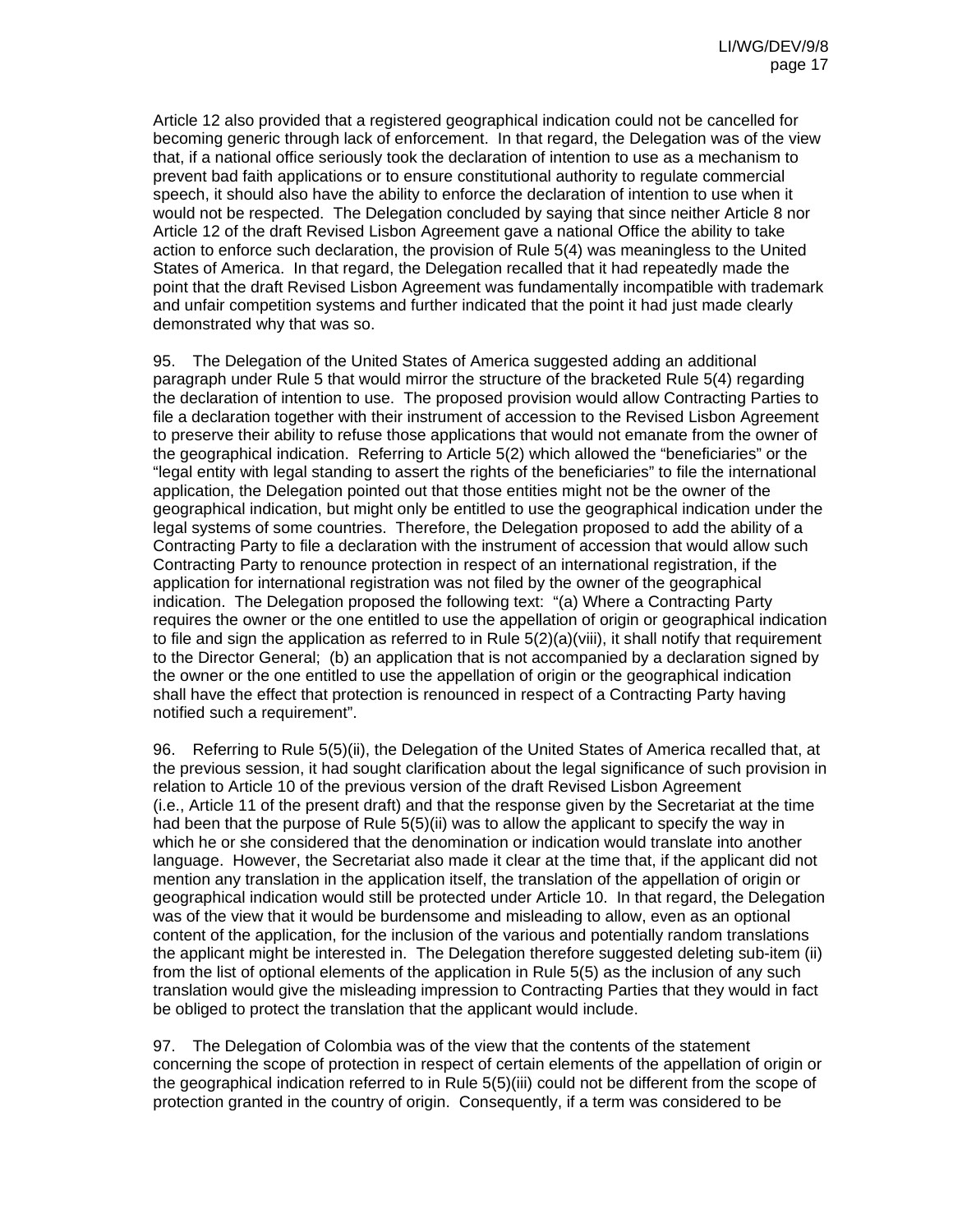generic in the Contracting Party of Origin, it should not be allowed to claim protection for such term in other Contracting Parties.

98. As regards Rule 5(3), the Delegation of Australia indicated that information on the quality, reputation or other characteristics of the goods and its connection with the geographical area of origin was not required under its trademark system, while appreciating that such information was required in some countries. The Delegation suggested a mechanism allowing Contracting Parties requiring such information to inform producers of goods protected by a geographical indication in a Contracting Party of Origin not requiring such information, for example by means of a declaration upon accession to the Revised Lisbon Agreement along the same lines as proposed in Rule 5(4). Producers of a protected geographical indication from a Contracting Party not requiring such information would, nevertheless, be able to provide the information when seeking protection in a Contracting Party that does require the information. Concerning Rule 5(4), the Delegation noted that the issue of use was very important in Australia, in relation to both its national systems, i.e., the one in respect of geographical indications for wines and the other one in respect of certification marks. While Australia did not require declarations of intention to use as envisaged by Rule 5(4), lack of use constituted a ground for opposition or cancellation under the Australian trademark system as well as its specialized system in respect of geographical indications for wines. The Delegation of Australia, therefore, supported the comments made by the Delegation of the United States of America on Article 12 and Rule 5(4).

99. The Delegation of Chile expressed the view that Article 6(3) should require the same information as Rule 5(2). For example, in the event that an application omitted the reference to a geographical area, the international registration date should not be the date on which the International Bureau had received the application, but the date on which the applicant had corrected the irregularity.

100. The Representative of INTA indicated that Article 8(1) would be clearer if it established that protection under this Act ceased to exist if there was no longer protection of the appellation of origin or of the geographical indication in the Contracting Party of Origin. Therefore, the Representative of INTA suggested deleting the words "on the understanding that" because they could raise doubts as regards the interpretation of this provision. An alternative could be to state that protection under the international registration might no longer be invoked if the denomination constituting the appellation of origin or the indication constituting the geographical indication was no longer protected in the Contracting Party of Origin. This should clearly reflect the dependency of the international registration on the protection in the Contracting Party of Origin. The Representative of INTA suggested introducing in Article 8(2) a reference to the possibility for interested parties to promote a request for cancellation, so that the provision would include language such as: "[…] the Competent Authority of the Contracting Party of Origin shall, on its own motion or at the request of any private party, request cancellation of the international registration […]". This should make the obligation to request a cancellation, which was already contained in Article 8(2), more effective. The Representative of INTA wondered why the initial words "notwithstanding paragraph (1)" in Article 8(3) were not contained in paragraph (2), which also provided for a ground of cancellation. Therefore, using the words "notwithstanding paragraph (1)" only for one of the grounds of cancellation could cause misunderstandings. Furthermore, the Representative of INTA indicated that in Article 8(3) it might be clearer to state directly that "the International Bureau shall, on its own motion, cancel an international registration if the fee referred to in Article 7(2)(b) is not paid". Finally, the Representative of INTA suggested that the ground for cancellation contained in Rule 17(1), namely the general ground of cancellation at the request of the Competent Authority or of the beneficiaries, should also be included in Article 8.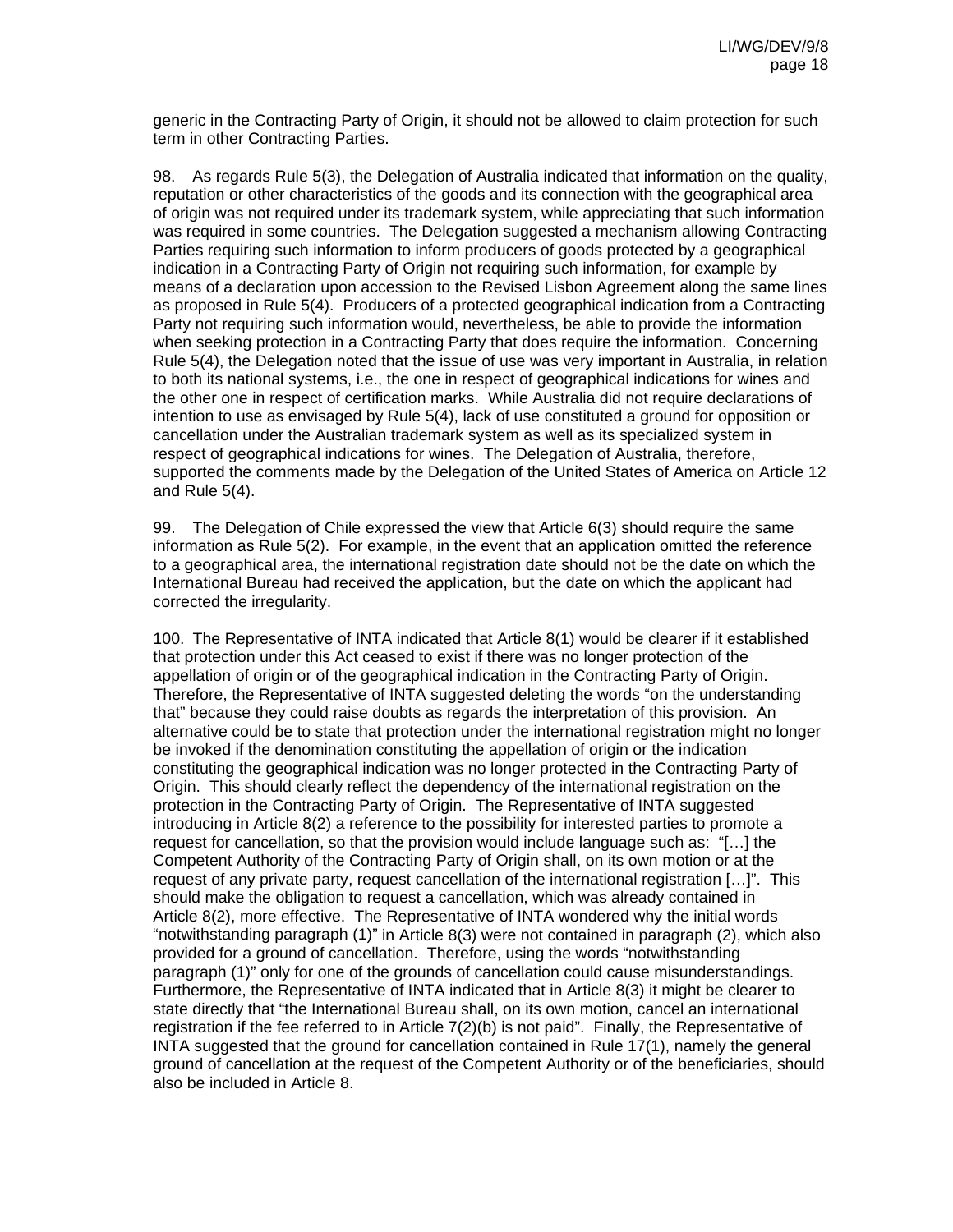101. The Delegation of Iran (Islamic Republic of) sought clarification about the text of Article 5(4). Article 5 indicated that application could be filed either by the Competent Authority, or by the beneficiaries or a legal entity, if the legislation of their Contracting Party of Origin so permitted, but Article 5(4) mentioned Contracting Parties filing applications. The Delegation of Iran (Islamic Republic of) also suggested that the division into two sections (a) and (b) in Article 5(4) should start from the beginning of the third line.

102. The Delegation of the European Union wondered what situation could be covered by Rule 5(5)(iii) other than the example contained therein. If there was no other possible type of declarations except the example given, the text could be simplified so as to read: "to the effect that protection is not claimed for certain elements of the appellation of origin or the geographical indication". In response to the proposal made by the Representative of INTA concerning Article 8(1), the Delegation of the European Union was of view that the current text was preferable because, at the beginning, it clearly established the principle of a registration valid indefinitely and, afterwards, it indicated the exception.

103. The Delegation of Chile considered that Article 8 should also specify that the validity of the international registration should cease when the geographical indication or the appellation of origin was no longer used in the Contracting Party of Origin, in accordance with Article 24.9 of the TRIPS Agreement.

104. The Chair referred to the mandatory disclaimer proposed by the Delegation of the United States of America and wondered how the International Bureau could assess whether an application contained a generic element for which a disclaimer should have been filed. Even when adding the words "where applicable", the question would arise who would be in a position to judge whether this provision was applicable and, in particular, whether the International Bureau would be in such a position. It seemed more appropriate to leave this matter to the Competent Authorities of the Contracting Parties that would be notified of the international registration. They should be in a position to decide whether they should refuse the effects of an international registration on the ground that it related to a generic denomination or indication. The Contracting Party of Origin might wish to avoid such a refusal by indicating in the international application that protection was not claimed for certain elements, in particular for those that are generic.

105. The Delegation of the United States of America confirmed that the mandatory disclaimer was only required "where applicable". In the Madrid system, it was the responsibility of the Office of Origin to certify that the protection in the basic application or the basic registration corresponded to the information contained in the international application. Taking this system as a model, the Delegation of the United States of America considered that, if the basic application or the basic registration had a limitation in scope, it would be up to the Office of Origin to make sure that this information was transmitted with the international application and reflected in the international registration. The Delegation of the United States of America recognized that the International Bureau might not be in a position to make this evaluation. However, the Office of Origin would be in this position and could ensure the communication of this information.

106. The Delegation of Colombia supported the statement made by the Delegation of the United States of America concerning Rule 5(5)(iii). In the context of the Lisbon system, it should be the responsibility of the Competent Authority of the Contracting Party of Origin to inform about the generic nature of terms contained in appellations of origin consisting of composed names, without the need of a substantive evaluation from the International Bureau. A box to be ticked should be included in the application form. The Delegation did not consider the Madrid system an appropriate model, as a trademark might contain elements that might be considered non-distinctive terms in the country of origin, but not in another country. Therefore,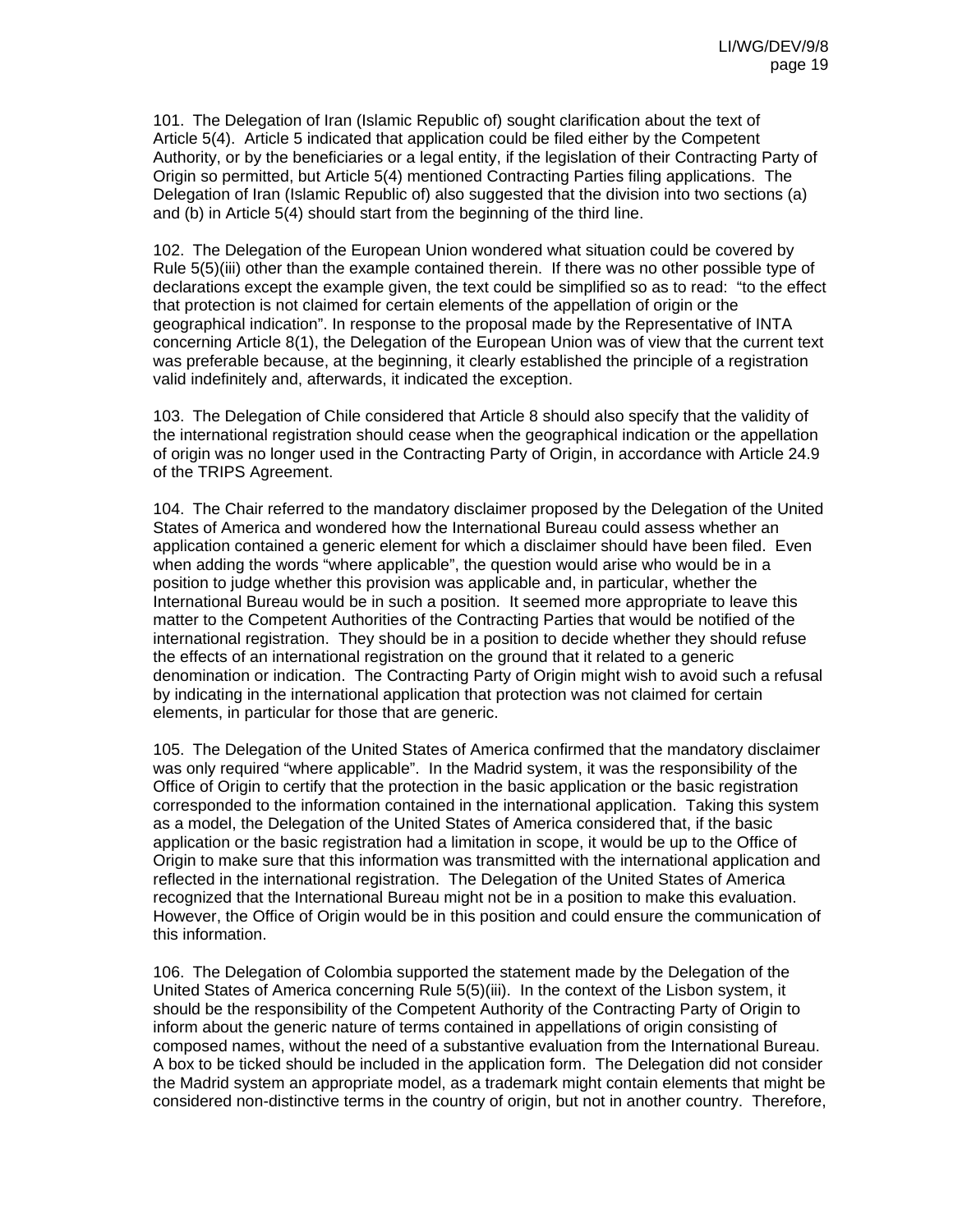the applicant could claim different rights depending on the situation in different countries. However, this was not the case with appellations of origin and geographical indications, for which the protection should be the same as in the Contracting Party of Origin.

107. The Delegation of the Republic of Moldova expressed its preference for keeping the information referred to in Rule 5(5)(iii) as optional content of the application.

108. The Chair noted that, if Rule 5(5)(iii) were mandatory, there should be a sanction when the requirement was not met. Under both the current Lisbon system and the envisaged one, the International Bureau should check whether a certain mandatory element was included or not. If not, then the deficiency would have to be remedied or, otherwise, the International Bureau should reject the application. The Chair recalled that a mandatory requirement inserted with the language "where applicable" would finally result in an optional element. He then suggested that it might be clearer to keep the information referred to in Rule 5(5)(iii) as optional content of the application. It was in the interest of the Contracting Party of Origin to clarify for which elements protection was not claimed, so that the legal effects of the international registration would not be refused on those grounds by other Contracting Parties. The Chair noted that Rule 5(5)(iii), compared to the current text of the Lisbon Regulations, was broader and suggested that the text might be brought back to that of Rule 5(3)(iii) of the current Lisbon Regulations.

109. The Representative of CEIPI agreed with the analysis made by the Chair and suggested to find a solution in Chapter III rather than in Rule 5(5)(iii). In this context, it should be clarified that a Contracting Party was not obliged to protect any element which was not protected in the Contracting Party of Origin.

110. The Delegation of Colombia was of the view that the Contracting Party of Origin should not only have an obligation to inform the International Bureau of the cancellation of the appellation of origin or the geographical indication in its country, but also of any partial cancellation.

111. The Delegation of the United States of America noted that the Contracting Party of Origin might have an interest in not communicating this information. Therefore, in the interest of transparency, the Delegation expressed its preference for having a mandatory element in Rule 5 to make sure that the information was available in the International Register, so that third parties could see what was claimed. If the issue would be dealt with merely in Chapter III, the information might not be fully and transparently communicated to third parties. However, understanding the constraints of the system, the Delegation of the United States of America could accept the suggestion made by the Chair or that proposed by the Delegation of Colombia.

112. The Chair noted that Rule 5(5)(iii) could only be made mandatory if the application form contained a box to be ticked with two options: one with a disclaimer that, for instance, could read: "for these elements, protection is not claimed"; the other option would be with no disclaimer at all.

113. The Secretariat said that the boxes should be more compelling in order to achieve what was suggested. For example, the application could contain a box requiring the Competent Authority to indicate whether the geographical indication or the appellation of origin contained any term which was generic in the Contracting Party of Origin. The Secretariat added that Rule 5(5)(iii) was not necessarily limited to elements of an appellation of origin or geographical indication which were generic in the Contracting Party of Origin. There could also be other statements concerning the scope of protection, for example regarding coexistence with a homonymous appellation of origin or geographical indication. The Secretariat recalled that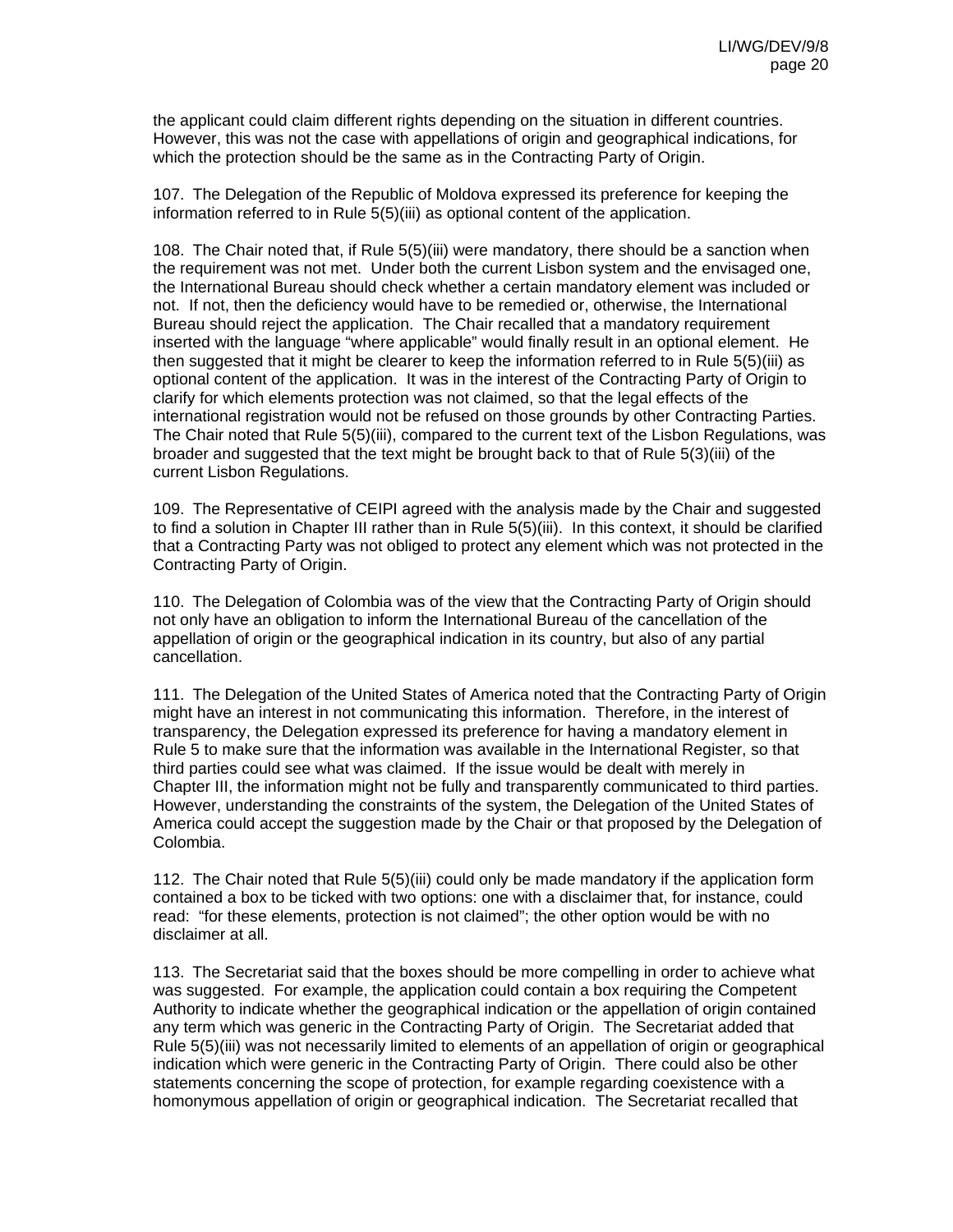Rule 5(3) of the current Lisbon Regulations already contained these elements in an optional manner. This provision originally referred only to terms of which the appellation of origin consisted. However, since the possibility of granting a partial statement of protection had been introduced in the Lisbon Regulations in 2010 to reflect that the protection of the appellation of origin did not relate to a particular term or to a particular use of it, this provision had acquired a broader sense than just referring to the generic use of certain terms.

114. The Delegation of Switzerland agreed with the analysis provided by the Secretariat. The Delegation also expressed its preference for maintaining Rule 5(5)(iii) as optional. In addition, the Delegation suggested that, in Rule  $5(2)(iv)$  and Rule  $5(5)(v)$ , "was granted" be replaced by "is granted", in view of the fact that, in certain countries, protection may be based on an unregistered right.

115. The Representative of CEIPI suggested that the proposed statement under Rule 5(5)(iii) could only be made where applicable, which meant that the absence of such a statement should not represent an irregularity of the application and could, therefore, not be sanctioned by the International Bureau. Thus, Rule 5(5)(iii) would amount to an encouragement for the Contracting Party of Origin or for the applicant to file such a statement.

116. The Chair said that, without the possibility of a sanction, Rule 5(5)(iii) would be *lex imperfecta*. Moreover, appellations of origin and geographical indications containing generic elements should not be the rule, but an exception to the rule. The International Bureau had to treat the lack of any mandatory element as an irregularity, with a specific procedure applicable to it. These irregularities could be checked by the International Bureau without going into the substance. In the Chair's view, the text proposed by the Delegation of the United States of America seemed to require a substantive consideration by the International Bureau. He wondered whether the International Bureau was in a position to check whether the application should contain a statement under Rule 5(5)(iii) and also whether Contracting Parties would want the International Bureau to do so. In fact, this issue related to the scope of protection (*i.e.* whether a Contracting Party of Origin could claim in the other Contracting Parties protection for those elements that were considered generic in its own jurisdiction). The Chair pointed out that this was a substantive issue, to which the Working Group should revert when discussing Chapter III. Finally, the Chair concluded that Rule 5(5)(iii) should, for the time being, be kept as an optional element, while suggesting that its text might be simplified, so as to read, as it does in Rule 5(3)(iii) of the current Lisbon Regulations: "a statement to the effect that protection is not claimed for certain elements of the appellation of origin or the geographical indication".

117. Turning to Rule 5(3) of the draft Regulations under the Revised Lisbon Agreement, the Chair noted that there continued to be conflicting views as to whether the information referred to in the provision should be mandatory or optional. A suggestion had been made that application of the provision might be subject to a declaration similar to the scheme envisaged in Rule 5(4). The Chair concluded that the square-brackets around the words "[shall]" and "[may]" represented a pending issue. In view of the discussion on Article 2, the square bracketed word "[reputation]" could be deleted.

118. Referring to Rule 5(4), the Chair pointed out the existing divergent views. A number of delegations had expressed their opposition to the inclusion of this provision, arguing that in the context of the Lisbon system there was no room for applying a requirement of intent to use. Other delegations had pointed out that, although they welcomed the effort made in this context, they found the provision meaningless within the system of the draft Revised Lisbon Agreement, unless the grounds for invalidation would be extended so as to include lack of use as a ground. The Chair, therefore, concluded to keep the text within square brackets.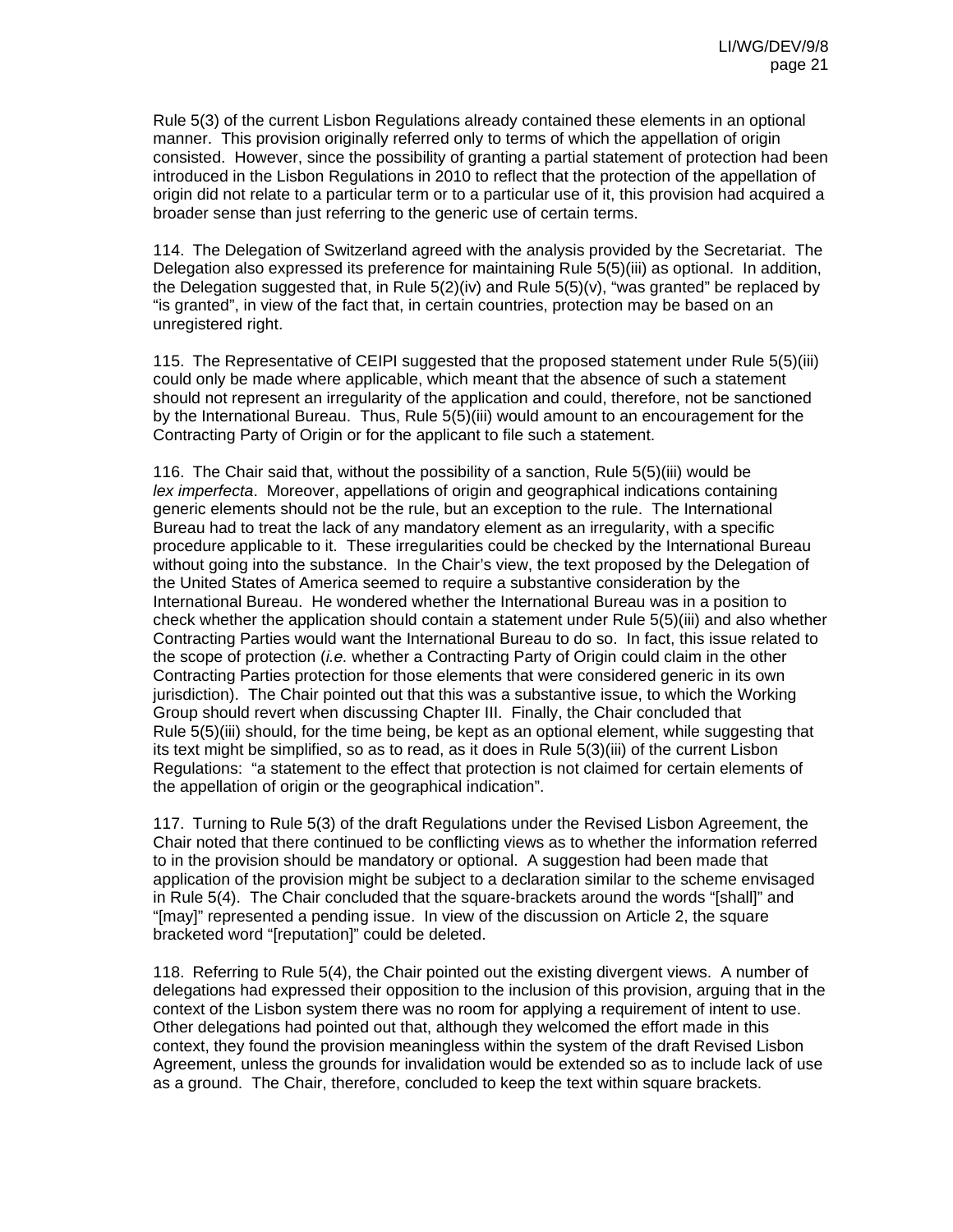119. As regards Article 6(3), the Chair recalled that Article 6(3) should only list the data required in order to determine the filing date of the application and, as a consequence, of the international registration. It would be in the interest of applicants to apply some flexibility in this regard, in the same way as this was the case in other registration systems for intellectual property rights, such as those in respect of patents or trademarks. Of course, an application could only lead to registration, if also the other requirements specified in Rule 5 had been met. The Chair concluded that the first four items in Article 6(3) should be sufficient for establishing the filing date.

120. The Chair then turned to Article 5(4) and concluded that, in view of the intervention of the Delegation of Iran (Islamic Republic of), the title of Article 5(4) should be modified, so as to read: "Possible Joint Application in the Case of a Trans-Border Area". Further simplifications of the text of Article 5(4)(a) that appeared to be acceptable to the Working Group were the deletion of the phrase "as referred to in Article  $2(1)(a)$ " – as "geographical area of origin" was an abbreviated expression under Article 1 – and the deletion of the phrase "on the basis of Article  $2(1)(a)(i)$  or Article  $2(1)(a)(ii)$ , depending upon the protection they have granted jointly" – as it was obvious that an agreement for filing such a joint application would also cover the option for a geographical indication or an appellation of origin. Furthermore, in response to the question raised by Colombia, enquiring about the meaning of the word "jointly" in Article 5(4)(b), the Chair said that there was no need for a joint declaration of Contracting Parties in a single document.

121. The Delegation of Mexico said that, considering the nature of an appellation of origin or a geographical indication, a joint application implied a previous consent, in whatever form, of the adjacent countries. For that reason, the Delegation supported the simplifications of Article 5(4) proposed by the Chair.

122. Referring to the proposed deletion of item (ii) of Rule 5(5), the Chair clarified that Rule 3(4) and Rule 5(2)(b) concerning transliterations would remain in the text, with the necessary consequential changes. The Chair also pointed out that Article 11(1) extended the content of the protection to the translated forms of the appellation of origin or the geographical indication. The Chair wondered whether the Working Group could accept the deletion of Rule 5(5)(ii).

123. As regards the proposal made by the Delegation of the United States of America, concerning the introduction in Rule 5 of a provision allowing a Contracting Party to require the application to be filed by the owner of the geographical indication, the Secretariat requested clarification as to why such a requirement would be necessary in the context of the Lisbon system, while it was not prescribed as such in the Madrid system.

124. The Delegation of the United States of America said that Rule 9 of the Common Regulations under the Madrid Agreement established that the international application shall be signed by the Office of origin and, where the Office of origin so requires, also by the applicant". The provision did not identify specific applicants nor did it define applicants in the way that the draft Revised Lisbon Agreement did. The Delegation had no problem with the fact that applications could be filed under the Revised Lisbon Agreement by a Competent Authority on behalf of the beneficiaries or by the beneficiaries themselves, but when the resulting registration would be notified to the Competent Authority of the United States of America, that Competent Authority would be required to check whether those beneficiaries were actually the legal owner of the geographical indication. In this connection, the Delegation underlined that, in the United States of America, a geographical indication was a private property right, not a public right, as the draft Revised Lisbon Agreement seemed to require. In the United States, there were three different mechanisms by which ownership could be structured: as a trademark, with a legal entity owning and licensing it; as a collective mark, with a group of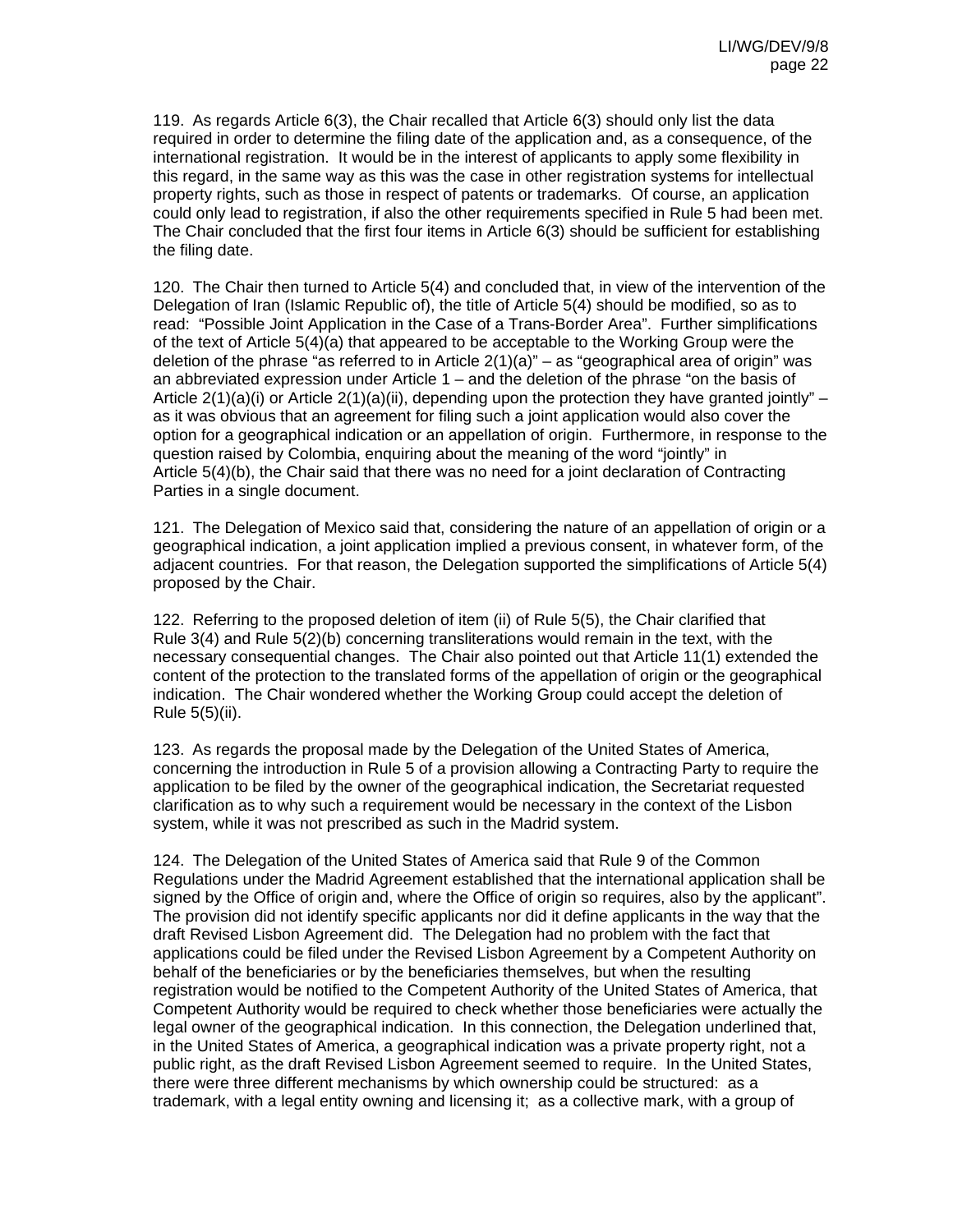producers owning it and, in many cases, collective beneficiaries; or as a certification mark, where the owner might be a different entity. The draft Revised Lisbon Agreement was limited to just one or two of these three different ownership structures, reducing the flexibility. Understanding that a requirement that the owner should file the application would not match with the national systems of Lisbon members, the Delegation had proposed the introduction of a declaration-based provision in Rule 5 permitting a Contracting Party to refuse or invalidate the effects of an international registration on its territory, if the application for international registration had not been filed by the owner of the geographical indication.

125. In response to a question from the Secretariat, the Delegation of the United States of America confirmed that the State could be the owner of a private right. However, when an application was filed by the Competent Authority under the Lisbon system, this did not necessarily imply that the Competent Authority was doing so on behalf of the owner of the geographical indication, be it the State or someone else.

126. The Delegation of Colombia suggested that an application filed by the beneficiaries or by the Competent Authority should be accompanied by a statement that they are entitled to submit the international application.

127. The Chair said that, although the Competent Authority might not necessarily represent the State as the owner of the geographical indication when filing an application, an application filed by the Competent Authority would imply that the Competent Authority was authorized to do so, or at least provide sufficient guarantee in that respect. In the case of direct filings by the beneficiaries or a legal entity on their behalf, there would appear to be an issue that required further consideration.

128. The Delegation of the United States of America said that its country's law required the applicant to sign the application as well as a use declaration, which had to include a statement that the applicant is the owner of the mark and entitled to use it in the United States of America and knows of no one with a better title. Such a statement was subject to challenge, if it was not accurate. Such a statement would in many cases be inaccurate, when signed by the Competent Authority. In case the application was filed by the beneficiaries of a certification mark, the statement would certainly be inaccurate, as the certifying authority would be the owner. In case the application was filed by a legal entity with the ability to assert the rights of the beneficiaries, the problem was that a certifying authority was not asserting the rights of the beneficiaries, but its own rights as the owner of the certification mark. The addition of another category to Article 5(2)(ii) would not help, because the Competent Authority of the United States of America would still be obliged to accept international registrations from other Contracting Parties in respect of which the application had been filed by the Competent Authority of such Contracting Party or by the beneficiaries of the geographical indication. For that reason, the Delegation had proposed the introduction of declaration-based option along the lines of Rule 5(4).

129. The Chair expressed his doubts as to whether it would be appropriate to entitle a Contracting Party to refuse all international registrations that had resulted from an application filed by the Competent Authority of a Contracting Party, i.e., not by the owner of the geographical indication. Further, he underlined that Article 5(2)(a)(ii) also intended to cover the case of certification marks and their owners, by virtue of the phrase "other rights in the geographical indication or the appellation of origin".

130. The Delegation of Colombia said that Article 10 of the Paris Convention would appear to imply that an applicant could be any producer, manufacturer, or merchant, whether a natural person or a legal entity, engaged in the production or manufacture or trade of goods.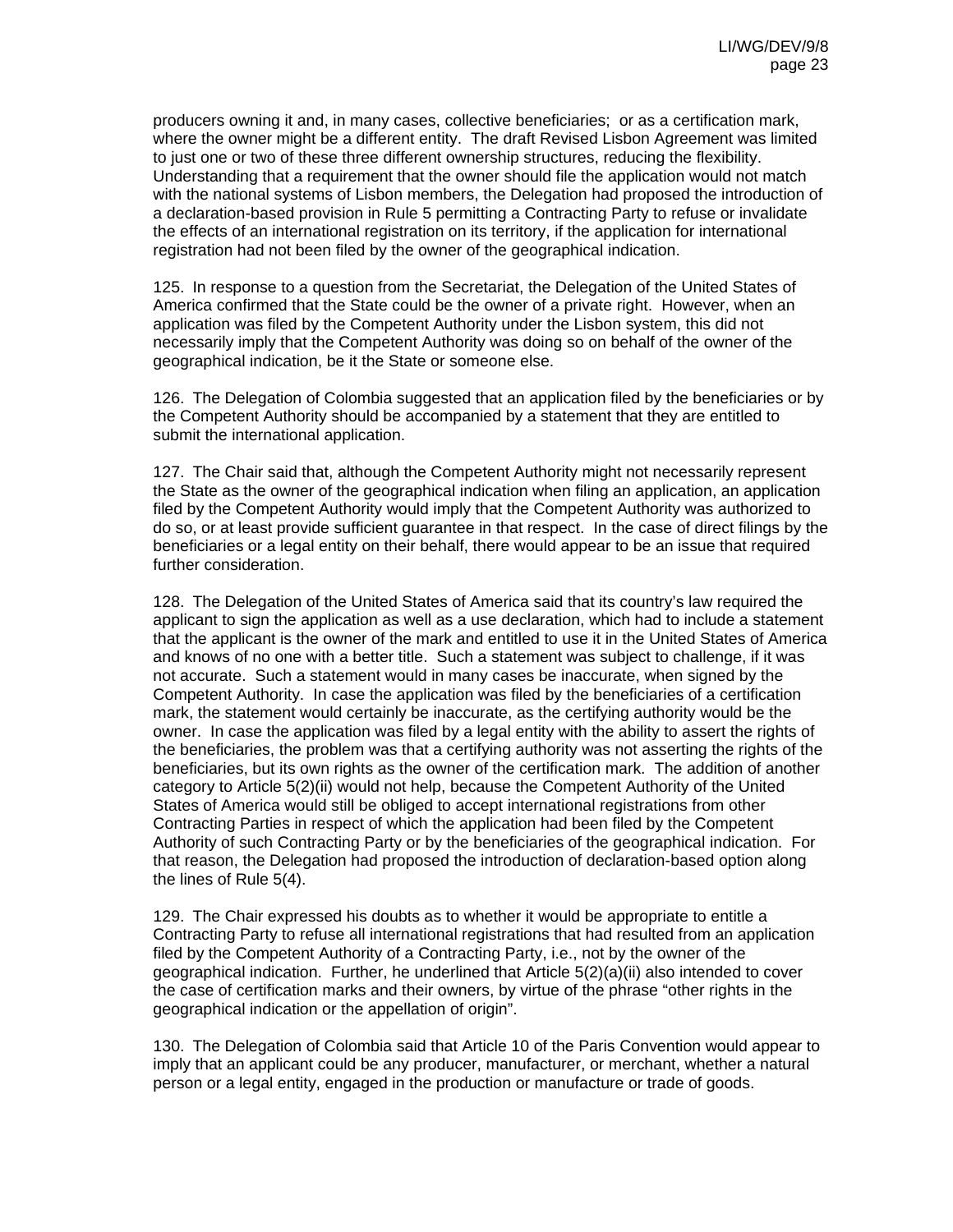131. The Delegation of the United States of America suggested that Rule 5(4) might be broadened so as to allow a declaration under that provision also to be made with regard to the signature of the owner. In response to a question raised by the Delegation of Iran (Islamic Republic of), the Delegation confirmed that a State or a Government could be the owner of a private property right and act in a private right capacity.

132. The Chair concluded that the issue of the entitlement to file an application under Article 5(2) would be dealt with as a pending issue.

133. In response to a query from the Delegation of the Republic of Korea, the Secretariat pointed out that Article 3 of the draft Revised Lisbon Agreement specified that a Contracting Party should designate a Competent Authority as responsible for the administration of the Act in its territory. Each Contracting Party should decide which entity or which entities should have that responsibility. However, each Contracting Party should also designate a Competent Authority for communicating with the International Bureau under the procedures of the Revised Lisbon Agreement and the Regulations. For that purpose, Article 3 specified that the Contracting Party had to notify the name of this entity to the International Bureau. Article 3 was accompanied by Rule 4 of the draft Regulations, establishing that it would be preferable that the Contracting Party indicates a single Competent Authority for communicating with the International Bureau. However, this provision left the flexibility to indicate more than one Competent Authority to communicate with the International Bureau. In that case, the Contracting Party should clearly indicate the competence of each of these Competent Authorities.

134. The Chair recalled that a non-governmental organization had suggested simplifying Article 8(1) by leaving out the first part of the sentence. On the other hand, at least one government delegation and a delegation of an intergovernmental organization had opposed this suggestion pointing out that it was important to clearly set out the basic principles in this provision. He then expressed doubts as regards the editorial drafting proposal that had been made, to include the phrase "notwithstanding paragraph (1)" also in Article 8(2), as Article 8(1) already referred to the case where a denomination or an indication was no longer protected in the Contracting Party and Article 8(2) only specified that, in such a case, the Contracting Party of Origin was required to request cancellation. Finally, he invited the Working Group to comment on the suggestion made by the Representative of INTA concerning Article 8(2) and Rule 17(1) as well as on the suggestion made by the Delegation of Chile concerning Article 24.9 of the TRIPS Agreement.

135. The Delegation of the Russian Federation said that there was an inconsistency between Article 8(2) and Rule 17(1) as to who was entitled to request cancellation. In the case of Article 8(2), it was only the Competent Authority while, in the case of Rule 17(1), it could also be the beneficiaries or the legal entity, in case the application for international registration had been filed by them.

136. The Delegation of Colombia sought clarification on the scope of Article 24.9 of the TRIPS Agreement, in particular as to whether that provision was conceived bearing in mind a trademark or a certification mark system with a requirement of use.

137. As regards the statement made by the Delegation of Russian Federation, the Representative of CEIPI proposed to move the first sentence of Rule 17(1) to Article 8(2), which could then be divided into two subparagraphs. The title of Article 8(2) could simply read: "Cancellation". Subparagraph (a) could reflect the current text of Rule 17(1), as follows: "The Competent Authority of the Contracting Party of Origin, or, in the case of Article 5(3), the beneficiaries or the legal entity referred to in Article 5(2)(ii) or the Competent Authority of the Contracting Party of Origin, may at any time request the International Bureau to cancel the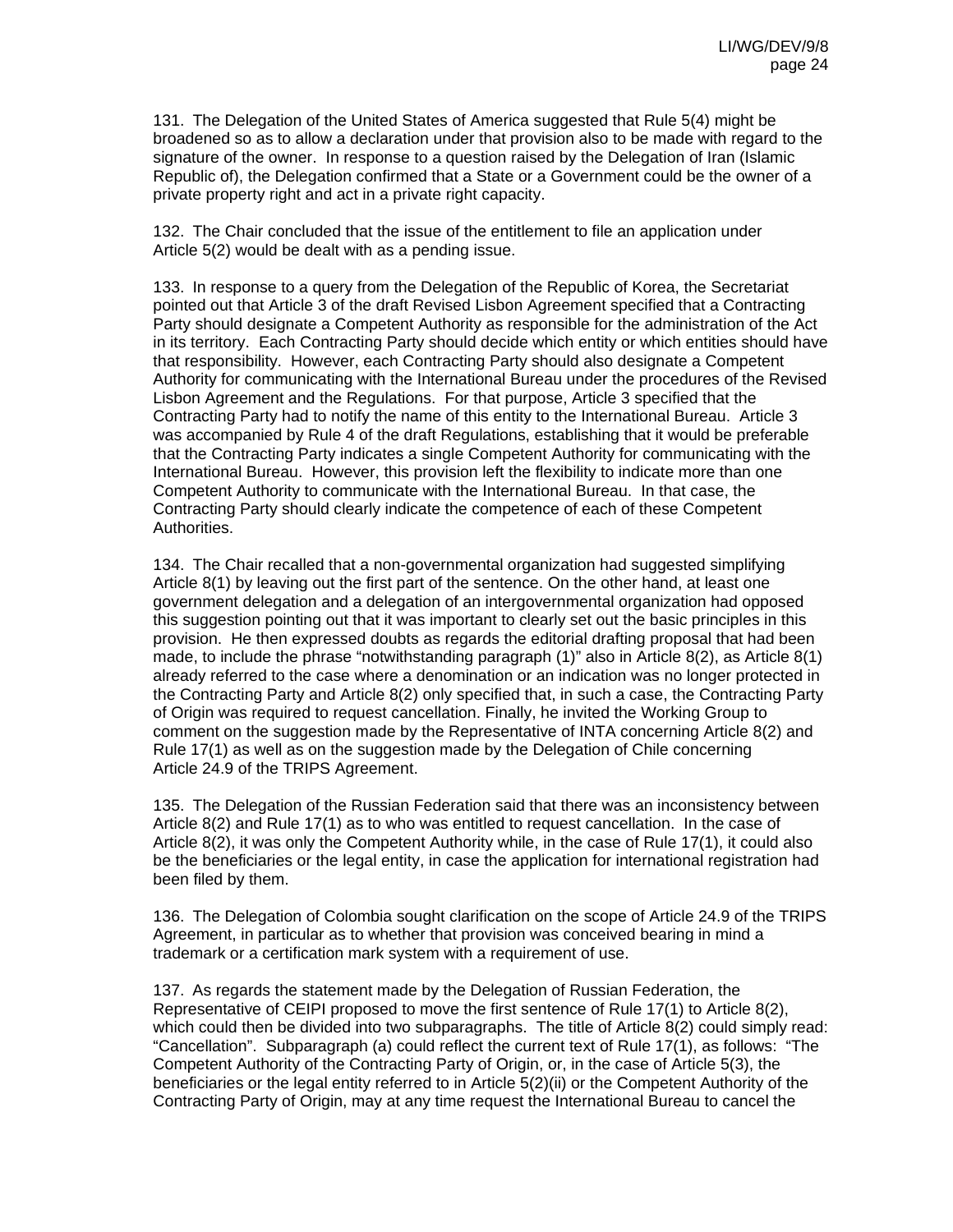international registration concerned". Subparagraph (b) would read as the current text of Article 8(2), as follows: "In case the denomination constituting a registered appellation of origin, or the indication constituting a registered geographical indication, is no longer protected in the Contracting Party of Origin, the Competent Authority of the Contracting Party of Origin shall request cancellation of the international registration". The final phrase "in accordance with the procedures specified in the Regulations" could be omitted, because the Regulations were, in any event, specifically conceived to provide for the necessary procedures to implement the Agreement itself. The title of Rule 17(1) could continue to be: "Request for Cancellation" and the text of the provision should be reduced to the second sentence.

138. In response to the question raised by the Delegation of Colombia, the Secretariat said that it was not aware of any authoritative interpretation of Article 24.9 of the TRIPS Agreement in the sense indicated by the Delegation of Colombia. The question was whether it was necessary to specify in Article 8(2) also that the Competent Authority of a Contracting Party of Origin, which was protecting geographical indications by means of collective or certification marks had to request cancellation of the international registration, in case the geographical indication had fallen into disuse in that Contracting Party of Origin.

139. The Delegation of the European Union said that, if a Contracting Party of Origin required use of the geographical indication to maintain its protection, such Contracting Party of Origin would need to request cancellation, if protection of the geographical indication had ceased because of disuse. However, when there was no requirement of use, the problem simply did not exist.

140. The Chair concluded that the text of Article 8(2) and Rule 17(1) would be modified as suggested by the Representative of CEIPI. The discussion on the issue of geographical indications and appellations of origin that had fallen into disuse in the Contracting Party of Origin would be duly reflected in the report.

DISCUSSION ON CHAPTER III OF THE DRAFT REVISED LISBON AGREEMENT (ARTICLES 9 TO 14)

#### Article 9: Commitment to Protect

141. The Delegations of France, the European Union and Switzerland expressed doubts about the title of Article 9 and the necessity of Article 9(1), which seemed redundant in view of the contents of Article 10.

142. The Delegation of the United States of America was of the view that Article 9 reflected the tension between the elements of the draft Revised Lisbon Agreement based on the Madrid system and those based on the current Lisbon system. The Delegation said that Article 9(1) suggested a designation system starting from the Madrid concept of extension of protection. The heading of Article 9(1) ("Effect as Grant of Protection Under Applicable Law") recalled the statement of grant of protection under the Madrid system. The Delegation interpreted this as meaning that, if a Contracting Party issued a statement of grant of protection, there would be a commitment under national law to protect the geographical indication. This could suggest that the national law could operate independently of the international registration. On this basis, the Delegation of the United States of America would be in favor of Article 9(1). However, there were other provisions in the draft Revised Lisbon Agreement that conflicted with Article 9(1), notably Article 8 and Article 12, which would not allow national law to operate independently of the international registration, because, if the international registration was valid indefinitely and a registered geographical indication could not be found to be generic, the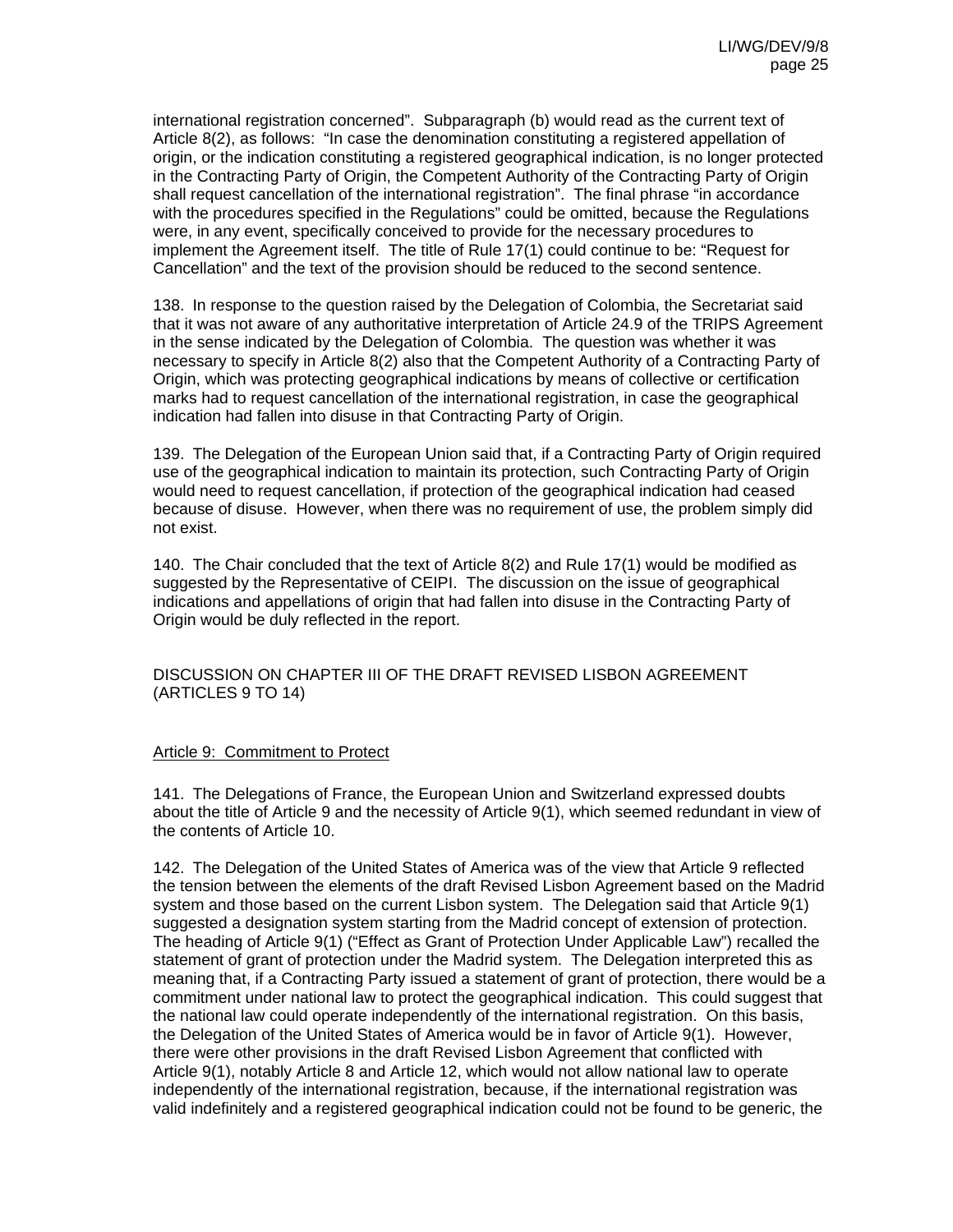national law could not operate to require use or intention of use, or to cancel or invalidate the effects of the international registration on the territory of a Contracting Party due to acquiescence or lack of enforcement. Stressing the importance of the phrase "within its own legal system and practice but in accordance with the terms of this Act" and the phrase "any possible limitation to the enforcement of rights in a geographical indication or appellation of origin due to acquiescence will be subject to the national or regional law of the Contracting Party concerned" in Note 9.04, the Delegation said that there was nothing in the draft Revised Lisbon Agreement to the effect that failure or delay in taking enforcement action could represent a ground for cancellation of the effects of an international registration in the Contracting Party concerned. Similar concerns applied with regard to Article 11 and Note 11.04.

143. The Delegation of Australia considered Article 9(1) useful for the reference to the international registration being "subject to any refusal, renunciation, invalidation or cancellation".

144. The Chair noted that a number of delegations had raised questions about the benefit of Article 9(1) and the utility of this provision. On the other hand, other delegations welcomed the current text of this provision. The Chair invited the Secretariat to clarify the purpose of Article 9(1).

145. The Secretariat said that the starting point for Article 9(1) was the current Lisbon Agreement, which in Article 1(2) established this commitment, by stipulating that the Lisbon countries undertook to protect on their territories the appellations of origin of the other Contracting Parties, under the terms of the Agreement. The different text of Article 9(1) of the draft Revised Lisbon Agreement reflected the discussions on this provision at previous sessions of the Working Group. The corresponding provisions of the Madrid Protocol and the Geneva Act of the Hague Agreement required international registrations to be protected in the same way as the Contracting Parties protected their national trademarks or industrial designs. Similarly, the current draft of Article 9(1) intended to reflect the different types of systems around the world by saying that: "Each Contracting Party shall protect registered appellations of origin and geographical indications on its territory, within its own legal system and practice". This text was modeled on Article 1 of the TRIPS Agreement. Another reason for having Article 9(1) was the phrase at the end of the provision, which recognized that there were countries that did not distinguish between appellations of origin and geographical indications. It had been a clear understanding in the Working Group since its second session, as also reflected in the Notes, that the Revised Lisbon Agreement would not require Contracting Parties to make such distinction. However, this required the inclusion of a provision in the draft Revised Lisbon Agreement specifying that appellations of origin should be protected as geographical indications by those countries that only defined geographical indications in their national law.

146. The Representative of CEIPI suggested that Article 9(1) be deleted, that the contents of the last part of that provision be clarified in the Notes and that Article 9(2) be transferred to Article 6, which dealt with the international registration date.

147. The Delegation of the United States of America said that the title of Article 9(2)(b) concerned the date of effect of an international registration at the national level, while Article 6 concerned the date of an international registration at the international level. The Delegation considered that it was appropriate to keep these concepts separated.

148. The Chair concluded that Article 9(1) would be put in square brackets, on the understanding that, should later on this paragraph be entirely deleted, consideration should be given to the idea of transferring the content of Article 9(2) to Article 6.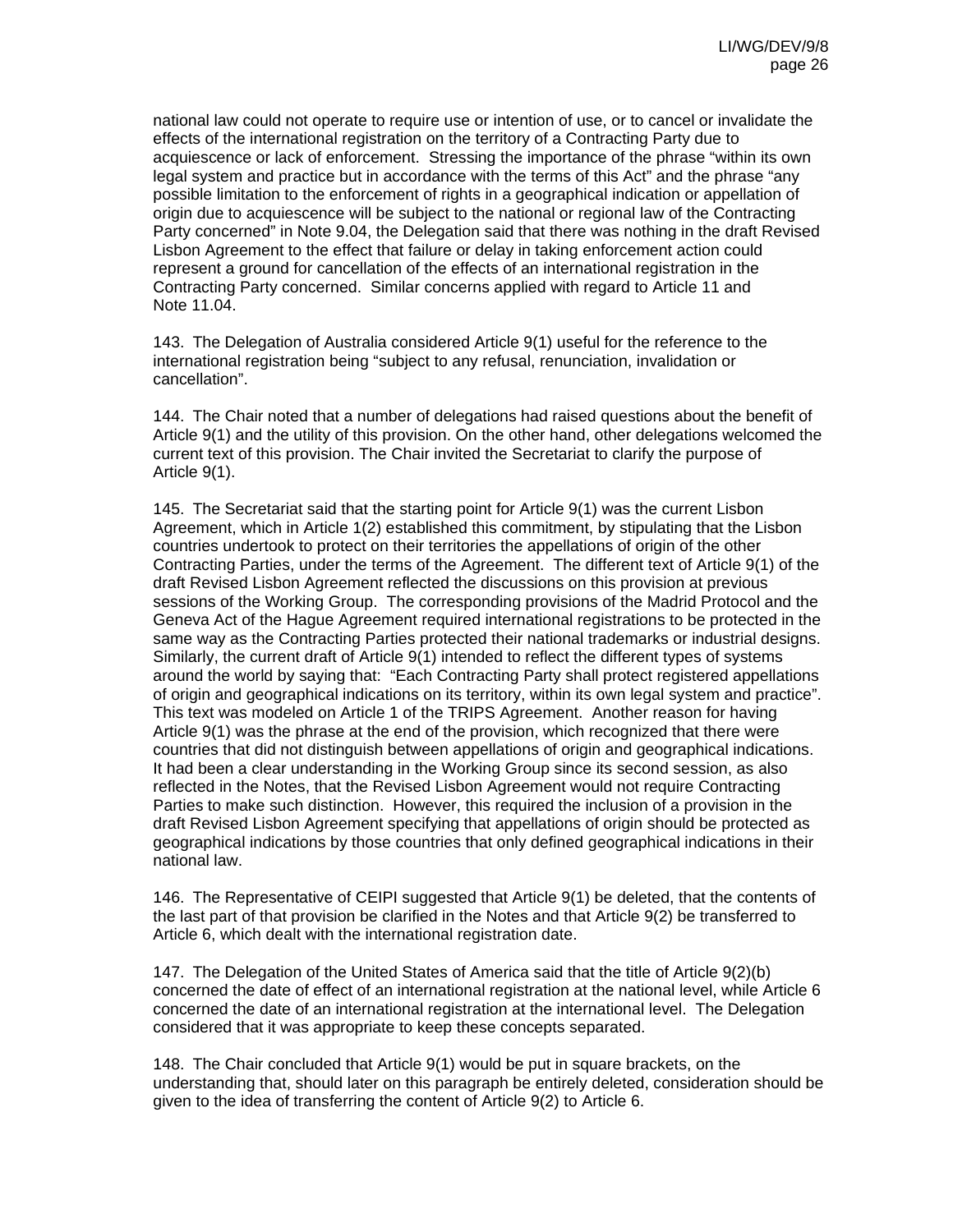#### Article 10: Protection Under Laws of Contracting Parties or Other Instruments

149. The Representative of INTA noted that the first two paragraphs of Article 10 largely mirrored Article 1.1 of the TRIPS Agreement. However, the Representative indicated that the words of Article 1.1 of the TRIPS Agreement "provided that such protection does not contravene the provisions of this Act" could be usefully inserted at the end of the sentence in paragraph (1). The draft Revised Lisbon Agreement was meant to establish a minimum level of protection for geographical indications and appellations of origin, but, at the same time, contained provisions for the the safeguarding prior rights, specifically in Article 13 and, even more specifically, regarding trademarks.

150. The Delegation of Switzerland recalled that it had repeatedly proposed to delete Article 10(1), because the provision was not essential and under a minimum rights treaty Contracting Parties were always free to provide more extensive protection.

151. The Delegation of Colombia expressed support for the statement made by the Delegation of Switzerland, as the proposal from the Representative of INTA did not correspond to the spirit of the draft Revised Lisbon Agreement.

152. The Chair said that the draft Revised Lisbon Agreement contained provisions providing for mandatory exceptions to the protection enjoyed by registered geographical indications and appellations of origin. Consequently, the proposal put forward by the Represenattaive of INTA would make it clear that the freedom to provide more extensive protection did not apply in respect of these exceptions.

153. The Delegation of Italy said that Article 10(1) was excessive and overly prescriptive. Article 10(2) set out a general principle and was the core provision in Article 10. Regarding Article 10(3), the Delegation expressed its preference for the text contained in the previous version of the draft Revised Lisbon Agreement and wondered why the phrases "be without prejudice" and "has already granted" had been changed.

154. The Delegation of Georgia expressed its full support for the wording of Article 10(3). Even without its footnote, this provision would not create any obligation to accede to the TRIPS Agreement or to other international agreements.

155. The Secretariat recalled that Article 10(3) should be read in conjunction with Article 15(2). If a Contracting Party refused protection in respect of an appellation of origin or geographical indication as registered under the Revised Lisbon Agreement, but the appellation of origin or geographical indication met the conditions for another title of protection available in that Contracting Party, there would be an obligation to provide that protection. In this respect, the wording "shall not in any way affect" would seem to more appropriately reflect this aspect, rather than the earlier wording "has already granted". In fact, the wording "has already granted" could be interpreted to mean that the protection was already available in the country in question, for example by virtue of a prior bilateral agreement.

156. The Delegation of Switzerland proposed to amend Article 10(3), adding the words "more extensive than" after "any other protection".

157. The Delegation of Iran (Islamic Republic of) was in favor of deleting the names of the international legal instruments in Article 10(3), while underlining that this would not have any negative impact on the essence of the provision.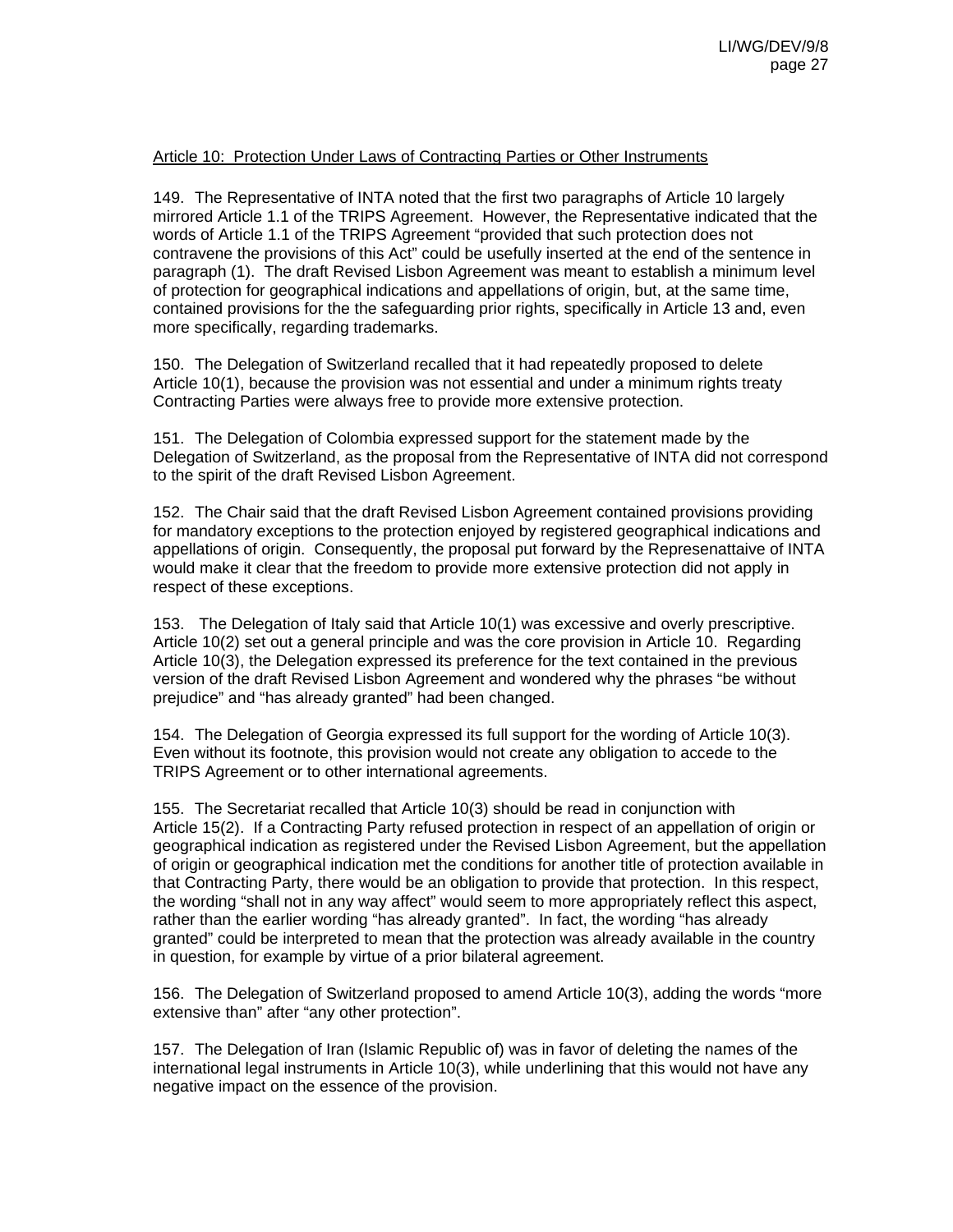158. The Representative of CEIPI agreed that all these examples could be deleted and that the provision could end after the phrase "under other international instruments". Proceeding in this manner would require consequential changes in Article 1.

159. The Chair sought clarification from the delegations that took the view that Article 10(1) was redundant. The Chair wondered which other provisions of the draft Revised Lisbon Agreement implied that Contracting Parties were free to provide more extensive protection. Moreover, it should also be clarified that there was a limit to this freedom, in view of the mandatory exceptions in the draft Revised Lisbon Agreement. He also indicated that similar provisions could be found in other international treaties providing for a minimum level of protection, such as the TRIPS Agreement.

160. The Delegation of Switzerland said that this type of provision did not exist in all the treaties that provided for a minimum level of protection. Moreover, Article 10(1) would prevent Contracting Parties from providing more extensive protection under their national law, if they did not include a similar provision in a future treaty.

161. The Chair recalled that there was a precedent in this regard, as Article 2(1) of the Geneva Act of the Hague Agreement provided as follows: "The provisions of this Act shall not affect the application of any greater protection which may be accorded by the law of a Contracting Party". The provision specifically referred to protection accorded under the TRIPS Agreement. Apparently, in respect of the Geneva Act, the concern had not arisen that such provision might create a precedent that would be relied upon as an *a contrario* argument in respect of other treaties.

162. The Delegation of the European Union said that it could accept the current text of Article 10(3) with the references to various international instruments and the footnote. However, the Delegation could also live with a text that would not mention any specific international instruments. As for the other issue raised by the Delegation of Switzerland, the Delegation of the European Union wondered whether Article 10(1) was redundant in view of Article 10(3), as more extensive protection could only derive from regional or national legislation or from another international instrument.

163. The Delegation of the Republic of Moldova supported deletion of the references to specific international instruments in Article 10(3), for reasons of clarity and because the list was not exhaustive.

164. The Chair said that the confusion in the relationship between Article 10(1) and Article 10(3) might be due to the changes that had been introduced to the text of Article 10(3). This provision previously mirrored the language of Article 4 of the current Lisbon Agreement, which provided a safeguard for protection that had already been granted.

165. The Delegation of the European Union suggested the deletion of Article 10(1) and an amendment of Article 10(3), which should cover past and future protection.

166. The Chair wondered whether this proposal should also take on board the suggestion made by the Delegation of Switzerland, so as to refer to "more extensive protection" rather than just "other protection".

167. The Representative of INTA could go along with the suggestion of deleting Article 10(1). However, in that case, the Representative suggested adding the phrase "provided that such protection does not contravene the provisions of this Act" at the end of Article 10(3).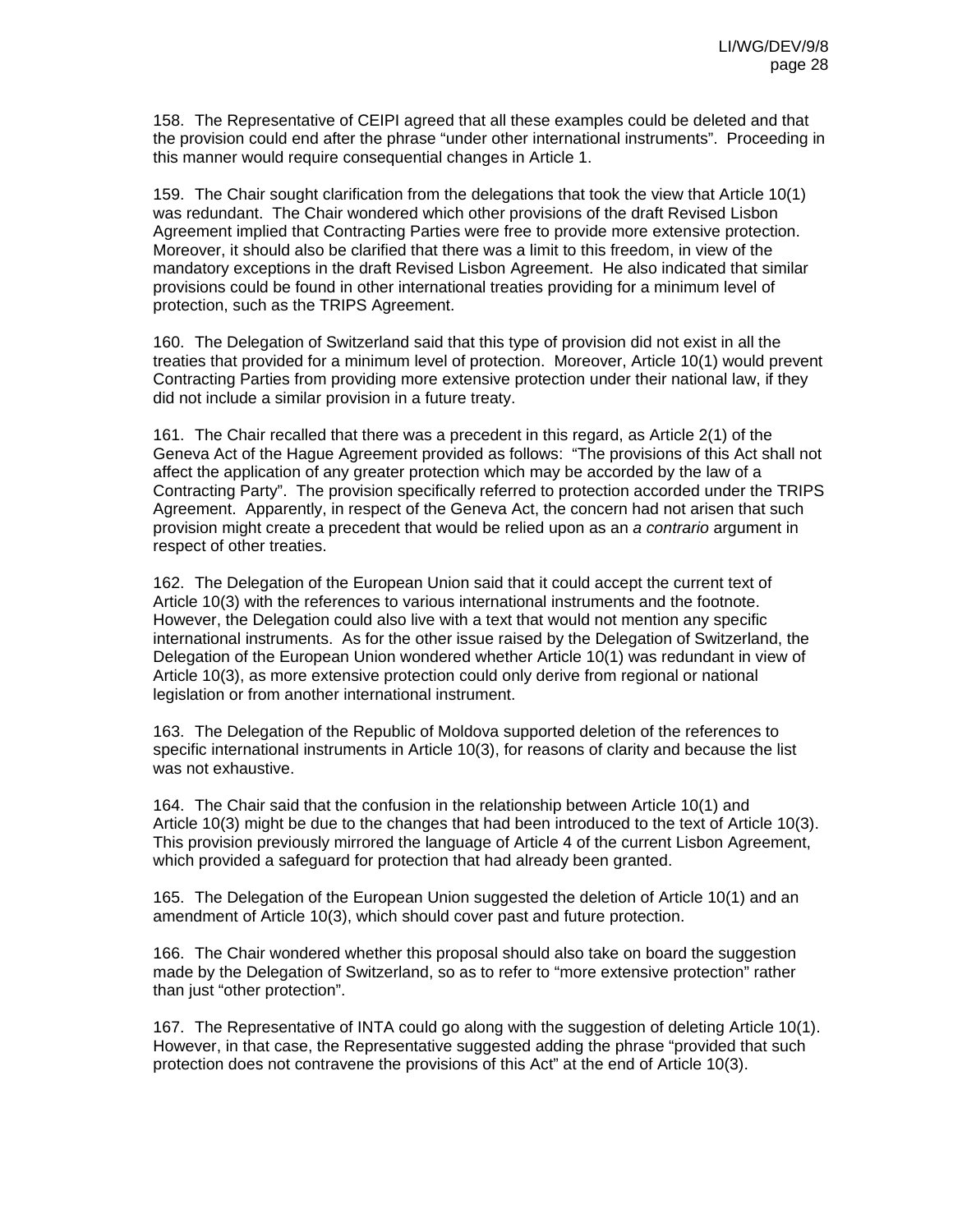168. The Delegations of the European Union and Italy could not accept the suggestion made the Representative of INTA, as this would contravene existing obligations of Contracting Parties.

169. The Chair suggested that Article 10(1) might be deleted, while Article 10(3) might be amended, by deleting the specific references to the Paris Convention, the Madrid Agreement, the TRIPS Agreement and bilateral agreements. As a consequence, footnote 3 would also disappear. The remaining text of Article 10(3) would then remain unchanged, unless there was support for the proposal put forward by Switzerland to include a reference to "more extensive protection" or, in the words of Article 2(1) of the Geneva Act, "greater protection".

170. The Delegation of Colombia supported the proposal made by Switzerland, to the extent that it clarified Article 10(3).

171. The Delegation of Fiji expressed its concerns about the relationship of its national regime with the draft Revised Lisbon Agreement, as its national law had been drafted on the basis of the TRIPS Agreement.

172. The Chair said that Article 10(1) would have mirrored the text of Article 1 of the TRIPS Agreement, while Article 10(3) reflected the logic of Article 4 of the current Lisbon Agreement and of the Geneva Act of The Hague Agreement. The Chair underlined that this provision would only confirm that Contracting Parties might accord, or might have accorded, more extensive protection. The provisions of the draft Revised Lisbon Agreement would not affect such more extensive protection and such more extensive protection would not lead to a breach of the Revised Lisbon Agreement.

173. The Delegation of the Republic of Korea requested that the text proposed by the Delegation of Switzerland be put within brackets.

174. The Chair concluded that Article 10(1) would be deleted and that Article 10(2) would remain unchanged. In Article 10(3), the specific references to the international instruments and footnote 3 would be deleted and square brackets would be put around the words "any other" and "more extensive" before the word "protection". These would basically represent two options to be considered as a pending issue at the next session of the Working Group.

175. The Delegation of Switzerland proposed deletion of the word "registered" in Article 10(3). Different types of protection systems existed at the national level, including systems that were not based on registration.

176. The Chair recalled that there was an abbreviated expression in Article 1 item (xi), specifying that "registered" meant "entered in the International Register in accordance with this Act". Consequently, Article 10(3) only referred to appellations of origin and geographical indications "registered" by the International Bureau and entered into the International Register.

## Article 11: Protection in Respect of Registered Appellations of Origin and Geographical Indications

177. The Delegation of Peru said that its position concerning the possibility of regulating the co-existence of appellations of origin and geographical indications had remained the same throughout the entire revision process. The Delegation was of the view that such possibility was not foreseen in the current Lisbon Agreement. Neither Peruvian law nor the legislation of the Andean Community regulated the matter. Footnote 4 to Article 11 should be deleted, as it merely described the role played by the International Bureau in a specific type of situation.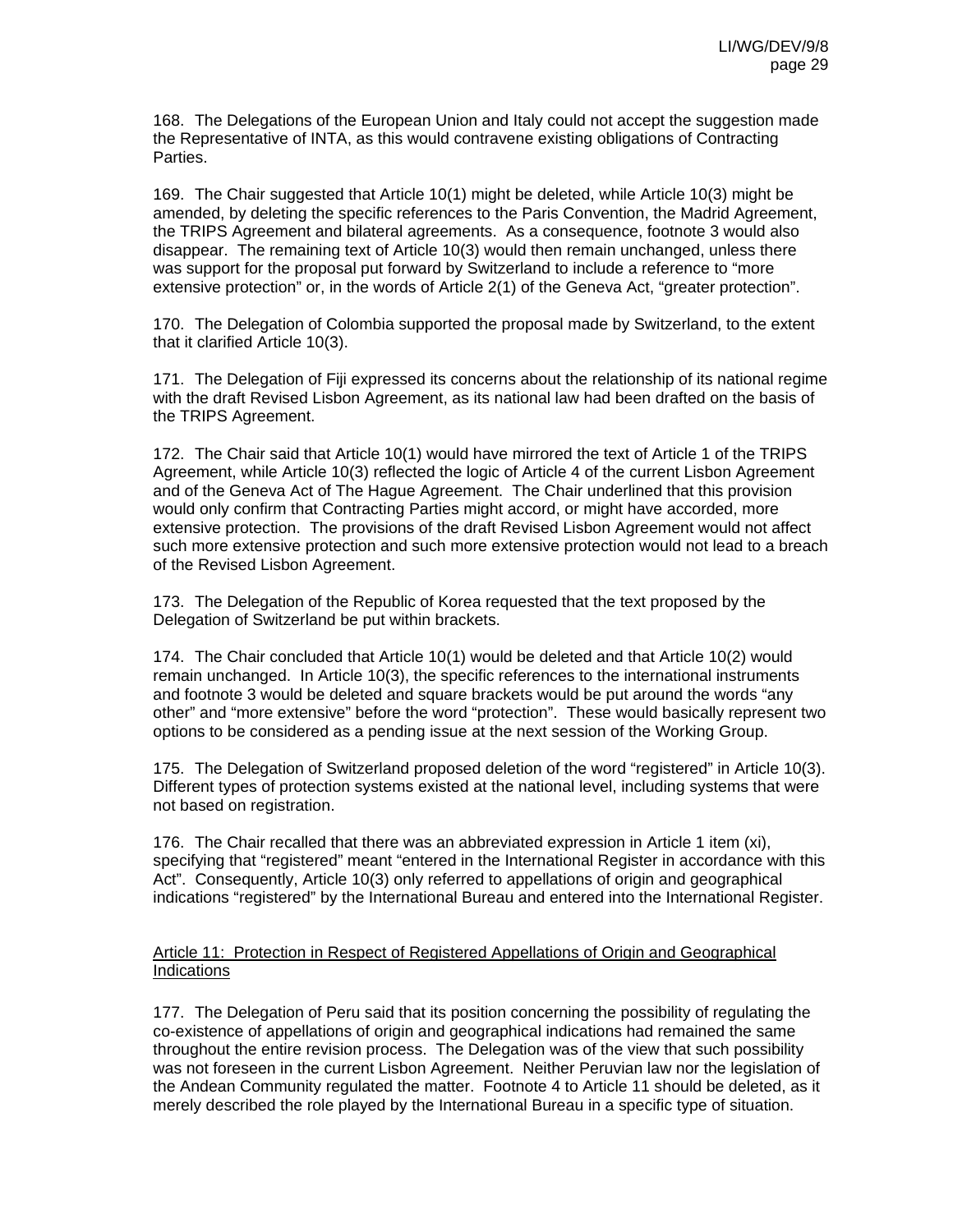Moreover, the provision was redundant next to Article 6, which described the role of the International Bureau upon receipt of an application for international registration.

178. Noting that Article 11(1)(a) appeared to confer the same level of protection as the one conferred in respect of geographical indications for wines and spirits under Article 23.1 of the TRIPS Agreement, the Delegation of Chile indicated that such provision would cause difficulties for countries that had not incorporated such level of protection in respect of geographical indications for goods other than wines and spirits in their national legislation. As regards sub-items (ii) and (iii) of Article 11(1)(a), the Delegation said that there seemed to be a difference between the Spanish and English versions of the draft Revised Lisbon Agreement and requested the Secretariat to make the necessary adjustments to align both versions. As regards footnote 5 to Article 11(1)(a), the Delegation expressed a preference for the expression "have a generic character" instead of "are generic", since an element of an appellation of origin or a geographical indication could have a generic character in a specific Contracting Party without necessarily being generic elsewhere. The Delegation was of the view that footnote 4 to Article 11 had to remain in the draft Revised Lisbon Agreement, as it explicitly acknowledged that homonymous geographical indications and appellations of origin could coexist in Contracting Parties that allowed for such coexistence in their national or regional legislation.

179. The Delegation of the United States of America noted that the infringement standard for the same type of goods in Article  $11(1)(a)(i)$  appeared to track the presumption of confusion concept mentioned in Article 16.1 of the TRIPS Agreement, which would apply whenever the same mark would be used in respect of the same kind of goods or services as those for which the mark was registered. However, usually, in trademark systems there was a requirement of use of the mark at some point during the life of the registration. In other words, if a third party using a registered mark would get sued for infringement by the holder of the trademark registration, the defendant would be able to present a counterclaim for lack of use of the trademark within three years from its registration and get the trademark registration cancelled. The Delegation went on to say that in that connection a presumption of confusion could be regarded as fair, because there was a mechanism for the defendant to counterclaim and attempt to cancel an unused registration. On the contrary, in the case of a geographical indication registered under the Lisbon system, where the geographical indication registration could not be cancelled for lack of use or for becoming generic through lack of enforcement, it seemed unjustified to analogize the same presumption of confusion in respect of a geographical indication. The Delegation was of the view that the introduction of the presumption of confusion concept in Art 11(1) would be overreaching, if there was no evidence that the consumer was actually harmed in some way by the use of the registered geographical indication by someone other than the holder of the registration. The Delegation suggested that the standard included in the text of Article 11(3) in respect of "goods that are not of the same kind" should also be applied as the standard for infringement in respect of goods of the same kind.

180. Further, the Delegation of the United States of America reiterated its objection to the indication in Note 11.04 that Article 24.5 and Article 24.7 of the TRIPS Agreement had anything to do with governing the on-going relationship between geographical indications and trademarks. The references to those provisions should be stricken from Note 11.04. The WTO Panel had clearly held in the dispute initiated by the United States of America and Australia against the European Union with regard to Regulation (EC) 2081/92 that Article 24.5 was limited to the implementation of Section 3 of Part II of the TRIPS Agreement, which dealt with geographical indications, and that it had nothing to do with limiting any trademark right granted under Section 2 of Part II of the TRIPS Agreement, which dealt with trademarks. The text of Article 24.5 itself limited its applicability to "measures adopted to implement this Section", namely Section 3 of Part II. In other words, the scope of Article 24.5 was strictly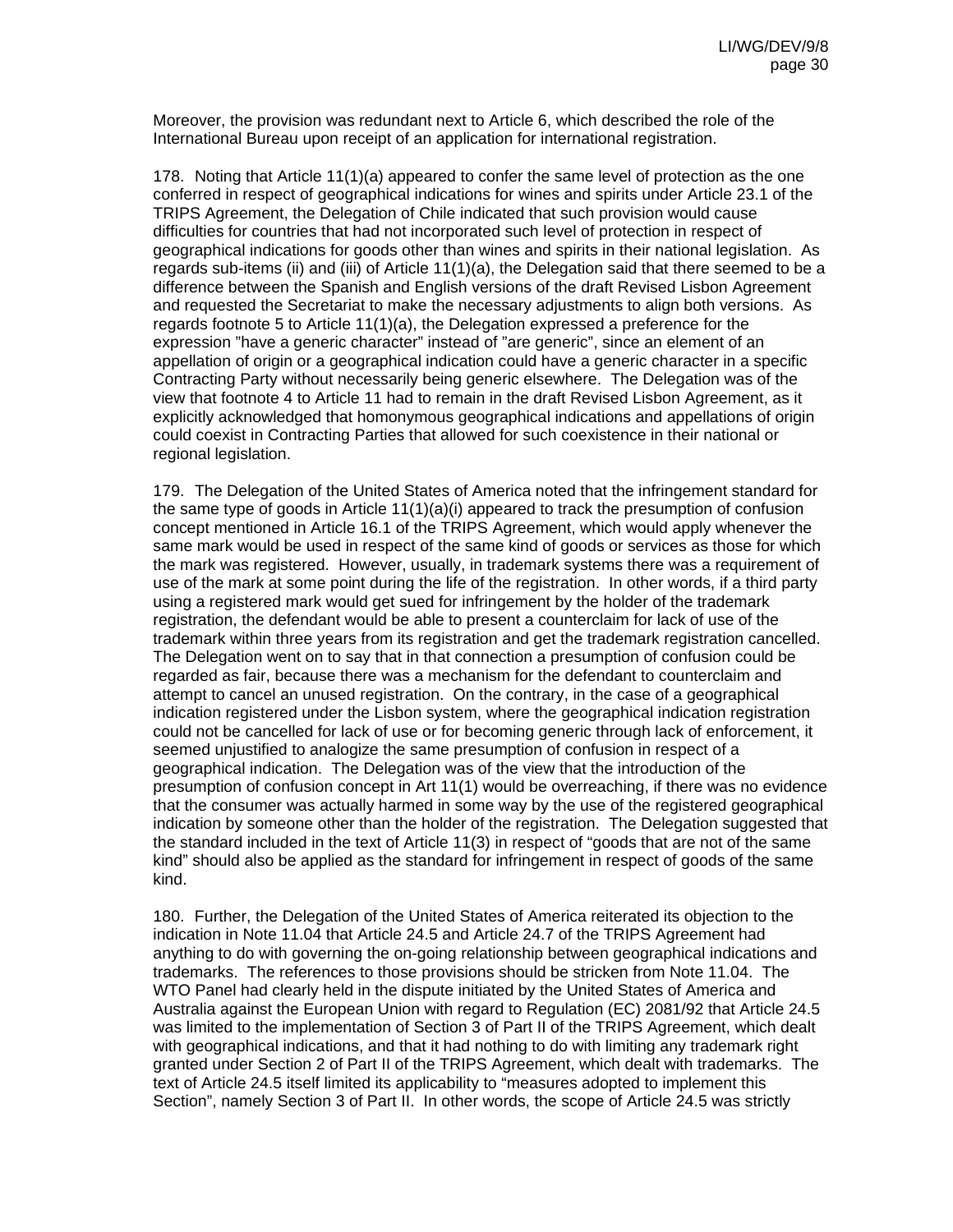limited to geographical indications and was entirely limited in time to measures that WTO members took when creating national laws in respect of geographical indication at the time of their implementation of the TRIPS Agreement. In that regard, the Delegation referred the Working Group to paragraphs 7.604 to 7.625 of the Panel Report, as contained in WTO document WT/DS174/R, and more particularly to the last paragraph which stated that Article 24.5 was inapplicable and did not provide authority to limit trademark rights. This interpretation had been adopted by the WTO Dispute Settlement Body.

181. Finally, the Delegation was of the view that the Notes to the draft Revised Lisbon Agreement also did not correctly reflect the interpretation of Article 24.7 of the TRIPS Agreement. Referring to Notes 11.04 and 9.04, the Delegation said that it was puzzling that one apparently had to read the concept of acquiescence into the text of the draft Lisbon Agreement. In the Delegation's view, acquiescence could not be considered an acceptable ground for cancellation of the effects of a trademark registration by virtue of its alleged incorporation into Article 24.7 of the TRIPS Agreement. If the Working Group wished to allow national regimes to impose national law requirements, such as a reasonable delay in bringing an infringement suit, under the equitable doctrine of latches, the Working Group needed to make that very clear in the draft Revised Lisbon Agreement. The Delegation added that the text would then need to include a designation and extension of protection system and would also have to make it clear that the national geographical indication extension of protection would be independent of the international registration, from a legal perspective. Furthermore, Articles 12 and 16(2) would have to be deleted.

182. The Delegation of Australia reiterated its preference for a more inclusive system for geographical indications than that contained in the draft Revised Lisbon Agreement. As regards the single and high level of protection for both appellations of origin and geographical indications sought by the current Lisbon membership, the Delegation of Australia agreed that protection similar to the one afforded by Article 23.1 of the TRIPS Agreement already existed in respect of trademark counterfeiting and applied in relation to any goods, i.e., not just wine and spirits. In cases of unauthorized use of the same sign on identical goods, a likelihood of confusion was presumed along the lines of Article 16.1 of the TRIPS Agreement. In relation to the issue of use, the Delegation agreed with the concerns expressed by the Delegation of the United States of America, while indicating that the same issue also arose in relation to Article 19(2) concerning the grounds for invalidation. The Delegation appreciated the addition of the alternative text presented in Article 11(3), which more closely resembled existing obligations in respect of geographical indications protected under the trademark system. However, the Delegation was of the view that the standard articulated in Article 11(3) should replace the text in sub-items (ii) and (iii) of Article 11(1)(a), as Article 11.(3) was more inclusive and consistent with existing international standards. Moreover, from a systemic point of view, it would be preferable to create universal standards rather than exceptions when dealing with such important substantive issues. Lastly, the Delegation supported the comments made by the Delegation of the United States of America in relation to the lack of impact of Article 24.5 and Article 24.7 of the TRIPS Agreement in relation to trademarks.

183. With respect to Article 11(2)(a), the Delegation of the European Union was of the view that the phrase "which contains or consists of a registered appellation of origin, or a registered geographical indication, if use of the trademark would result in one of the situations covered by paragraph (1)" should be deleted, in view of its reference to Article 11(1)(a). The Delegation further expressed the view that Article 11(2)(b) was superfluous, as it simply described a consequence of Article 11(2)(a). Finally, as regards Article 11(3), the Delegation had some difficulties in understanding the idea that the Revised Lisbon Agreement would establish two standards for the required level of protection and requested that the text remain in square brackets. Moreover, the reference to Article  $11(1)(a)(ii)$  should be deleted, because the provision contained the text of Article 3 of the current Lisbon Agreement.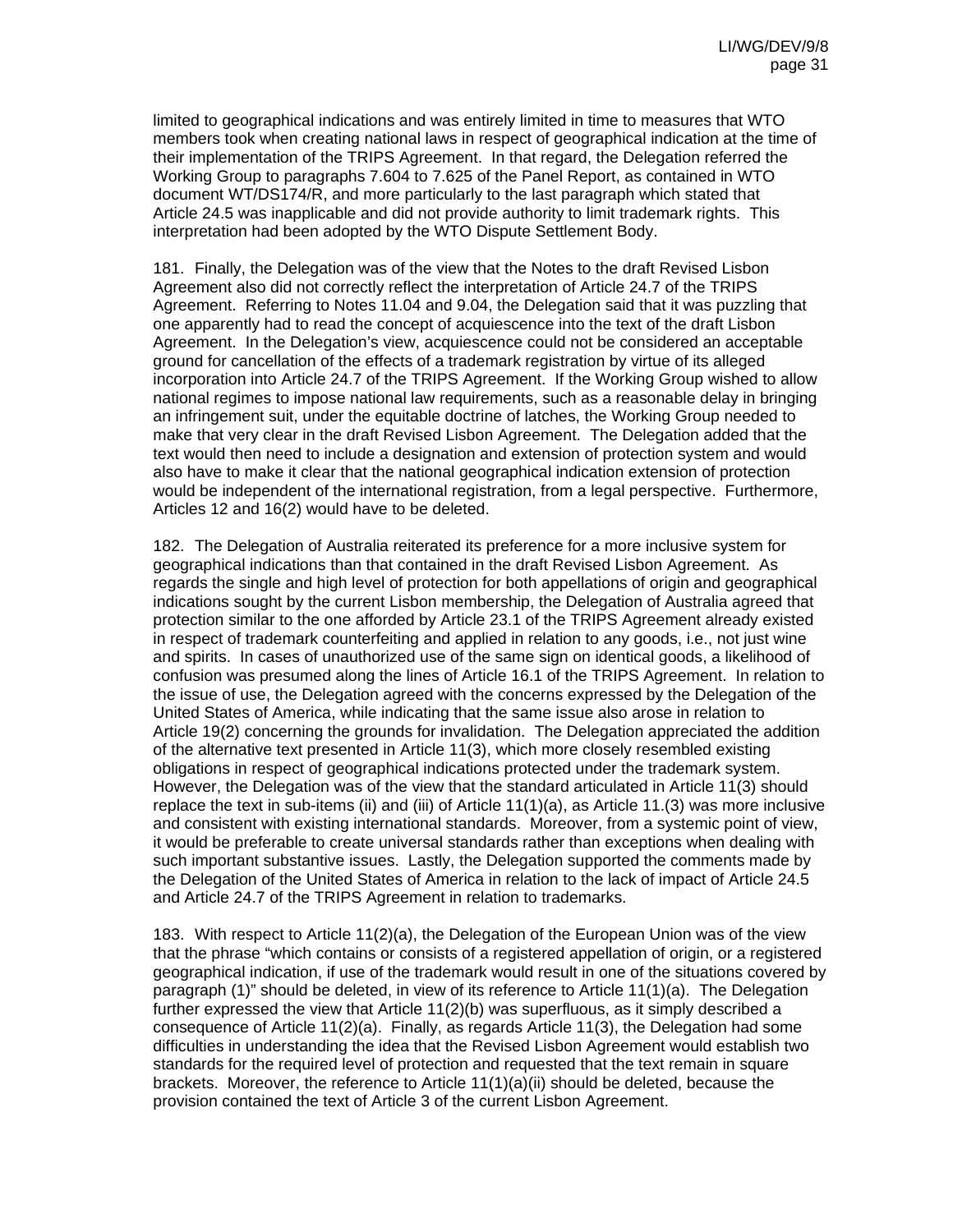184. As regards Article 11(2), the Delegation of France agreed with the statement made by the Delegation of the European Union. Further, Article 11(3) demonstrated the flexibility of the Working Group in responding to the requests made by a number of delegations. However, the Working Group would need to look further into the alternative for paragraphs (1)(a)(ii) and (iii), as mentioned in Article 11(3), as the terms of paragraph (1)(a)(ii) were contained in Article 3 of the current Lisbon Agreement. In that regard, the Delegation recalled that the objective of the revision exercise was to improve the current system of protection and not to reduce the current level of protection. Lastly, the Delegation sought clarification about the standard of Article 16.3 of the TRIPS Agreement, on which Article 11(3) was based.

185. The Delegation of Switzerland supported the proposed deletion of Article 11(2)(b) and sought clarification about the utility of footnote 5 under Article 11 next to Rule 5(5)(iii).

186. The Delegation of Portugal supported the comments made by the Delegation of the European Union in respect of Article 11.

187. The Representative of INTA reiterated INTA's concerns on the concept of evocation. In view of the broad scope of protection established in the remainder of Article 11, the additional concept of evocation would not be required and might even lead to greater uncertainty. The use of broad terminology would make it difficult to predict the precise scope of protection. She added that, for example, the use of notions such as 'usurpation' or 'use in translation' would likely broaden the possible areas of conflict between trademarks and geographical indications and would lead to greater uncertainty in practice. She further indicated that such uncertainty could be avoided through the use of wording that would be more in line with the concepts of trademark law which are already broadly tested in practice and globally recognized. Referring to Article 11(2)(a), she was of the view that an explicit reference to the priority principle, beyond the generic reference to Article 13, might be recommendable, so as to make it clear that the provision in question would apply only to trademarks with a later priority. Noting that Article 11(2)(b) appeared to refer to both applications and registrations, it would be preferable to redraft the second half of the provision, so that it would read: "'if the goods in respect of which the trademark is applied for or registered" instead of "if the goods in respect of which the trademark is registered". Lastly, she reiterated INTA's concerns in respect of the reference to the compliance with "any other applicable requirements for using the appellation of origin or the geographical indication", as such requirements were difficult to verify by national authorities of a Contracting Party other than the Contracting Party of Origin.

188. The Representative of oriGIn expressed discomfort with Article 11(3), as the proposed draft left room for a high degree of uncertainty and unpredictability which was contrary to the expectations of beneficiaries of geographical indications, who would prefer a clear understanding of the type of protection they would receive in export markets. The level of this protection should be high, be it under a *sui generis* system or under a trademark system. Allowing Contracting Parties to provide for a lower level of protection would not be conducive for meeting this objective. Along the same lines, he did not feel at ease with the reference to the incompatibility of national legal systems with the standards of Article 11(1)(a)(ii) and (iii).

189. The Delegation of Colombia was of the view that sub-items (ii) and (iii) of Article 11(1)(a) provided a good level of protection for all countries with regard to appellations of origin and geographical indications.

190. As regards the comment made by the Delegation of Switzerland regarding footnote 5 to Article 11, the Delegation of the United States of America said that the issue of the disclaimer under Rule 5(5)(iii) had not yet been settled. The Delegation further indicated that footnote 5 should not be deleted, as it made it clear to Contracting Parties that they were not obliged to protect certain elements of the appellation of origin or the geographical indication, if the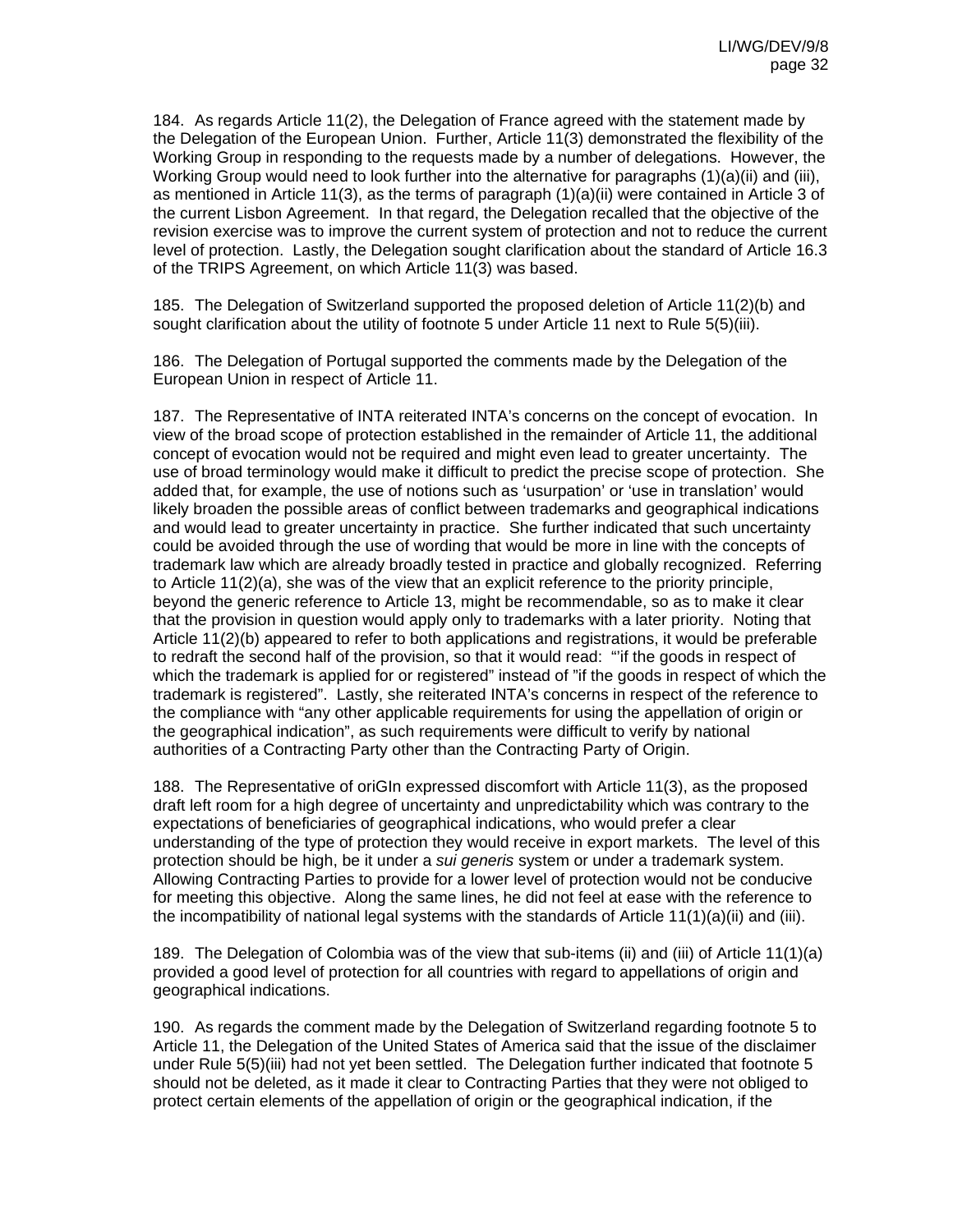Contracting Party of Origin did not protect them either. Furthermore, the Delegation supported the comments made by the Representative of INTA.

191. The Delegation of Italy expressed the view that the brackets should be removed from sub-items (ii) and (iii) of Article 11(1)(a) and that the term "evocation" should remain in the text of sub-item (ii), while the term "unduly" should be removed from the text of sub-item (iii). The Delegation further indicated that it shared the doubts expressed by the Delegation of the European Union with regard to Article 11(2) and preferred to reserve its position on Article 11(3), subject to the outcome of the discussions on Chapter IV, while suggesting that the title of the provision be reworded. As regards the complex issue of homonymy, the Delegation thanked the Secretariat for the text of footnote 4.

192. In an attempt to sum up what had emerged so far from the discussions on Article 11, the Chair said that footnote 4 to Article 11 would be put in square brackets, in view of the conflicting views expressed by delegations in that regard. He further indicated that it was his understanding that all the square brackets in Article 11(1)(a) should be kept for the time being. Then, referring to Article 11(2)(a), he indicated that the phrase "which contains or consists of a registered appellation of origin, or a registered geographical indication" would be deleted. Article 11(2)(b) would be deleted as well, on the understanding that the issue could perhaps be covered by the Notes. Footnote 5 to Article 11 would be put in square brackets and the option in square brackets for the words "are generic" would be removed from the text. Article 11(3) might serve as a basis for further talks on a possible alternative to the content of protection, but the Working Group still had to determine to which provisions Article 11(3) might serve as an alternative. In that regard, he pointed out that two options had been advocated and further specified that the proposed options would be either to apply Article 11(3) to Article 11(1)(a) as a whole, or to limit its application to Article 11(1)(a)(iii) only. Finally, the Chair noted the wish expressed for deleting Note 11.04 from the Notes attached to the draft Revised Lisbon Agreement.

193. The Delegation of Australia clarified that its proposal was that the standard of Article 11(1)(a)(ii) and (iii) be deleted and replaced by the standard of Article 11(3). Terms such as "usurpation", "imitation" or "evocation" were unfamiliar concepts in trademark law and, without a definition of their meaning, difficult to apply with regard to geographical indications in some jurisdictions.

194. The Chair suggested that the proposal from the Delegation of Australia be presented as a possible alternative to Article 11(1)(a)(i), (ii) and (iii) rather than as a universal standard.

195. The Delegation of Australia said that its intention was not for one legal system to take precedence over the other. Instead, its proposal sought to avoid that situation by creating a standard that would be appropriate for all systems. Moreover, the Delegation did not object to the universal standard proposed in Article 11(1)(a)(i) in relation to goods of the same kind. It was only proposing a universal standard in relation to use of a geographical indication in respect of goods of a different kind. In that regard, the Delegation was of the view that the standard of Article 11(3) was more universal, modern and inclusive than the standard of Article  $11(1)(a)(ii)$  and (iii).

196. The Chair indicated that the revised version of the draft Revised Lisbon Agreement would then reflect the two options he had previously referred to. In addition, there would be a third option, as proposed by the Delegation of Australia, which would appear in square brackets in Article 11(1)(a), as a substitute for items (ii) and (iii).

197. The Delegation of the United States of America shared the view expressed by the Delegation of Australia that a single standard of protection would be much easier to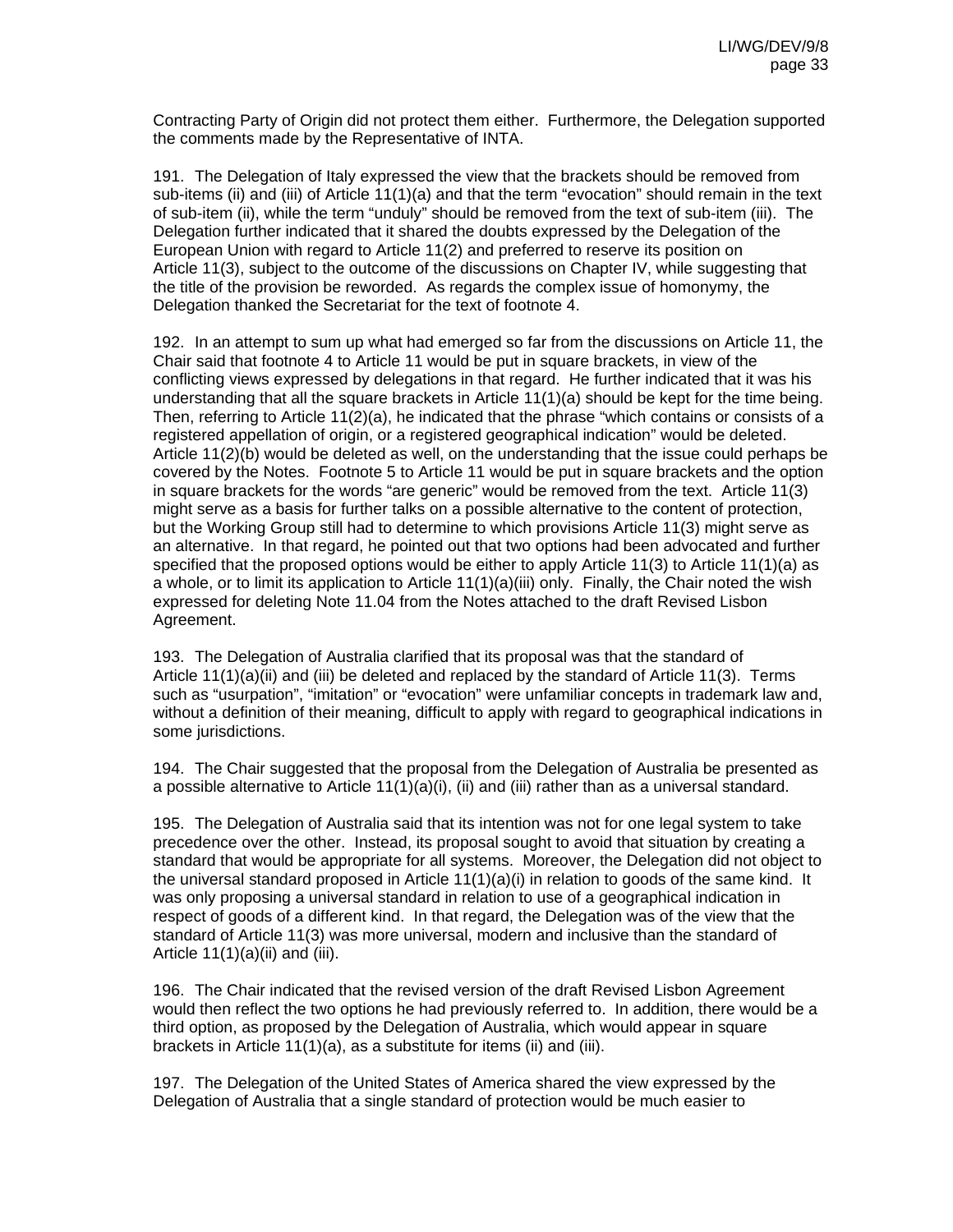understand for stakeholders and third parties. The Delegation went on to say that it also represented the interests of those stakeholders who were negatively impacted by the very broad use of the terms "evocation", "usurpation" and "imitation" as possible infringement standards. Further, the Delegation agreed with the suggestion from the Representative of INTA for the inclusion of a reference to the priority principle in Article 11(2)(a), so that the sentence would, for example, read: "[…] refuse or invalidate the registration of a later in time trademark […]".

198. The Chair referred to the proposal from the Delegation of the United States of America in respect of Article 11(2)(a) and said that it was his understanding that the phrase "Without prejudice to Article 13(1)" already addressed the concern expressed. Moreover, Article 11(2)(a) followed the same logic as Article 22.3 of the TRIPS Agreement, which did not specify that it only applied with regard to a later trademark either, as conflicts between geographical indications and prior trademarks were dealt with under other provisions of the TRIPS Agreement.

199. The Secretariat confirmed that the reference to Article 13(1) in Article 11(2)(a) was meant to deal with the issue of prior trademarks and included a reference to the priority principle by virtue of the word "prior" in Article 13(1).

200. The Delegation of Colombia suggested that Article 11(3) might be modeled on the corresponding provisions of the WIPO Joint Recommendation Concerning Provisions on the Protection of Well-Known Marks, in particular its Article 4. Further, the Delegation wondered whether the reference in Article  $11(2)(a)$  to trademarks included collective and certification trademarks as well.

201. In response to the question raised by the Delegation of Colombia with regard to Article 11(2)(a), the Chair said that the text made reference to "trademarks" in the widest possible sense and should therefore be interpreted as also referring to collective and certification marks. As regards the proposal to add a reference to the priority principle, the Chair wondered whether inclusion of the word "later" in the third sentence of Article 11(2)(a) would help.

202. The Delegation of the European Union failed to understand, in view of Article 23.1 of the TRIPS Agreement, the argument that the current wording of Article 11(1)(a)(i) might not be compatible with the legal system of a Contracting Party and that therefore an option should be provided allowing the text of Article 11(3) to be used instead.

203. The Delegation of Switzerland was of the view that the text of Article 11(3), as contained in document LI/WG/DEV/9/2, should also be kept as an option. The Delegation also expressed interest in studying further the proposal made by the Delegation of Colombia with regard to the WIPO Joint Recommendation Concerning Provisions on the Protection of Well-Known Marks. The Delegation had some reservations as regards the proposal made by the Delegation of Australia in respect of Article 11(1)(a)(ii) and (iii), as such amendment would seem to go against the objective of preserving the principles and objectives of the current Lisbon Agreement.

204. The Delegation of Italy shared the doubts expressed by the Delegation of the European Union and also agreed with the Delegation of Switzerland that the current version of Article 11(3) should be kept as an option, for further discussion.

205. The Delegation of the United States of America said that the subject matter of the Revised Lisbon Agreement concerned geographical indications, i.e., not just appellations of origin. Therefore, there was an issue as to whether the current Lisbon standards should also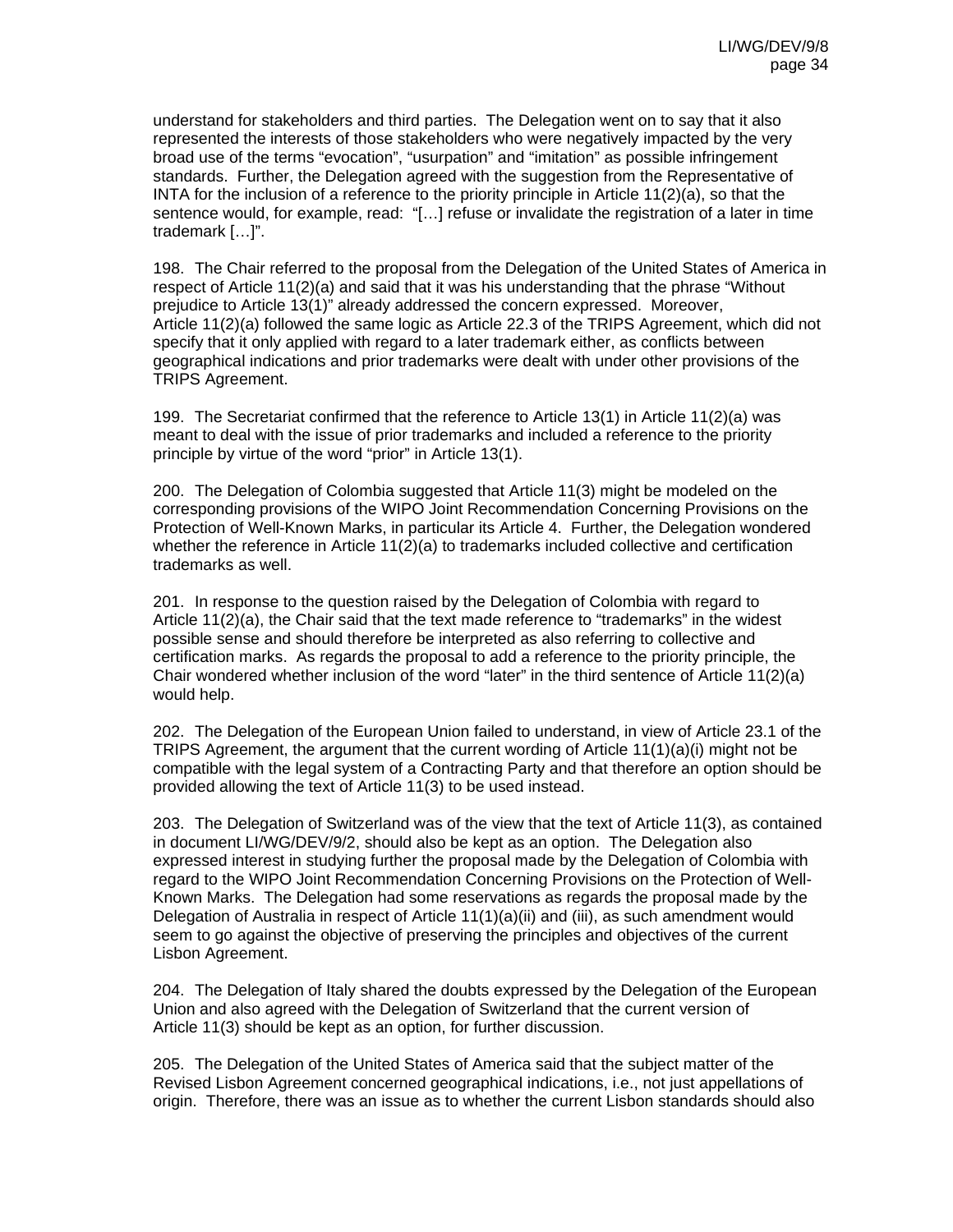be applied in respect of geographical indications, in view of the possible implications on the various economic interests concerned. After all, Article 23.1 of the TRIPS Agreement did not apply across the board, but only required its application in respect of geographical indications for wines and spirits.

206. The Delegation of the European Union said that it was difficult to understand that, if Article 23.1 of the TRIPS Agreement had been incorporated in a given country's legal system with regard to wines and spirits, the same provision would be "incompatible with its legal system and practice" with regard to other goods. Consequently, the Delegation could not agree that Article 11(3) would replace Article 11(1)(a) as a whole.

207. The Chair concluded that an amended version of Article 11(3) would reflect the various options that had been proposed: (1) Article 11(3) as contained in document LI/WG/DEV/9/2; (2) Article 11(3) drafted along the same lines, but providing an alternative in respect of Article 11(1)(a)(iii) only; (3) Article 11(3) drafted along the lines of the criteria contained in the WIPO Joint Recommendation Concerning Provisions on the Protection of Well-known Marks; and (4) an option drafted along the lines of Article 11(3), but proposing an alternative in respect of Article 11(1)(a) in its entirety. In addition, Article 11(1)(a) would reflect two options: (1) Article 11(1)(a) as contained in document LI/WG/DEV/9/2; and (2) an option drafted along the lines of Article 11(3) as contained in document LI/WG/DEV/9/2, but proposing to replace the provisions of Article 11(1)(a)(ii) and (iii) and to delete Article 11(3).

208. The Delegation of Australia confirmed that the alternative option it had proposed would entail that Article 11(3) would disappear from the text.

209. The Chair further concluded that footnotes 4 and 5 under Article 11 would be put in square brackets. In footnote 5, the option based on the words "are generic" would be removed from the text. Article 11(2)(b) would be deleted as well as the phrase "which contains or consists of a registered appellation of origin, or a registered geographical indication" in Article 11(2)(a). Lastly, Article 11(2)(a) would, in the third line, refer to "a later trademark" instead of "a trademark" , so as to better reflect the priority principle.

210. In response to a request for clarification from the Delegation of Moldova, the Chair said that the amended text of Article 11(2)(a) would read as follows: "Without prejudice to Article 13(1), a Contracting Party shall, *ex officio* if its legislation so permits or at the request of an interested party, refuse or invalidate the registration of a later trademark if use of the trademark would result in one of the situations covered by paragraph (1)".

211. The Delegation of Chile recalled its concerns with regard to Article 11(1)(a), which were based on the fact that the scope of protection under this provision went beyond what was required under the TRIPS Agreement in respect of geographical indications. As regards footnote 4, the Delegation was willing to work on a draft that would be acceptable to all delegations.

212. The Chair said that footnote 4 would be put in square brackets and thus allow for consultations among delegations having concerns with regard to its content. As regards Article 11(1)(a), the Chair noted that one of the options in respect of Article 11(3) reflected the view expressed by the Delegation of Chile.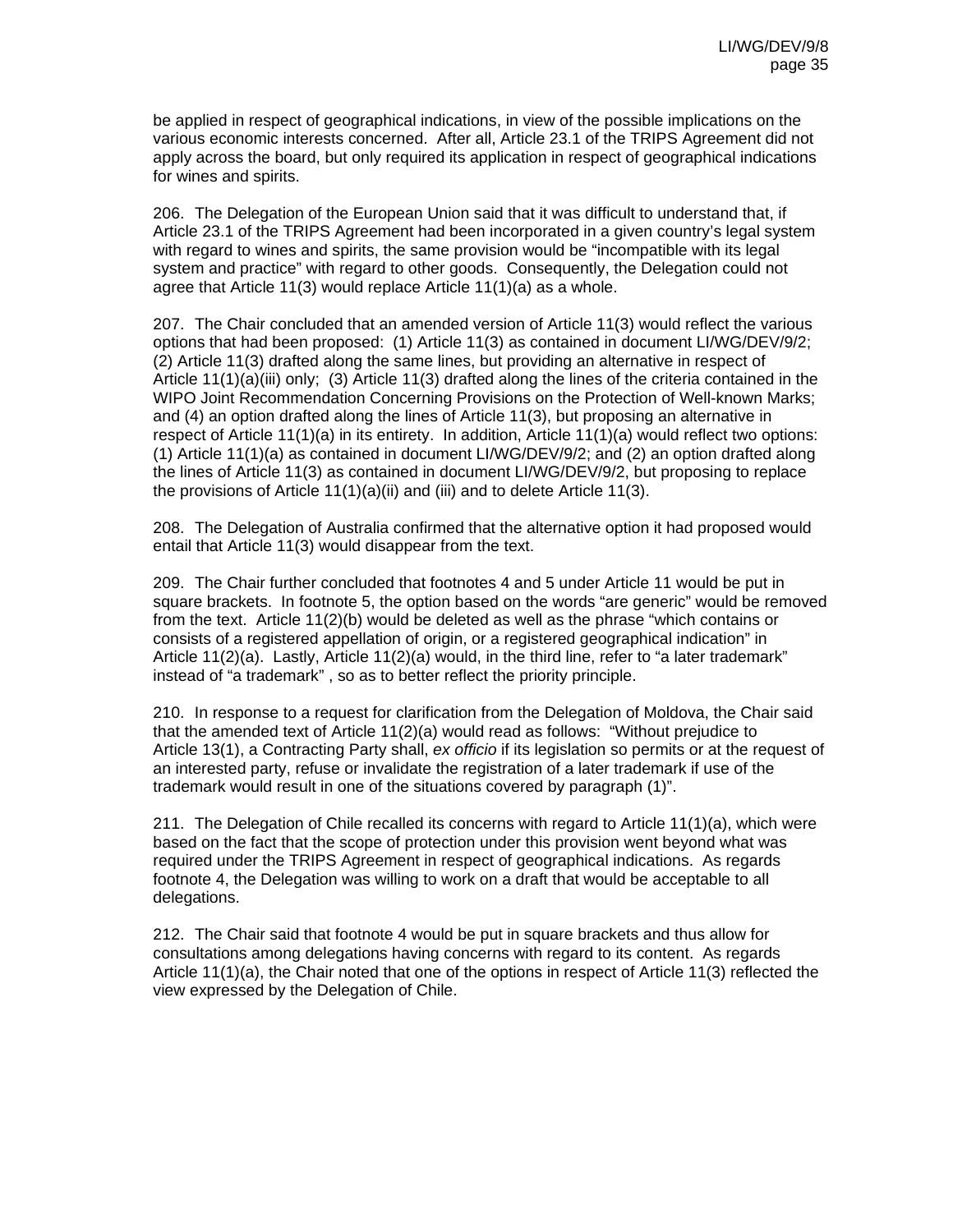## Article 12: Protection Against [Acquiring a Generic Character] [Becoming Generic]

213. The Delegation of the United States of America reiterated its concerns about Article 12, which established that a geographical indication could never become generic in the Contracting Parties to which the international registration was extended. This provision contradicted the notion that a national geographical indication regime could operate autonomously according to its own national law and legal processes. The Delegation proposed to delete Article 12 or to add the following phrase at the end of the provision: "[…] and national law requirements in the designated contracting parties regarding use, maintenance and renewal are met".

214. The Chair said that the current structure of the system envisaged under the draft Revised Lisbon Agreement would not be based on designations of Contracting Parties. He also highlighted the need for a reference to regional laws. Thus, the proposal put forward by the Delegation of the United States of America might read as follows: "[…] and national or regional law requirements in the Contracting Party concerned regarding use, maintenance and renewal are met."

215. The Delegation of the United States of America agreed with the amendments proposed by the Chair.

216. The Delegation of Australia wondered whether the Lisbon system really needed such a provision and supported both the proposals of the Delegation of the United States of America regarding Article 12. The Delegation said that the proposed protection against becoming generic under Article 12 excluded from membership of the Revised Lisbon Agreement those countries which protected geographical indications under a trademark system. The question as to whether a term had a generic character should depend on the factual situation in the market place concerned. In Australia, such question was determined by the courts and only occurred occasionally. The Delegation suggested looking for an amendment of Article 12 along the lines of that proposed by the Delegation of United States of America, if this provision were to remain in the text at all.

217. The Delegation of France expressed its preference for maintaining the current text of Article 12 with the phrase "cannot become generic". The provision should not include any reference to national or regional legislation, because it should establish an international standard.

218. The Delegation of Switzerland said that Article 12 reflected one of the principles of the current Lisbon Agreement. The Delegation suggested to simply refer to "appellation of origin" and "geographical indication" rather than "the denomination constituting the appellation of origin" and "the indication constituting the geographical indication".

219. The Delegation of Chile expressed its preference for the first option in the text: "are protected against acquiring a generic character". The Delegation said that the second option ("becoming generic") would appear to imply an obligation for the Contracting Party to make sure that a given term would never become generic.

220. The Representative of the CCFN expressed concerns about the impact that the proposed revision and expansion of the Lisbon Agreement would have on those around the world relying on the use of common food names. The Representative indicated that CCFN supported the deletion of Article 12 because of the negative impacts that this would have on its membership. The main concerns referred to the fact that Article 12 would permit holders of geographical indications to permanently reserve the right to use these terms, even if they did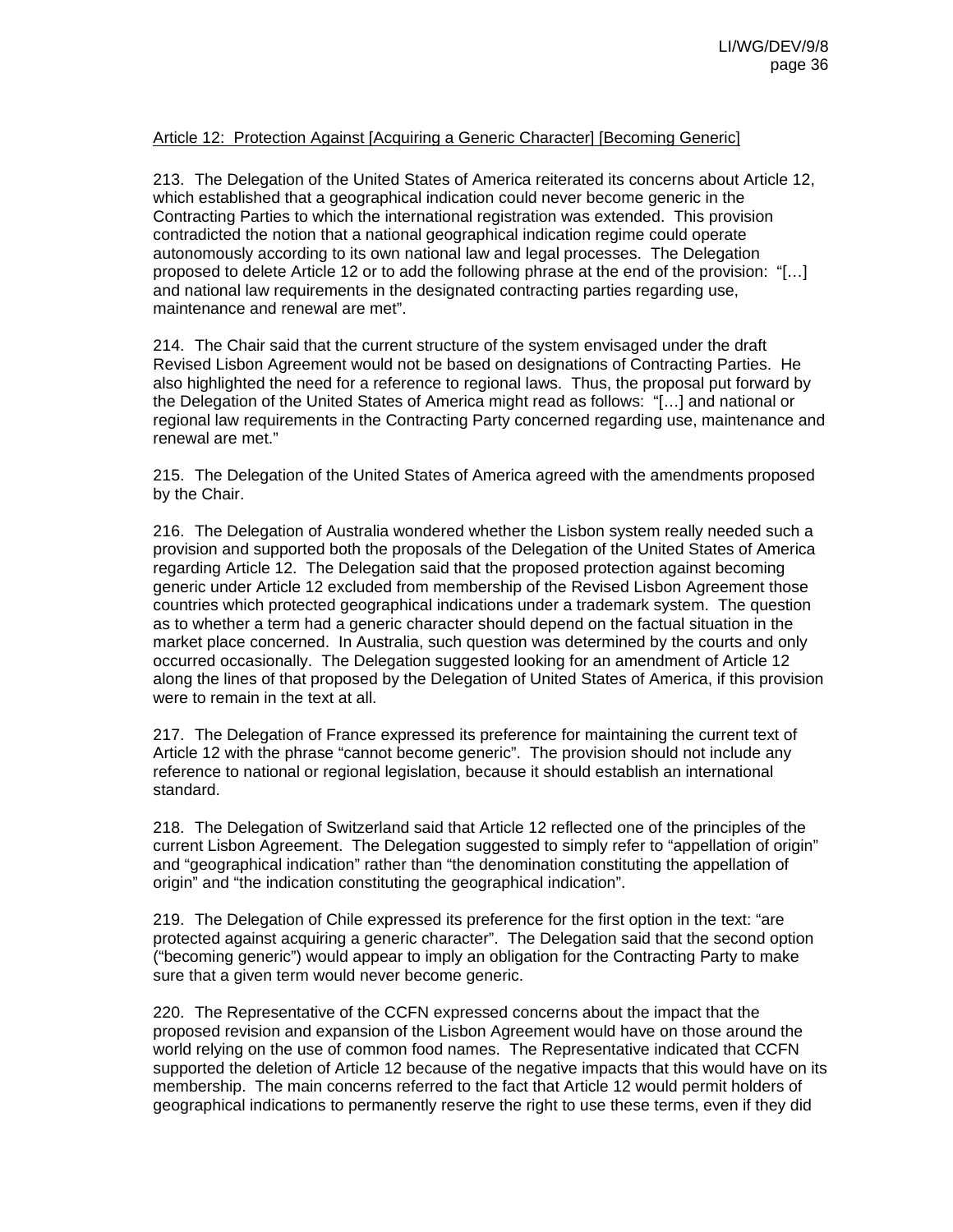not educate the public or other companies in a given country about their exclusive right or they did not sell their product in that market. This situation created a serious risk for companies starting using a term without realizing it was a name owned by someone else. If the Lisbon system expanded to a large number of geographical indications, with an overly broad and nonspecific scope of protection, protecting terms in the absence of any enforcement efforts or sales by geographical indication owners could become quite onerous for many WIPO members. Furthermore, the Lisbon system provided an expedited and streamlined path for geographical indication holders to widely register their terms, while it did nothing to streamline the ability of users of food names to voice their concerns about these registrations or secure corresponding safeguards for the use ofterms that long ago entered into the global public domain. The Representative pointed out that commonly used food terms were extremely important to the domestic and international sales of the food sectors of many countries.

221. The Delegation of Italy indicated its preference for the first option in brackets: "are protected against acquiring a generic character". However, the Delegation said that it could also accept the second option if formulated without the expression "be considered to have".

222. The Chair noted that at least two delegations had expressed their preference for the first alternative option in the text, reading: "protection against acquiring a generic character" and the text: "are protected against acquiring a generic character" and wondered whether there was any opposition to limiting the text to this option and removing the square brackets.

223. The Delegation of Colombia expressed its concerns with regard to the phrase "acquiring a generic character" and suggested the following text: "Subject to the provisions of this Act, registered appellations of origin and registered geographical indications cannot be considered as generic, as long as the denomination constituting the appellation of origin, or the indication constituting the geographical indication, is protected in the Contracting Party of Origin".

224. The Chair said that the text proposed by the Delegation of Colombia would not reflect that, if the denomination constituting the appellation of origin or the indication constituting the geographical indication was considered generic in a given Contracting Party at the time of the notification of the international registration of the appellation of origin or the geographical indication to the Competent Authority of that Contracting Party, the generic character of the denomination or the indication constituted a possible ground for refusal.

225. The Delegation of Colombia withdrew its proposal and indicated its preference for the wording "become generic*".* 

226. The Chair concluded that the two alternative options would be kept in the text of Article 12. The proposed deletion of Article 12 would not be reflected in the next version of the draft Revised Lisbon Agreement, as part of the mandate of the Working Group was to preserve the principles and objectives of the current Lisbon Agreement. The phrase proposed by the Delegation of the United States of America and supported by the Delegation of Australia would be added at the end of Article 12, in square brackets, reading: "[…] and national or regional law requirements in the Contracting Party concerned regarding use, maintenance and renewal are met".

227. The Secretariat said that the reference to "the denomination constituting the appellation of origin, or the indication constituting the geographical indication" was consistent with the use of the terminology in footnote 6 and Article 2.

228. The Delegation of the European Union, supported by the Delegations of France, Italy and Switzerland, proposed to delete the words "the denomination constituting" and "the indication constituting", as they would not appear to be necessary.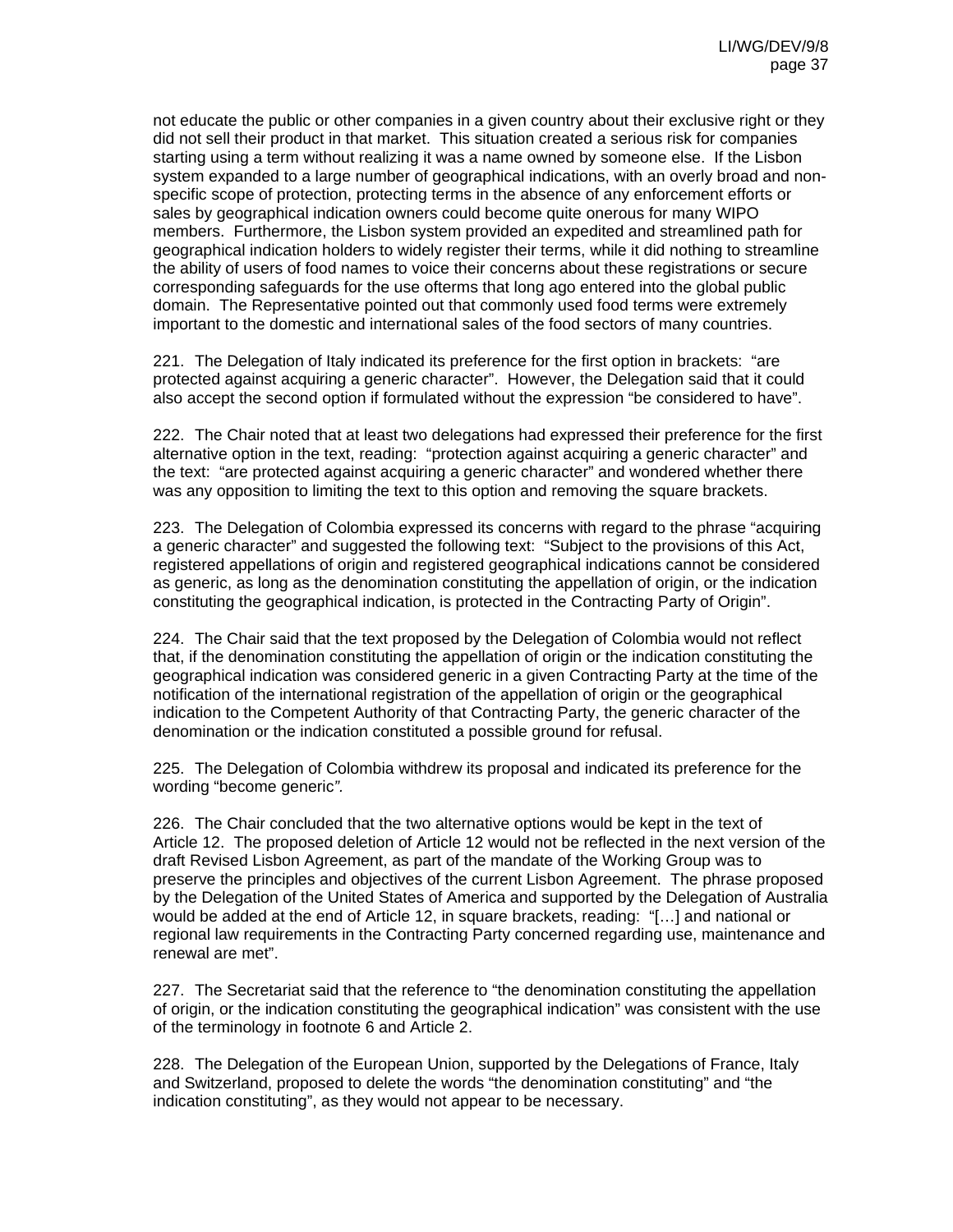229. The Chair said that Article 6 of the current Lisbon Agreement referred to "appellation" and not to "appellation of origin".

230. The Delegation of the United States of America expressed its preference for keeping the words "the denomination constituting" and "the indication constituting". As explained by the Secretariat, "appellation of origin" and "geographical indication" were legal terms, while Article 12 deals with the factual use of a denomination or indication.

231. The Chair concluded that the phrases "the denomination constituting" and "the indication constituting" would appear in square brackets in the next version of Article 12.

## Article 13: Safeguards in Respect of Other Rights

232. The Delegation of the European Union expressed its support for Option A of Article 13(1). WTO jurisprudence clarified that coexistence was possible. Option A was entirely in line with the wording of Article 17 of the TRIPS Agreement: "Members may provide limited exceptions to the rights conferred by a trademark, such as fair use of descriptive terms, provided that such exceptions take account of the legitimate interests of the owner of the trademark and of third parties". At the same time, Option A allowed Contracting Parties to refuse protection of an appellation of origin or a geographical indication that would be in conflict with a prior trademark.

233. The Delegation of France expressed its preference for Option A. However, the provision would be appropriately balanced with the phrase "taking into account", if the brackets around the phrase "the owner of the trademark" were removed.

234. The Delegation of Italy indicated its preference for Option A.

235. The Delegations of Georgia, Hungary and Portugal expressed support for Option A and for the proposal from the Delegation of France regarding the removal of the brackets.

236. The Delegation of Australia said that it could not support Option A. The Delegation agreed that coexistence of a later claimed geographical indication with an earlier trademark right was possible. However, the legitimate interests of the earlier trademark holder and third parties must be taken into account. The Delegation of Australia pointed out that the outcome of the WTO dispute was confined to circumstances pertaining to a European Union Regulation which was not in place in the rest of the world. There should not be a default of coexistence across the international borders, where regulations and circumstances could differ from country to country. The Delegation said that the possibility of a later coexisting geographical indication with an earlier trademark should be an issue to be dealt with on a case-by-case basis under the laws existing in the territories concerned. Therefore, the Delegation supported the proposal from the United States of America, as reflected in Option B, which did not prevent coexistence of a geographical indication with an earlier trademark right, but showed that the earlier rights were appropriately respected.

237. The Delegation of Chile indicated its preference for Option B, which appropriately reflected Article 17 of the TRIPS Agreement and corresponded to a legal principle reflecting the position of the Delegation. Option A took into account Articles 17 and 24.5 of the TRIPS Agreement, but the wording was too vague, too flexible and unclear. Option C presented coexistence in a way that was too general in nature.

238. The Delegation of the United States of America was of the view that limitation of trademark rights was governed by Article 17 of the TRIPS Agreement and not by its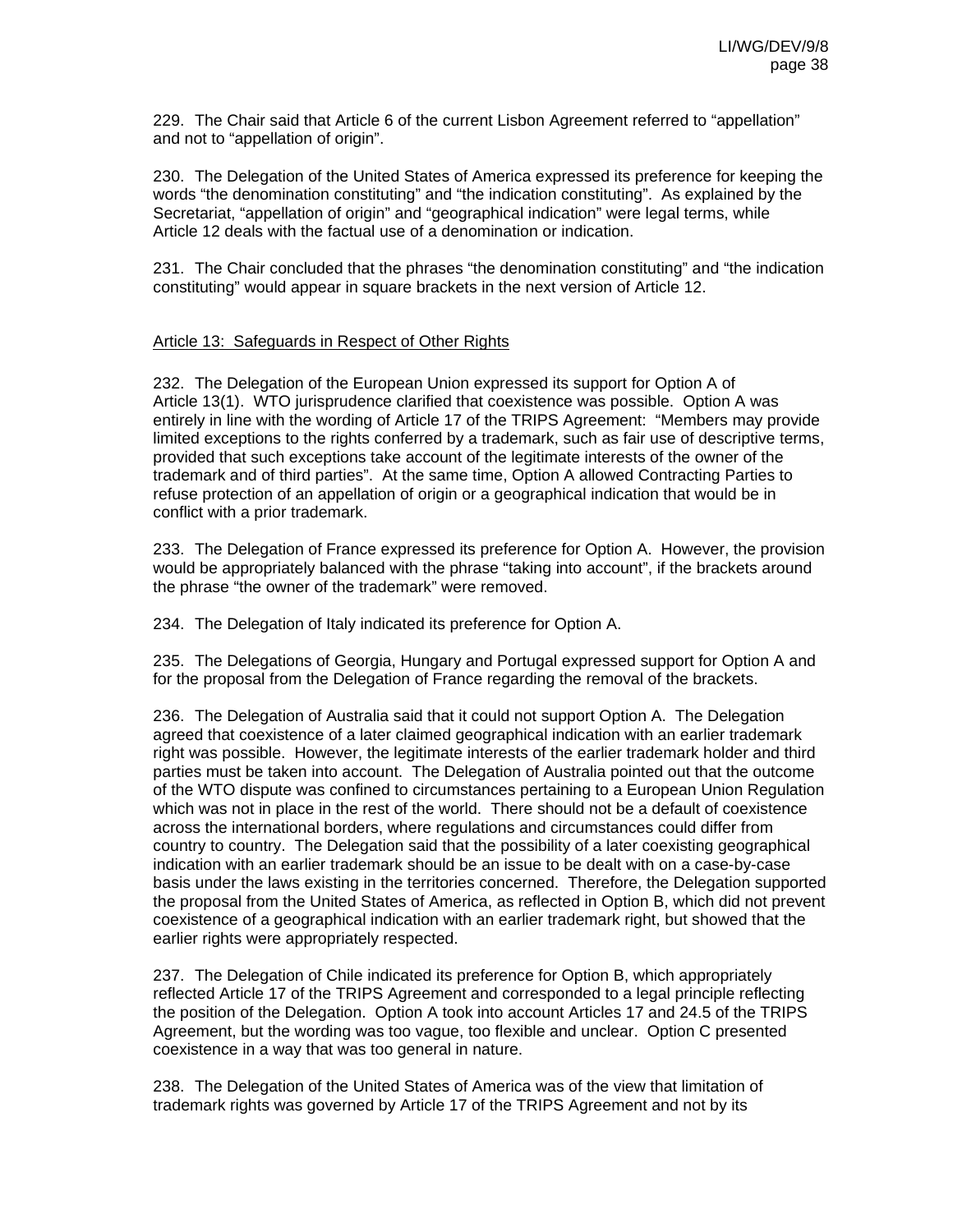Article 24.5. Option A continued to include text contained in Article 24.5, thus giving the impression that the concept of coexistence was somehow enshrined in this provision of the TRIPS Agreement. The text of Option A reflected the provision of Article 17 of the TRIPS Agreement in a specific way, by limiting third parties to the beneficiaries of rights in a geographical indication. Option A gave the misleading impression that the TRIPS Agreement allowed Contracting Parties to regulate coexistence as the default situation. Coexistence could only be provided if the conditions of Article 17 were met, i.e., under certain conditions and taking into account the legitimate interests of the owner of the trademark and those of third parties.

239. The Delegation of Mexico supported Option B, since it better reflected its national legislation.

240. The Delegation of Peru recalled the comment it had made during the previous session of the Working Group, requesting the inclusion of a reference to national legislation in Article 13(1), since in certain countries it was not possible to consider a sign as a mark just because it was used. This was the case of Peru. Therefore, the Delegation reiterated its request to add the phrase "according to its national legislation" at the end of the chapeau of Article 13(1), after the phrase "the prior trademark applied for or registered, or acquired through use, in good faith in a Contracting Party". The Delegation of Peru also sought clarification on the conditions to which the phrase "subject to" referred in Option B.

241. The Delegation of the Republic of Korea expressed its support for Option B, because it was in line with the TRIPS Agreement and protected prior trademark rights more effectively.

242. The Representative of INTA reiterated INTA's concerns about the text of Option A, in particular the second part of the sentence starting with "[taking into account] [provided that]". The reference to the legitimate interests of the beneficiaries was possibly misleading and therefore inappropriate. While Article 13(1) concerned the right of a prior trademark to continue to exist, the text of Option A could be interpreted as if the legitimate interests of holders of a right in a later geographical indication could provide a ground for denying a prior trademark the right to continue to exist. This would be incompatible with the priority principle and also raised questions as to the compatibility of the text with the TRIPS Agreement and with fundamental rights guarantees. Consequently, although Option A had been drafted with a view to reflecting the criteria of Article 17 of the TRIPS Agreement, its text did not do so in an appropriate manner, as indicated by the Delegation of the United States of America. Moreover, there was a fundamental difference between limited exceptions which a trademark owner had to tolerate, such as fair descriptive use under Article 17 of the TRIPS Agreement, and the very right of a prior trademark to continue to exist. The Representative of INTA also pointed out that the phrase "provided that the public is not misled", at the end of Option A, could cause misunderstandings and should be deleted, thus aligning the provision with Article 13(2) in that regard. If a trademark in itself was misleading, it could always be invalidated under the national law, even if Option A would not provide so. Further, if the misleading nature derived from the geographical indication, this should not be a possible ground for challenges to the continued existence of the trademark. In sum, the Representative of INTA suggested deleting the second part of Option A, starting from "[taking into account] [provided that]". As regards Option B, the Representative of INTA indicated a preference for stronger language. As Option B did not clearly spell out the right of a prior trademark to a continued existence, there was all the more reason for including in Article 11(2) a reference to the priority principle and in Article 17 that the phasing-out provisions would not apply in respect of prior trademarks. Finally, the Representative of INTA said that the concern with regard to Option C was that the provision appeared to suggest that coexistence was the rule and prevalence of prior trademarks the exception. The WTO Panel had not recognized coexistence as the general rule governing the relationship between geographical indications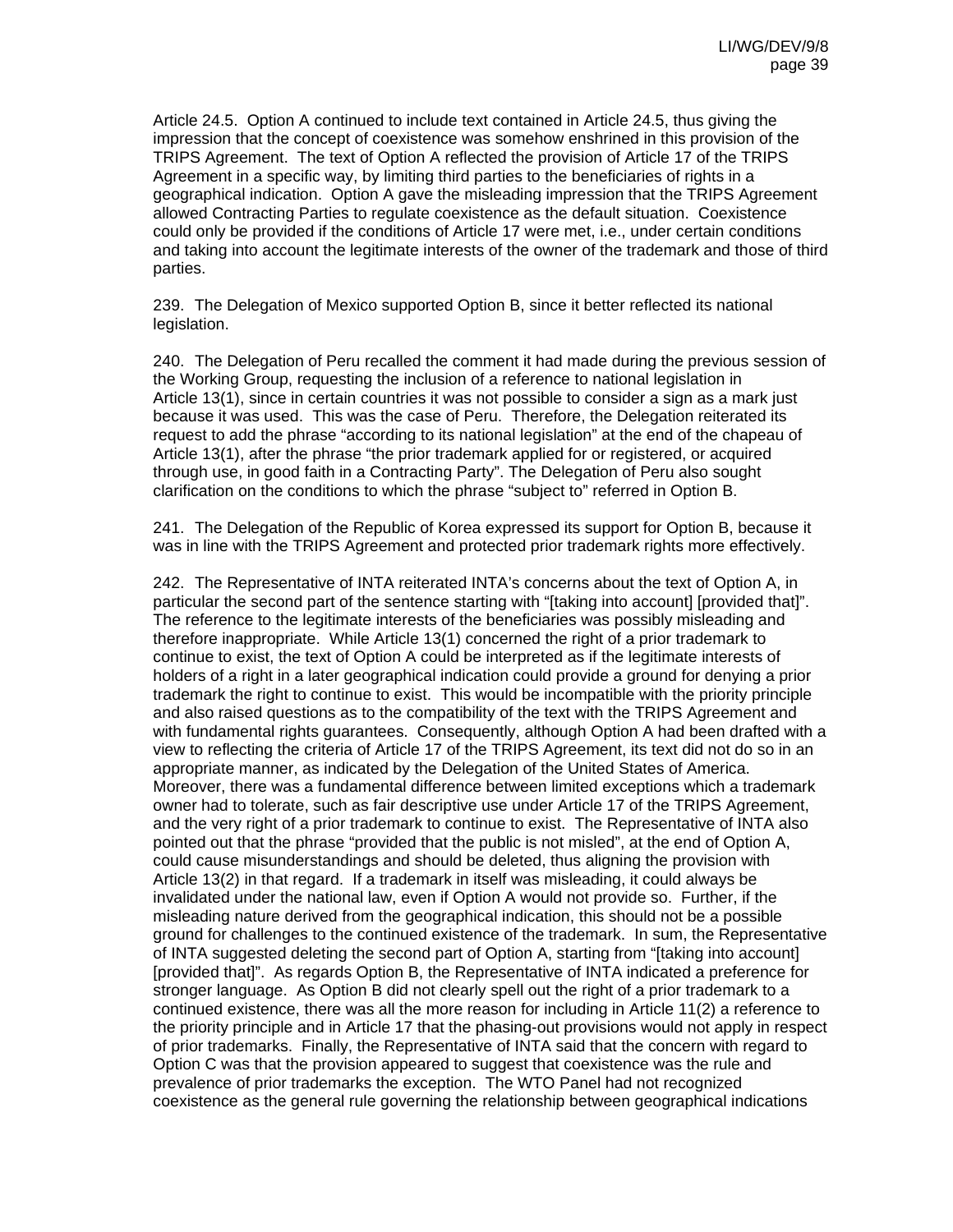and prior trademarks. The Panel considered coexistence only as justified under Article 17 of the TRIPS Agreement under quite specific conditions, taking into account the specific features of the European Union regime for geographical indications. Consequently, Option C went beyond what the Panel considered justified in that case.

243. The Representative of oriGIn pointed out that Article 13 should be considered in conjunction with Article 15, under which a Contracting Party could refuse protection on any ground, i.e., also on the basis of a prior trademark. The Representative of OriGIn supported Option A as the one reflecting mostly the flexibility that the Working Group would like to achieve. The experience of both trademark owners and geographical indication beneficiaries showed that, in some cases, coexistence was the only solution, taking into account all the conditions specified in Option A.

244. The Representative of MARQUES was of the view that the question of coexistence should be assessed on a case-by-case basis and that the interests of all stakeholders should be addressed in a neutral way, without putting the burden of proof on one of the parties. The Representative of MARQUES supported Option A and the wording: "taking into account the legitimate interests of the owner of the trademark as well as those of the beneficiaries". The Representative of MARQUES also supported the suggestion made by the Representative of INTA to delete the phrase "and provided that the public is not misled", because in cases of coexistence between trademarks and geographical indications there would always remain a risk of confusion.

245. The Chair concluded that the Working Group was divided between Options A and B. No support had been expressed for Option C. Consequently, the next version of Article 13(1) would only reflect Options A and B. The square brackets around the phrase "the owner of the trademark as well as those of" would be removed. Then, there would be a reference to the legitimate interest of the owner of the trademark. The other square brackets in Option A would remain in the text. The Chair noted that the other paragraphs of Article 13 had not been addressed. As a result, these paragraphs would remain in the draft Revised Lisbon Agreement, within square brackets and without changes to the text.

246. The Chair underlined the point that had been made by the Representative of oriGIn, that Article 13(1) specified that the provision was without prejudice to Article 15 and Article 19. As under the current Lisbon Agreement, this meant that prior trademarks could serve as a ground for refusal. In this regard, the importance of Article 15(3) was that it would establish an obligation for each Contracting Party to provide a reasonable opportunity for owners of trademarks to request the notification of a refusal. Consequently, Article 13(1) did not establish a general rule, neither under Option A nor under Option B, as, in case of a prior conflicting trademark, Contracting Parties could, or should, at the request of a trademark owner, notify a refusal. The scope of application of Article 13(1) was limited to certain specific cases and both Option A and Option B provided criteria for carrying out a case-by-case assessment.

247. Finally, the Chair noted that the Delegation of Peru had made a suggestion for including a reference to national legislation in the chapeau of Article 13(1). The Chair invited the Delegation of Peru to further clarify this proposal.

248. The Delegation of Peru said that, under its national legislation, it was not possible to grant a trademark right simply on the basis of its use. For that reason, the Delegation proposed that the phrase "in conformity with national legislation" be added at the end of the chapeau of Article 13(1).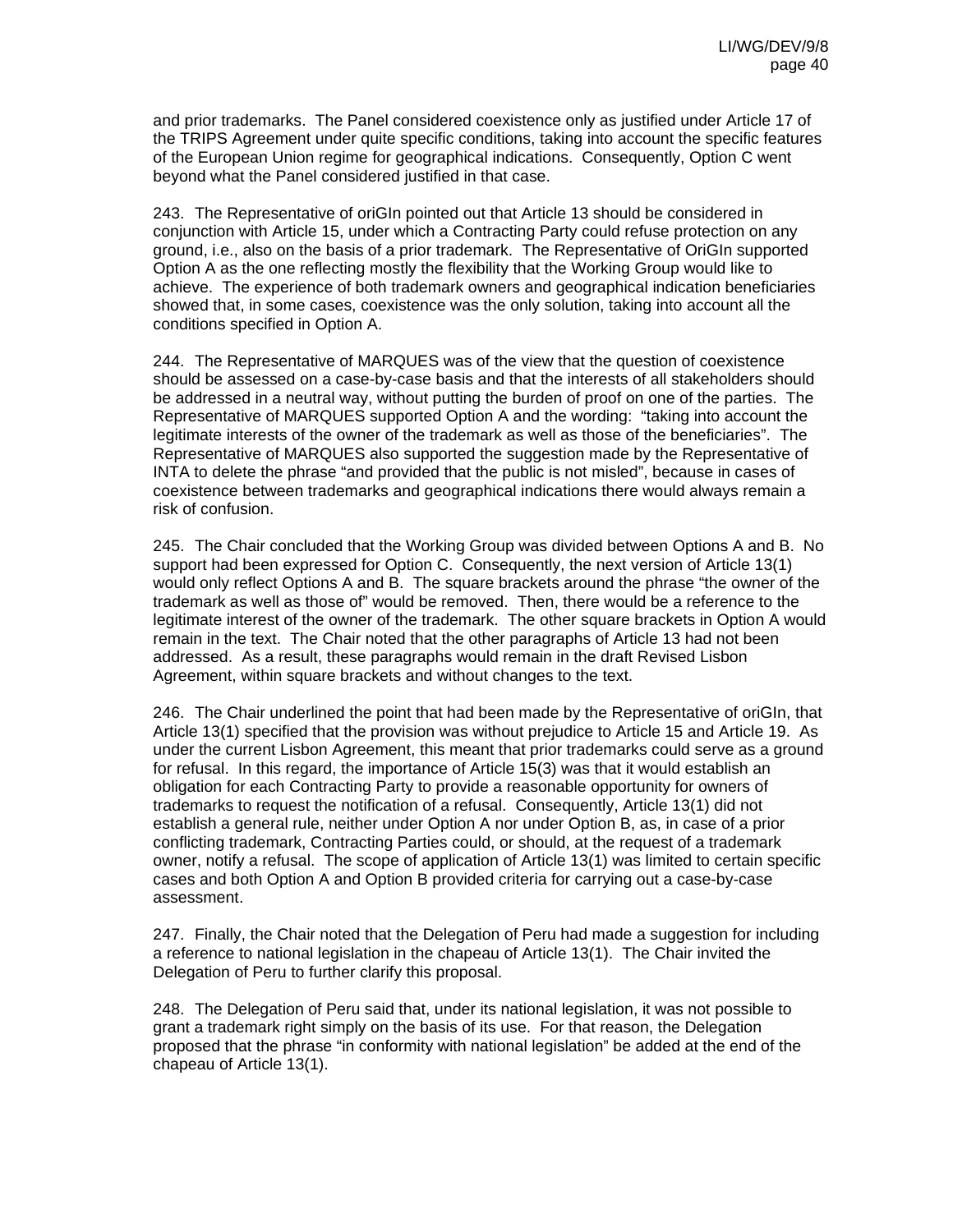249. The Chair said that Article 13(1) would not appear to create any obligation whatsoever on the part of Contracting Parties to provide for the possibility of acquiring trademark rights merely through use. The provision only stated that, irrespective of the way in which trademark rights could be acquired in a Contracting Party, there should be safeguards for these trademark rights, as specified in the provision.

250. The Delegation of France said that Article 24.5 of the TRIPS Agreement did not contain a specific reference to national legislation either. Consequently, it was clear that Article 13(1) dealt with national trademark rights granted in accordance with the law of the Contracting Party concerned.

251. The Delegation of Peru said that it would prefer a text which would not leave any room for different interpretations.

252. The Chair suggested that the concerns of the Delegation of Peru might be addressed by specifying its proposal in the chapeau of Article 13(1), either by a text reading: "[...] with a prior trademark applied for or registered or, where applicable, acquired through use in good faith in a Contracting Party […]"; or by a text reading: "[…] with a prior trademark applied for or registered or, if national or regional legislation so permits, acquired through use in good faith in a Contracting Party [...]".

253. The Delegation of Peru, while welcoming the proposal made by the Chair and the clarification provided by the Delegation of France, reserved its right to revert to the matter.

## Article 14: Enforcement Procedure and Remedies

254. As suggested by the Representative of MARQUES, the Chair indicated that the word "registered" would be added before geographical indications.

## CHAPTER IV (ARTICLES 15 TO 20) OF THE DRAFT REVISED LISBON AGREEMENT AND TOGETHER WITH RULES 9 TO 18 OF THE DRAFT REGULATIONS

255. The Delegation of the United States of America said that Article 16(2) appeared to require negotiations between governments on a refusal issued by a national Office. This contradicted the notion of a national geographical indication regime operating independently of the international registration or of the protection in the Contracting Party of Origin. Article 16(2) seemed to require national tribunals and courts to communicate and negotiate the withdrawal of a refusal, if so requested by a foreign government. However, the dialogue should be between the national Office and the applicant, who in many cases would not be the foreign government. The Delegation said that Article 16(2) would have implications for its federal court system.

256. The Secretariat recalled that the possibility to negotiate the withdrawal of a refusal was explicitly referred to in the Acts of the Diplomatic Conference in 1958, when the Lisbon Agreement was concluded. In previous meetings of the Working Group the question had arisen as to whether it was necessary to explicitly mention this possibility in the Revised Lisbon Agreement. In practice, some Lisbon members did approach countries that had issued a refusal to discuss whether the refusal could be withdrawn. The Secretariat said that Article 24.1 of the TRIPS Agreement was also relevant in this regard, where it read as follows: "Members agree to enter into negotiations aimed at increasing the protection of individual geographical indications under Article 23". This provision referred to a negotiation on individual geographical indications and not on legal provisions of general application in respect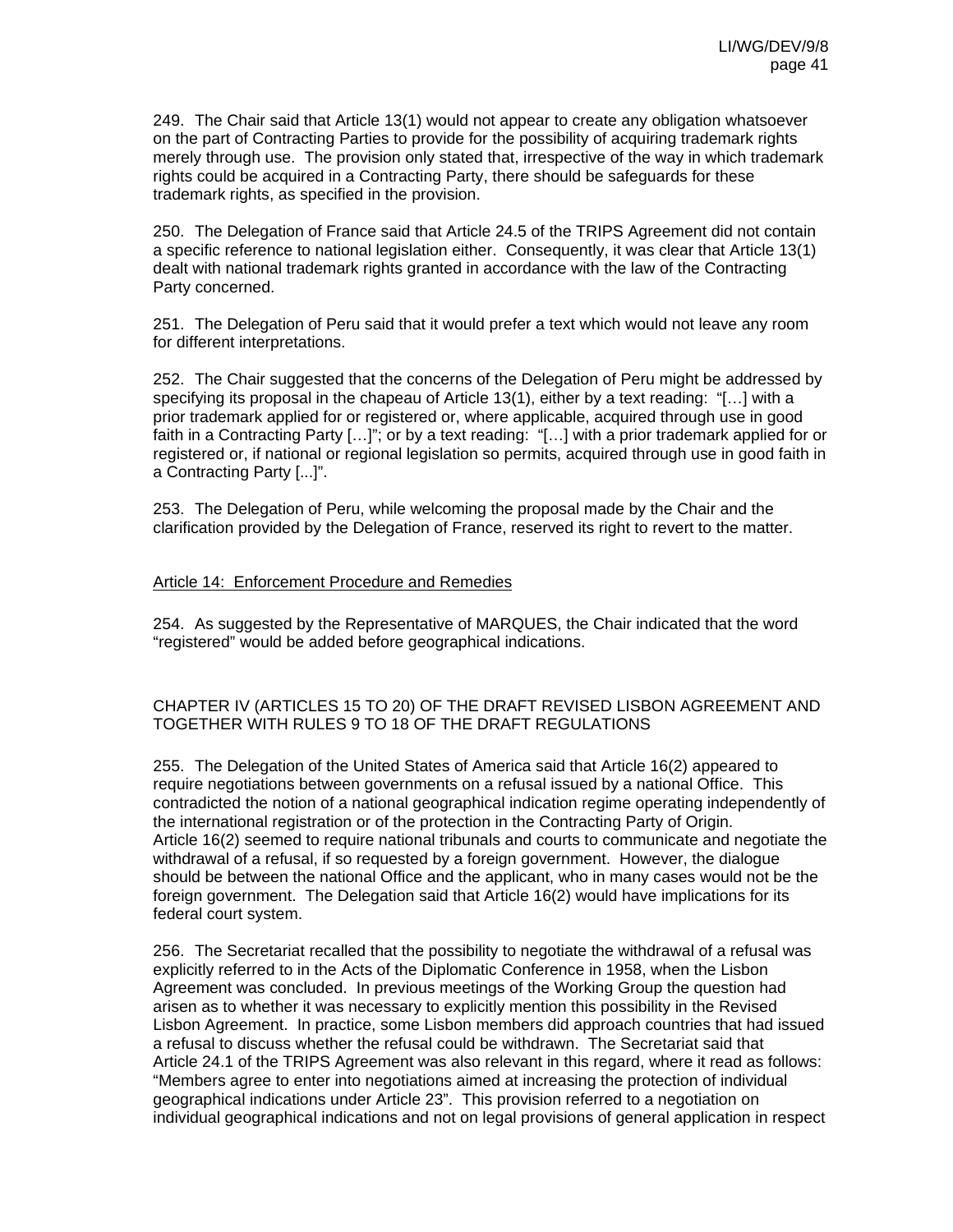of geographical indications. Article 24.1 of the TRIPS Agreement further referred to the possibility that a particular exception might apply in respect of a specific individual geographical indication, which included the possibility that a country had issued a refusal in respect of a given geographical indication. In the context of negotiations under Article 24.1 of the TRIPS Agreement, the continued applicability of such a refusal could be considered as well. Article 16(2) was only a mandatory provision in that it required Contracting Parties to allow interested parties to file a request, but a Contracting Party would remain free to decide whether it would enter into such negotiations or not.

257. The Chair said that, of course, Article 16(2) was not meant to require a government to enter into international negotiations with the government of another Contracting Party simply at the request of private parties. Therefore, as the mandatory nature of this provision seemed to create confusion, the Chair suggested the following redraft: "The Contracting Party of Origin may enter into negotiations with a Contracting Party in respect of which a refusal has been recorded, in order to have the refusal withdrawn, in particular at the request of interested parties affected by such a refusal."

258. The Delegation of the United States of America said that the text proposed by the Chair seemed to suggest that it was appropriate for a Contracting Party to communicate and negotiate with courts to address a refusal. The Delegation said that Article 16(2) if retained, should not interfere with national tribunals.

259. The Delegation of the European Union agreed that a provision requiring negotiations on the decision of a tribunal would indeed be problematic, but refusals were not always decisions by a tribunal. There would be no obstacle for a Contracting Party of Origin to negotiate the withdrawal of a refusal that had been issued on the basis of an administrative decision. The Delegation of the European Union considered the text proposed by the Chair acceptable, as it indicated that negotiations were possible but not mandatory.

260. The Representative of oriGIn expressed support for the statement made by the Delegation of the European Union.

261. The Representative of INTA supported the position taken by the Delegation of the United States of America. Contracting Parties would nevertheless be entitled to negotiate under the general rules of public international law. It would be inappropriate for the rights of private parties (in particular, trademarks) to become the subject of bilateral negotiations between the Contracting Party of Origin and another Contracting Party.

262. The Delegation of Australia supported the comments made by both the Delegation of the United States of America and the Representative of INTA.

263. The Chair wondered whether his proposal would be acceptable, if the phrase "where appropriate" would be added. Article 16(2) would convey the meaning that negotiations could only take place where possible, in view of the circumstances of the case and of the particular characteristics of the legal system of the Contracting Party that had issued the refusal.

264. The Delegation of Colombia supported the proposal made by the Chair on Article 16(2). The Delegation added that associations of beneficiaries might not always have the ability to engage in costly litigations in other Contracting Parties.

265. The Delegation of the United States of America said that the amended text proposed by the Chair was acceptable, if put within square brackets and provided that "may enter into" be replaced by "request", as the other side had to agree to enter into such negotiations.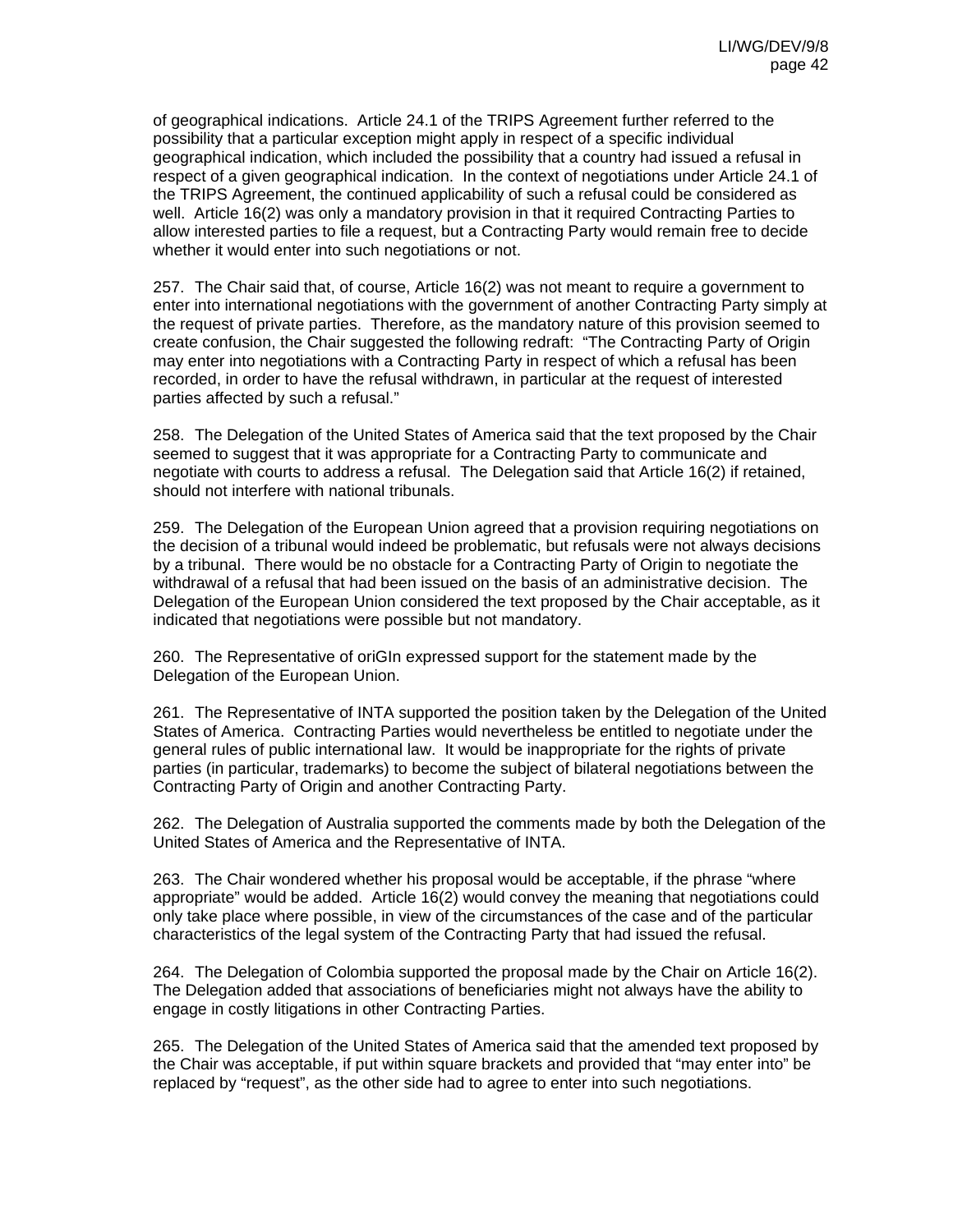266. Following some further discussion, the Chair concluded that the following text of Article 16(2), in square brackets, would feature in the next version of the draft Revised Lisbon Agreement: "Where appropriate, the Contracting Party of Origin may propose negotiations with a Contracting Party in respect of which a refusal has been recorded, in order to have the refusal withdrawn, in particular at the request of interested parties affected by such a refusal." 267. The Delegation of the Russian Federation sought clarification on Rule 9(2)(v), because in its legislation there was no procedure dealing with partial refusals concerning an appellation of origin. The Delegation also sought clarification on Rule 9(2)(vi), given that in its legislation there was no provision allowing for refusals of separate elements of the appellation of origin.

268. The Secretariat recalled that the Delegation of the Russian Federation had asked a similar question at the previous meeting of the Working Group. The response to that question could be found in paragraph 239 of document LI/WG/DEV/8/7. There had been situations under the current Lisbon Agreement on the basis of which some Contracting Parties had issued a refusal only in respect of certain uses of the appellation of origin. This could concern the use in respect of another product, which was on the market under the same name. In case of two homonymous appellations of origin, certain countries allowed for coexistence while other countries did not. Either situation could be recorded in the International Register. Further, Rule 9(2)(vi) concerned appellations of origin or geographical indications which were composed of more than one word, for example, "*Camembert de Normandie",* in respect of which a Contracting Party could issue a partial refusal if the word "*Camembert*" was considered a generic term. Rule 9(2)(vi) clarified that such partial refusals were possible and would be recorded in the International Register.

269. The Chair underlined that Rule  $9(2)(v)$  and (vi) did not create any obligation for a Contracting Party to provide for the possibility of partial refusals. These provisions only applied where the Contracting Party was in a position to issue a partial refusal, either based on coexistence or only with respect to certain elements.

270. The Delegation of the Russian Federation sought further clarification on how to include the possibility of partial refusals in its national legislation.

271. The Chair reiterated that the Russian Federation would not be obliged to provide for the possibility of partial refusals.

272. In response to a question from the Delegation of Peru, the Chair said that Rule  $9(2)(v)$ would be kept in square brackets.

273. With regard to Article 19, the Delegation of the European Union recalled that, under the current Lisbon Agreement, a Contracting Party could not invalidate the protection of an appellation of origin, originating from another Contracting Party, once protection had been granted, despite the fact that this possibility was *de facto* open under the current Regulations. Opening now this possibility without any limitation would not be acceptable for the European Union, as it would be a source of major legal uncertainty. Therefore, the Delegation was of the view that the grounds for invalidation of protection should be enumerated in Article 19(2) and limited to two cases, as specified in Option B. First, when the granted protection had been successfully challenged by someone having a legitimate interest and the court decision was no longer open to appeal. Second, when compliance with the definition of an appellation of origin or geographical indication was no longer ensured. Regarding the second indent of paragraph (2) of Option B, the Delegation pointed out that a Contracting Party should not have the possibility to pronounce invalidation based on an unsubstantiated ground.

274. The Delegations of France, Italy and Portugal supported the intervention of the Delegation fo the European Union and expressed their preference for Option B of Article 19.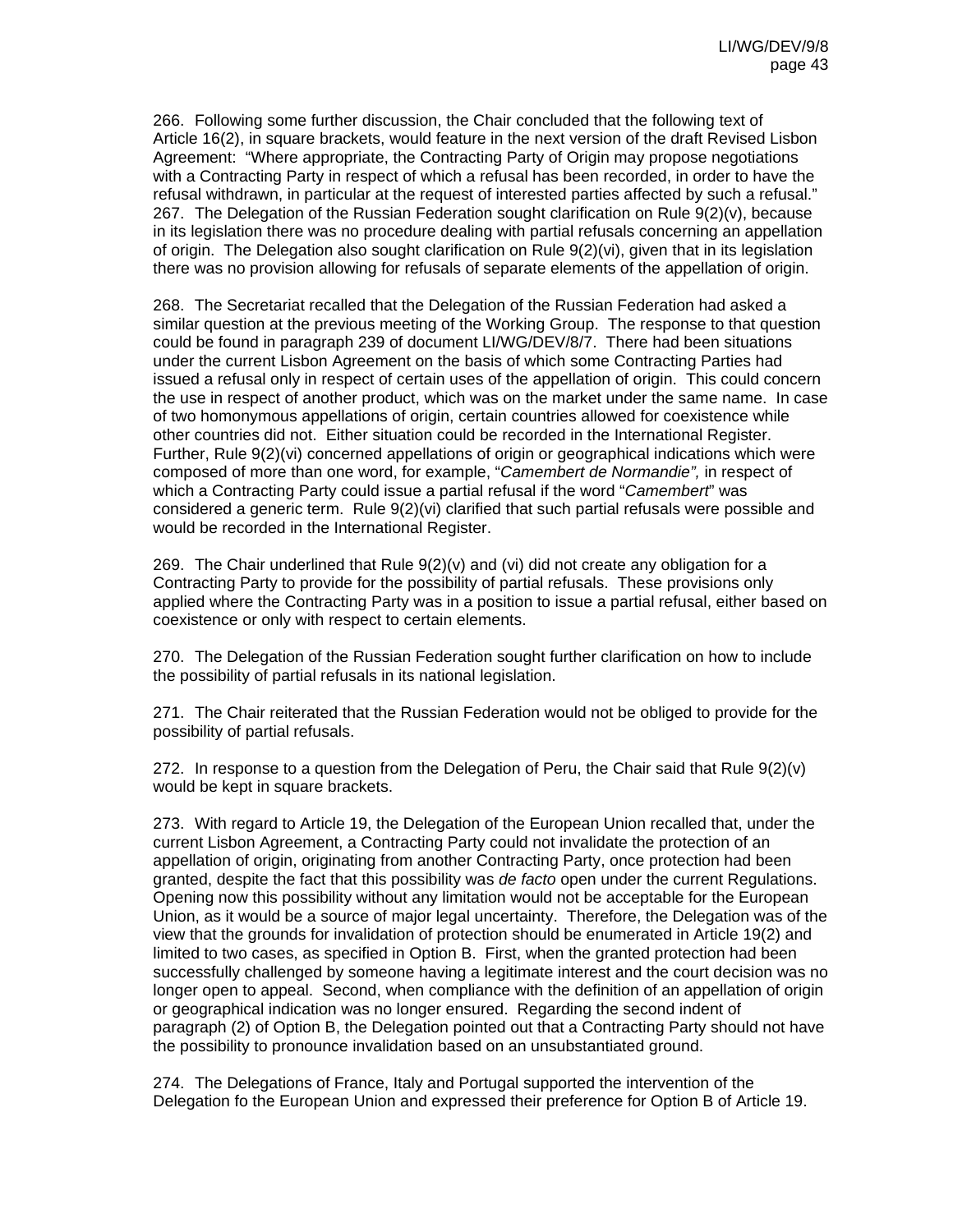In addition, the Delegation of France said that the French version of Article 17(1)(a) should rather use the term "*prévu*" instead of "*prescrit*". The Delegation of France further expressed its preference for the removal of the brackets in Rule 14(2).

275. The Delegation of Australia considered Article 17(1) overly prescriptive, intrusive and unnecessary. The Delegation pointed out that the geographical indication regime of most countries prohibited the protection as a geographical indication of a term that had been considered generic by the relevant courts. Under the current Lisbon system, a Contracting Party could refuse to protect an appellation of origin on this basis. However, Article 17(1) contemplated the possibility that the denomination might be registered in a Contracting Party, even if it constituted, rather than it just contained, a generic term. The Delegation considered it difficult to reconcile this possibility with the domestic regimes of most of the world. Article 17(2) was unnecessary for an International Register. Where a national decision to protect a later right was taken, despite of an earlier right, the action to be taken by the holder of the earlier right was regulated by the national law. The Delegation believed that Article 13 should provide for the possibility of coexistence in appropriate circumstances when the legitimate interests of the right holders and third parties had been taken into account. The Delegation of Australia further expressed its concerns regarding Option B of Article 19. The Delegation did not see any need for limiting the grounds for invalidation. Such a limitation might prevent accession by a large numbers of countries, not only countries protecting geographical indications as trademarks, but also those which had *sui generis* systems. The Delegation referred to the example of an appellation of origin which had fallen into disuse in its Contracting Party of Origin. In this respect, the Delegation considered it extremely relevant to have a ground for invalidation in order to deal with this situation.

276. The Chair pointed out that Article 17(1) was an optional provision.

277. The Delegation of Australia said that its main concern was that the draft Revised Lisbon Agreement would contemplate that a Contracting Party would protect as a geographical indication a term that constituted a generic term in its territory.

278. The Delegation of Chile expressed its preference for Option A of Article 19(2).

279. The Delegation of Iran (Islamic Republic of) supported the current text of Article 19(1). Regarding Article 19(2), the Delegation expressed its preference for Option A and footnote 8.

280. The Delegation of Switzerland agreed with the Chair that Article 17(1) should not cause problems to any country, in view of its optional nature. The Delegation further indicated its preference for Option B of Article 19(2).

281. The Delegation of the United States of America supported the comment made by the Delegation of Australia regarding Article 17(1). If a term was generic, it did not meet the definition of an appellation of origin or a geographical indication. Therefore, the Delegation failed to understand how a Contracting Party could declare a generic term to be a private property right. The Delegation further expressed its support for Option A of Article 19(2). The Delegation did not consider footnote 8 to represent an exhaustive list. The Delegation, nevertheless, acknowledged that footnote 8 might be useful for many delegations, as mentioned by the Delegation of Iran (Islamic Republic of). In this regard, the Delegation would propose to add two grounds to footnote 8 and to put the footnote within square brackets. A first additional ground for invalidation would refer to non-use, while the second would concern the fact that the term had become generic under international law.

282. The Representative of INTA reiterated its suggestion for stronger language in Article 15(3), since the text of the provision was still too vague. It would be helpful to provide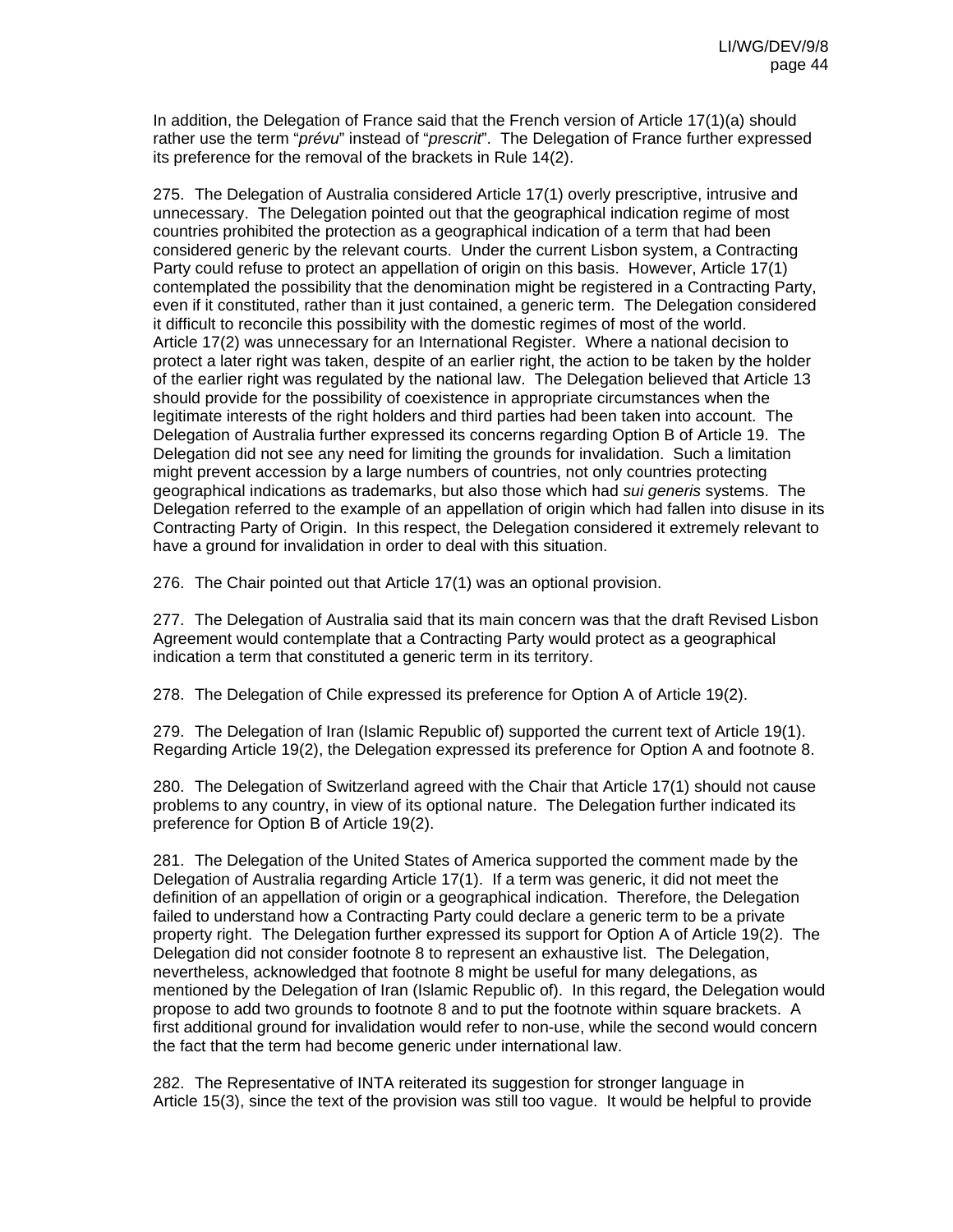explicitly that this procedure would be available for the owners of prior trademarks, for example by adding the following phrase: "[...] including in particular the owners of prior trademarks" prior to "to request the Competent Authority". It would also be useful to specify that Article 17 did not apply in respect of use based on a prior trademark. Referring to Article 19(2), the Representative of INTA shared the concerns of the Delegation of Australia about Option B. Invalidity procedures should remain generally available for any grounds foreseen under the national law of a Contracting Party. Option B might even raise constitutional law concerns in some countries. The consequences deriving from the failure of an administrative authority to notify a refusal within the one-year period could be excessive. The national authority might even have had wrong or insufficient information, which might become obvious only at a later stage. Option B did not appear to take into consideration such situations. The existing practice under the current Lisbon Agreement did not exclude invalidation. The Lisbon Union had decided expressly to include a provision in the Regulations allowing for the recordal of such invalidation. The Representative of INTA expressed its clear preference for Option A and suggested that footnote 8 should establish at most a non-exhaustive list.

283. The Delegation of Hungary, supported by the Delegation of Iran (Islamic Republic of) suggested a reformulation of Article 19(1), so as to start in a positive way by first providing for the possibility and only then mention the conditions.

284. The Chair recalled that, under the current Lisbon Agreement, Contracting Parties might invalidate in part or in whole the effects of an international registration. This had not been contested and, under the current system, the grounds for invalidation were not listed. Option B of Article 19(2) was an attempt to lay down an exhaustive list of grounds for invalidation. Option A would leave the grounds for invalidation to national law, as was the case in respect of the grounds for refusal. Following the logic of Option A, footnote 8 should not list the grounds for invalidation in an exhaustive manner. The Chair concluded that both Options should be retained in the text. Footnote 8 would be put within square brackets and would be rephrased so as to make it a non-exhaustive list and add the grounds mentioned by the Delegation of the United States of America. Option B would be kept with the current text. The Chair noted the suggestion for rephrasing Article 19(1) in a positive manner. He also noted the concerns expressed with regard to Article 17(1). As regards Rule 14(2), there had been no opposition to removing the square brackets. Finally, Article 17(2) would be put within square brackets, in view of the fact that there were square brackets in Article 13 to which this provision referred. Accordingly, footnote 7 would also appear within square brackets.

#### DISCUSSION ON FEE-RELATED PROVISIONS IN DOCUMENTS LI/WG/DEV/9/2 AND 3 AND THE FEE PROPOSAL CONTAINED IN DOCUMENT LI/WG/DEV/9/6

285. The Working Group took up the fee-related provisions of the draft Revised Lisbon Agreement and the draft Regulations (Agenda Item 5) together with the proposal to update the fee schedule under Rule 23 of the Regulations under the current Lisbon Agreement (Agenda Item 6).

286. The Chair invited the Secretariat to introduce document LI/WG/DEV/9/6, while indicating that the Secretariat had already introduced documents LI/WG/DEV/9/ 2 to 5.

287. The Secretariat said that document LI/WG/DEV/9/6 foreshadowed a proposal that the Director General was preparing for the upcoming session of the Lisbon Union Assembly, in September 2014, to increase the fees under the Lisbon Regulations. In accordance with good practice, a draft of this proposal, as contained in document LI/WG/DEV/9/6, had been submitted to the Working Group for comments. The document specified that a deficit had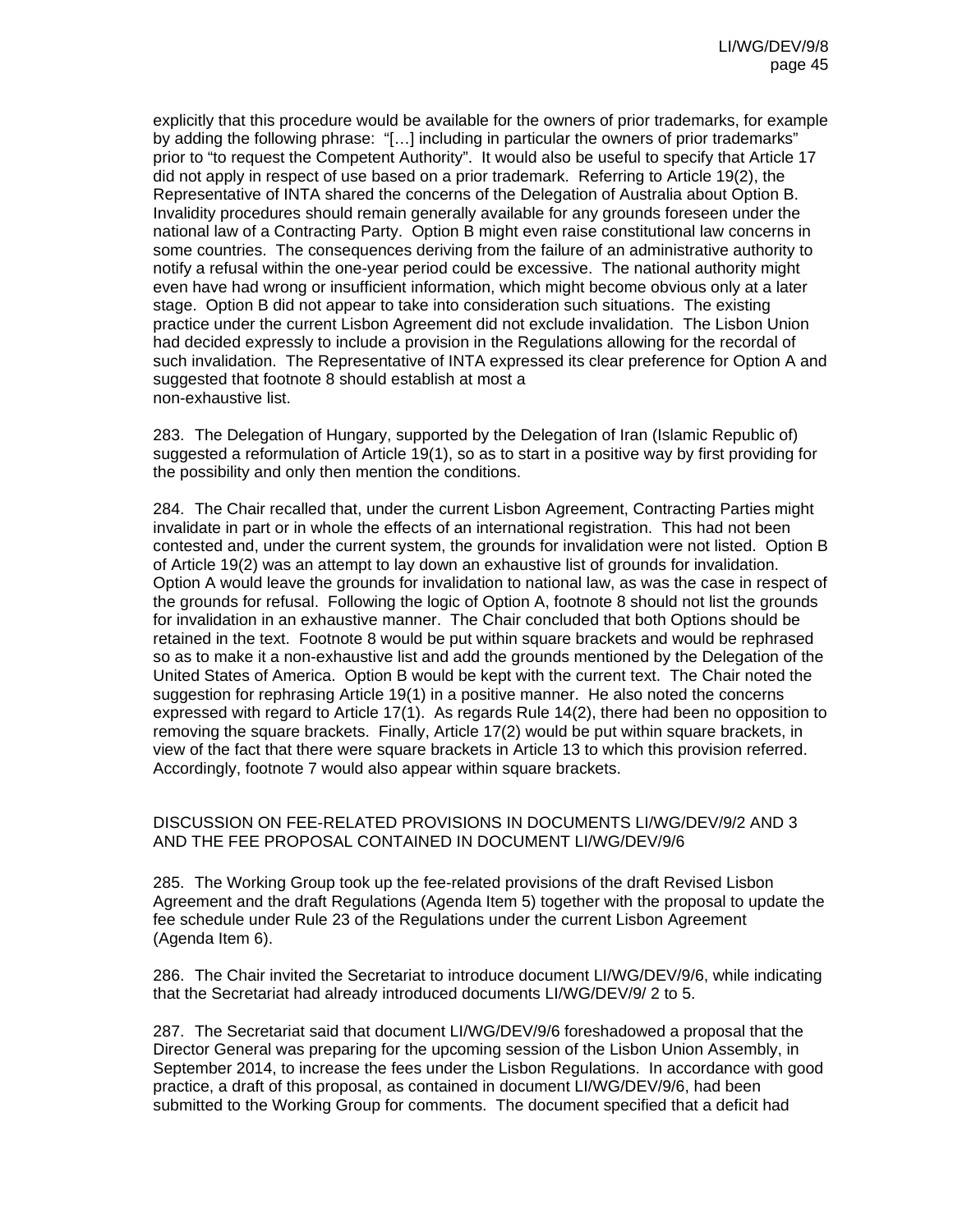occurred in respect of the Lisbon Union since 2009, which was mainly due to the expenses incurred by the International Bureau in respect of the review of the Lisbon system and related information and promotion activities. As indicated in paragraph 8 of the document, the fees to be established for Lisbon registrations should be sufficient to cover the expenses of the International Bureau "for maintaining the international registration service". Paragraph 6 of the document specified that, on the basis of the average number of transactions that the Lisbon Registry receives, as mentioned in paragraph 4 of the document, the processing of transactions – i.e., registration activity – represents about 30 per cent of the total work load of the Lisbon Registry. Obviously, an increase in the number of transactions would result in an increase of the cost of maintaining the international registration service. Consequently, information and promotion activities would have to be reduced or other ways would have to be found to cover these costs. In terms of the 70 per cent of the work load that concerns activities other than those for maintaining the international registration service, the Secretariat referred to the Convention Establishing the World Intellectual Property Organization, in particular the functions of the Organization relating to the promotion of intellectual property, as specified in Article 4 of that Convention. The Secretariat further highlighted the practical aspects relating to the Lisbon Union mentioned in paragraphs 10 and 11 of the document, regarding the sources of income of the Lisbon Union and the fact that, in respect of appellations of origin and geographical indications, there would never be a continuous and major flow of incoming applications. Finally, the Secretariat referred to the opening statement of the Director General, who had underlined that WIPO's international registration services should be self-sustaining. Consequently, not only an update of the current fee schedule of the Lisbon system, which had been in force for 20 years, was called for, but also the introduction of a maintenance fee in the context of the revision of the Lisbon Agreement.

## Article 7(4) and Related Provisions Concerning the Possible Introduction of Individual Fees

288. The Delegation of France said that the proposed introduction of the possibility for a contracting party to establish an individual fee under Articles 7(4) and 29(4) in combination with the option for a contracting party to require that it had to be designated under Rule 5(2)(viii) and the option to require that a declaration of intent to use be filed under Rule 5(4) questioned the structure and philosophy of the current Lisbon system. The Delegation expressed a reservation in this regard.

289. The Delegation of the United States of America said that application fees alone often did not fully cover the cost of examination and proposed that an additional sentence be inserted in Article 7(4)(a), reading: "Additionally, the Contracting Party may notify the Director General in a declaration that protection resulting from the international registration shall be subject to maintenance and renewal requirements and fee payments". Article 7(4)(b) would then have to be amended accordingly, by insertion of the phrase "and any maintenance or renewal fees". Similar changes would also need to be made to Rule 8(2)(a). The Delegation was further of the view that clarity should also be added as to how these provisions would apply in respect of appellations of origin and geographical indications already in the Lisbon Register prior to accession by a new contracting party. It would be quite a burden for newly acceding contracting parties to have to examine hundreds or thousands of prior-registered appellations of origin and geographical indications without being allowed to require payment of an individual fee to fund the examination of all the international registrations concerned, in particular given the time frame within which such examination would have to be carried out. Moreover, the Delegation wondered how the proposed designation system under Rule 5(2)(viii) would work in connection with Article 29(4).

290. The Delegation of the Russian Federation expressed its satisfaction with Article 7(4). The Delegation underlined the importance of provisions addressing the situation that fee income does not cover the cost of examination.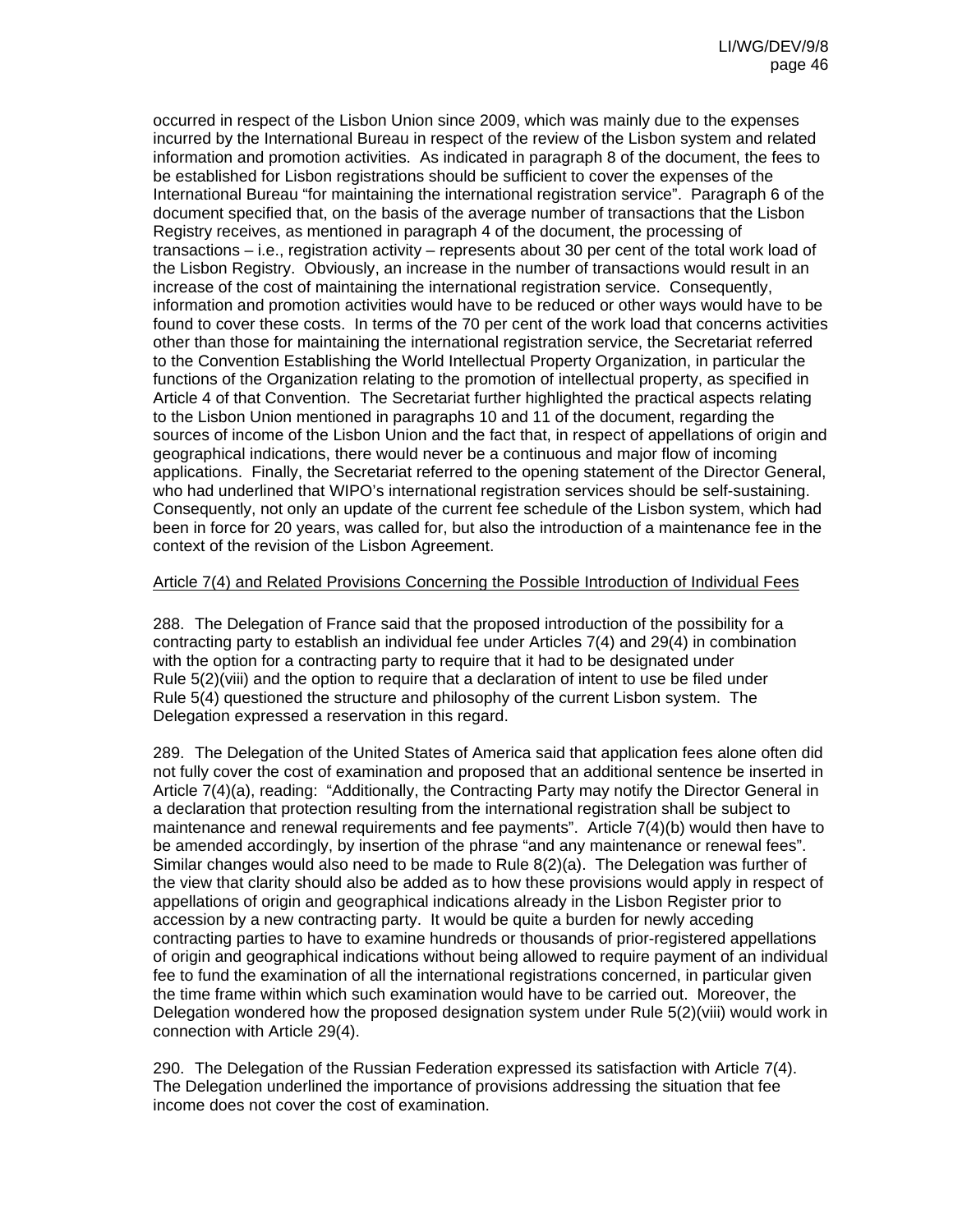291. The Delegation of Italy said that Italy is open to the idea of discussing the introduction of an option for contacting parties to require individual fees, in view of the importance expressed in this regard, for example by the Delegation of the Russian Federation and in the spirit of providing the right incentive for new accessions to the Lisbon system. However, the Delegation needed more time to reflect on it, in particular as there was also a proposal to introduce a maintenance fee. There is a risk that such additional financial obligations would have a deterrent effect on right holders, in particular small and medium-sized producers. In this regard, the Delegation suggested that a revised version of the Notes to Article 7 might indicate the average cost of an application under the Madrid system and what the ordinary amounts of individual fees were under the Madrid system. The Delegation was opposed to the introduction of a designation system, as proposed in Rule 5(2)(viii). This was not necessary and, more importantly, deprive the Lisbon system of one of its attractive features, i.e., the automatic extension of protection to all contracting parties. The Delegation preferred a system of automatic protection combined with an automatic renunciation in case an individual fee was not paid.

292. The Delegation of Mexico expressed the view that Article 7(4) should not be too open-ended as regards the amounts that a contracting party could establish in respect of such individual fees.

293. The Delegation of the European Union stressed the point made by the Delegation of Italy concerning the possible deterrent effect that the cost of an international registration could have on right holders. The Delegation, therefore, proposed a redraft of Article 7(4)(a) along the lines of Article 7(2)(b), reading: "The Assembly may establish the possibility for contracting parties to adopt individual complementary fees in order to cover the costs of substantive examination of international registrations". This would leave time for a proper examination of the pros and cons of providing an option to contacting parties of introducing individual fees. The remainder of Article 7(4)(a) could then be deleted as well as the corresponding provisions in Rule 8.

294. The Delegation of Colombia expressed its support for the possible introduction of individual fees in combination with an automatic effect of renunciation in case of non-payment of such an individual fee.

295. The Delegation of Kenya said that, in view of the aim of the revision exercise to attract a wider membership, a good number of new contracting parties would be developing and least-developed countries. The cumulative effect of the possible increase of the registration fee, the possible establishment of a maintenance fee and the possible introduction of individual fees might function as a deterrent for potential applicants from these countries.

296. The Chair referred to Article 7(3), which already envisaged the possibility of reduced fees for applicants form developing countries or least-developed countries.

297. The Delegation of Mexico pointed out that, for the attractiveness of the Lisbon system, one should rather look at its effectiveness than at its cost.

298. The Representative of ABPI requested clarification of the term "substantive examination" in Article 7(4).

299. The Delegation of the Republic of Moldova agreed with the Delegation of Mexico that Article 7(4) should not be too open-ended as regards the amounts that a contracting party could establish in respect of such individual fees. As regards the content of substantive examination, the Delegation indicated that, upon receipt of notifications of new international registrations under the Lisbon system, the Competent Authority of the Republic of Moldova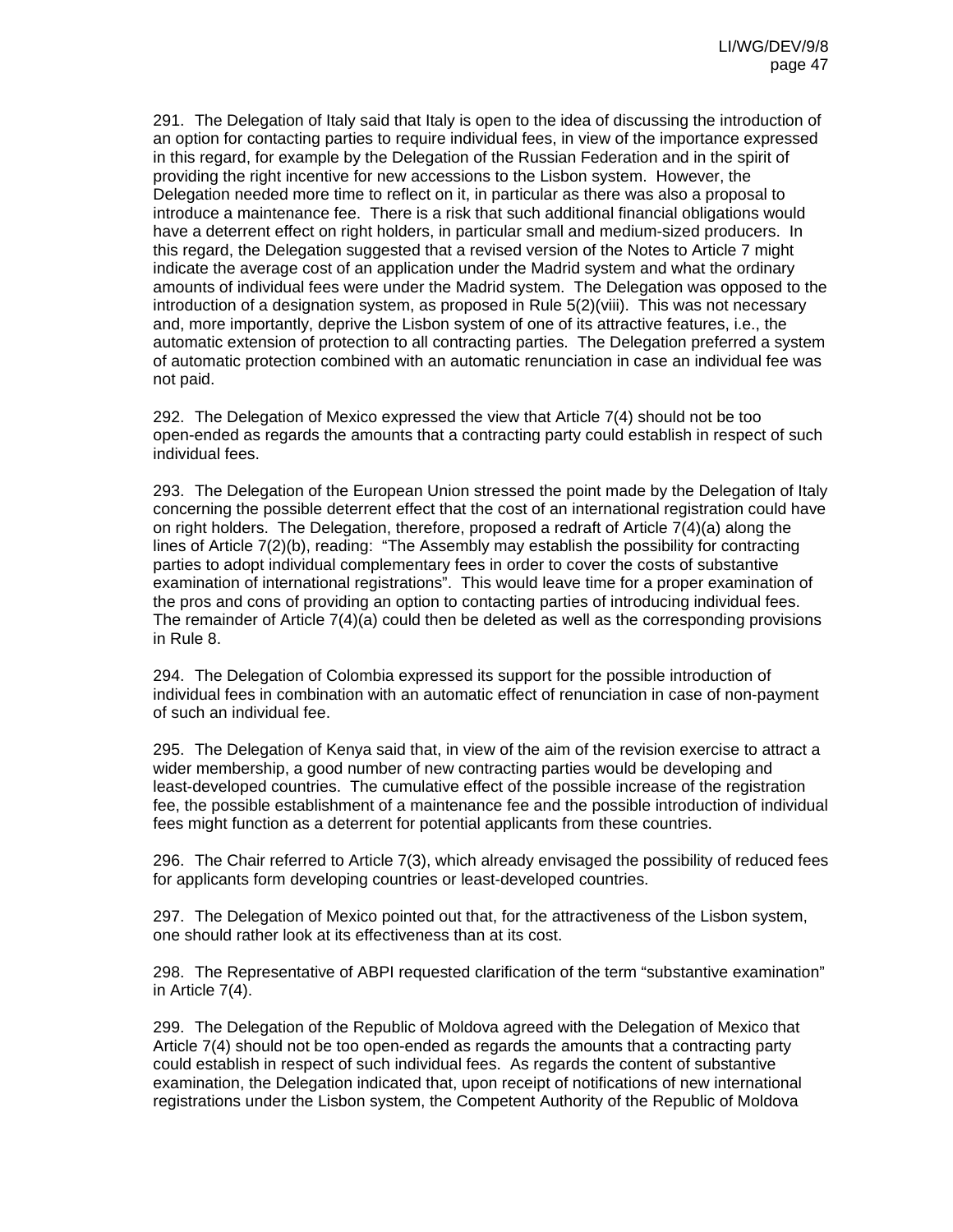carried out a substantive examination as to whether or not the appellation of origin conflicted with a prior trademark.

300. The Delegation of Australia welcomed the introduction of Article 7(4) and supported the proposal of the Delegation of the United States to extend the concept of individual complementary fees to maintenance and renewal fees in contracting parties. The ability for national Offices to recover the costs of substantive examination might make the revised Lisbon Agreement more attractive to potential new contracting parties. The Delegation expressed concerns about the effect of Article 29(4), which looked like a barrier to accession to aspiring members. If newly acceding contracting parties have to protect all appellations and geographical indications already protected under it, subject to the notification of a refusal, they would be required to examine or assess all existing registered appellations of origin and geographical indications and, consequently, need not only the time to conduct substantive examination, but also to receive a fee for carrying out this work. To mitigate this burden, the Delegation could consider either renunciation of protection due to non-payment of an individual complementary fee or, preferably, the introduction of a subsequent designation process involving fees, modeled on the Madrid system.

301. The Delegation of Hungary said that the introduction of individual complementary fees was worth considering, but agreed with Italy that this should not be done in combination with a designation system. The Delegation supported the statement made by the Delegation of the European Union.

302. The Delegation of Peru said that the issue of fees was a delicate and complex issue. In the Delegation's view, Article 7 provided a good basis for discussion, including the possible introduction of individual complementary fees. However, the Delegation felt that more information was needed.

303. The Delegation of Portugal supported the proposal made by the Delegation of the European Union and the request for more information made by the Delegation of Italy.

304. The Delegation of France said that the proposal from the Delegation of the European Union was worth considering, but should be looked into more carefully. In particular, the current members of the Lisbon Union had been able to deal with notifications of new international registrations under the current Lisbon Agreement without the need to require the payment of a fee. Consequently, Article 7(4) should only be looked at in connection with potential new members of the Lisbon Union.

305. The Delegation of Italy expressed support for the proposal from the Delegation of the European Union.

306. The Delegation of Switzerland said that in view of the issues referred to by several delegations it would appear to be advisable to follow the pragmatic approach suggested by the Delegation of the European Union. Thus, these issues could be studied carefully in the light of all the pros and cons of introducing individual complementary fees.

307. The Delegation of the United States of America said that the possibility for a contracting party to make a declaration to the effect that the protection of registered appellations of origin and geographical indications on their territory would be subject to payment of an individual fee was a matter to be dealt with in the revised Lisbon Agreement itself. Without clarity and legal certainty about this possibility and the effect of non-payment of such an individual fee, many potential contracting parties would not be in a position to accede to the revised Lisbon Agreement.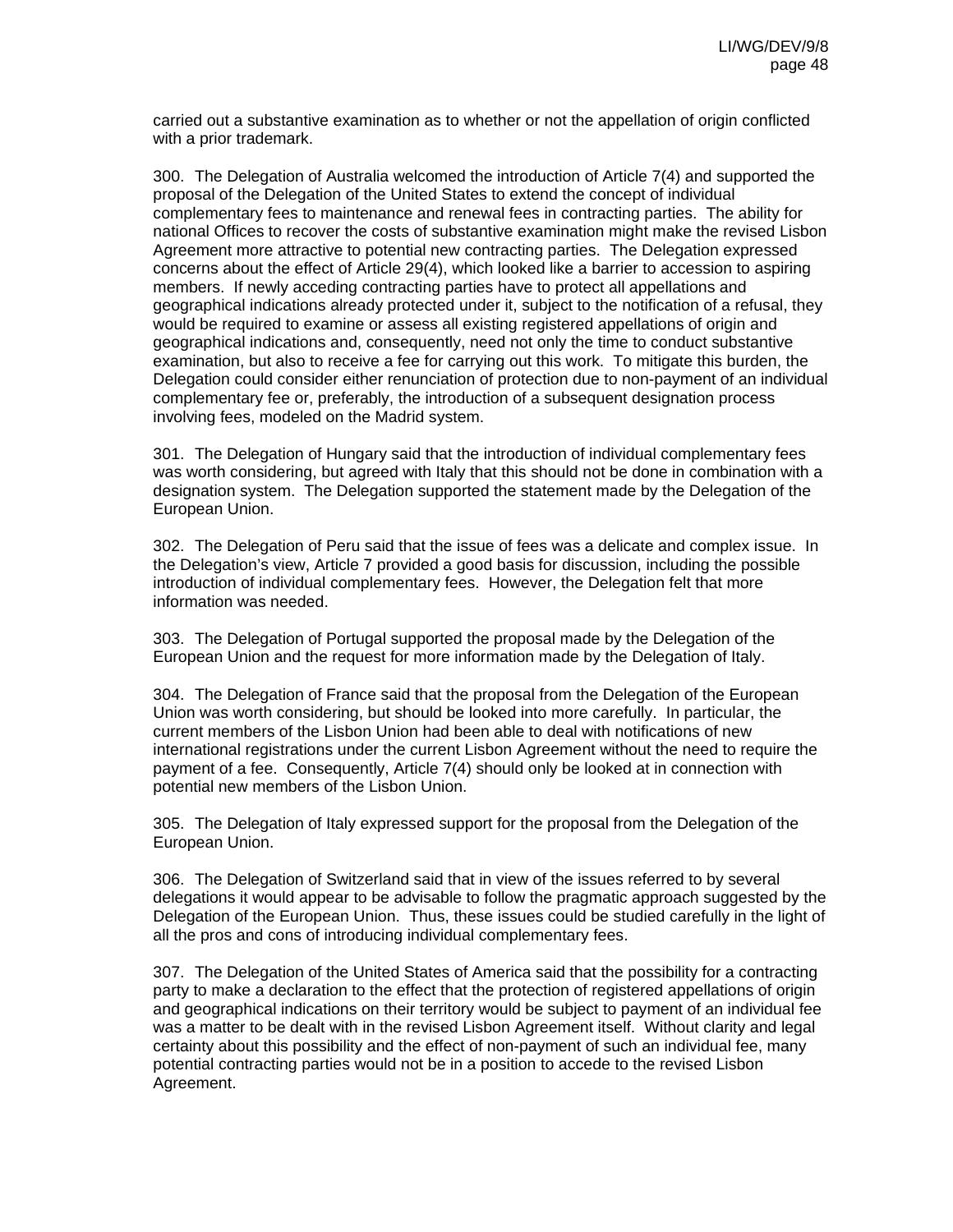308. The Chair concluded that there was a wish to receive more information from the Secretariat on the possible magnitude of the costs that should be covered by individual fees. The Notes to Article 7 could be amended so as to provide such information. Further, there was sufficient support for the proposal from the Delegation of the European Union. The Chair suggested that the Secretariat include the proposed text in the next version of the draft Revised Lisbon Agreement as an Option B for Article 7(4), together with all the consequential amendments that would be necessary. Article 7(4) would also be amended by the insertion of the possibility for contracting parties of requiring an individual fee for the renewal or maintenance of a registered appellation of origin or geographical indication. Finally, an individual fee system could be introduced without a requirement for the applicant to designate the contracting parties in respect of which protection is requested. It was sufficient to provide that non-payment of an individual fee would result in renunciation of protection under Rule 16 in respect of the contracting party requiring the fee. Thus, an applicant would have the option to renounce protection in respect of one, some or all contracting parties requiring an individual fee, by simply not paying the individual fee or fees concerned. Any such renunciation could also be withdrawn under Rule 16, subject to payment of the individual fee in addition to the fee for the modification of the entry of the international registration in the International Register. Under Rule 16(4), the period for a contracting party to refuse protection in respect of the appellation of origin or geographical indication concerned would of course start at the date the notification of the withdrawal of the renunciation is received.

309. The Delegation of the United States of America said that all that mattered was that an individual fee could be required, i.e., that a contracting party could require individual fees in order to finance the procedure for granting protection in respect of a registered appellation of origin or a registered geographical indication and the continuation of that protection at periodic intervals, whether this be called renewal or maintenance. If such contracting parties could be identified in a system operationalized in the context of Rule 16, this would be fine.

310. In response to a request for clarification from the Representative of CEIPI, the Delegation of the European Union indicated that its proposal in respect of Article 7(4) was meant to replace only the text of current Article 7(4)(a) and that Article 7(4)(b), which dealt with the legal consequence of non-payment of an individual fee, should be retained.

## Other Fee-Related Provisions in the Draft Revised Lisbon Agreement and Draft Regulations

#### Proposal to Update the Fee Schedule under Rule 23 of the Current Lisbon Regulations

311. The Delegation of France gave its preliminary views regarding the proposal to update the fees under Rule 23 of the current Lisbon Regulations. Although the capital had not yet taken position on the proposal, the Delegation wished to convey the message that France was very much in favor of the reflection proposed by the Secretariat, with a view to allowing the Lisbon system to function in a financially sustainable way. The proposed fee increase made good sense, but stake holders had to be consulted first. As regards the proposal to consider the introduction of a maintenance fee, the Delegation expressed the view that caution was required, while underlining the differences between trademarks and geographical indications. Geographical indications were after all linked to a specific product from a particular geographical area. The Delegation was of the view that fee income might rise as a result of the revision of the Lisbon Agreement in view of registrations from newly acceding contracting parties. Moreover, as the Working Group would have finished its work, there would be less expenditure as well.

312. The Delegation of the United States of America expressed its satisfaction with the introduction of Article 7(2)(b) and the explanation in respect of this provision in the Notes. The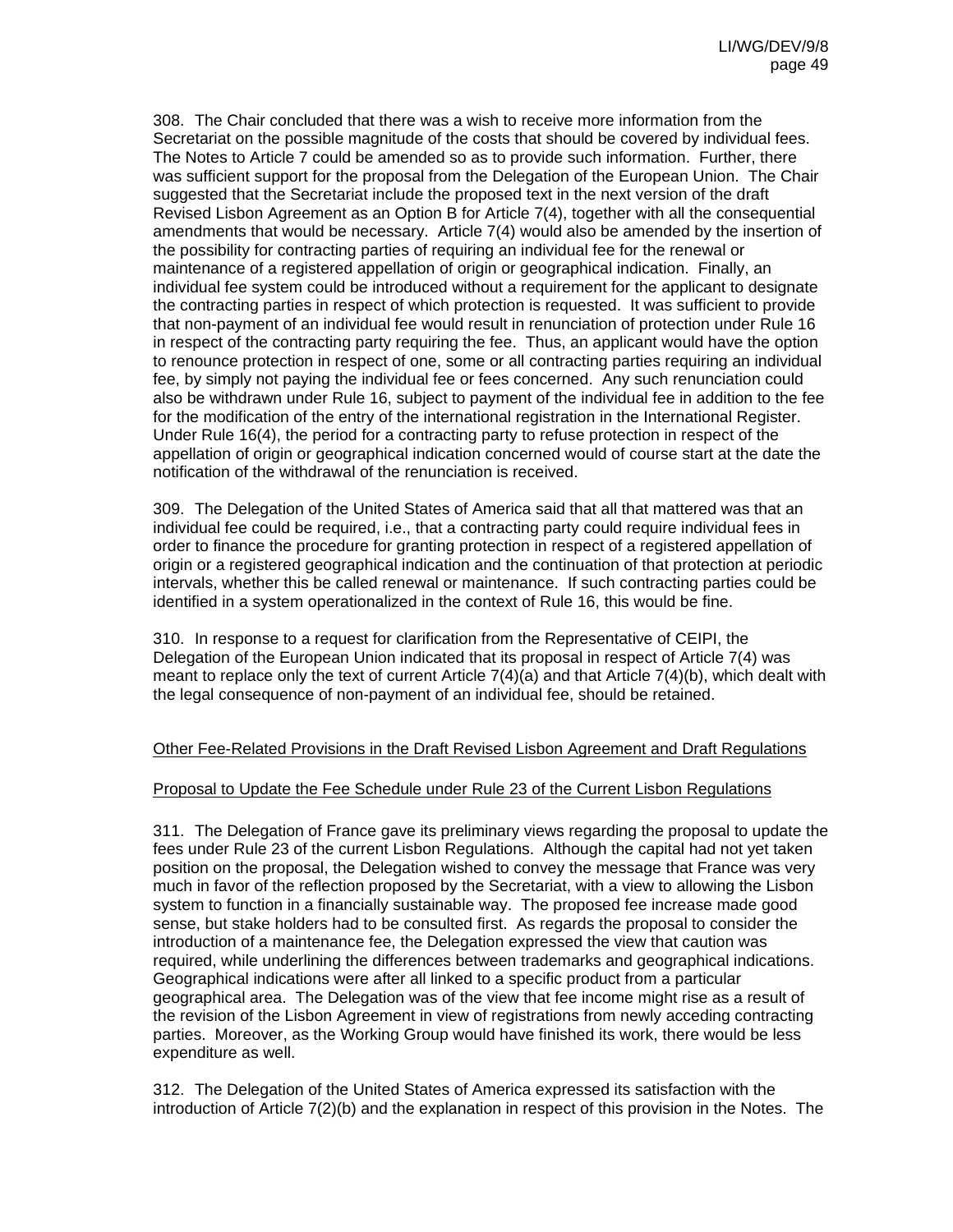Delegation had two concerns in respect of the proposed fee increase: (i) that the proposed amount was not sufficient to fund the Lisbon budget; and (ii) that there was no triggering mechanism for the Assembly to establish the maintenance fee proposed in Article 7(2)(b). As indicated in the Notes to Rule 8, 98 per cent of the income of the Lisbon Union is from other sources than fees. In this regard, the Delegation requested clarification of the source of the amount of some 700,000 Swiss francs that the Lisbon Union was estimated to receive from its share in general income features of WIPO. The Delegation agreed with the view expressed that international application fees were very unlikely ever to be sufficient to fund the Lisbon budget. Consequently, the introduction of a maintenance fee, as proposed in Article 7(2)(b) was inevitable. This meant that Article 7(2)(b) should be made mandatory; that the proposed level of the fee should be proposed by the Director General to the Assembly; and that the issues of timing should also be resolved. In the alternative, the Delegation proposed an amendment of Article 7(2)(b) to the effect that the Assembly shall establish and set the maintenance fee for each international registration upon recommendation by the Program and Budget Committee. In addition, the Delegation suggested an amendment to Article 24(4), i.e., the addition of a requirement that the amounts of the fees referred to in Article 24(3)(i) and (v) shall fixed by the Assembly "at a level such that the revenue would cover the cost of the Lisbon Agreement". Finally, as regards the fee proposal in document LI/WG/DEV/9/6, the Delegation requested a revision of the document, which should contain information explaining the current sources of the revenues of the Lisbon system or the method for calculating the fees so as to ensure sustainability of the Lisbon system for its own activities.

313. The Delegation of Portugal could agree with an update of the fees in the terms proposed, in view of the deficit that the Lisbon system had been accumulating. This could be a way to mitigate the problem. However, caution was called for, so as to avoid the risk of making the Lisbon system too expensive. This might conflict with the goal of the planned revision of the Lisbon system, to create an attractive Lisbon system and increase its membership. Thus, an increased number of registrations could be expected. Moreover, the end of the revision process would result in a reduction of costs for the Lisbon system. Given the nature of geographical indications and appellations of origin, the Delegation had difficulties in accepting the introduction of a maintenance fee.

314. The Delegation of Italy said that a careful analysis of the financial situation of the Lisbon Union was required. It was reasonable to consider an update of the fee schedule, as the current fees had not been modified for 20 years. The introduction of a maintenance fee, however, was more problematic, as explained by the Delegation of Portugal. As in the case of the proposed introduction of individual fees, the Delegation requested the Secretariat to take up in the next version of the Notes to Article 7 information on the average cost of a renewal under the Madrid system. This would be important information for assessing the possible impact of individual fees and renewal fees on the use of the Lisbon system and the possible impact in terms of the number of accessions to the Revised Lisbon Agreement.

315. The Delegation of Mexico, while welcoming the proposed update of the fee schedule, requested the Secretariat to provide additional information on the parameters for calculating the amounts proposed in document LI/WG/DEV/9/6.

316. The Delegation of Georgia expressed support for the proposed fee increase. The Delegation was, however, concerned about the possible introduction of maintenance fees, which would appear to be contrary to the philosophy behind the protection of geographical indications and appellations of origin.

317. The Delegation of the Russian Federation suggested that the amounts of fees had rather be specified in a Schedule annexed to the Regulations – as is the case in the Madrid system – and not in the Regulations themselves.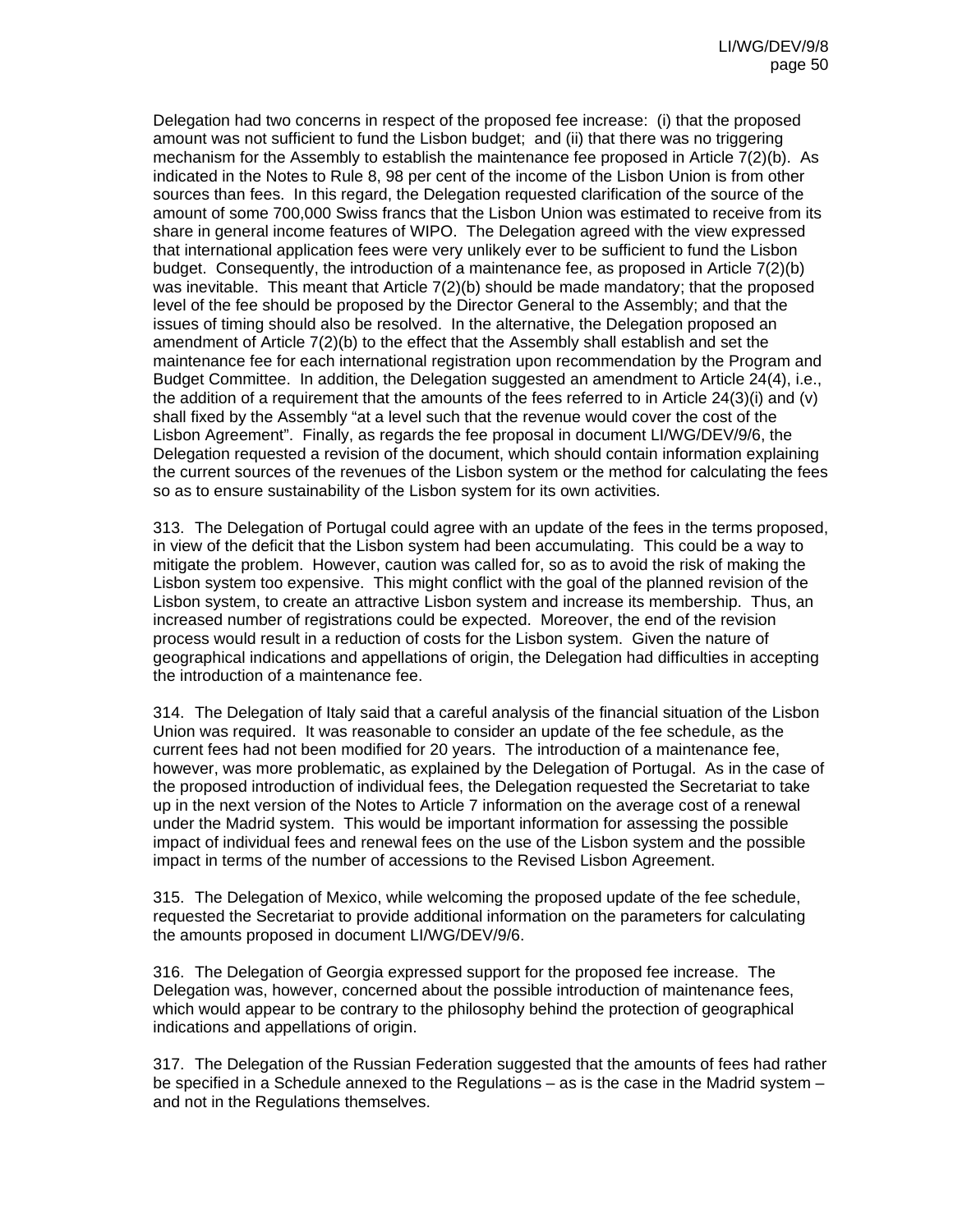318. The Chair said that there was no difference in the adoption procedure in respect of fees under the Madrid system – where they were contained in a Schedule of fees annexed to the Regulations – and under the Lisbon system – where they were contained in the Regulations themselves.

319. The Delegation of Colombia expressed the view that possible fee reductions under Article 7(3) should be based on financial criteria concerning the applicant, not the status of development of the Contracting Party of Origin. As regards Article 7(2)(b), the Delegation favored the term "maintenance fee", as the term "renewal fee" would run counter to Article 7(1) of the current Lisbon Agreement.

320. The Delegation of Chile considered a maintenance fee as proposed in Article 7(2)(b) a good alternative for dealing with the budget deficit and suggested that a maintenance fee might even be established independently from a deficit, as is the case under other international registration systems administered by WIPO.

321. The Delegation of the Republic of Korea said that many countries were in the process of developing geographical indications and appellations of origin. The ways in which countries were creating and protecting geographical indications and appellations of origin required changes to the Lisbon Agreement. As regards the financial basis of the Lisbon system, the two basic principles should be that the Lisbon system should be self-sustaining and that the operational cost of the Lisbon system should be borne by those who benefitted from the protection provided by the Lisbon system in respect of their geographical indications or appellations of origin. Consequently, Article  $7(2)(b)$  should be mandatory and the maintenance fee should be set at a level sufficient to allow the Lisbon system to be self-sustaining. The Delegation strongly believed that without sustainable financing within the Lisbon system itself an effective and perpetual protection of appellations of origin and geographical indications could not be obtained.

322. The Delegation of the European Union said that most of the cost of the Lisbon Union, at present, was related to the revision of the Lisbon system and that there was no reason why only the current membership of the Lisbon Union should bear the burden of that expenditure. Of course, the long-term financing of the Lisbon system had to be secured, but this should be considered in the light of the improvements of the Lisbon system that would result from its revision. Maintenance fees or renewal seemed to be contrary to the logic of geographical indications. Such fees applied in respect of patents or trademarks in order to require their owners to decide whether they wanted to continue to protect them; however, geographical indications were, in principle, protected forever. Therefore, the Delegation suggested that Articles 7(2)(b) and 8(3) be deleted. Instead, the Delegation proposed the reintroduction of the provision of Article 11(3)(v) of the current Lisbon Agreement concerning the possibility of contributions by members of the Lisbon Union in case of a deficit.

323. The Delegation of the United States of America expressed support for the reintroduction of the provision of Article  $11(3)(v)$  of the current Lisbon Agreement, as proposed by the Delegation of the European Union. The Delegation was of the view that this provision should have come into play in order to deal with the current deficit of the Lisbon system and suggested that its application should be proposed to the Lisbon Union Assembly.

324. The Delegation of Hungary supported the points made by the Delegations of France, Georgia, Italy and Portugal with regard to maintenance fees. In this regard, a very cautious approach was needed and the results of the revision of the Lisbon system should be awaited first.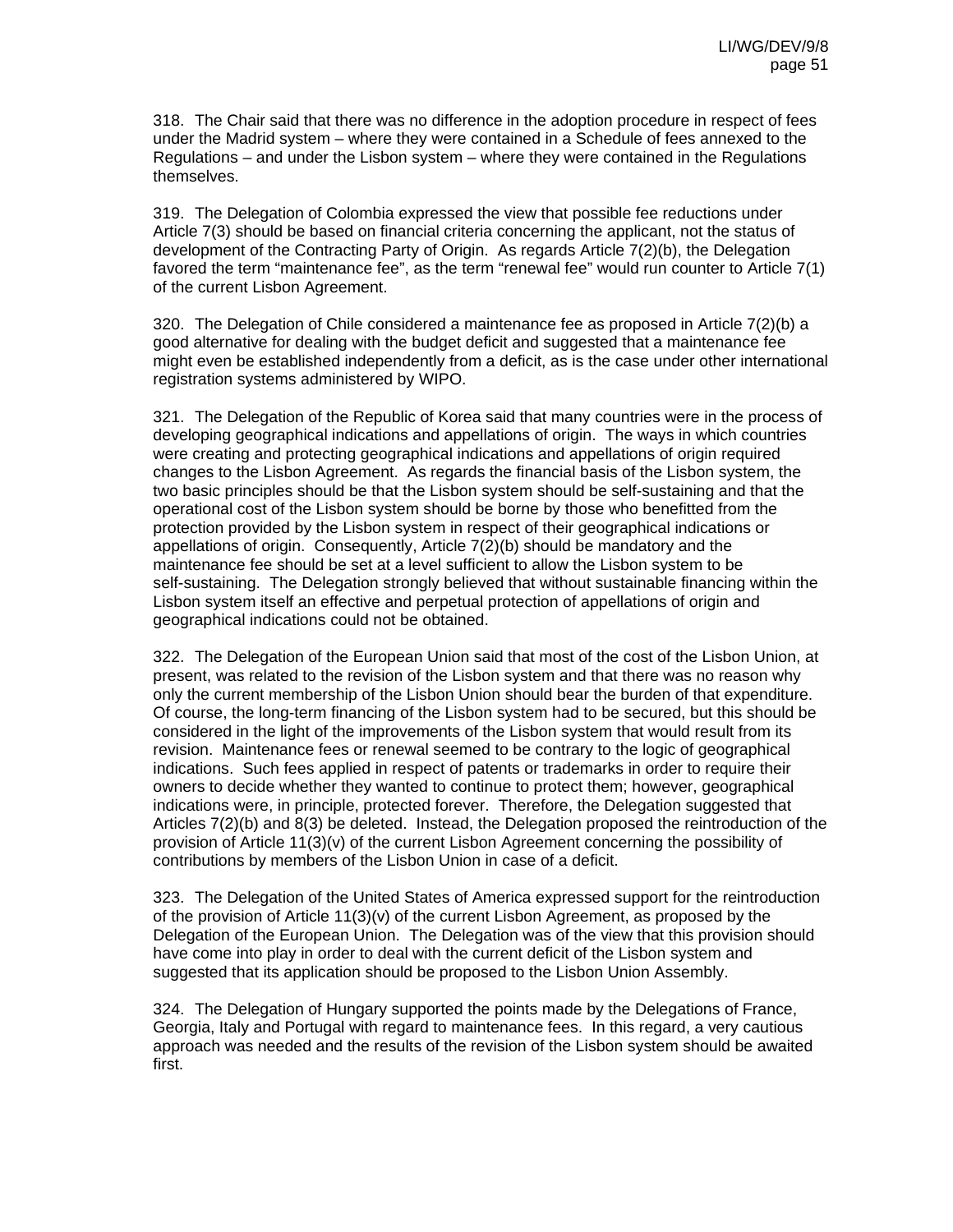325. In conclusion, the Chair first referred to the proposal to update the fee schedule of Rule 23 of the current Lisbon Regulations, as contained in document LI/WG/DEV/9/6. In this regard, the Chair noted that, while there appeared to be a need for more time to further consider the proposal, which should be revised to contain more information, the general sentiment towards an increase of the amounts of fees in Rule 23 was predominantly positive.

326. The Chair then turned to the other fee-related provisions in the draft Revised Lisbon Agreement and the draft Regulations, as contained in documents LI/WG/DEV/9/2 and 3. He said that a clear distinction should be made between short-term and long-term considerations. As far as the short-term was concerned, he said that the Program and Budget for the 2014/15 biennium had been adopted by the General Assembly and foresaw expenditure for the activities of the Working Group and for the holding of a diplomatic conference next year. As regards the long-term, a number of comments had been made that deserved proper consideration. It was important to note that 70 per cent of the current expenditure of the Lisbon Union related to the revision process in the Working Group and related promotion activities. It would be difficult to deny that this process did not only serve the interests of the current membership, but should be of interest to the entire membership of WIPO. As a result of the revision process, the membership of the Lisbon Union is expected to increase significantly. Consequently, many new international registrations could be expected. Although the Secretariat was right, when pointing out that because of the nature of geographical indications and appellations of origin there was an inherent limit to the number that would ever exist, the current number of international registrations under the Lisbon system was still far below that limit. Next to this increased income, there would be a gradual decrease of the expenditure related to the revision process and related promotion activities. All in all, there was not a sufficient basis at this stage for the introduction of a maintenance fee. Therefore, the text of Article 7(2)(b), as proposed by the Secretariat in document LI/WG/DEV/9/2, was worth considering. In view of the various comments and drafting suggestions made in respect of Articles 7(2)(b) and 8(3), these provisions should, however, both be put in square brackets. In addition, provisions along the lines of Article  $11(4)(b)$  and Article  $11(3)(v)$  of the current Lisbon Agreement should be taken up, also between square brackets, in the next version of the draft Revised Lisbon Agreement, to be prepared by the Secretariat for the tenth session of the Working Group.

DISCUSSION OF CHAPTERS V, VI AND VII (ARTICLES 21 TO 34) OF THE DRAFT REVISED LISBON AGREEMENT AND RULE 7(4) OF THE DRAFT REGULATIONS

327. The Delegation of the European Union reserved its position with regard to the voting procedures provided for.

DISCUSSION OF RULES 2, 3 AND 22 TO 24 OF THE DRAFT REGULATIONS

328. The Chair noted that no interventions were made on Rules 2 and 3, nor on Rules 22 to 24 of the draft Regulations.

## **FUTURE WORK**

329. The Secretariat said that, in accordance with the agreed roadmap, the tenth session of the Working Group will be held from October 27 to 31, 2014, and that in the course of the same week the meeting of the Preparatory Committee for the Diplomatic Conference will also be held.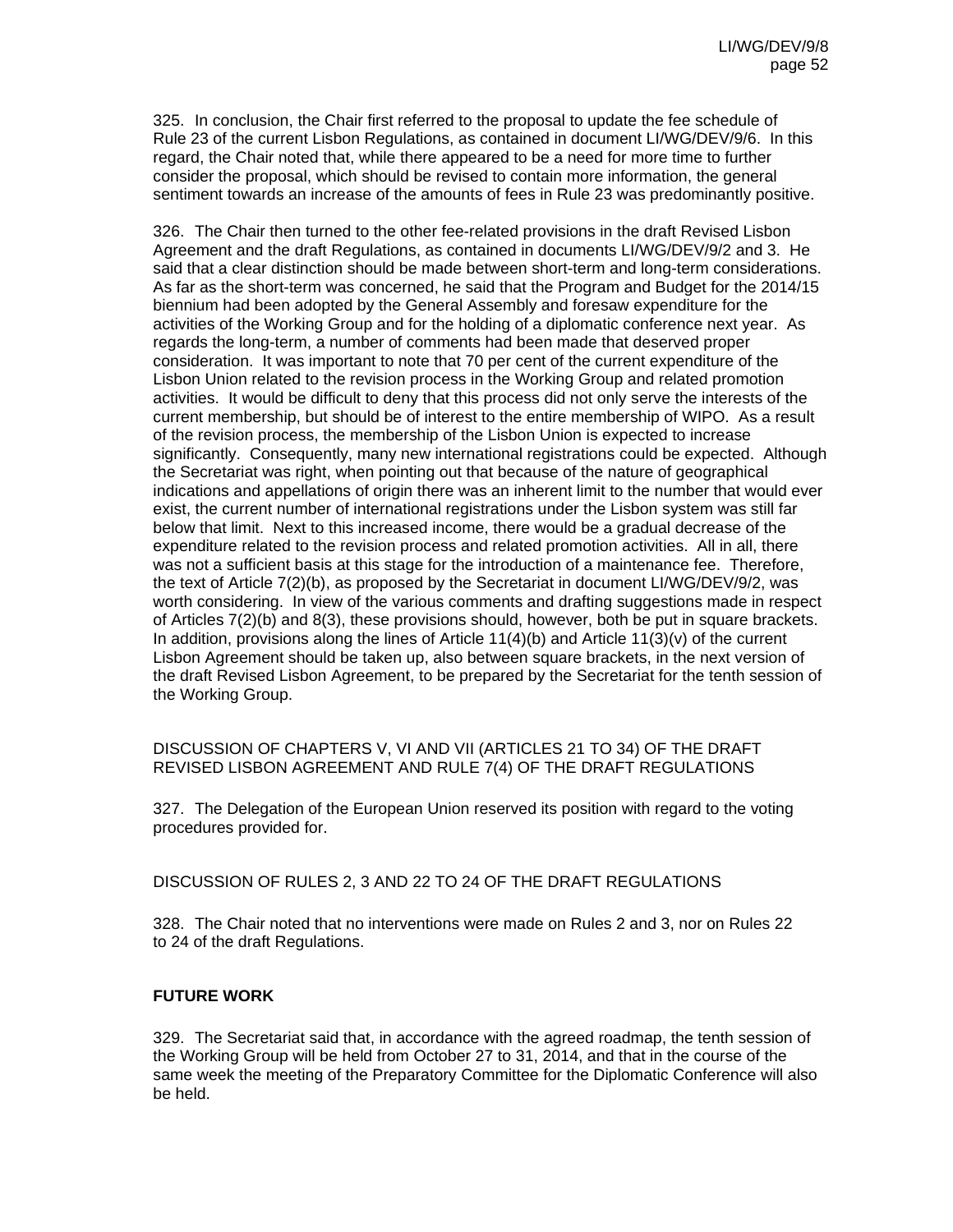330. The Chair recalled that the Lisbon Union Assembly had approved, in September 2014, the convening of a Diplomatic Conference in 2015 for the Adoption of a Revised Lisbon Agreement. The dates and venue would be decided by the Preparatory Committee for the Diplomatic Conference. In accordance with the agreed roadmap, the tenth session of the Working Group would focus on technically preparing the texts of the draft Revised Lisbon Agreement and the draft Regulations for the Diplomatic Conference and on reducing the number of pending issues, where possible. At that session, resolved issues would not be re-opened and proposals and discussions should be limited to the pending issues identified at the present session. In this regard, the Chair indicated that the Summary by the Chair would set out those pending issues, so that the tenth session would be in a position to address them in an efficient manner. He further recalled that the Lisbon Union Assembly would be in a position, at its session in September 2014, to note the progress made in preparation of the Diplomatic Conference.

331. In response to a comment from the representative of CEIPI, the Chair said that the title of the draft Revised Lisbon Agreement would feature in the list of pending issues.

332. Finally, the Chair referred to paragraph 5(iii) of document LI/WG/DEV/9/2 and noted, when no interventions were made concerning the possibility of implementing some of the planned changes to the Lisbon system also under the current Lisbon Agreement, that the question had better be addressed once it was clear how the Revised Lisbon Agreement and its Regulations would look like.

#### **AGENDA ITEM 6: PROPOSAL TO UPDATE THE FEE SCHEDULE UNDER RULE 23 OF THE REGULATIONS UNDER THE LISBON AGREEMENT**

333. The Working Group discussed the proposal contained in document LI/WG/DEV/9/6 together with the fee-related provisions of the draft Revised Lisbon Agreement and the draft Regulations, as reflected under Agenda Item 5.

334. In conclusion, the Chair noted that, while there appeared to be a need for more time to further consider the proposal, which should be revised to contain more information, the general sentiment towards an increase of the amounts of fees in Rule 23 of the Regulations under the Lisbon Agreement was predominantly positive.

## **AGENDA ITEM 7: OTHER MATTERS**

335. No interventions were made under this Agenda Item.

## **AGENDA ITEM 8: ADOPTION OF THE SUMMARY BY THE CHAIR**

336. The Working Group considered a draft for the Summary by the Chair, as contained in document LI/WG/DEV/9/7 Prov.. As a result, paragraphs 2, 13 and 18 were modified while a new paragraph was inserted between paragraphs 14 and 15.

337. On the basis of the comments and suggestions made in respect of paragraph 13, the Chair proposed that the following pending issues would be submitted to the next session of the Working Group:

- (i) the title and the Preamble of the draft Revised Lisbon Agreement;
- (ii) implementation aspects of Article 1(xiv);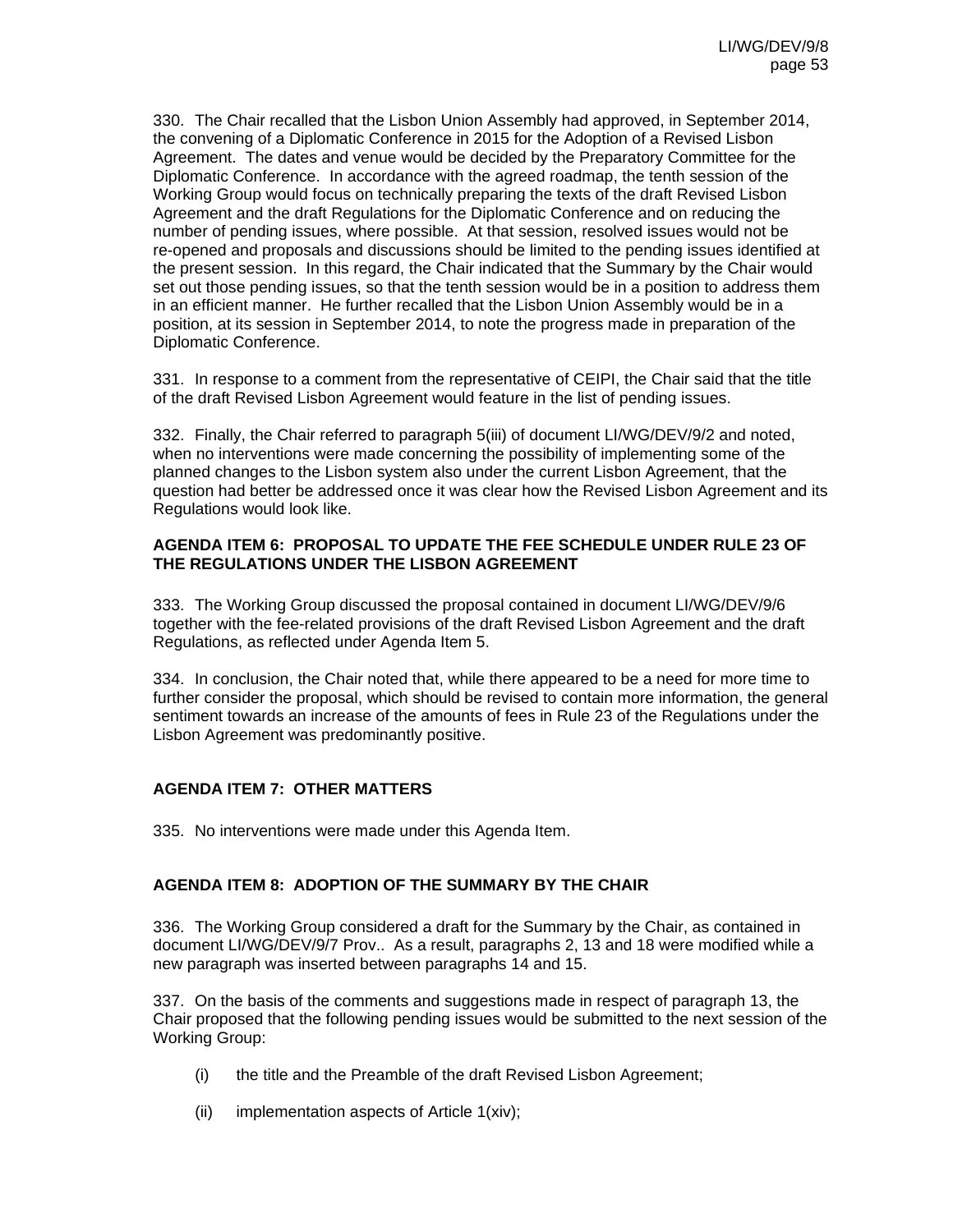(iii) the content of Article 2(2) and Article 5(4) concerning trans-border geographical areas of origin;

(iv) the issue of entitlement to file an application under Article 5(2);

(v) Article 7(2)(b), Article 8(3), Article 24(3)(v) and related provisions concerning the possible introduction of maintenance fees;

(vi) the possible re-introduction of the provisions of the current Lisbon Agreement dealing with contributions by members of the Lisbon Union;

(vii) Article 7(4) and related provisions concerning the possible introduction of individual fees;

(viii) the question as to whether Article 9(1) should be kept and whether Article 9(2) should be moved to Article 6;

(ix) the issue as to whether Article 10(3), read in conjunction with Article 15(2), should refer to any other or to more extensive protection;

 $(x)$  the various options in respect of Article 11(1)(a) and Article 11(3);

(xi) the issue of the Draft Agreed Statement contained in footnote 4 to Article 11 and provisions relating to the same issue;

(xii) the content of Article 12 concerning protection against acquiring a generic character;

(xiii) the content of Article 13(1) concerning safeguards in respect of prior trademark rights;

(xiv) the issues as to whether Article 13(2) to (4) should be kept and whether consequential amendments should be made to Article 17(2) and to footnote 7 relating to that provision;

(xv) the content of Article 16(2) concerning negotiations following a refusal;

(xvi) the content of Article 17 concerning the necessity of a phasing out period;

(xvii) the issue as to whether Article 19(2) should establish an exhaustive or a nonexhaustive list of grounds for invalidation;

(xviii) the issue as to whether Rule 5(3) should be optional or mandatory;

(xix) the issue of the inclusion of Rule 5(4) permitting a Contracting Party to require a declaration of intention to use in respect of a registered appellation of origin or a registered geographical indication;

(xx) the issue of promoting transparency under Rule 5(5)(iii); and

(xxi) the amount of fees in Rule 8(1).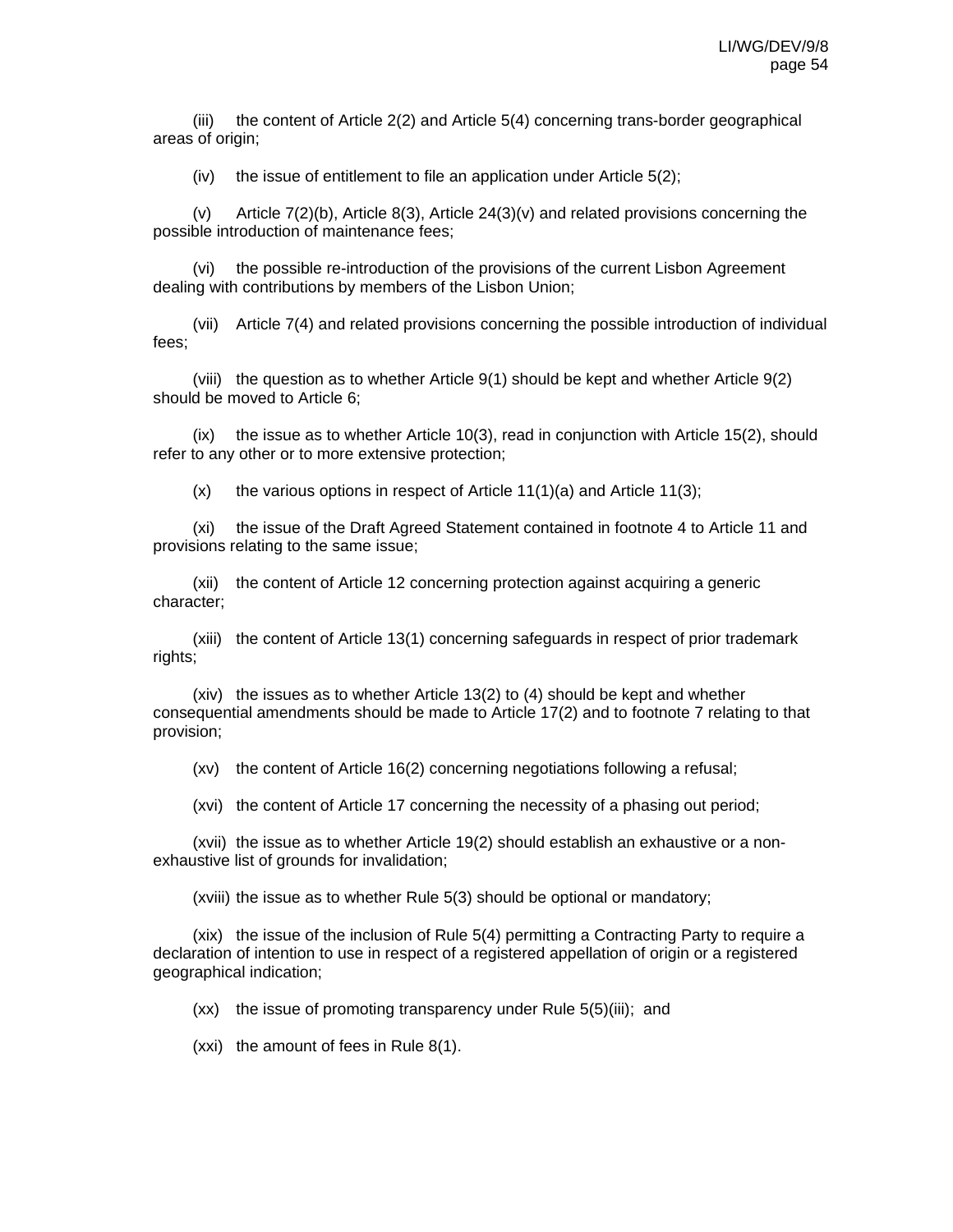338. In response to a comment from the Delegation of Turkey concerning item (ii), the Chair said that the issue raised by the Delegation of Peru does not concern the possible accession by intergovernmental organizations under Article 28 and 29 of the draft Revised Lisbon Agreement, but the fact that the legislation of the Andean Community would not allow Peru to recognize appellations of origin and geographical indications registered under the Revised Lisbon Agreement for which the applicant would be an intergovernmental organization.

339. The Chair said that item (iv) concerned the issue raised by the Delegation of the United States of America, that their trademark legislation requires applications to be filed by the owner of the trademark and that, in order to benefit from certification mark protection in the United States of America, international registrations under the Revised Lisbon Agreement would consequently also need to specify the owner of the mark.

340. In response to a question from the Delegation of Australia, the Chair said that Article 11(2) was not mentioned in item (x) because the issue concerning that provision had been solved by the addition of the word "later" before "trademark".

341. In response to a request for clarification from the Delegation of Peru concerning item (xi), the Chair said that the phrase "and provisions relating to the same issue" is meant to refer to any provision in the draft Revised Lisbon Agreement or the draft Regulations relating to the issue of footnote 4 to Article 11, such as, for example, Rule 9(2)(v) and the footnote relating to that provision.

342. The Chair said that item (xx) concerned the issue raised by the Delegation of the United States of America that applicants should be required to mention in their application any disclaimers applying in respect of the appellation of origin or the geographical indication in the Contracting Party of Origin.

343. In response to a comment from the Delegation of Turkey, the Chair said that the Representative of CEIPI had indeed made a suggestion to open the possibility for reservations under Article 30 of the draft Revised Lisbon Agreement. However, none of the delegations representing a government had taken up this suggestion. Moreover, the provisions of the draft Revised Lisbon Agreement in respect of which the Representative of CEIPI had suggested the possibility for reservations under Article 30 are contained in the list of pending issues. As the outcome of further discussions on those provisions was open, any solution of those issues was still possible and an explicit reference to Article 30 was not necessary.

344. In response to a request for clarification from the Representative of CEIPI concerning the expression "in whole or in part" in Rule 16 of the draft Regulations, as contained in the Annex to document LI/WG/DEV/9/3, the Chair said that Rule 16 had been touched upon during the discussions on whether individual fees could be introduced into the Lisbon system. As a result, the square brackets in Rule 16 could be removed, as there had been no opposition to the idea of referring to renunciation as being possible not only with respect to all Contracting Parties, but also in respect of some of them.

345. The Working Group approved the Summary by the Chair as contained in Annex I to the present document.

346. A draft of the full report of the ninth session of the Working Group will be made available on the WIPO web site for comments by the delegations and representatives that participated in the meeting. Participants will be informed once the draft report is available on the WIPO web site. Participants can submit comments within one month from its publication date, after which a track-changes version of the document, taking into account all the comments received from participants, will be made available on the WIPO web site. The availability of the comments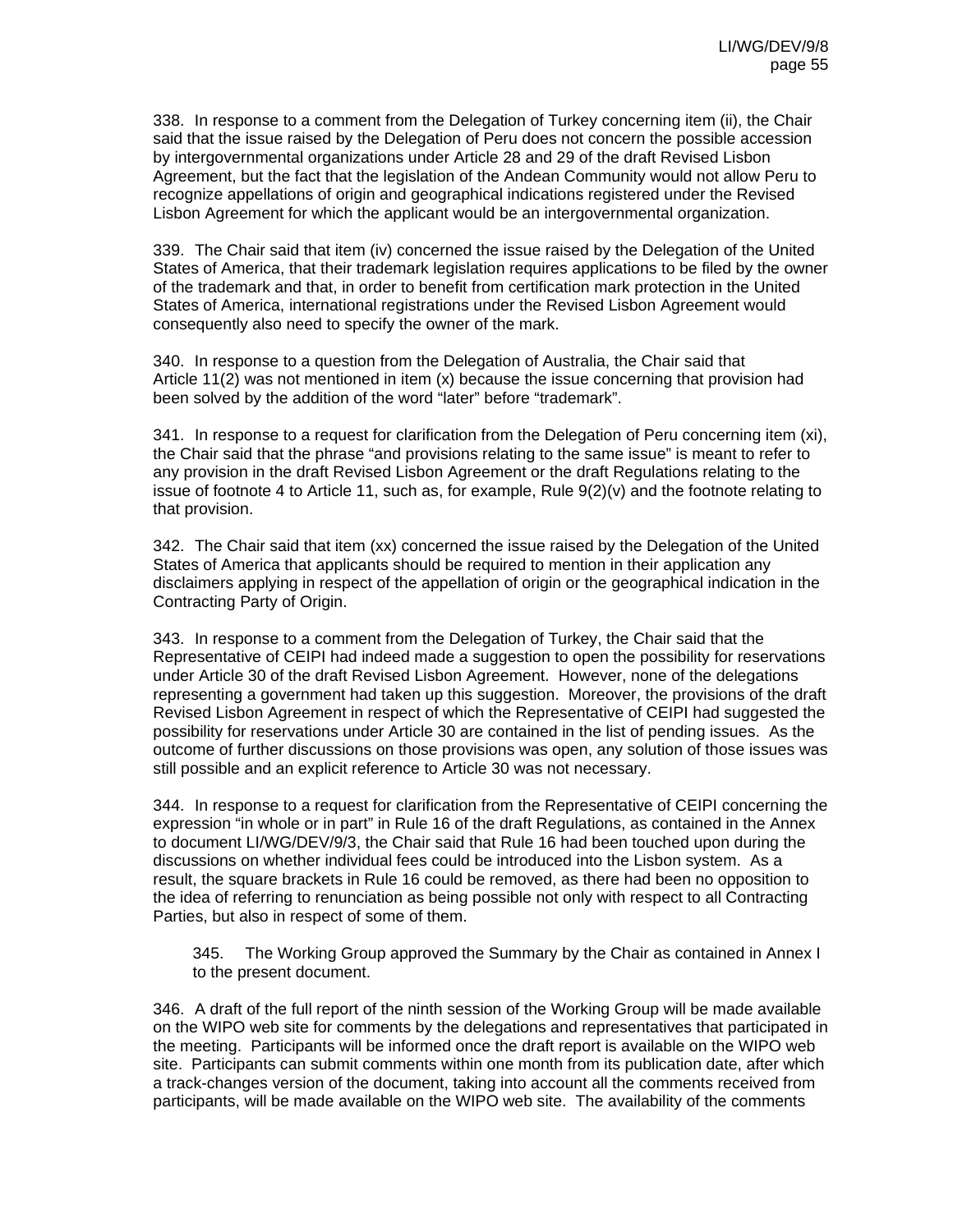and the track-changes version will also be communicated to participants, together with a deadline for the submission of final comments on that track-changes version. Thereafter, the report, taking into account the final comments, as appropriate, will be published on the WIPO web site without track changes, indicating the date of such final publication. As of that date, the report will be deemed adopted and the Working Group will be invited to take note of such adoption at its next session.

## **AGENDA ITEM 9: CLOSING OF THE SESSION**

347. The Chair closed the session on June 27, 2014.

[Annexes follow]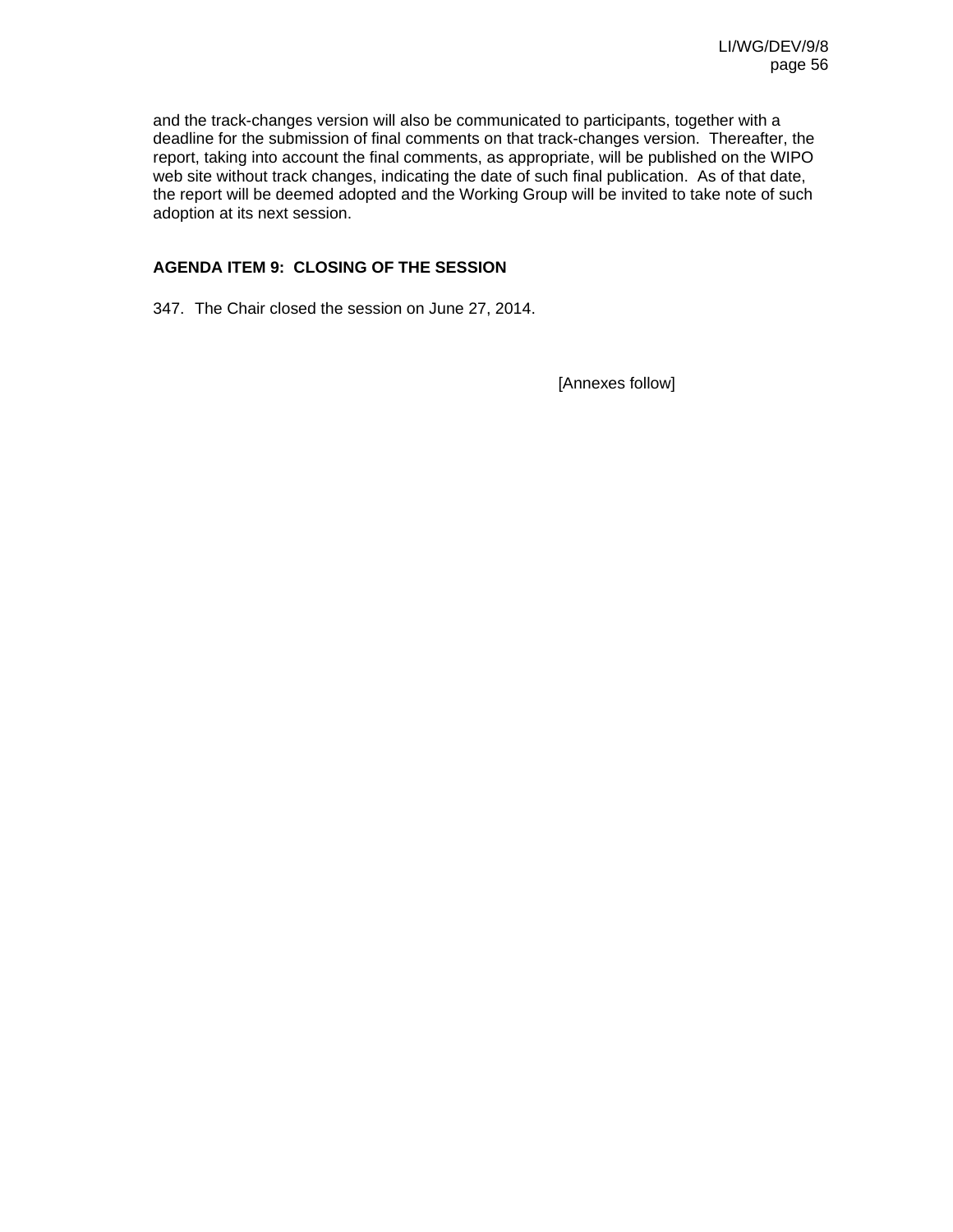

**E**

INTELLECTUAL PROPERTY **ORGANIZATION** 

> LI/WG/DEV/9/7 ORIGINAL: ENGLISH DATE: JUNE 27, 2014

# **Working Group on the Development of the Lisbon System (Appellations of Origin)**

**Ninth Session Geneva, June 23 to 27, 2014** 

SUMMARY BY THE CHAIR

*adopted by the Working Group*

1. The Working Group on the Development of the Lisbon System (Appellations of Origin) (hereinafter referred to as "the Working Group") met in Geneva, from June 23 to 27, 2014.

2. The following Contracting Parties of the Lisbon Union were represented at the session: Algeria, Czech Republic, France, Georgia, Hungary, Iran (Islamic Republic of), Italy, Mexico, Peru, Portugal, Republic of Moldova (11).

3. The following States were represented as observers: Argentina, Australia, Bhutan, Chile, Colombia, El Salvador, Fiji, Germany, Greece, Iraq, Kenya, Nepal, Paraguay, Republic of Korea, Romania, Russian Federation, Spain, Switzerland, Turkey, Ukraine, United States of America, Venezuela (Bolivarian Republic of) (22).

4. Representatives of the following international intergovernmental organizations (IGOs) took part in the session in an observer capacity: African Regional Intellectual Property Organization (ARIPO), European Union (EU), Organization of Islamic Cooperation (OIC) (3).

5. Representatives of the following international non-governmental organizations (NGOs) took part in the session in an observer capacity: Association of European Trademark Owners (MARQUES), Brazilian Association of Intellectual Property (ABPI), Centre for International Intellectual Property Studies (CEIPI), Consortium for Common Food Names (CCFN), European Communities Trade Mark Association (ECTA), International Trademark Association (INTA), Knowledge Ecology International, Inc. (KEI), Organization for an International Geographical Indications Network (oriGIn) (8).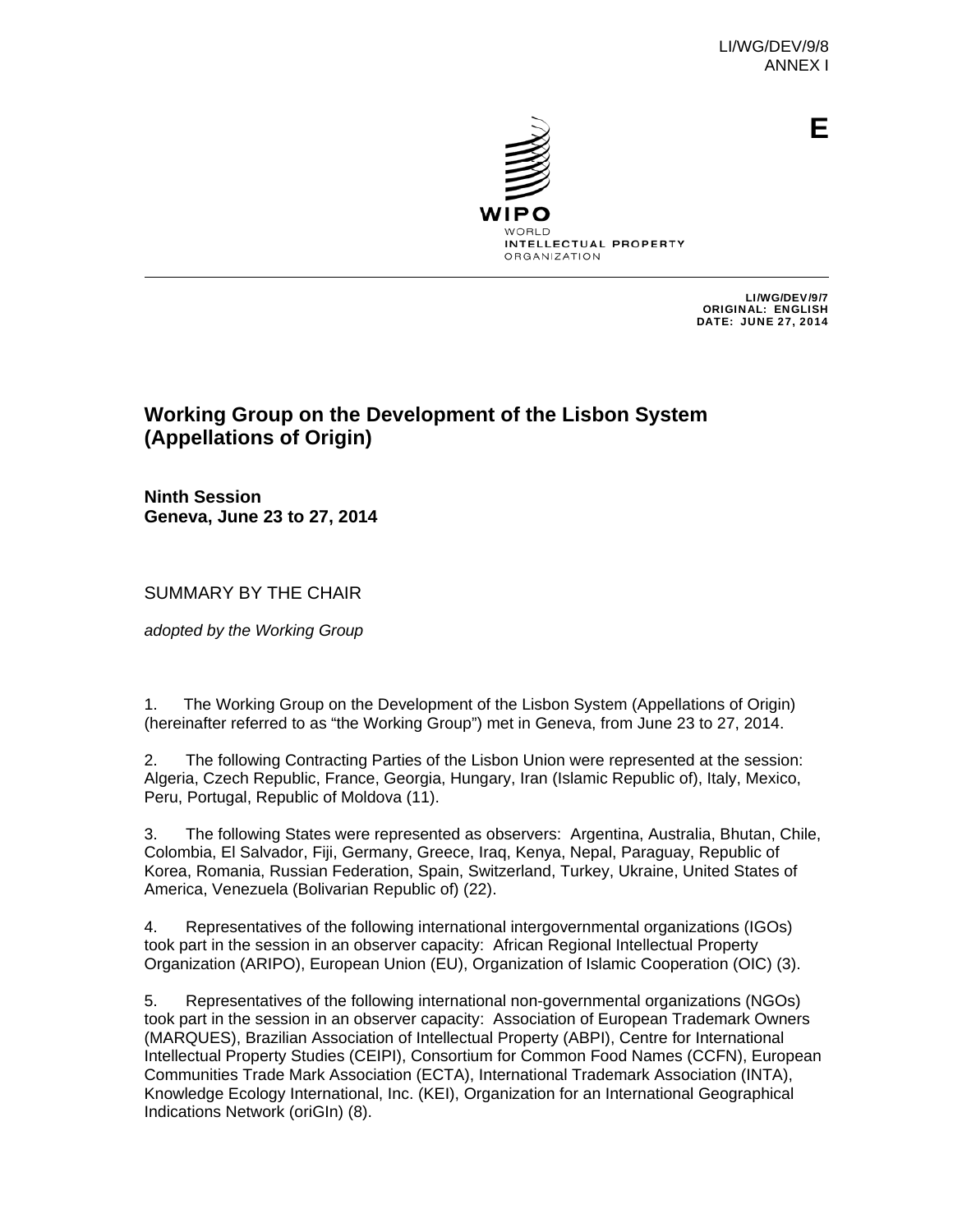6. The list of participants is contained in document LI/WG/DEV/9/INF/2 Prov. 2<sup>\*</sup>.

## **AGENDA ITEM 1: OPENING OF THE SESSION**

7. The Director General of the World Intellectual Property Organization (WIPO), Mr. Francis Gurry, opened the session, recalled the mandate of the Working Group and introduced the draft agenda, as contained in document LI/WG/DEV/9/1 Prov. 2.

## **AGENDA ITEM 2: ELECTION OF A CHAIR AND TWO VICE-CHAIRS**

8. Mr. Mihály Ficsor (Hungary) was unanimously elected as Chair of the Working Group, Mr. Alfredo Rendón Algara (Mexico) and Mrs. Ketevan Kiladze (Georgia) were unanimously elected as Vice-Chairs.

9. Mr. Matthijs Geuze (WIPO) acted as Secretary to the Working Group.

## **AGENDA ITEM 3: ADOPTION OF THE AGENDA**

10. The Working Group adopted the draft agenda (document LI/WG/DEV/9/1 Prov. 2) without modification

## **AGENDA ITEM 4: REPORT OF THE EIGHTH SESSION OF THE WORKING GROUP ON THE DEVELOPMENT OF THE LISBON SYSTEM (APPELLATIONS OF ORIGIN)**

11. The Working Group took note of the adoption, on June 12, 2014, of the Report of the eighth session of the Working Group, as contained in document LI/WG/DEV/8/7, in accordance with the procedure established at the fifth session of the Working Group.

#### **AGENDA ITEM 5: DRAFT REVISED LISBON AGREEMENT ON APPELLATIONS OF ORIGIN AND GEOGRAPHICAL INDICATIONS AND DRAFT REGULATIONS UNDER THE DRAFT REVISED LISBON AGREEMENT**

12. Discussions were based on documents LI/WG/DEV/9/2, LI/WG/DEV/9/3, LI/WG/DEV/9/4 and LI/WG/DEV/9/5. The Working Group examined in detail all the provisions of the draft Revised Lisbon Agreement and the draft Regulations.

 13. The Chair concluded that the following pending issues would be submitted to the next session of the Working Group:

- (i) the title and the Preamble of the draft Revised Lisbon Agreement;
- (ii) implementation aspects of Article 1(xiv);

l \*

(iii) the content of Article 2(2) and Article 5(4) concerning trans-border geographical areas of origin;

(iv) the issue of entitlement to file an application under Article 5(2);

The final list of participants will be made available as an Annex to the Report of the session.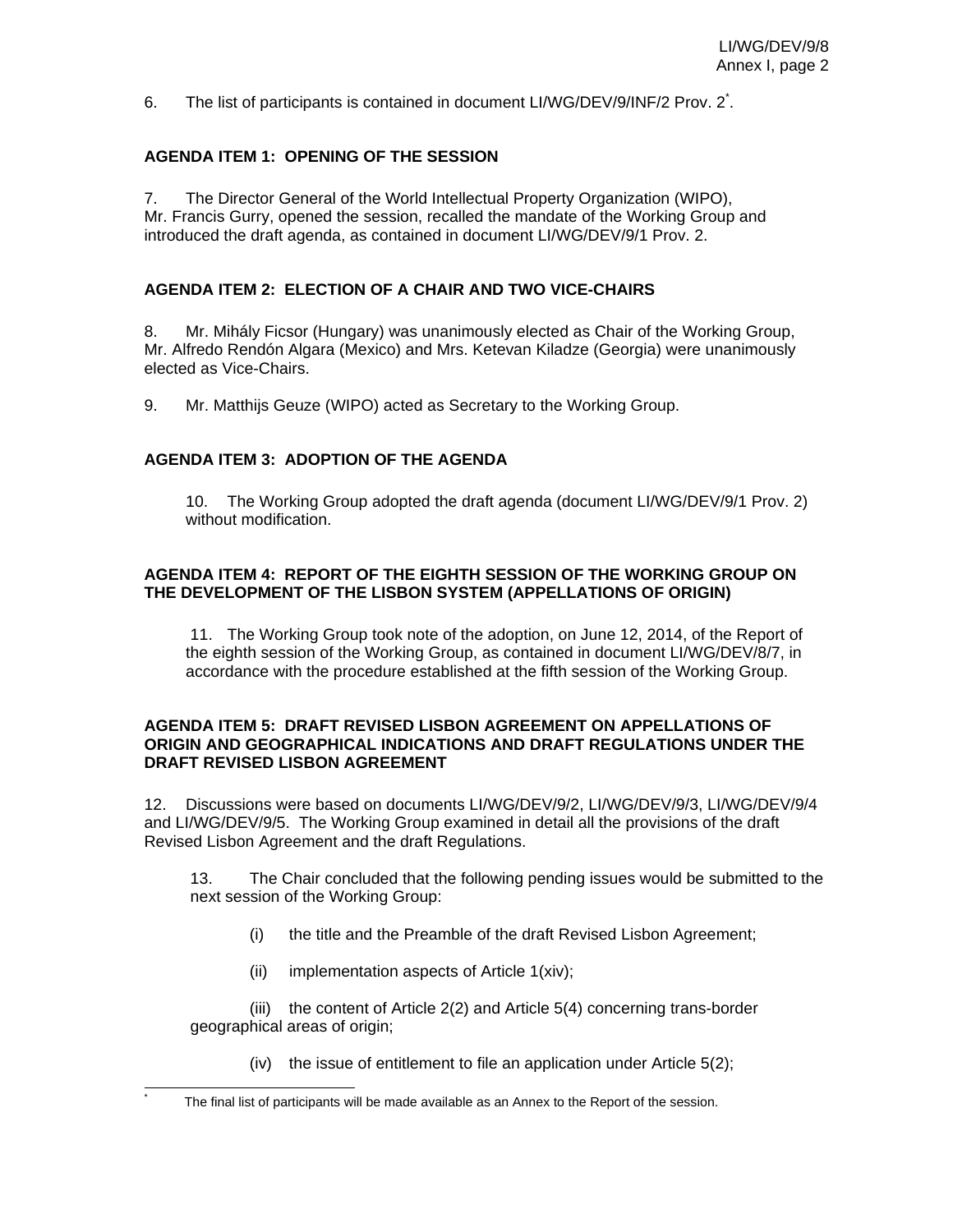(v) Article 7(2)(b), Article 8(3), Article 24(3)(v) and related provisions concerning the possible introduction of maintenance fees;

(vi) the possible re-introduction of the provisions of the current Lisbon Agreement dealing with contributions by members of the Lisbon Union;

(vii) Article 7(4) and related provisions concerning the possible introduction of individual fees;

(viii) the question as to whether Article 9(1) should be kept and whether Article 9(2) should be moved to Article 6;

(ix) the issue as to whether Article 10(3), read in conjunction with Article 15(2), should refer to any other or to more extensive protection;

 $(x)$  the various options in respect of Article 11(1)(a) and Article 11(3) (see the Annex to the present document);

(xi) the issue of the Draft Agreed Statement contained in footnote 4 to Article 11 and provisions relating to the same issue;

(xii) the content of Article 12 concerning protection against acquiring a generic character;

(xiii) the content of Article 13(1) concerning safeguards in respect of prior trademark rights;

(xiv) the issues as to whether Article 13(2) to (4) should be kept and whether consequential amendments should be made to Article 17(2) and to footnote 7 relating to that provision;

(xv) the content of Article 16(2) concerning negotiations following a refusal;

(xvi) the content of Article 17 concerning the necessity of a phasing out period;

(xvii) the issue as to whether Article 19(2) should establish an exhaustive or a non-exhaustive list of grounds for invalidation;

(xviii) the issue as to whether Rule 5(3) should be optional or mandatory;

(xix) the issue of the inclusion of Rule 5(4) permitting a Contracting Party to require a declaration of intention to use in respect of a registered appellation of origin or a registered geographical indication;

(xx) the issue of promoting transparency under Rule 5(5)(iii); and

(xxi) the amount of fees in Rule 8(1).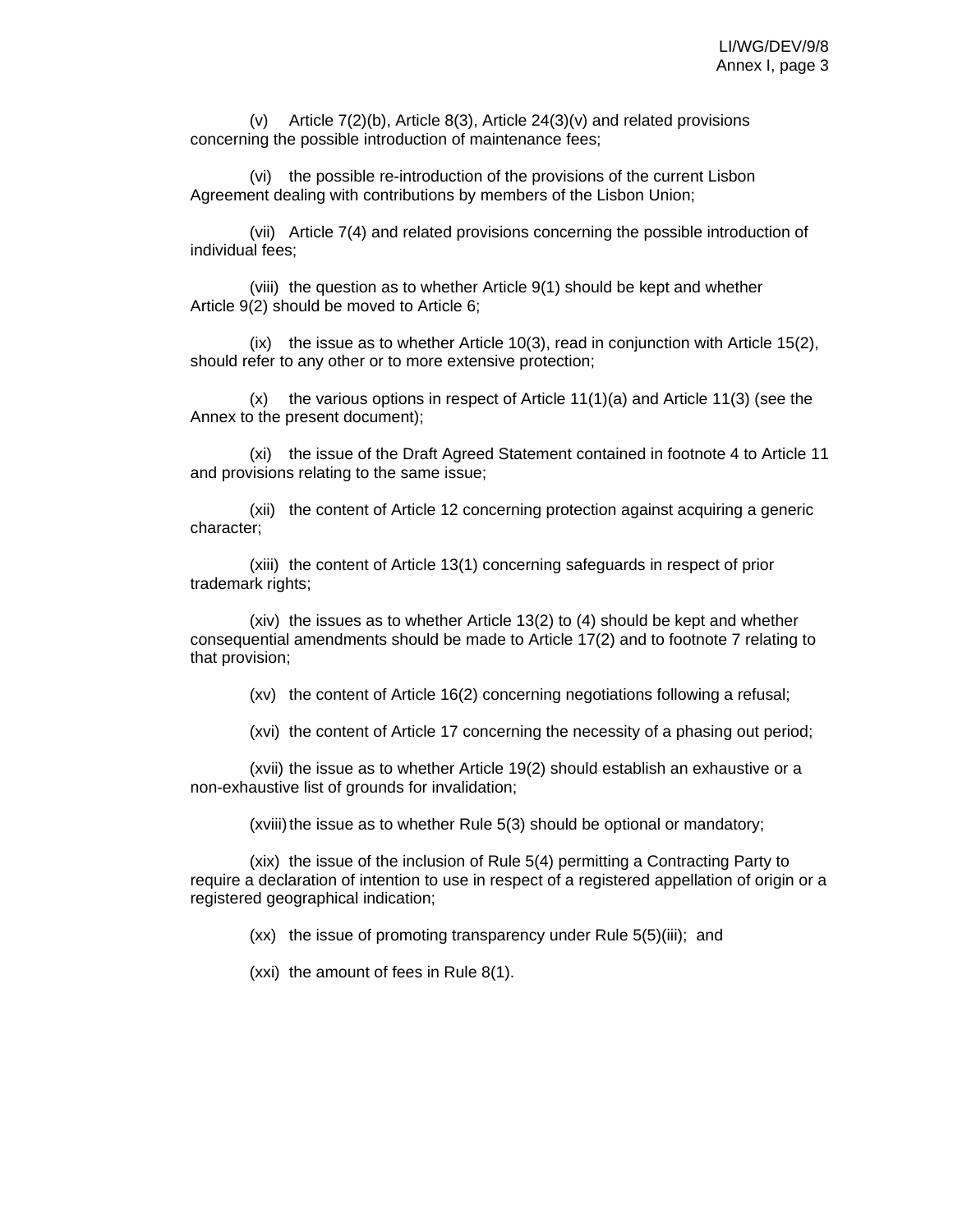## Future work

14. The Chair recalled that the Lisbon Union Assembly had approved, at its ordinary session in 2013, the convening of a Diplomatic Conference for the Adoption of a Revised Lisbon Agreement on Appellations of Origin and Geographical Indications in 2015, with the exact dates and venue to be decided by a preparatory committee meeting to be held in conjunction with the tenth session of the Working Group in October 2014.

15. The Chair noted that the Secretariat would prepare newly revised versions of the draft Revised Lisbon Agreement and the draft Regulations for the tenth session. In particular, the Secretariat would work along the lines of the guidance provided by the Working Group at the present session and would make sure that all comments and suggestions be duly reflected in those revised versions.

16. He reiterated that, in accordance with paragraph 18 of the Summary by the Chair adopted at the eighth session, the tenth session of the Working Group would focus on technically preparing the texts of the draft Revised Lisbon Agreement and the draft Regulations for the Diplomatic Conference and on reducing the number of pending issues, where possible. At that session, resolved issues would not be re-opened and proposals and discussions should be limited to the pending issues listed in paragraph 13 of the present document.

17. The Chair further recalled that the Lisbon Union Assembly would be in a position to note the progress made in preparing the diplomatic conference at its next session in September 2014.

## **AGENDA ITEM 6: PROPOSAL TO UPDATE THE FEE SCHEDULE UNDER RULE 23 OF THE REGULATIONS UNDER THE LISBON AGREEMENT**

18. Discussions were based on document LI/WG/DEV/9/6.

19. The Chair noted that, while there appeared to be a need for more time to further consider the proposal, which should be revised to contain more information, the general sentiment towards an increase of the amounts of fees in Rule 23 of the Regulations under the Lisbon Agreement was predominantly positive.

## **AGENDA ITEM 7: OTHER MATTERS**

20. No interventions were made under this item.

## **AGENDA ITEM 8: ADOPTION OF THE SUMMARY BY THE CHAIR**

21. The Working Group approved the Summary by the Chair, as contained in the present document.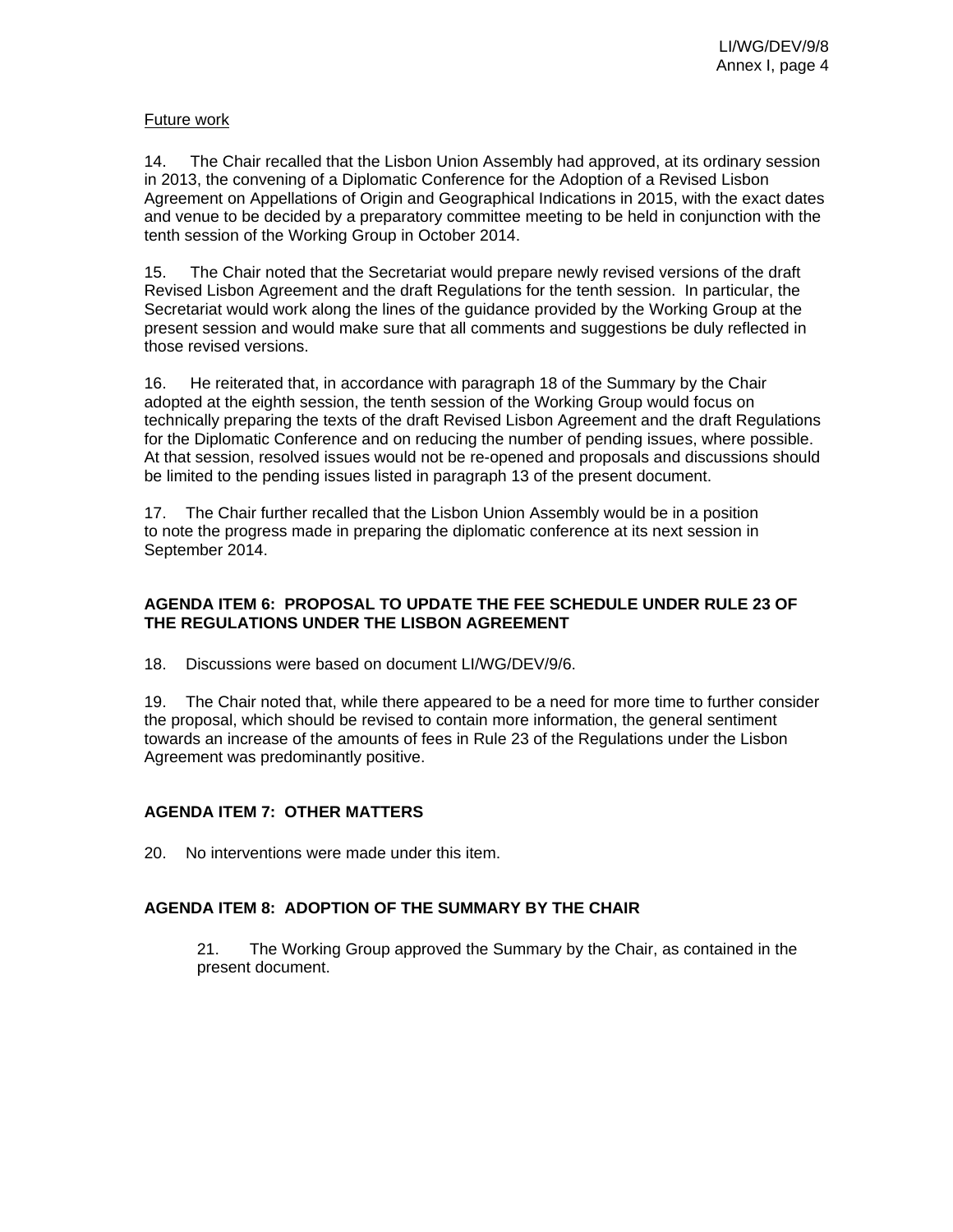22. A draft of the full Report of the session of the Working Group will be made available on the WIPO web site for comments by the delegations and representatives that participated in the meeting. Participants will be informed once the draft Report is available on the WIPO web site. Participants can submit comments within one month from its publication date, after which a track-changes version of the document, taking into account all the comments received from participants, will be made available on the WIPO web site. The availability of the comments and the track-changes version will also be communicated to participants, together with a deadline for the submission of final comments on that track-changes version. Thereafter, the Report, taking into account the final comments, as appropriate, will be published on the WIPO web site without track changes, indicating the date of such final publication. As of that date, the Report will be deemed adopted and the Working Group will be invited to take note of such adoption at its next session.

## **AGENDA ITEM 9: CLOSING OF THE SESSION**

23. The Chair closed the session on June 27, 2014.

[Annex follows]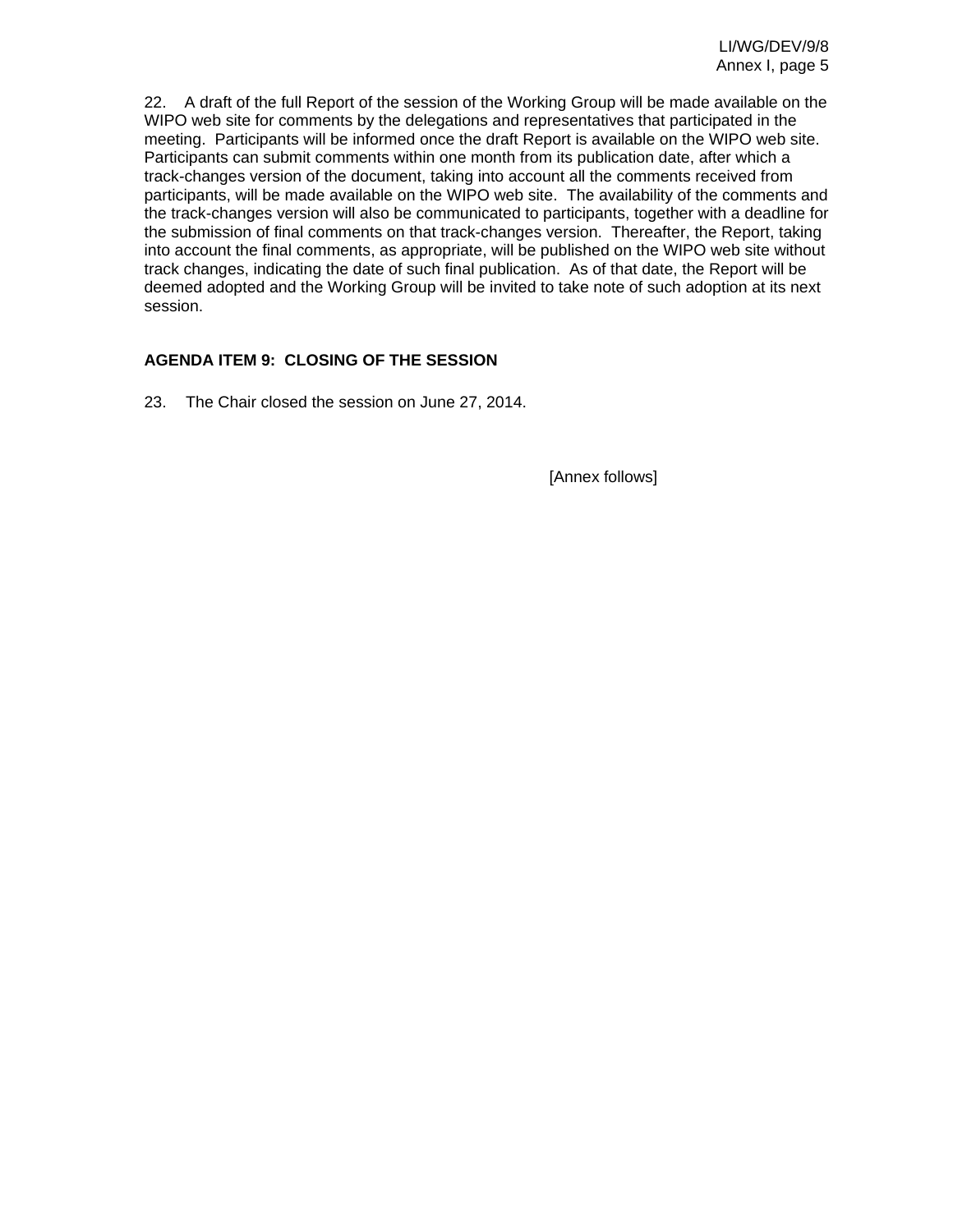## **Article 114**

Protection in Respect of Registered Appellations of Origin and Geographical Indications

(1) *[Content of Protection]* Subject to the provisions of this Act, each Contracting Party shall extend to a registered appellation of origin, or a registered geographical indication, protection against:

(a) any use of the appellation of origin or the geographical indication (i) in respect of goods of the same kind as those to which the appellation of origin, or the geographical indication, applies not originating in the geographical area of origin or not complying with any other applicable requirements for using the appellation of origin, or the geographical indication; or

## Option A

- (ii) which would amount to its usurpation or imitation [or evocation]; or
- (iii) which would be detrimental to, or exploit unduly, its reputation,

## Option B

 $\overline{a}$ 

(ii) in respect of goods that are not of the same kind as those to which the appellation of origin or geographical indication applies, if such use would indicate or suggest a connection between those goods and the beneficiaries, and is likely to damage the interests of the beneficiaries,

even if the appellation of origin or the geographical indication is used with minor differences; if true origin of the goods is indicated; or if the appellation of origin, or the geographical indication, is used in translated form or accompanied by terms such as "style", "kind", "type", "make", "imitation", "method", "as produced in", "like", "similar", or the like<sup>5</sup>;

 (b) any other practice liable to mislead the consumer as to the true origin, provenance or nature of the goods.

(2) *[Use in a Trademark]* Without prejudice to Article 13(1), a Contracting Party shall, *ex officio* if its legislation so permits or at the request of an interested party, refuse or invalidate the registration of a later trademark if use of the trademark would result in one of the situations covered by paragraph (1).

 $[$ <sup>4</sup> Draft Agreed Statement by the Diplomatic Conference: "As the International Bureau is only authorized to refuse applications that do not meet the formal requirements of the Lisbon Agreement or the 1967 Act, or the applicable Regulations under these instruments, applications concerning appellations of origin consisting of or containing a term occurring in an appellation of origin already registered under the Agreement have not been refused by the International Bureau, and will not be refused by the International Bureau under this Act either, as this would amount to a refusal on a substantive ground. It is for each Contracting Party to decide, on the basis of its own legal system and practice, whether such appellations of origin or geographical indications may coexist on its territory or that one of them shall prevail."]

<sup>[</sup> 5 Where certain elements of the denomination or indication constituting the appellation of origin or geographical indication have a generic character in the Contracting Party of Origin, their protection under this subparagraph shall not be required in the other Contracting Parties.]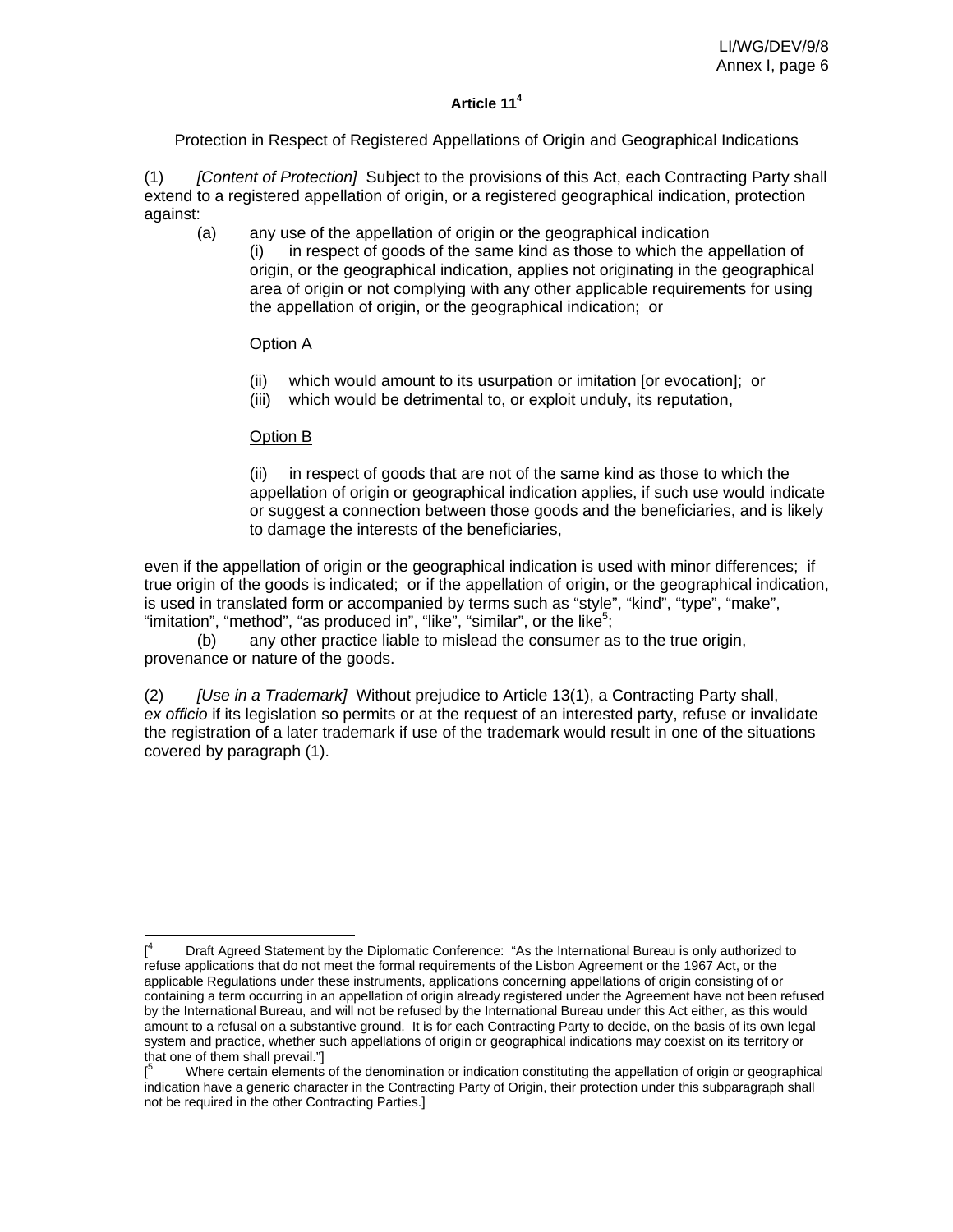## Option A

(3) *[Alternative for Paragraph (1)(a)(iii)]* Any State or intergovernmental organization may declare, when depositing its instrument of ratification or accession, that the provisions of paragraph (1)(a)(iii) are not compatible with its legal system and practice and that it shall, instead of the protection stipulated in this item, extend to the registered appellation of origin or the registered geographical indication protection against any use thereof in respect of goods that are not of the same kind as those to which the appellation of origin or geographical indication applies, if such use would indicate or suggest a connection between those goods and the beneficiaries, and is likely to damage the interests of the beneficiaries.

## Option B

(3) *[Alternative for Paragraph (1)(a) (ii) and (iii)]* Any State or intergovernmental organization may declare, when depositing its instrument of ratification or accession, that the provisions of paragraph (1)(a)(ii) and (iii) are not compatible with its legal system and practice and that it shall, instead of the protection stipulated in these items, extend to the registered appellation of origin or the registered geographical indication protection against any use thereof in respect of goods that are not of the same kind as those to which the appellation of origin or geographical indication applies, if such use would indicate or suggest a connection between those goods and the beneficiaries, and is likely to damage the interests of the beneficiaries.

## Option C

(3) *[Alternative for Paragraph (1)(a) (ii) and (iii)]* Any State or intergovernmental organization may declare, when depositing its instrument of ratification or accession, that the provisions of paragraph  $(1)(a)(ii)$  and  $(iii)$  are not compatible with its legal system and practice and that it shall, instead of the protection stipulated in these items, extend to the registered appellation of origin or the registered geographical indication protection against any use thereof in respect of goods that are not of the same kind as those to which the appellation of origin or geographical indication applies, if such use:

 (i) would indicate a connection between those goods and the beneficiaries of the appellation of origin or the geographical indication, and would be likely to damage their interests;

 (ii) would be likely to impair or dilute in an unfair manner the distinctive character of the appellation of origin or the geographical indication; or

 (iii) would take unfair advantage of the distinctive character of the appellation of origin or the geographical indication.

#### Option D

(3) *[Alternative for Paragraph (1)(a)]* Any State or intergovernmental organization may declare, when depositing its instrument of ratification or accession, that the provisions of paragraph (1)(a) are not compatible with its legal system and practice and that it shall, instead of the protection stipulated in this subparagraph, extend to the registered appellation of origin or the registered geographical indication protection against any use thereof in respect of goods, if such use would indicate or suggest a connection between those goods and the beneficiaries, and is likely to damage the interests of the beneficiaries.

[Annex II follows]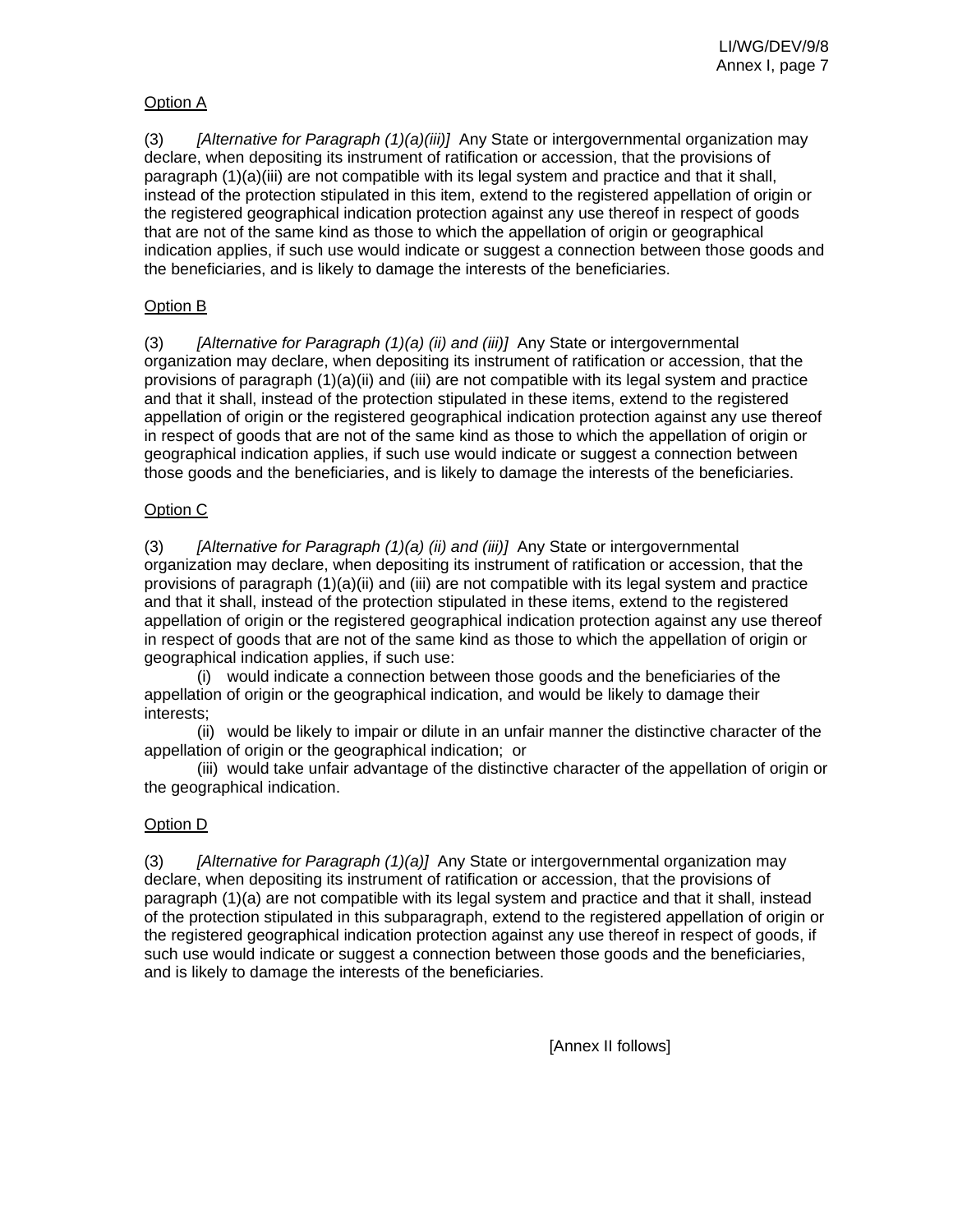LI/WG/DEV/9/8 ANNEX II



F-E

OMPI WIPO **ORGANISATION MONDIALE** 

DE LA PROPRIÉTÉ **INTELLECTUELLE**  WORLD **INTELLECTUAL PROPERTY ORGANIZATION** 

LI/WG/DEV/9/INF/2 PROV. 2 ORIGINAL: FRANÇAIS/ENGLISH DATE: 27 JUIN 2014/JUNE 27, 2014

# **Groupe de travail sur le développement du système de Lisbonne (appellations d'origine)**

**Neuvième session Genève, 23 – 27 juin 2014**

# **Working Group on the Development of the Lisbon System (Appellations of Origin)**

**Ninth Session Geneva, June 23 to 27, 2014**

DEUXIÈME LISTE PROVISOIRE DES PARTICIPANTS§ SECOND PROVISIONAL LIST OF PARTICIPANTS\*

*établie par le Secrétariat prepared by the Secretariat* 

<sup>∫&</sup>lt;br>§ Les participants sont priés d'informer le Secrétariat, en modifiant la présente liste provisoire, des modifications qui devraient être prises en considération lors de l'établissement de la liste finale des participants.<br>Sur l'Octicipante era requested te inferm the Sesseteriet et any changes unich should be telese i

Participants are requested to inform the Secretariat of any changes which should be taken into account in preparing the final list of participants. Changes should be requested by making corrections on the present provisional list.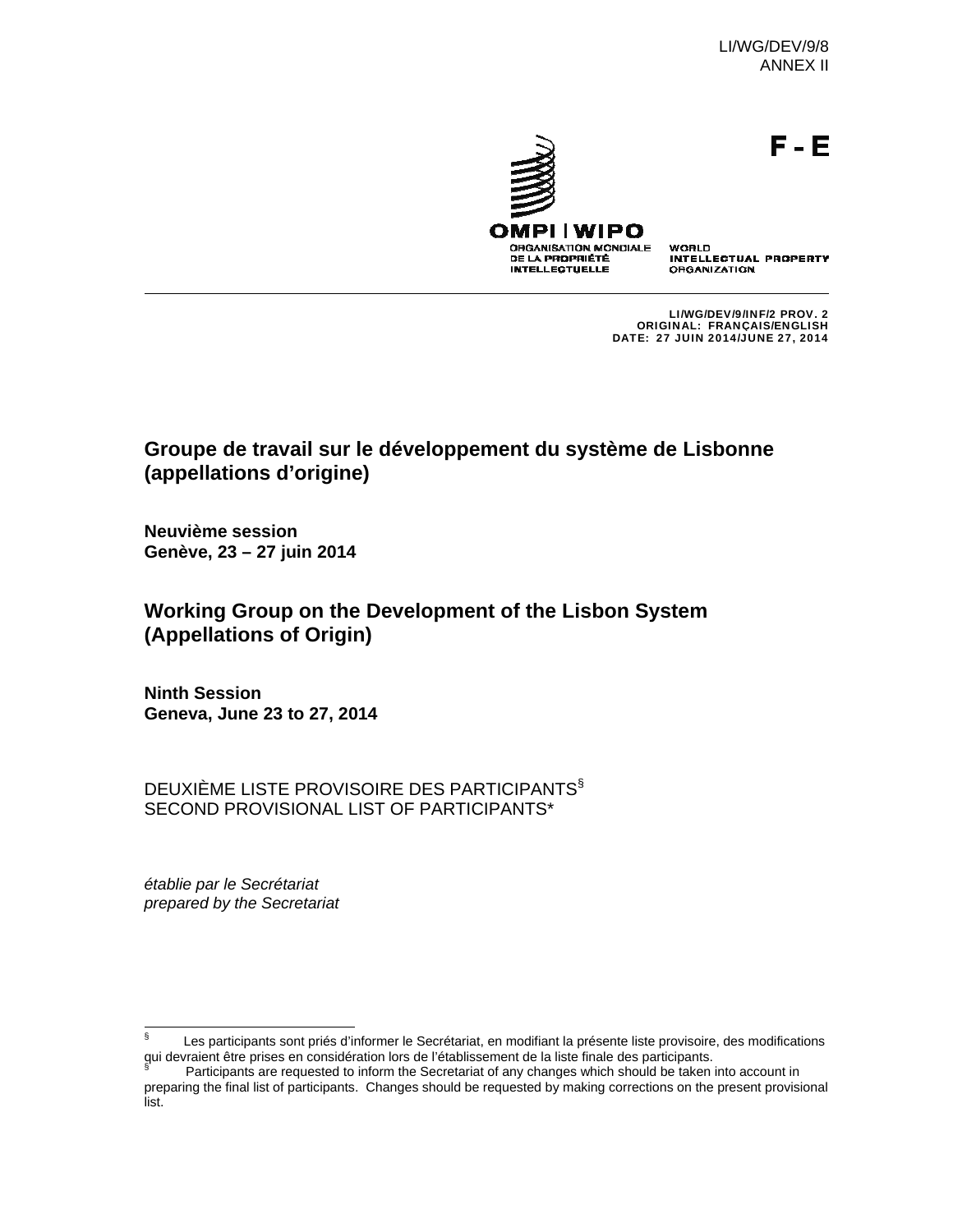#### I. MEMBRES/MEMBERS

(dans l'ordre alphabétique des noms français des États/in the alphabetical order of the names in French of the States)

#### ALGÉRIE/ALGERIA

Malika HABTOUN (Mme), chef d'études, Ministère de l'industrie, de la petite et moyenne entreprise et de la promotion de l'investissement, Alger

Ahlem Sara CHARIKHI (Mlle), attachée, Mission permanente, Genève

#### FRANCE

Véronique FOUKS (Mme), chef du Service juridique et international, Institut national de l'origine et de la qualité (INAO), Paris

#### GÉORGIE/GEORGIA

Ketevan KILADZE (Mrs.), Senior Legal Officer, National Intellectual Property Center (SAKPATENTI), Tbilisi

#### HONGRIE/HUNGARY

Mihály FICSOR, Vice-President, Legal Affairs, Hungarian Intellectual Property Office (HIPO), Budapest

Csaba BATICZ, Deputy Head, Industrial Property Law Section, Hungarian Intellectual Property Office (HIPO), Budapest

#### IRAN (RÉPUBLIQUE ISLAMIQUE D')/IRAN (ISLAMIC REPUBLIC OF)

Mahmoud MOVAHED, Legal Expert, Private International Law Division, Ministry of Foreign Affairs, Tehran

Nabiollah AZAMI SARDOUEL, First Secretary, Permanent Mission, Geneva

#### ITALIE/ITALY

Bruna GIOIA (Ms.), Senior Trademark Examiner, Italian Patent and Trademark Office, Directorate General of Combating Counterfeiting, Ministry of Economic Development (UIBM), Rome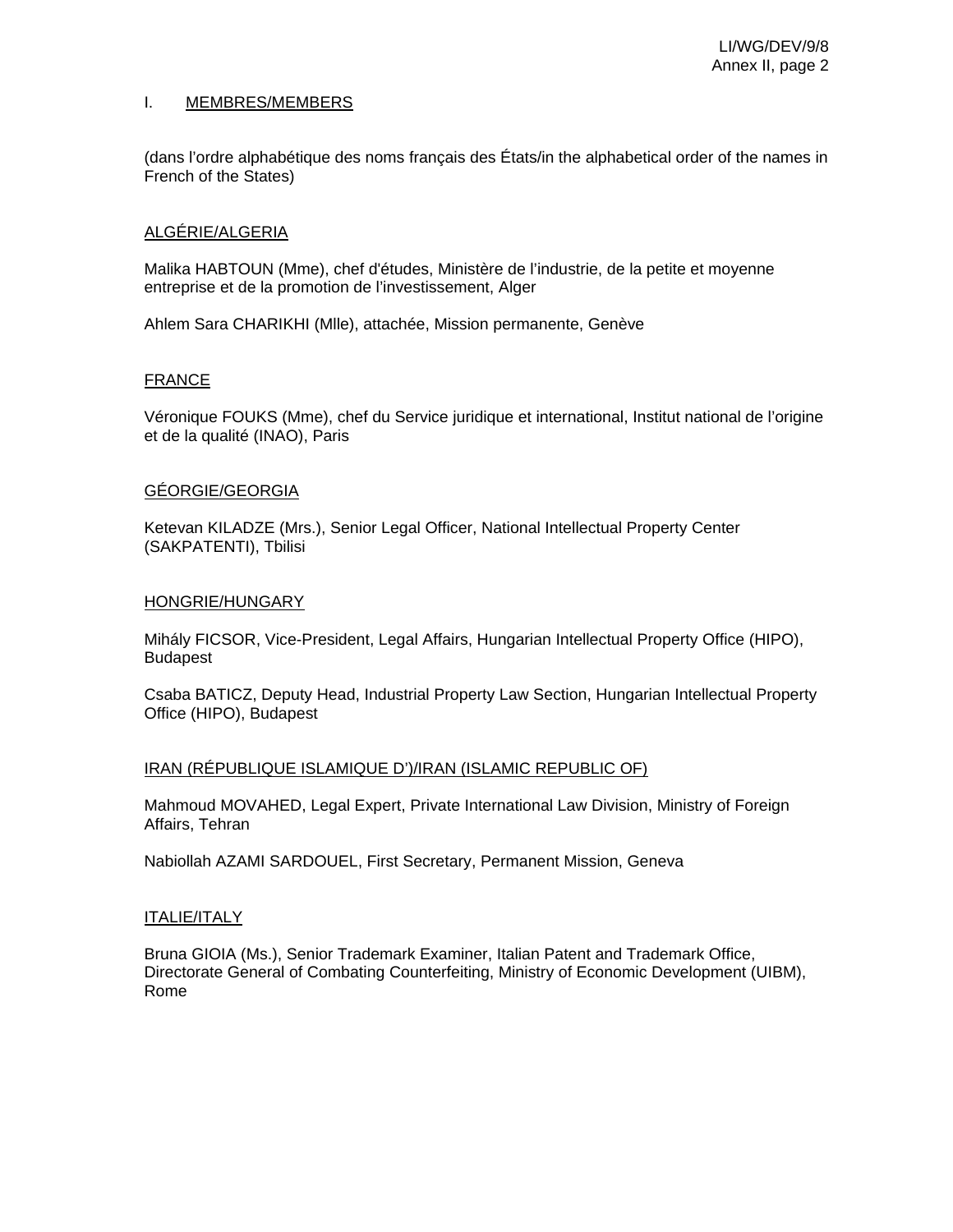#### MEXIQUE/MEXICO

Alfredo RENDÓN ALGARA, Director General Adjunto de Propiedad Industrial, Instituto Mexicano de la Propiedad Industrial (IMPI), Ciudad de México

Karla JUÁREZ BERMÚDEZ (Sra.), Especialista en Propiedad Industrial, Dirección General Adjunta de Propiedad Industrial, Instituto Mexicano de la Propiedad Industrial (IMPI), Ciudad de México

Sara MANZANO MERINO (Sra.), Attaché, Misión Permanente, Ginebra

## PÉROU/PERU

Luz CABALLERO (Sra.), Ministra Consejera, Encargada de Negocios a.i., Representante Permanente Alterna, Misión Permanente, Ginebra

Sergio CHUEZ SALAZAR, Subdirector, Dirección de Marcas, Instituto Nacional de Defensa de la Competencia y de la Protección de la Propiedad Intelectual (INDECOPI), Lima

Luis MAYAUTE VARGAS, Consejero, Misión Permanente, Ginebra

Giancarlo LEÓN COLLAZOS, Primer Secretario, Ministerio de Relaciones Exteriores, Lima

## PORTUGAL

Margarida MATIAS (Ms.), Trademarks Examiner, National Institute of Industrial Property (INPI), Lisbon

## RÉPUBLIQUE DE MOLDOVA/REPUBLIC OF MOLDOVA

Simion LEVITCHI, Director, Trademarks and Industrial Designs and Models Department, State Agency on Intellectual Property (AGEPI), Chisinau

## RÉPUBLIQUE TCHÈQUE/CZECH REPUBLIC

Silvie GOTZOVÁ (Ms.), Board of Appeals, Industrial Property Office, Prague

## II. ÉTATS OBSERVATEURS/OBSERVER STATES

## ALLEMAGNE/GERMANY

Pamela WILLE (Ms.), Counsellor, Permanent Mission, Geneva

Stefan GEHRKE, Federal Ministry of Justice, Berlin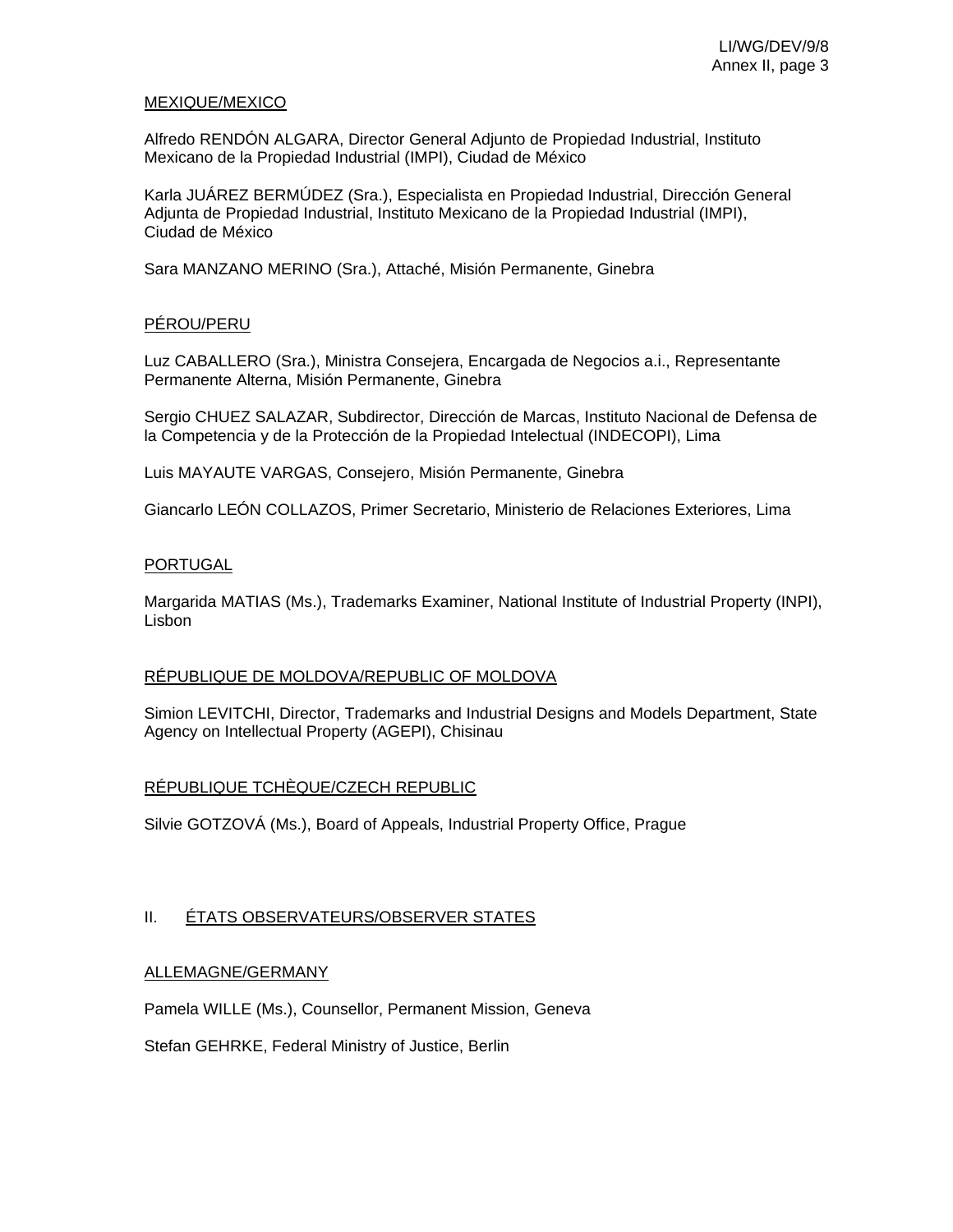#### AUSTRALIE/AUSTRALIA

Tanya DUTHIE (Ms.), Assistant Director, Business Development and Strategy, International Policy and Cooperation, IP Australia, Woden ACT

David KILHAM, First Secretary, Permanent Mission to the World Trade Organization (WTO), Geneva

#### BHOUTAN/BHUTAN

Dawa ZANGMO, Permanent Representative, Permanent Mission, Geneva

#### CHILI/CHILE

Marcela PAIVA (Sra), Consejera, Misión Permanente ante la Organización Mundial del Comercio (OMC), Ginebra

#### COLOMBIE/COLOMBIA

José Luis LONDOÑO FERNÁNDEZ, Superintendente Delegado para la Propiedad Industrial, Superintendencia de Industria y Comercio, Ministerio de Comercio, Industria y Turismo, Bogotá, D.C.

#### EL SALVADOR

Martha Evelyn MENJIVAR CORTEZ (Sra.), Consejera, Misión Permanente ante la Organización Mundial del Comercio (OMC), Ginebra

#### ESPAGNE/SPAIN

Elena Isabel OLIVARES BERLANGA (Sra.), Técnico Superior, Departamento de Coordinación Jurídica y Relaciones Internacionales, Oficina Española de Patentes y Marcas (OEPM), Ministerio de Industria, Turismo y Comercio, Madrid.

#### ÉTATS-UNIS D'AMÉRIQUE/UNITED STATES OF AMERICA

Amy COTTON (Ms.), Attorney-Advisor, Office of Intellectual Property Policy and Enforcement, United States Patent and Trademark Office (USPTO), Department of Commerce, Alexandria

Karin L. FERRITER (Ms.), Intellectual Property Attaché, Permanent Mission, Geneva

Kristine SCHLEGELMILCH (Ms.), Intellectual Property Attaché, Economic and Science Affairs, Permanent Mission, Geneva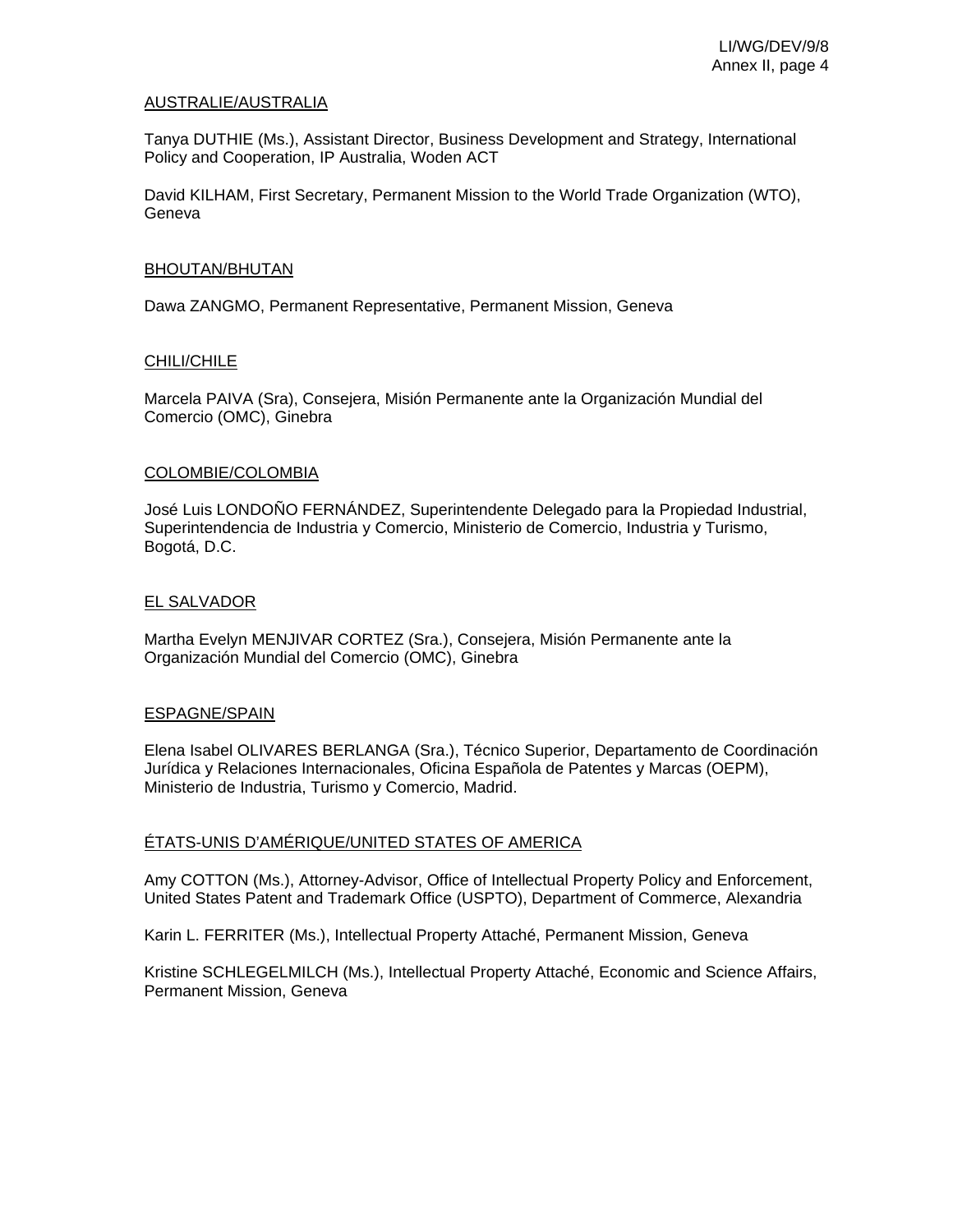### FÉDÉRATION DE RUSSIE/RUSSIAN FEDERATION

Liubov KIRIY (Mrs.), Deputy Director General, Federal Service for Intellectual Property (ROSPATENT), Moscow

Svetlana GORLENKO (Ms.), Senior Researcher, Federal Institute of Industrial Property (FIPS), Federal Service for Intellectual Property (ROSPATENT), Moscow

## FIJI

Eliesa TUILOMA, Counsellor, Permanent Mission, Geneva

## IRAQ

Sufyan AL-MALLAH, Director General, Industrial Regulatory and Development Directorate, Ministry of Industry and Minerals, Baghdad

## KENYA

Geoffrey RAMBA, Senior Examiner, Trademarks, Kenya Industrial Property Institute (KIPI), Ministry of Trade and Industry, Nairobi

## NÉPAL/NEPAL

Lalita SILWAL (Ms.), Second Secretary, Permanent Mission, Geneva

## PARAGUAY

Roberto RECALDE, Segundo Secretario, Misión Permanente, Ginebra

## RÉPUBLIQUE DE CORÉE/REPUBLIC OF KOREA

Shi-Hyeong KIM, IP Attaché, Permanent Mission, Geneva

#### ROUMANIE/ROMANIA

Liliana DRAGNEA (Ms.), Legal Advisor, Legal and International Affairs Department, State Office for Inventions and Trademarks (OSIM), Bucharest

Costache GRATIELA (Mrs.), Legal Advisor, Legal and International Affairs Department, State Office for Inventions and Trademarks (OSIM), Bucharest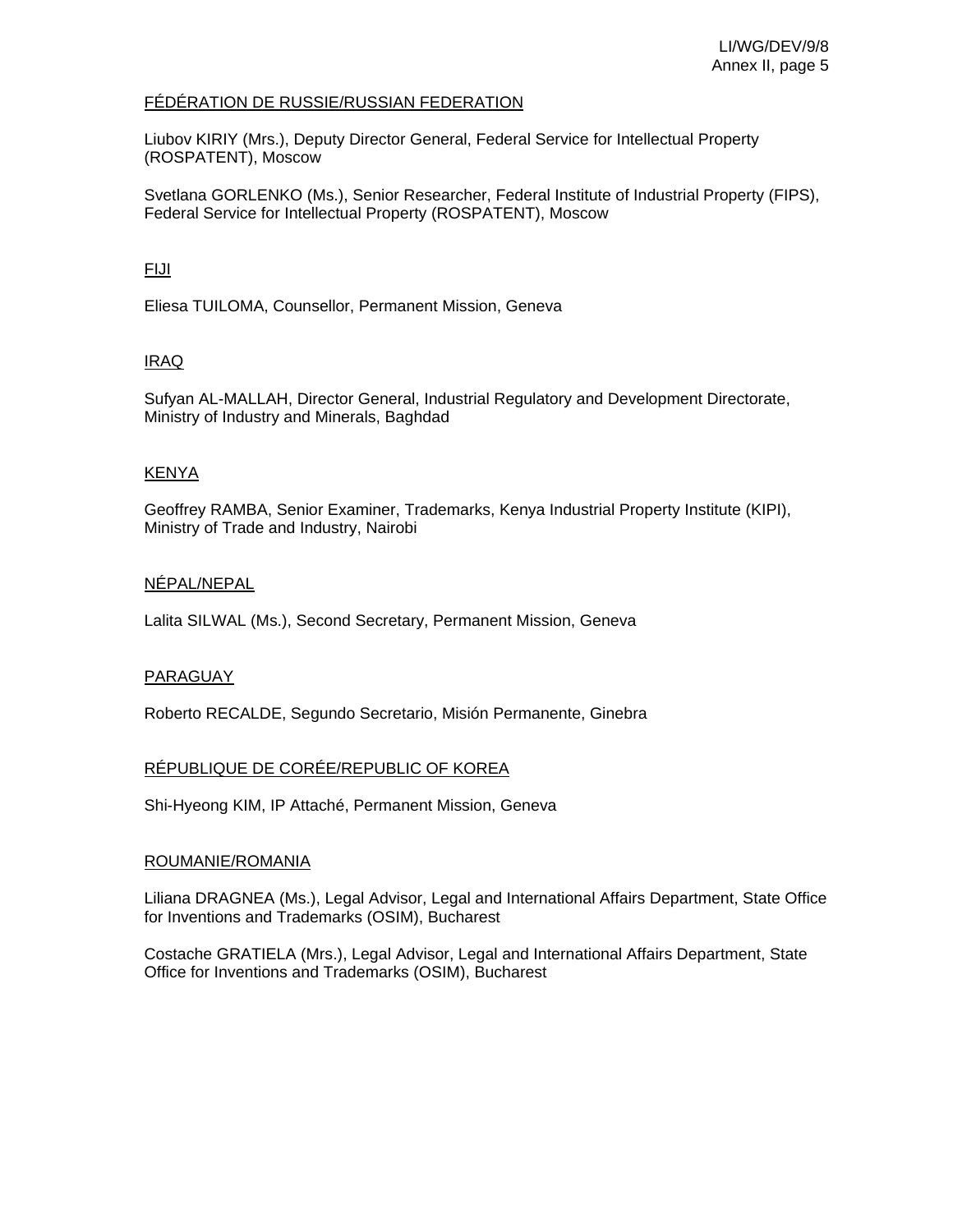#### SUISSE/SWITZERLAND

Alexandra GRAZIOLI (Mme), conseiller, Mission permanente, Genève

Erik THÉVENOD-MOTTET, expert en indications géographiques à la Division droit et affaires internationales, Institut fédéral de la propriété intellectuelle (IPI), Berne

### UKRAINE

Olena ILIASCHUK (Ms.), Deputy Head, Examination of Applications and Industrial Designs, State Enterprise Ukrainian Industrial Property Institute, Kyiv

### III. ORGANISATIONS INTERNATIONALES INTERGOUVERNEMENTALES/ INTERNATIONAL INTERGOVERNMENTAL ORGANIZATIONS

#### ORGANISATION RÉGIONALE AFRICAINE DE LA PROPRIÉTÉ INTELLECTUELLE (ARIPO)/AFRICAN REGIONAL INTELLECTUAL PROPERTY ORGANIZATION (ARIPO)

Kujo MCDAVE, Legal Counsel, Legal and International Cooperation Affairs, Harare

#### UNION EUROPÉENNE (UE)/EUROPEAN UNION (EU)

Dan ROTENBERG, Head, Unit European Neighbourhood Policy, EFTA, European Commission, DG Agriculture and Rural Development, Brussels

Klaus BLANK, International Relations Officer, DG AGRI, European Commission, Brussels

Nicolas VERLET, Deputy Head Unit, World Trade Organization (WTO), DG Agriculture and Rural Development, Brussels

#### IV. ORGANISATIONS INTERNATIONALES NON GOUVERNEMENTALES/ INTERNATIONAL NON-GOVERNMENTAL ORGANIZATIONS

Association brésilienne de la propriété intellectuelle (ABPI)/Brazilian Association of Intellectual Property (ABPI)

Carlos Henrique de Carvalho FRÓES, Counsellor, Rio de Janeiro

Association communautaire du droit des marques (ECTA)/European Communities Trade Mark Association (ECTA)

Michele ELIO DE TULLIO, Member, ECTA Geographical Indications Committee, Rome

#### Association des propriétaires européens de marques de commerce (MARQUES)/Association of European Trademark Owners (MARQUES)

Miguel Ángel MEDINA, Chair, MARQUES Geographical Indications Team, Madrid Keri JOHNSTON (Ms.), Vice-Chair, MARQUES Geographical Indications Team, Toronto